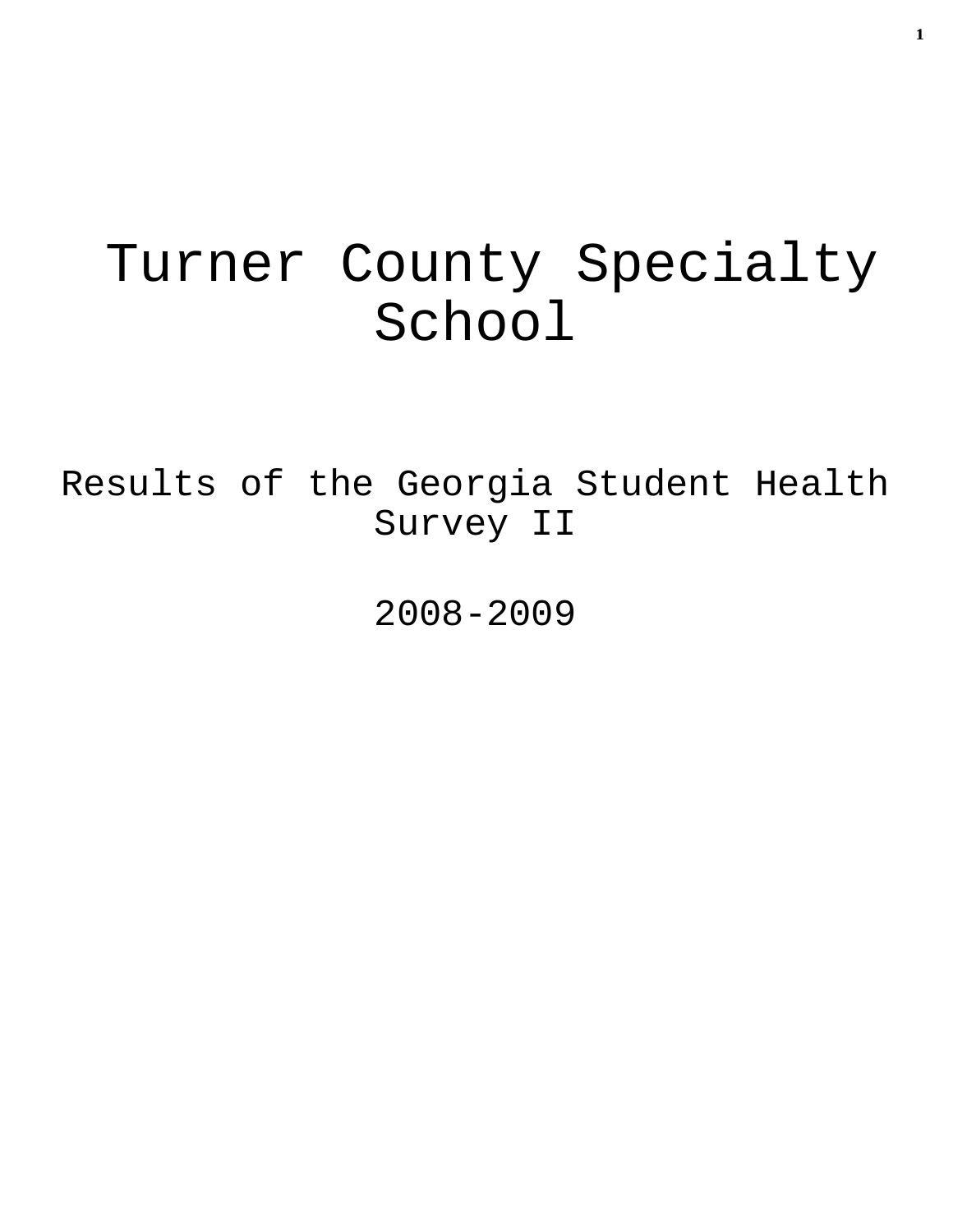# *Demographics* **2**

| Grade                    |    |  |  |
|--------------------------|----|--|--|
| <b>Grade   Frequency</b> |    |  |  |
| 10                       | 11 |  |  |
| 12                       |    |  |  |

| <b>Frequency</b> | <b>Table of Gender by Grade</b> |              |       |              |  |  |
|------------------|---------------------------------|--------------|-------|--------------|--|--|
| <b>Col Pct</b>   |                                 | Grade(Grade) |       |              |  |  |
|                  | Gender(Gender)                  | <b>10</b>    | 12    | <b>Total</b> |  |  |
|                  | <b>Female</b>                   | 27.27        | 33.33 | 5            |  |  |
|                  | <b>Male</b>                     | 72.73        | 66.67 | 12           |  |  |
|                  | <b>Total</b>                    | 11           | 6     |              |  |  |

| <b>Frequency</b> |
|------------------|
| <b>Col Pct</b>   |

| <b>Table of Ethnicity by Grade</b> |            |              |                |  |  |  |
|------------------------------------|------------|--------------|----------------|--|--|--|
|                                    |            | Grade(Grade) |                |  |  |  |
| <b>Ethnicity</b> (Ethnicity)       | 10         | 12           | <b>Total</b>   |  |  |  |
| <b>Black</b>                       | 8<br>72.73 | 6<br>100.00  | 14             |  |  |  |
| White                              | 2<br>18.18 | 0.00         | $\mathfrak{D}$ |  |  |  |
| <b>Other</b>                       | 9.09       | 0.00         |                |  |  |  |
| <b>Total</b>                       |            | 6            |                |  |  |  |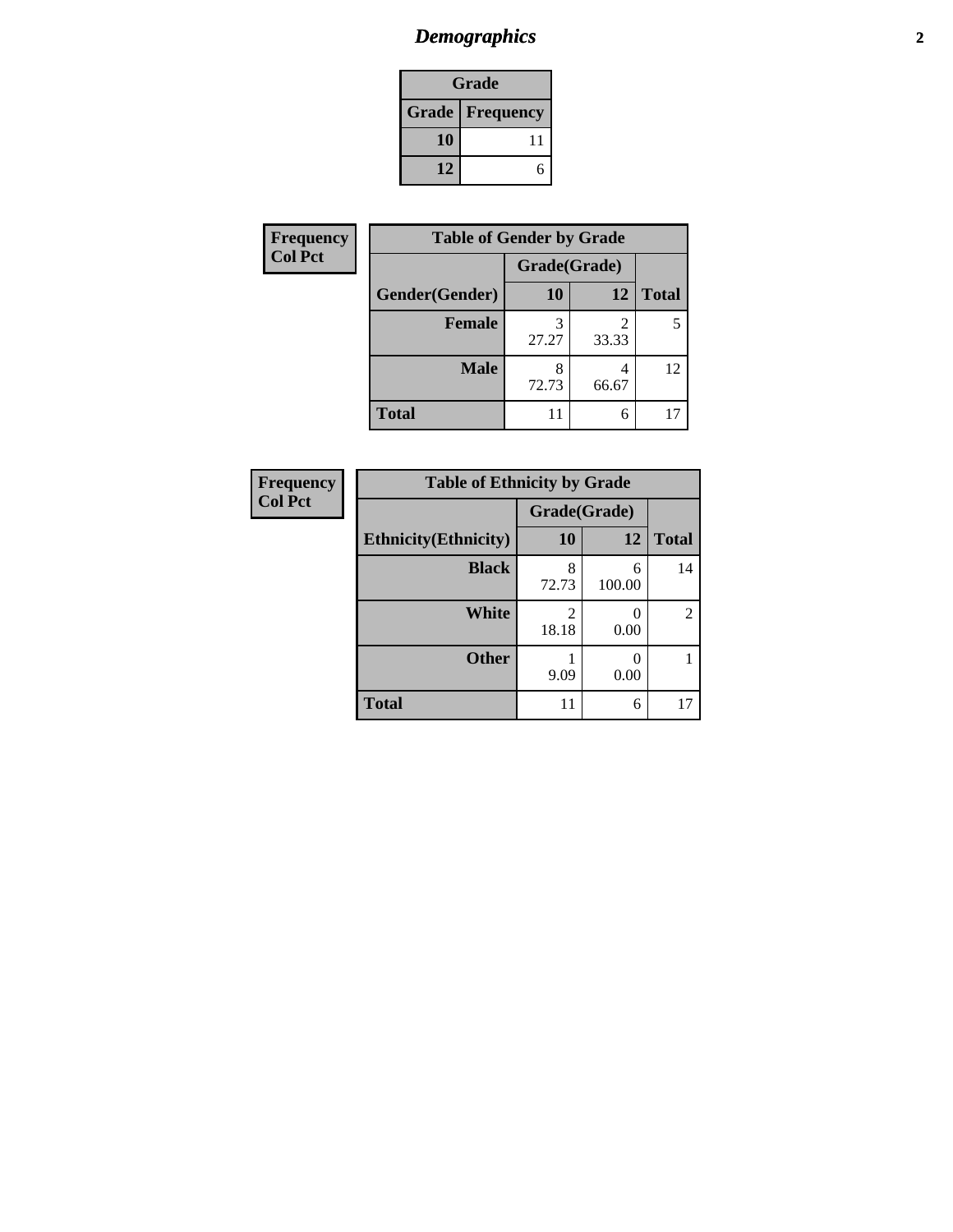#### *Title IV, Part A, Schedule A* **3** *Goal 1: Ensure that all schools are drug-free Baseline Data: Year 2008-2009 Prevalence of Drug Use*

| Frequency<br><b>Col Pct</b> | <b>Table of AlcoholAlt by Grade</b> |              |            |              |  |
|-----------------------------|-------------------------------------|--------------|------------|--------------|--|
|                             | AlcoholAlt(Alcohol                  | Grade(Grade) |            |              |  |
|                             | use, past 30 days)                  | 10           | <b>12</b>  | <b>Total</b> |  |
|                             | <b>Yes</b>                          | 6<br>54.55   | 4<br>66.67 | 10           |  |
|                             | N <sub>0</sub>                      | 5<br>45.45   | 2<br>33.33 |              |  |
|                             | <b>Total</b>                        | 11           | 6          | 17           |  |

| Frequency      | <b>Table of TobaccoAny by Grade</b> |              |            |              |  |
|----------------|-------------------------------------|--------------|------------|--------------|--|
| <b>Col Pct</b> | TobaccoAny(Tobacco                  | Grade(Grade) |            |              |  |
|                | use, past 30 days)                  | <b>10</b>    | 12         | <b>Total</b> |  |
|                | Yes                                 | 45.45        | 4<br>66.67 | q            |  |
|                | N <sub>0</sub>                      | 6<br>54.55   | 2<br>33.33 | 8            |  |
|                | Total                               | 11           | 6          |              |  |

| Frequency      | <b>Table of MarijuanaAlt by Grade</b> |              |            |              |  |  |
|----------------|---------------------------------------|--------------|------------|--------------|--|--|
| <b>Col Pct</b> | MarijuanaAlt(Marijuana                | Grade(Grade) |            |              |  |  |
|                | use, past 30 days)                    |              | 12         | <b>Total</b> |  |  |
|                | Yes                                   | 3<br>27.27   | 3<br>50.00 | 6            |  |  |
|                | N <sub>0</sub>                        | 8<br>72.73   | 3<br>50.00 | 11           |  |  |
|                | <b>Total</b>                          | 11           | 6          |              |  |  |

| Frequency<br><b>Col Pct</b> | <b>Table of OtherDrugAny by Grade</b>  |              |            |              |  |
|-----------------------------|----------------------------------------|--------------|------------|--------------|--|
|                             | <b>OtherDrugAny(Other</b><br>drug use, | Grade(Grade) |            |              |  |
|                             | past 30 days)                          | 10           | 12         | <b>Total</b> |  |
|                             | Yes                                    | 0.00         | 16.67      |              |  |
|                             | N <sub>0</sub>                         | 11<br>100.00 | 5<br>83.33 | 16           |  |
|                             | <b>Total</b>                           | 11           | 6          | 17           |  |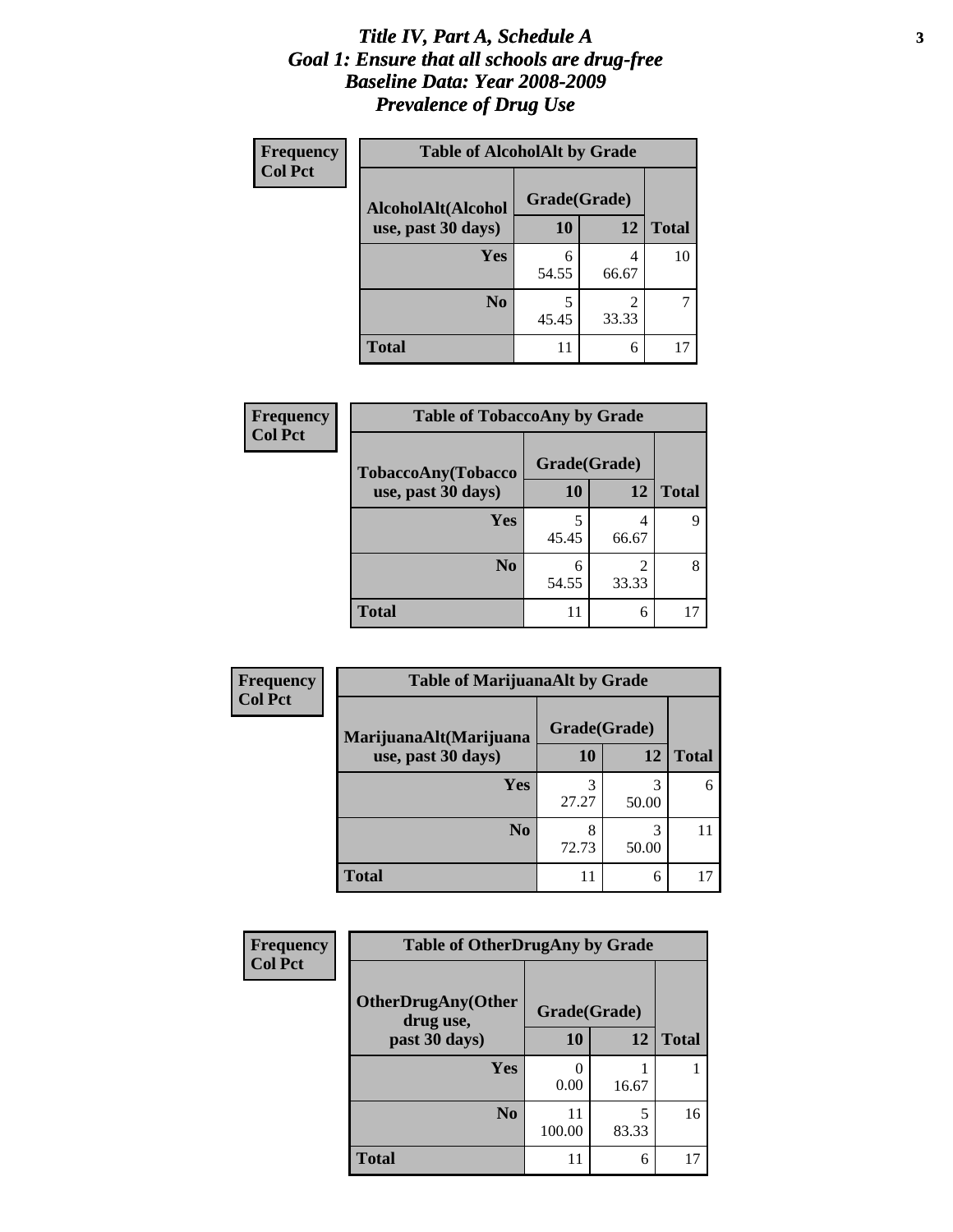#### *Average Age of Onset of Use* **4** *Results for "Average Age of Onset of Use" questions exclude students who said they did not use that substance*

| <b>Variable</b>       | Label                                                              | <b>Mean</b> |
|-----------------------|--------------------------------------------------------------------|-------------|
| Alcoholinit2          | I started using alcohol when I was                                 | 14.00       |
| Cigarettesinit2       | I started smoking tobacco when I was                               | 14.09       |
| Smokelessinit2        | I started chewing tobacco when I was                               | 14.67       |
| Marijuanainit2        | I started using marijuana when I was                               | 12.88       |
| Cocaineinit2          | I started using cocaine when I was                                 | 15.00       |
| Inhalantsinit2        | I started using inhalants when I was                               | 12.00       |
| Steroidsinit2         | I started using steroids when I was                                | 14.00       |
| Ecstasyinit2          | I started using ecstasy when I was                                 | 14.00       |
| Methinit <sub>2</sub> | I started using methamphetamines when I was                        | 10.00       |
| Hallucinogensinit2    | I started using hallucinogens when I was                           | 11.00       |
| Prescriptioninit2     | I started using prescription drugs not prescribed to me when I was | 15.00       |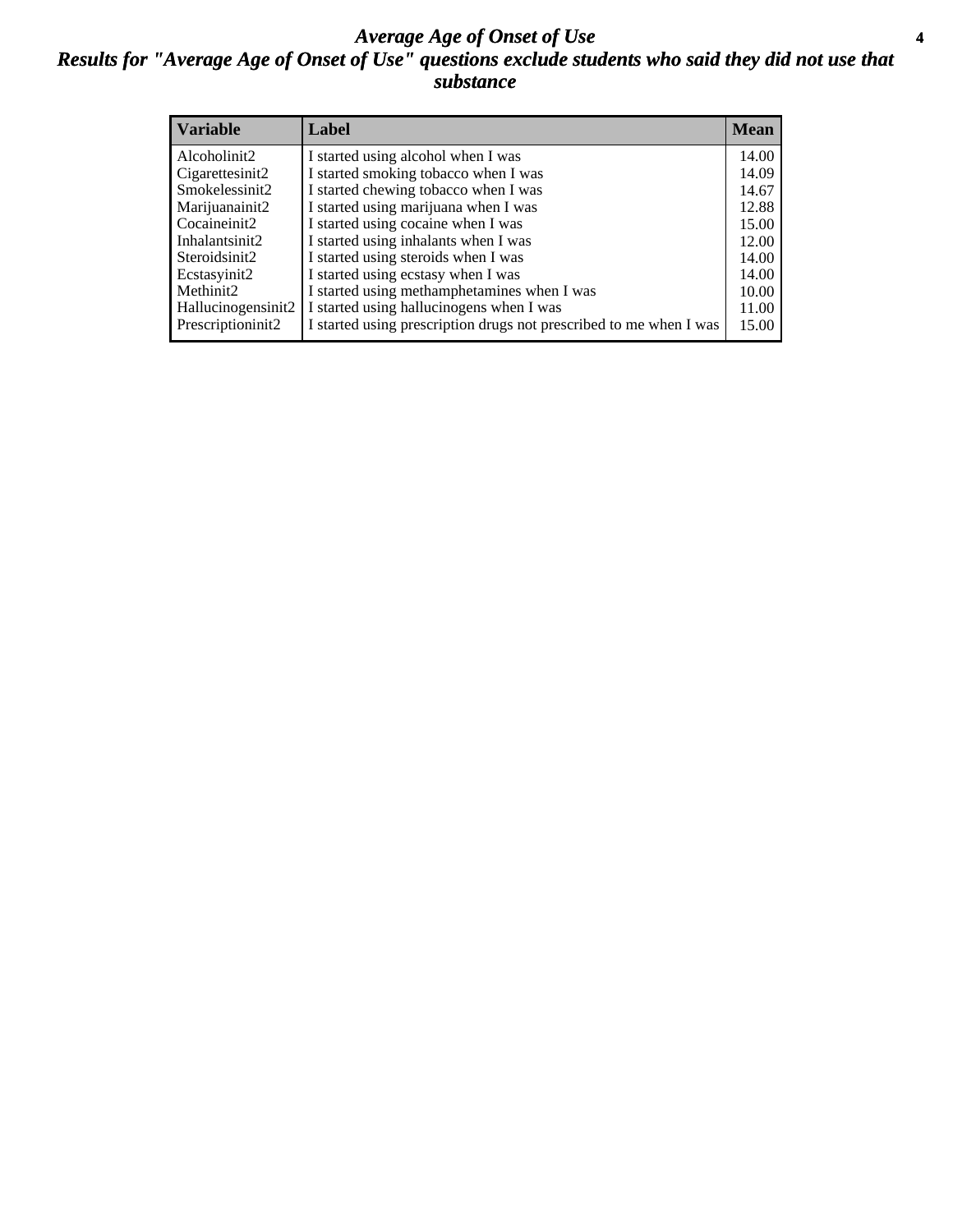# *Perception of Health Risk* **5**

| <b>Frequency</b> | <b>Table of Alcoholharmdich by Grade</b>          |              |             |              |  |
|------------------|---------------------------------------------------|--------------|-------------|--------------|--|
| <b>Col Pct</b>   | Alcoholharmdich(I<br>think alcohol is<br>harmful) | Grade(Grade) |             |              |  |
|                  |                                                   | 10           | 12          | <b>Total</b> |  |
|                  | Yes                                               | 11<br>100.00 | 6<br>100.00 | 17           |  |
|                  | <b>Total</b>                                      | 11           | 6           |              |  |

| <b>Frequency</b> | <b>Table of Tobaccoharmdich by Grade</b> |              |             |              |  |
|------------------|------------------------------------------|--------------|-------------|--------------|--|
| <b>Col Pct</b>   | Tobaccoharmdich(I<br>think tobacco is    | Grade(Grade) |             |              |  |
|                  | harmful)                                 | 10           | 12          | <b>Total</b> |  |
|                  | <b>Yes</b>                               | 10<br>90.91  | 6<br>100.00 | 16           |  |
|                  | N <sub>0</sub>                           | 9.09         | 0.00        |              |  |
|                  | <b>Total</b>                             | 11           | 6           |              |  |

| <b>Frequency</b> | <b>Table of Marijuanaharmdich by Grade</b>            |              |             |              |  |  |
|------------------|-------------------------------------------------------|--------------|-------------|--------------|--|--|
| <b>Col Pct</b>   | Marijuanaharmdich(I<br>think marijuana is<br>harmful) | Grade(Grade) |             |              |  |  |
|                  |                                                       | 10           | 12          | <b>Total</b> |  |  |
|                  | <b>Yes</b>                                            | 5<br>45.45   | 6<br>100.00 | 11           |  |  |
|                  | N <sub>0</sub>                                        | 6<br>54.55   | 0.00        | 6            |  |  |
|                  | <b>Total</b>                                          | 11           | 6           | 17           |  |  |

| <b>Frequency</b> | <b>Table of Otherdrugharmdich by Grade</b>   |              |             |              |
|------------------|----------------------------------------------|--------------|-------------|--------------|
| <b>Col Pct</b>   |                                              |              |             |              |
|                  | Otherdrugharmdich(I<br>think other drugs are | Grade(Grade) |             |              |
|                  | harmful)                                     | 10           | 12          | <b>Total</b> |
|                  | Yes                                          | 100.00       | 6<br>100.00 | 17           |
|                  | <b>Total</b>                                 |              | 6           |              |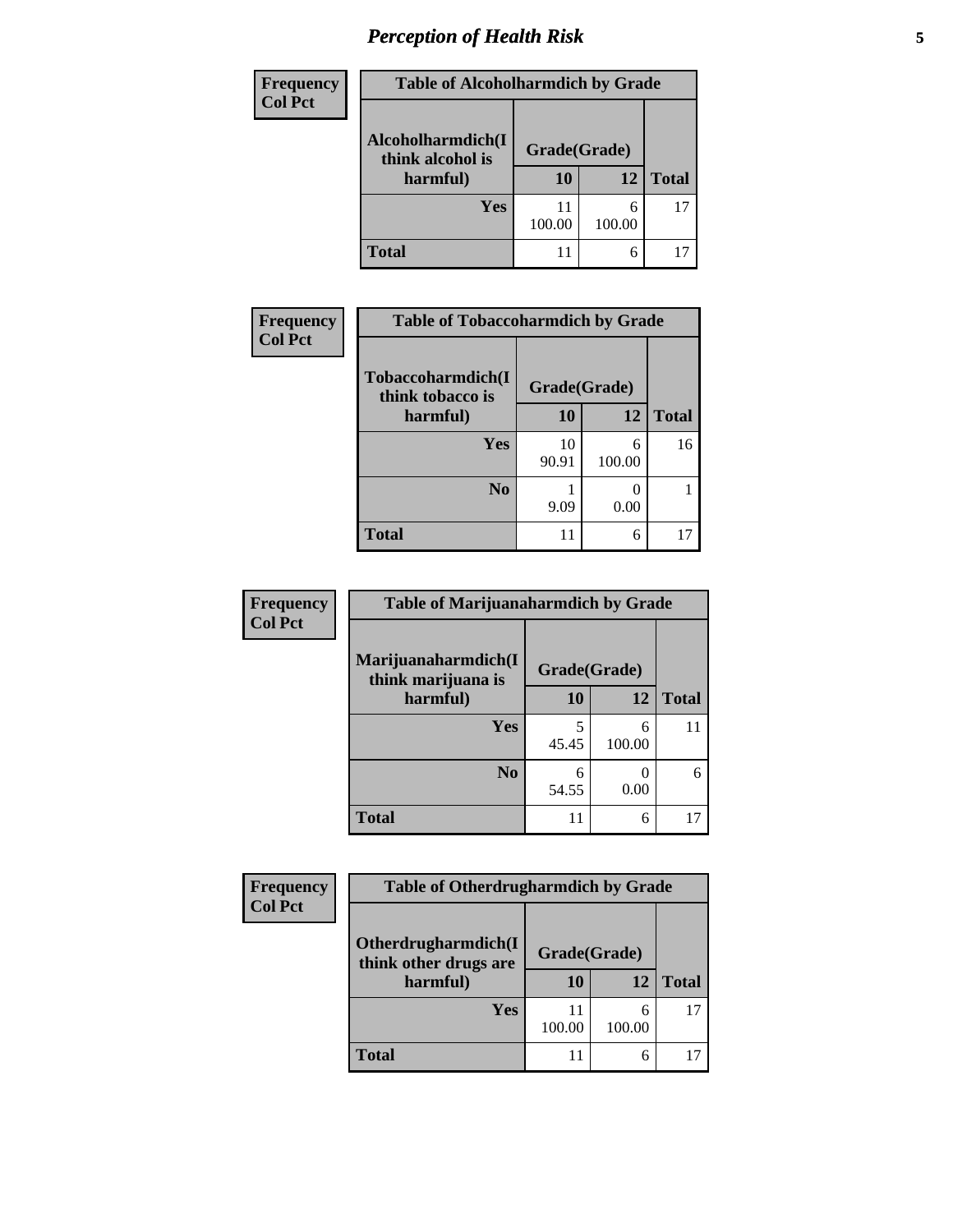### *Social Disapproval* **6**

| Frequency      | <b>Table of Alcoholpeerdich by Grade</b>                    |              |            |              |  |
|----------------|-------------------------------------------------------------|--------------|------------|--------------|--|
| <b>Col Pct</b> | Alcoholpeerdich(My<br>friends would<br>disapprove if I used | Grade(Grade) |            |              |  |
|                | alcohol)                                                    | 10           | 12         | <b>Total</b> |  |
|                | <b>Yes</b>                                                  | 4<br>36.36   | 3<br>50.00 |              |  |
|                | N <sub>0</sub>                                              | 63.64        | 3<br>50.00 | 10           |  |
|                | Total                                                       | 11           | 6          | 17           |  |

| <b>Frequency</b> |
|------------------|
| <b>Col Pct</b>   |

| <b>Table of Tobaccopeerdich by Grade</b>                    |              |            |              |  |
|-------------------------------------------------------------|--------------|------------|--------------|--|
| Tobaccopeerdich(My<br>friends would<br>disapprove if I used | Grade(Grade) |            |              |  |
| tobacco)                                                    | 10           | 12         | <b>Total</b> |  |
| Yes                                                         | 4<br>36.36   | 3<br>50.00 |              |  |
| N <sub>0</sub>                                              | 63.64        | 3<br>50.00 | 10           |  |
| <b>Total</b>                                                | 11           | 6          |              |  |

| Frequency      | <b>Table of Marijuanapeerdich by Grade</b>                    |              |            |              |
|----------------|---------------------------------------------------------------|--------------|------------|--------------|
| <b>Col Pct</b> | Marijuanapeerdich(My<br>friends would<br>disapprove if I used | Grade(Grade) |            |              |
|                | marijuana)                                                    | 10           | 12         | <b>Total</b> |
|                | <b>Yes</b>                                                    | 5<br>45.45   | 3<br>50.00 | 8            |
|                | N <sub>0</sub>                                                | 6<br>54.55   | 3<br>50.00 | 9            |
|                | <b>Total</b>                                                  | 11           | 6          | 17           |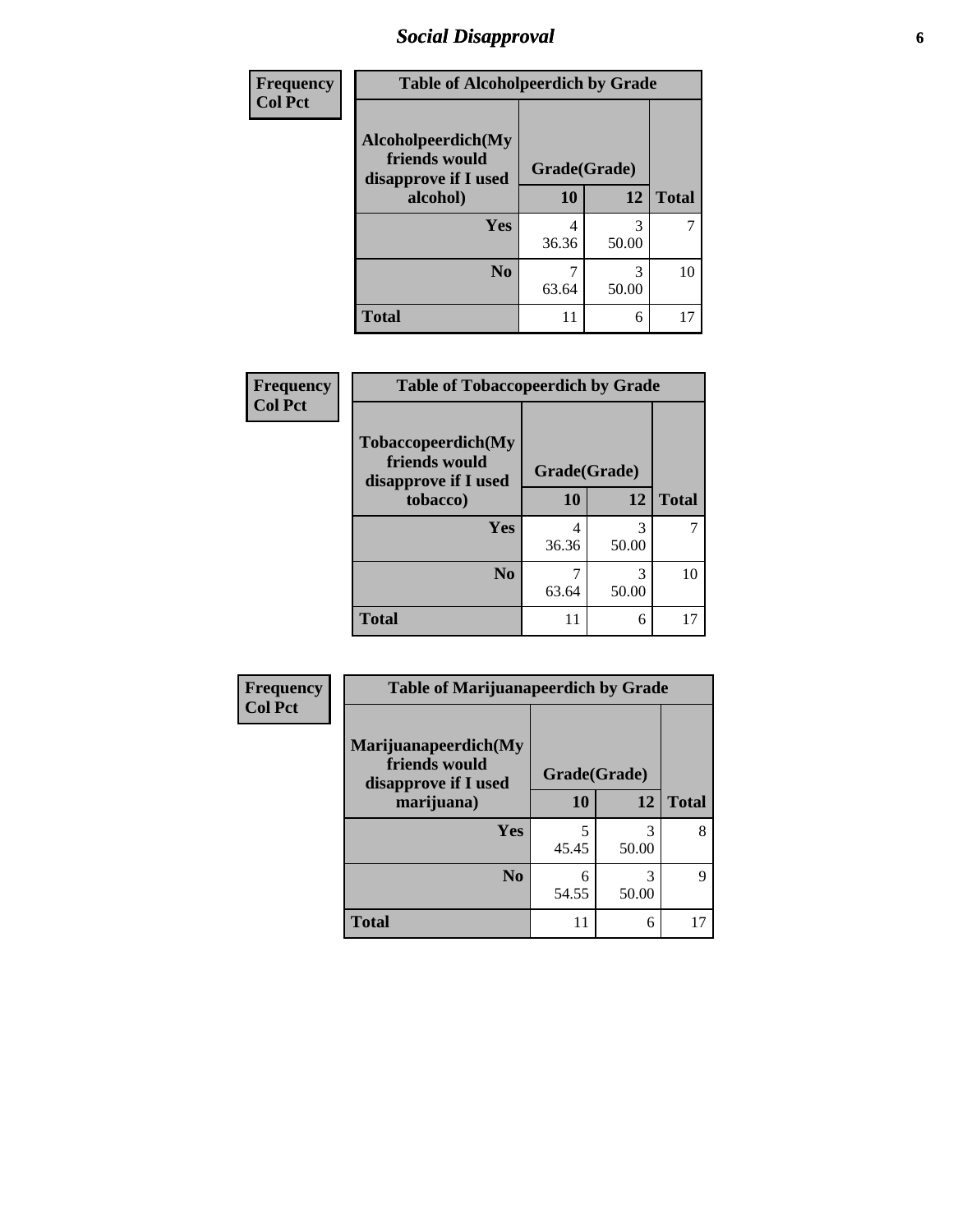### *Social Disapproval* **7**

| Frequency      | <b>Table of Otherdrugpeerdich by Grade</b>                    |              |            |              |
|----------------|---------------------------------------------------------------|--------------|------------|--------------|
| <b>Col Pct</b> | Otherdrugpeerdich(My<br>friends would<br>disapprove if I used | Grade(Grade) |            |              |
|                | other drugs)                                                  | 10           | 12         | <b>Total</b> |
|                | Yes                                                           | 8<br>72.73   | 3<br>50.00 | 11           |
|                | N <sub>0</sub>                                                | 27.27        | 50.00      | 6            |
|                | <b>Total</b>                                                  |              | 6          | 17           |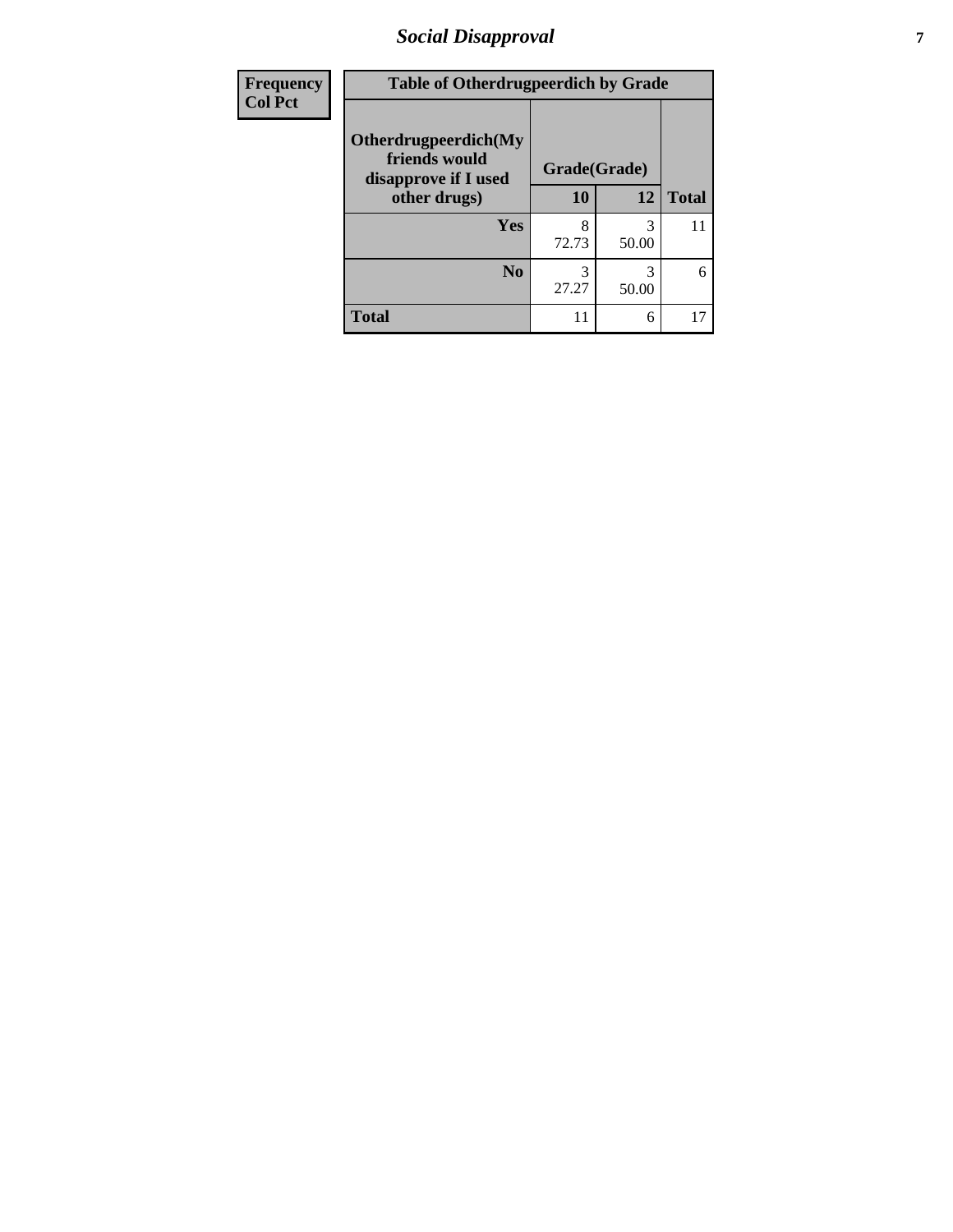#### Title IV, Part A, Schedule A **8** *Goal 2: To help ensure that all schools are safe and disciplined Baseline Data: Year 2008-2009 Student Involvement in Gang Activity*

| Frequency      | <b>Table of Gangself by Grade</b>                                                                 |                    |            |              |
|----------------|---------------------------------------------------------------------------------------------------|--------------------|------------|--------------|
| <b>Col Pct</b> | Gangself(I<br>have<br>participated<br>in illegal<br>gang<br>activities in<br>the past 30<br>days) | Grade(Grade)<br>10 | 12         | <b>Total</b> |
|                | Yes                                                                                               | 1<br>9.09          | 3<br>50.00 | 4            |
|                | N <sub>0</sub>                                                                                    | 10<br>90.91        | 3<br>50.00 | 13           |
|                | Total                                                                                             | 11                 | 6          | 17           |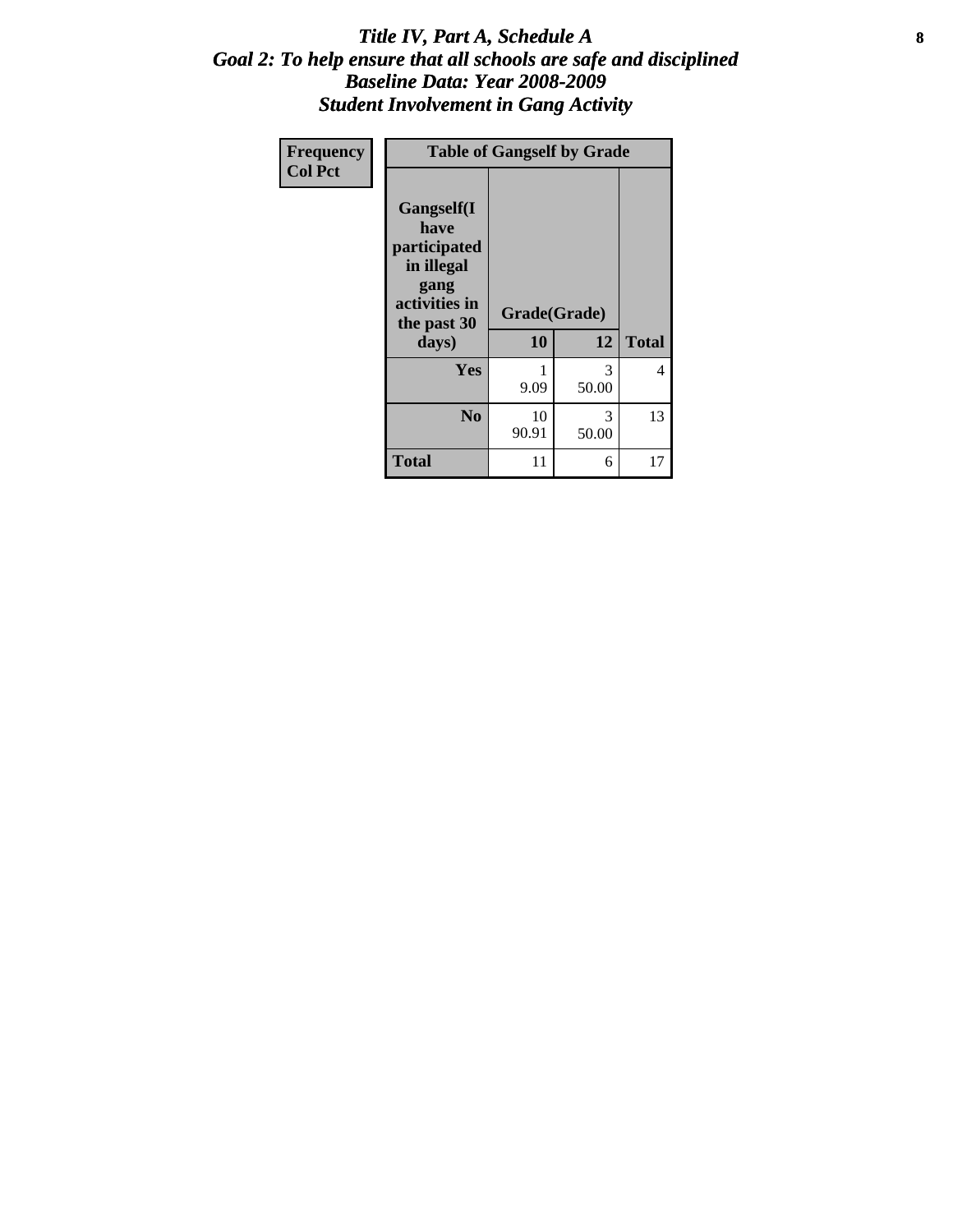# *Student Perception of School Safety* **9**

| <b>Frequency</b><br>Row Pct |
|-----------------------------|
|                             |

| <b>Table of Grade by Safeschool</b> |                                                                                                                                                    |                                                        |       |       |    |
|-------------------------------------|----------------------------------------------------------------------------------------------------------------------------------------------------|--------------------------------------------------------|-------|-------|----|
|                                     |                                                                                                                                                    | Safeschool (School is a place at which I feel<br>safe) |       |       |    |
| Grade(Grade)                        | <b>Somewhat</b><br>Somewhat  <br><b>Strongly</b><br><b>Strongly</b><br><b>Disagree</b><br><b>Agree</b><br><b>Disagree</b><br><b>Total</b><br>Agree |                                                        |       |       |    |
| 10                                  | 9<br>81.82                                                                                                                                         | 18.18                                                  | 0.00  | 0.00  | 11 |
| 12                                  | 33.33                                                                                                                                              | 16.67                                                  | 16.67 | 33.33 | 6  |
| Total                               |                                                                                                                                                    | 3                                                      |       | 2     |    |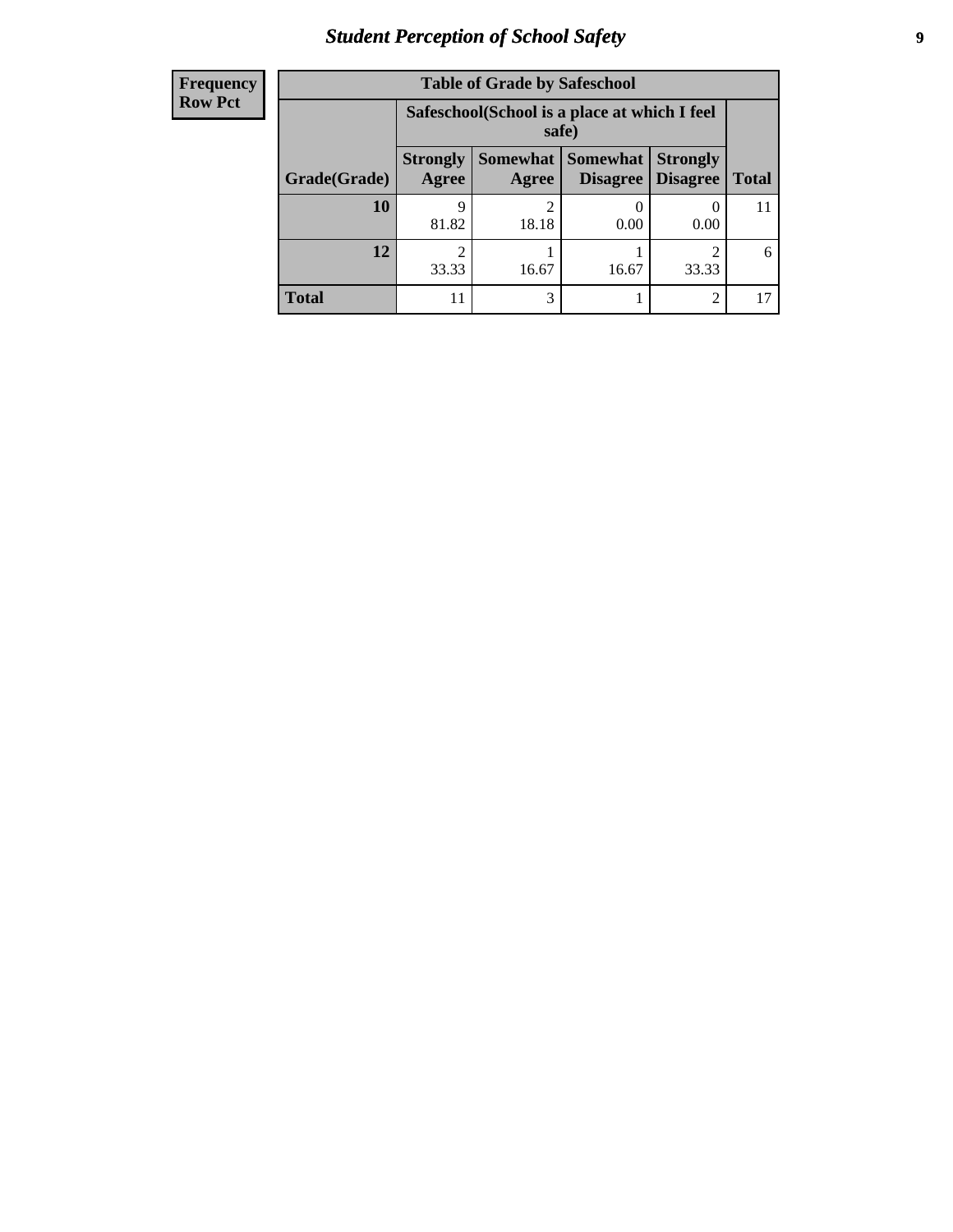#### *Students Who Have Been Bullied* **10**

| Frequency      | <b>Table of Grade by Bullied</b> |                                                                                              |                        |              |
|----------------|----------------------------------|----------------------------------------------------------------------------------------------|------------------------|--------------|
| <b>Row Pct</b> |                                  | <b>Bullied(I)</b><br>have been<br>bullied by<br>other<br>students in<br>the past 30<br>days) |                        |              |
|                | Grade(Grade)                     | $\bf{0}$<br><b>Days</b>                                                                      | 10<br>to<br>19<br>days | <b>Total</b> |
|                | 10                               | 11<br>100.00                                                                                 | $\Omega$<br>0.00       | 11           |
|                | 12                               | 4<br>66.67                                                                                   | 2<br>33.33             | 6            |
|                | <b>Total</b>                     | 15                                                                                           | 2                      | 17           |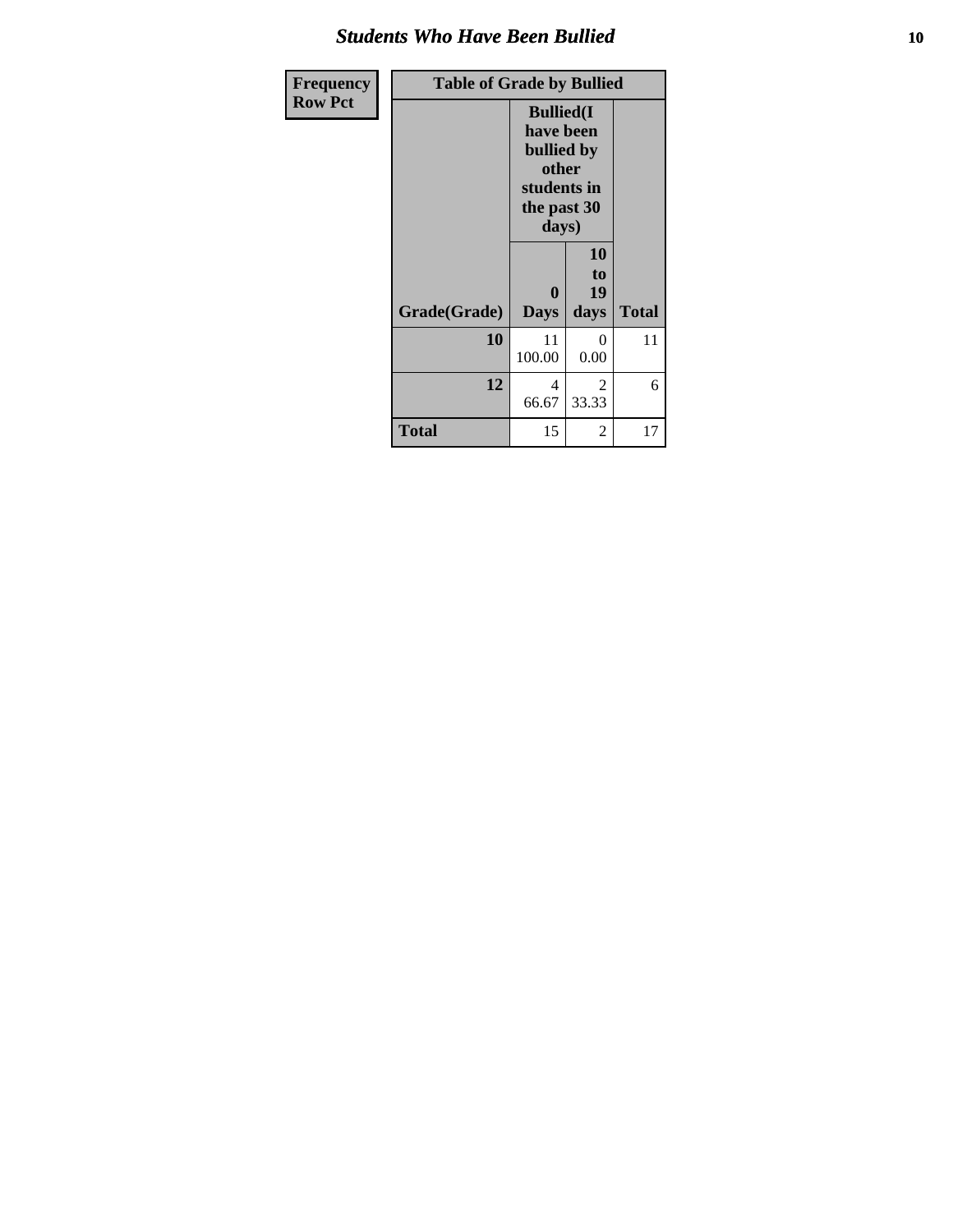#### *School Climate* **11**

| Frequency      | <b>Table of SchoolClimate1 by Grade</b> |                    |                                      |              |
|----------------|-----------------------------------------|--------------------|--------------------------------------|--------------|
| <b>Col Pct</b> | SchoolClimate1(I<br>like school)        | Grade(Grade)<br>10 | 12                                   | <b>Total</b> |
|                | <b>Strongly Agree</b>                   | 3<br>27.27         | $\mathcal{D}_{\mathcal{L}}$<br>33.33 | 5            |
|                | <b>Somewhat Agree</b>                   | 63.64              | 3<br>50.00                           | 10           |
|                | <b>Somewhat Disagree</b>                | 9.09               | 0.00                                 |              |
|                | <b>Strongly Disagree</b>                | 0.00               | 16.67                                |              |
|                | <b>Total</b>                            | 11                 | 6                                    | 17           |

| <b>Frequency</b> |
|------------------|
| <b>Col Pct</b>   |

| <b>Table of SchoolClimate2 by Grade</b>           |                    |                                      |              |  |
|---------------------------------------------------|--------------------|--------------------------------------|--------------|--|
| SchoolClimate2(I<br>feel successful at<br>school) | Grade(Grade)<br>10 | 12                                   | <b>Total</b> |  |
| <b>Strongly Agree</b>                             | 3<br>27.27         | 3<br>50.00                           | 6            |  |
| <b>Somewhat Agree</b>                             | 63.64              | 16.67                                | 8            |  |
| <b>Somewhat Disagree</b>                          | 9.09               | 0.00                                 |              |  |
| <b>Strongly Disagree</b>                          | 0<br>0.00          | $\mathcal{D}_{\mathcal{L}}$<br>33.33 | 2            |  |
| Total                                             | 11                 | 6                                    | 17           |  |

| Frequency      | <b>Table of SchoolClimate3 by Grade</b>               |                         |                                      |              |  |
|----------------|-------------------------------------------------------|-------------------------|--------------------------------------|--------------|--|
| <b>Col Pct</b> | SchoolClimate3(My<br>school has high<br>standards for | Grade(Grade)            |                                      |              |  |
|                | achievement)                                          | <b>10</b>               | 12                                   | <b>Total</b> |  |
|                | <b>Strongly Agree</b>                                 | 9.09                    | $\mathcal{D}_{\mathcal{L}}$<br>33.33 | 3            |  |
|                | <b>Somewhat Agree</b>                                 | 6<br>54.55              | 16.67                                | 7            |  |
|                | <b>Somewhat Disagree</b>                              | $\mathcal{D}$<br>18.18  | $\mathfrak{D}$<br>33.33              | 4            |  |
|                | <b>Strongly Disagree</b>                              | $\mathfrak{D}$<br>18.18 | 16.67                                | 3            |  |
|                | Total                                                 | 11                      | 6                                    | 17           |  |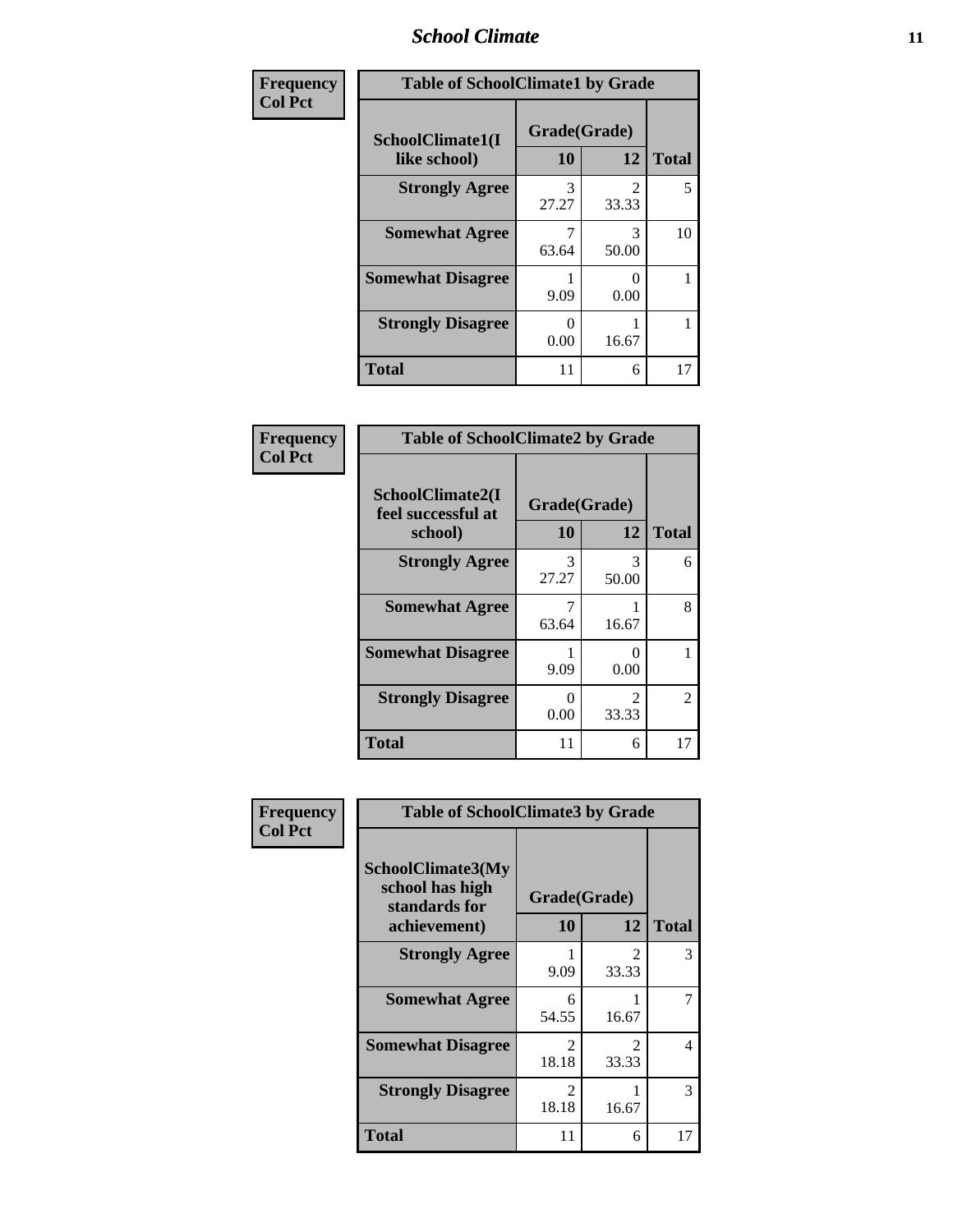#### *School Climate* **12**

| Frequency      | <b>Table of SchoolClimate4 by Grade</b>                       |            |            |              |
|----------------|---------------------------------------------------------------|------------|------------|--------------|
| <b>Col Pct</b> | <b>SchoolClimate4(My</b><br>Grade(Grade)<br>school sets clear |            |            |              |
|                | rules for behavior)                                           | 10         | 12         | <b>Total</b> |
|                | <b>Strongly Agree</b>                                         | 4<br>36.36 | 4<br>66.67 | 8            |
|                | <b>Somewhat Agree</b>                                         | 6<br>54.55 | 16.67      | 7            |
|                | <b>Somewhat Disagree</b>                                      | 9.09       | 16.67      | 2            |
|                | Total                                                         | 11         | 6          | 17           |

#### **Frequency Col Pct**

| <b>Table of SchoolClimate5 by Grade</b>                |              |             |              |  |
|--------------------------------------------------------|--------------|-------------|--------------|--|
| SchoolClimate5(I<br>know what to do<br>in an emergency | Grade(Grade) |             |              |  |
| at school)                                             | 10           | 12          | <b>Total</b> |  |
| <b>Strongly Agree</b>                                  | 63.64        | 6<br>100.00 | 13           |  |
| <b>Somewhat Agree</b>                                  | 4<br>36.36   | 0.00        |              |  |
| Total                                                  | 11           | 6           |              |  |

| Frequency      | <b>Table of SchoolClimate6 by Grade</b>                  |                    |            |              |
|----------------|----------------------------------------------------------|--------------------|------------|--------------|
| <b>Col Pct</b> | <b>SchoolClimate6(Teachers</b><br>treat me with respect) | Grade(Grade)<br>10 | 12         | <b>Total</b> |
|                | <b>Strongly Agree</b>                                    | 4<br>36.36         | 4<br>66.67 | 8            |
|                | <b>Somewhat Agree</b>                                    | 3<br>27.27         | 0<br>0.00  | 3            |
|                | <b>Somewhat Disagree</b>                                 | 3<br>27.27         | 16.67      | 4            |
|                | <b>Strongly Disagree</b>                                 | 9.09               | 16.67      | 2            |
|                | <b>Total</b>                                             | 11                 | 6          | 17           |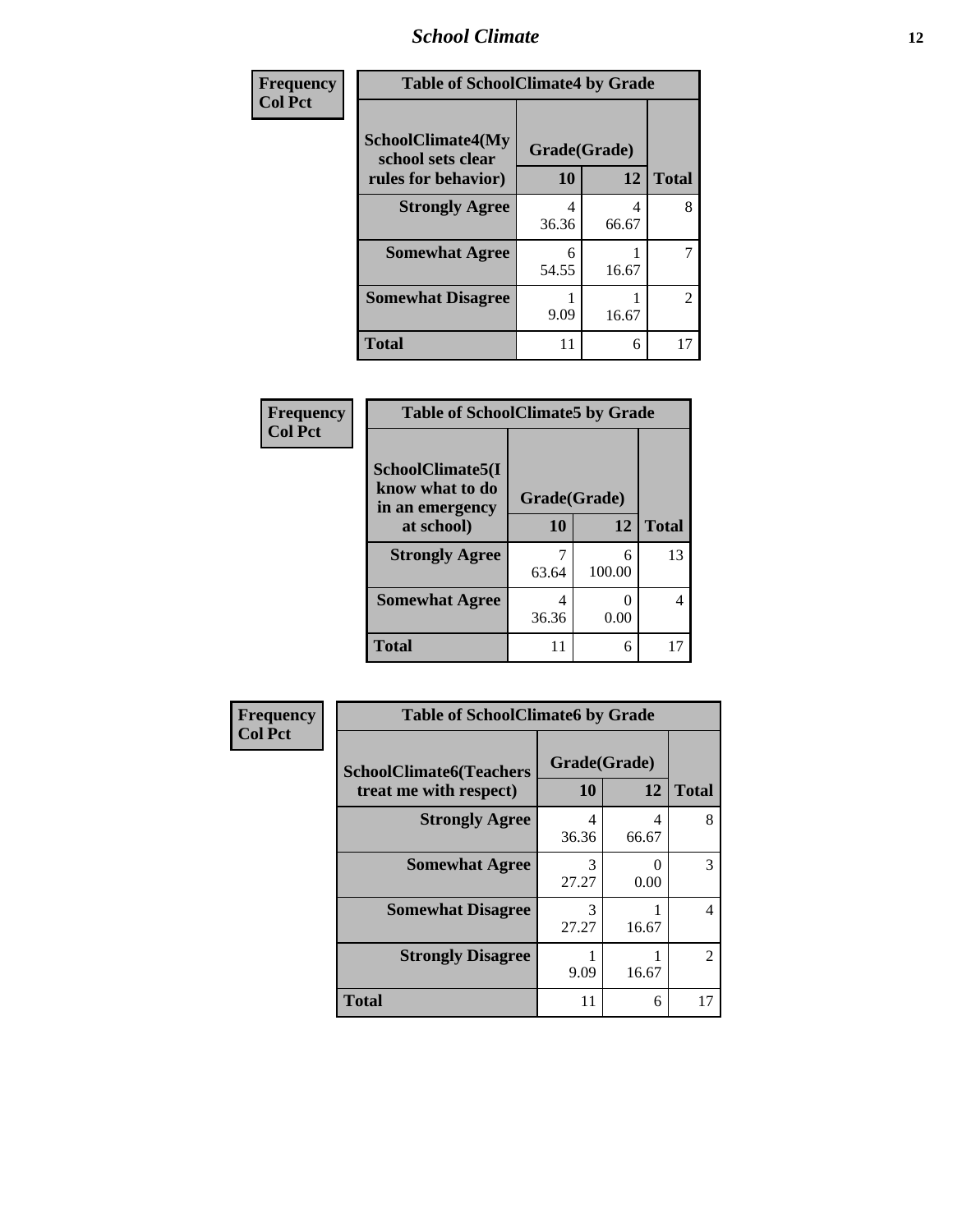#### *School Climate* **13**

| Frequency      | <b>Table of SchoolClimate7 by Grade</b>                                       |                           |                         |              |
|----------------|-------------------------------------------------------------------------------|---------------------------|-------------------------|--------------|
| <b>Col Pct</b> | <b>SchoolClimate7(Behaviors</b><br>in my class allow the<br>teacher to teach) | Grade(Grade)<br><b>10</b> | 12                      | <b>Total</b> |
|                | <b>Strongly Agree</b>                                                         | 5<br>45.45                | $\overline{c}$<br>33.33 |              |
|                | <b>Somewhat Agree</b>                                                         | 4<br>36.36                | 4<br>66.67              | 8            |
|                | <b>Somewhat Disagree</b>                                                      | 9.09                      | 0<br>0.00               |              |
|                | <b>Strongly Disagree</b>                                                      | 9.09                      | 0<br>0.00               |              |
|                | <b>Total</b>                                                                  | 11                        | 6                       | 17           |

| Frequency      | <b>Table of SchoolClimate8 by Grade</b>                                 |                                      |                           |              |
|----------------|-------------------------------------------------------------------------|--------------------------------------|---------------------------|--------------|
| <b>Col Pct</b> | <b>SchoolClimate8(Students</b><br>are frequently<br>recognized for good | Grade(Grade)                         |                           |              |
|                | behavior)                                                               | 10                                   | 12                        | <b>Total</b> |
|                | <b>Strongly Agree</b>                                                   | 6<br>54.55                           | 4<br>66.67                | 10           |
|                | <b>Somewhat Agree</b>                                                   | $\mathcal{D}_{\mathcal{L}}$<br>18.18 | 16.67                     | 3            |
|                | <b>Somewhat Disagree</b>                                                | 3<br>27.27                           | $\mathbf{\Omega}$<br>0.00 | 3            |
|                | <b>Strongly Disagree</b>                                                | 0<br>0.00                            | 16.67                     |              |
|                | <b>Total</b>                                                            | 11                                   | 6                         | 17           |

|                                             | <b>Table of SchoolClimate9 by Grade</b>                                           |                         |             |                |
|---------------------------------------------|-----------------------------------------------------------------------------------|-------------------------|-------------|----------------|
| Frequency<br><b>Col Pct</b><br><b>Total</b> | SchoolClimate9(School<br>counselor would be<br>helpful if I needed<br>assistance) | Grade(Grade)<br>10      | 12          | <b>Total</b>   |
|                                             | <b>Strongly Agree</b>                                                             | 8<br>72.73              | 6<br>100.00 | 14             |
|                                             | <b>Somewhat Agree</b>                                                             | $\mathfrak{D}$<br>18.18 | 0<br>0.00   | $\mathfrak{D}$ |
|                                             | <b>Somewhat Disagree</b>                                                          | 9.09                    | 0<br>0.00   |                |
|                                             |                                                                                   | 11                      | 6           | 17             |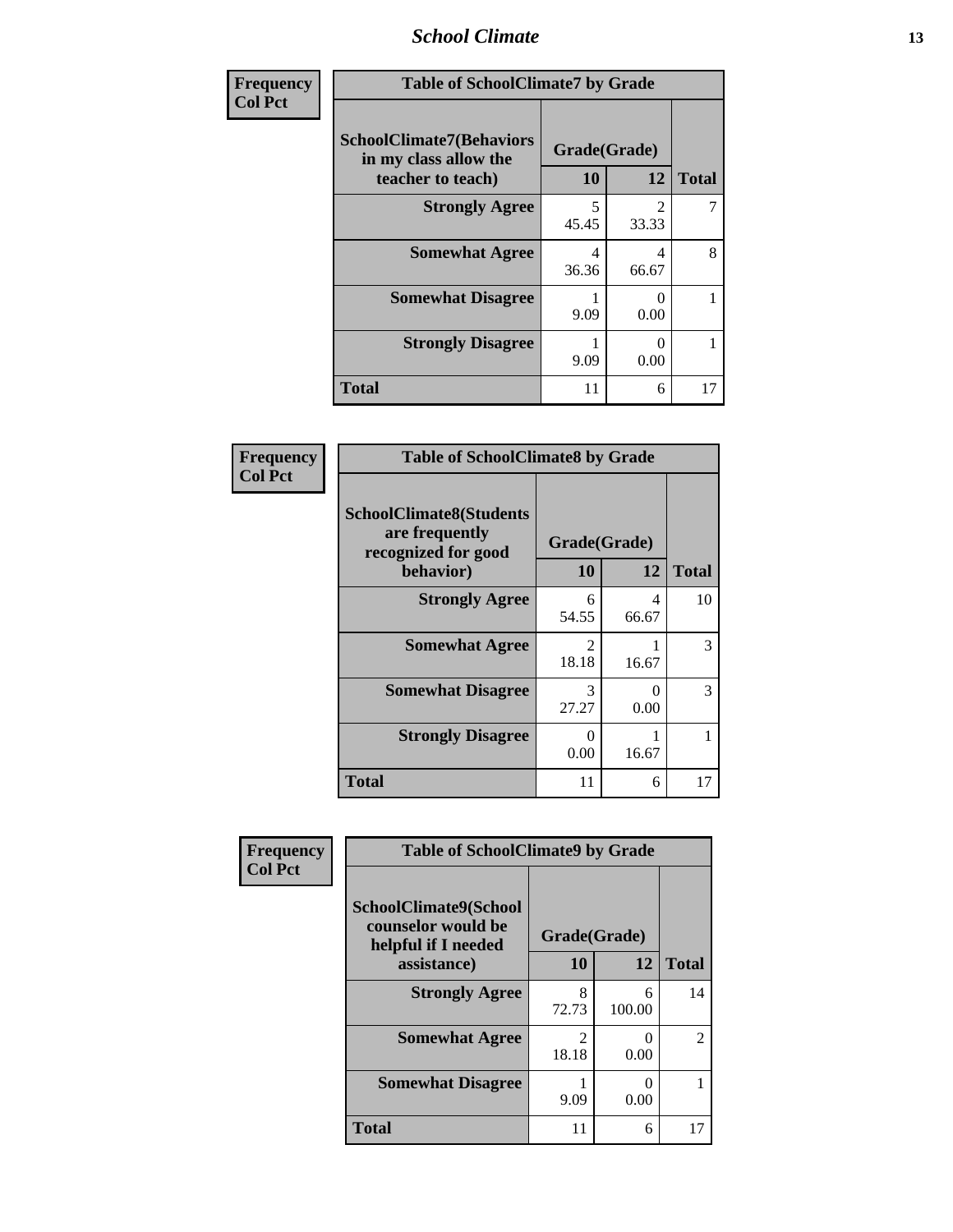#### *Reasons for Dropping Out* **14**

| Frequency      | <b>Table of Dropoutreason by Grade</b>                |              |            |              |
|----------------|-------------------------------------------------------|--------------|------------|--------------|
| <b>Col Pct</b> | Dropoutreason(If<br>I dropped out the<br>reason would | Grade(Grade) |            |              |
|                | most likely be)                                       | 10           | 12         | <b>Total</b> |
|                | <b>Won't Drop out</b>                                 | 3<br>27.27   | 5<br>83.33 | 8            |
|                | <b>Bored</b>                                          | 3<br>27.27   | ∩<br>0.00  | 3            |
|                | <b>Family Reasons</b>                                 | 9.09         | 0<br>0.00  | 1            |
|                | <b>Other</b>                                          | 4<br>36.36   | 16.67      | 5            |
|                | <b>Total</b>                                          | 11           | 6          | 17           |

| Frequency<br><b>Col Pct</b> | <b>Table of Dropout by Grade</b>                                       |                    |                                      |              |
|-----------------------------|------------------------------------------------------------------------|--------------------|--------------------------------------|--------------|
|                             | Dropout(I<br>have<br>thought<br>about<br>dropping<br>out of<br>school) | Grade(Grade)<br>10 | 12                                   | <b>Total</b> |
|                             |                                                                        |                    |                                      |              |
|                             | Yes                                                                    | 8<br>72.73         | $\mathcal{D}_{\mathcal{L}}$<br>33.33 | 10           |
|                             | N <sub>0</sub>                                                         | 3<br>27.27         | 4<br>66.67                           | 7            |
|                             | <b>Total</b>                                                           | 11                 | 6                                    | 17           |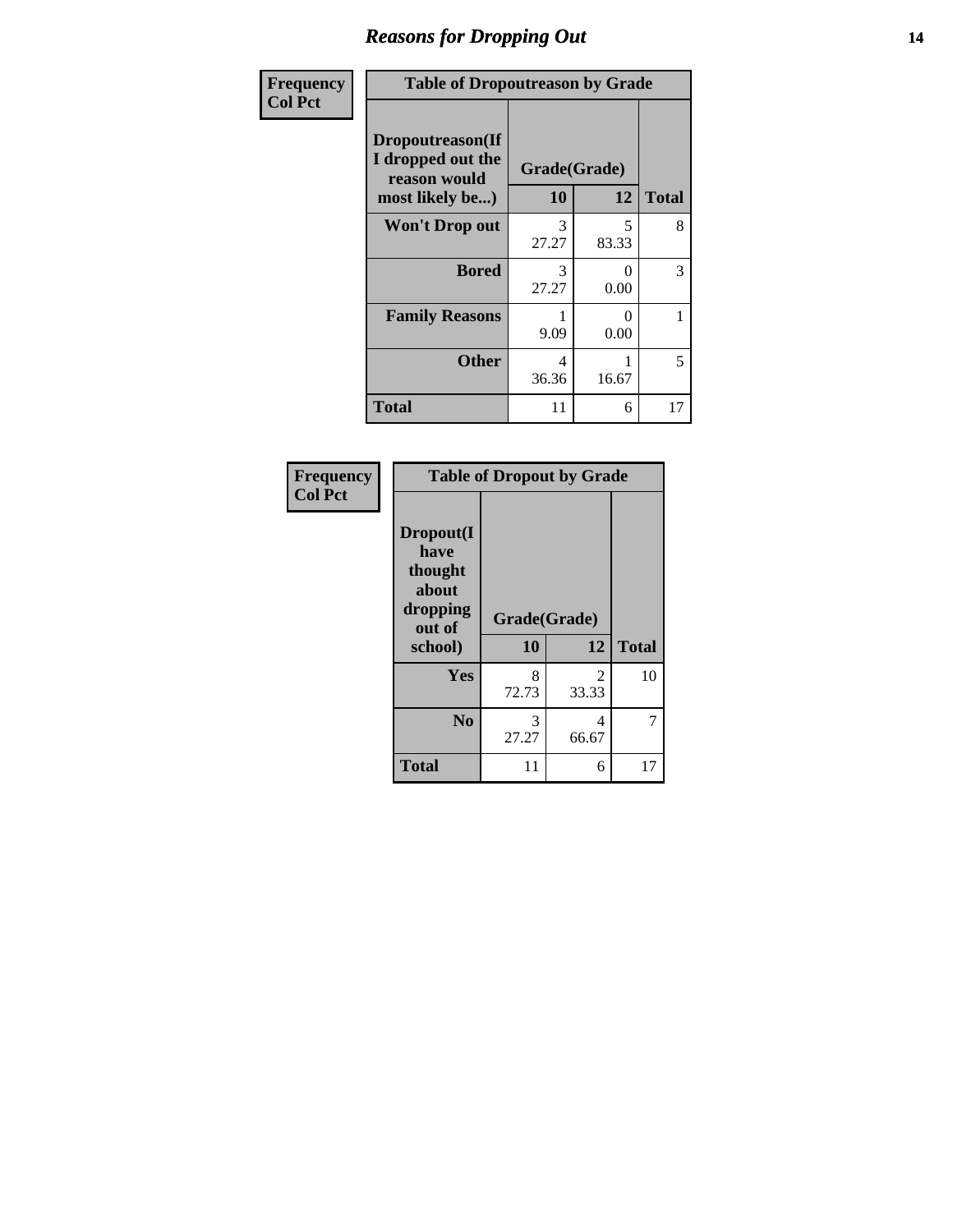*School Safety* **15**

| Frequency      | <b>Table of Gangself by Grade</b>                                                                 |                    |            |              |
|----------------|---------------------------------------------------------------------------------------------------|--------------------|------------|--------------|
| <b>Col Pct</b> | Gangself(I<br>have<br>participated<br>in illegal<br>gang<br>activities in<br>the past 30<br>days) | Grade(Grade)<br>10 | 12         | <b>Total</b> |
|                | Yes                                                                                               | 9.09               | 3<br>50.00 | 4            |
|                | N <sub>0</sub>                                                                                    | 10<br>90.91        | 3<br>50.00 | 13           |
|                | <b>Total</b>                                                                                      | 11                 | 6          | 17           |

| Frequency<br><b>Col Pct</b> | <b>Table of Gangpeers by Grade</b>                                                                                     |                         |            |              |
|-----------------------------|------------------------------------------------------------------------------------------------------------------------|-------------------------|------------|--------------|
|                             | Gangpeers(I<br>have friends<br>who have<br>participated<br>in illegal<br>gang<br>activities in<br>the past 30<br>days) | Grade(Grade)<br>10      | 12         | <b>Total</b> |
|                             | Yes                                                                                                                    | $\mathfrak{D}$<br>18.18 | 3<br>50.00 | 5            |
|                             | N <sub>0</sub>                                                                                                         | 9<br>81.82              | 3<br>50.00 | 12           |
|                             | <b>Total</b>                                                                                                           | 11                      | 6          | 17           |

| Frequency      | <b>Table of Pickedon by Grade</b>                                                  |              |            |              |
|----------------|------------------------------------------------------------------------------------|--------------|------------|--------------|
| <b>Col Pct</b> | <b>Pickedon</b> (I have<br>been picked on or<br>teased at school<br>in the past 30 | Grade(Grade) |            |              |
|                | days)                                                                              | 10           | 12         | <b>Total</b> |
|                | <b>Strongly Agree</b>                                                              | 0.00         | 3<br>50.00 | 3            |
|                | <b>Strongly Disagree</b>                                                           | 11<br>100.00 | 3<br>50.00 | 14           |
|                | <b>Total</b>                                                                       | 11           | 6          | 17           |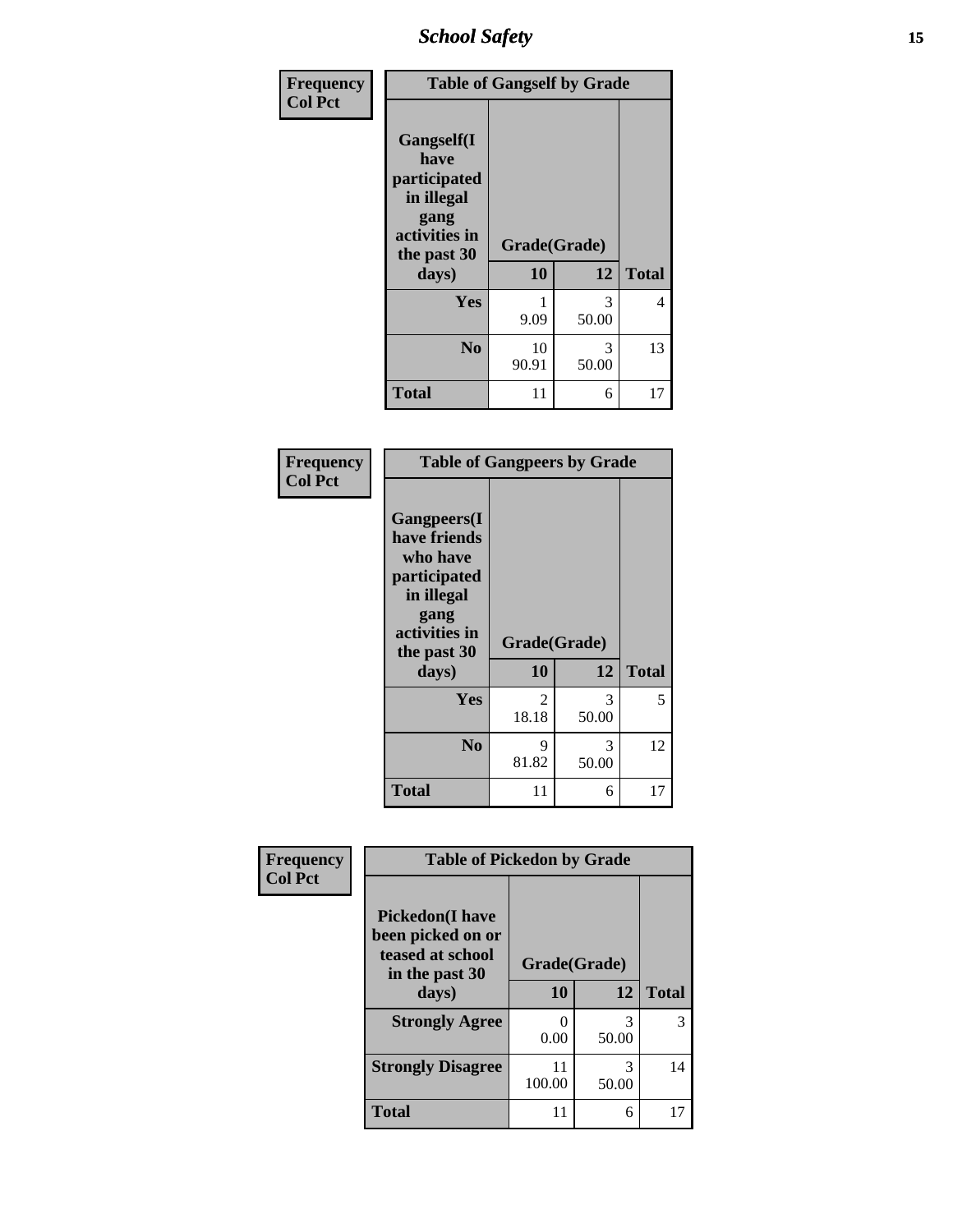*School Safety* **16**

| Frequency      | <b>Table of Safeschool by Grade</b>                      |                                      |                                      |                |  |  |
|----------------|----------------------------------------------------------|--------------------------------------|--------------------------------------|----------------|--|--|
| <b>Col Pct</b> | Safeschool(School<br>is a place at which I<br>feel safe) | Grade(Grade)<br>10                   | 12                                   | <b>Total</b>   |  |  |
|                | <b>Strongly Agree</b>                                    | Q<br>81.82                           | $\mathcal{D}_{\mathcal{L}}$<br>33.33 | 11             |  |  |
|                | <b>Somewhat Agree</b>                                    | $\mathcal{D}_{\mathcal{L}}$<br>18.18 | 16.67                                | 3              |  |  |
|                | <b>Somewhat Disagree</b>                                 | $\Omega$<br>0.00                     | 16.67                                |                |  |  |
|                | <b>Strongly Disagree</b>                                 | 0<br>0.00                            | $\mathcal{D}_{\mathcal{L}}$<br>33.33 | $\mathfrak{D}$ |  |  |
|                | <b>Total</b>                                             | 11                                   | 6                                    | 17             |  |  |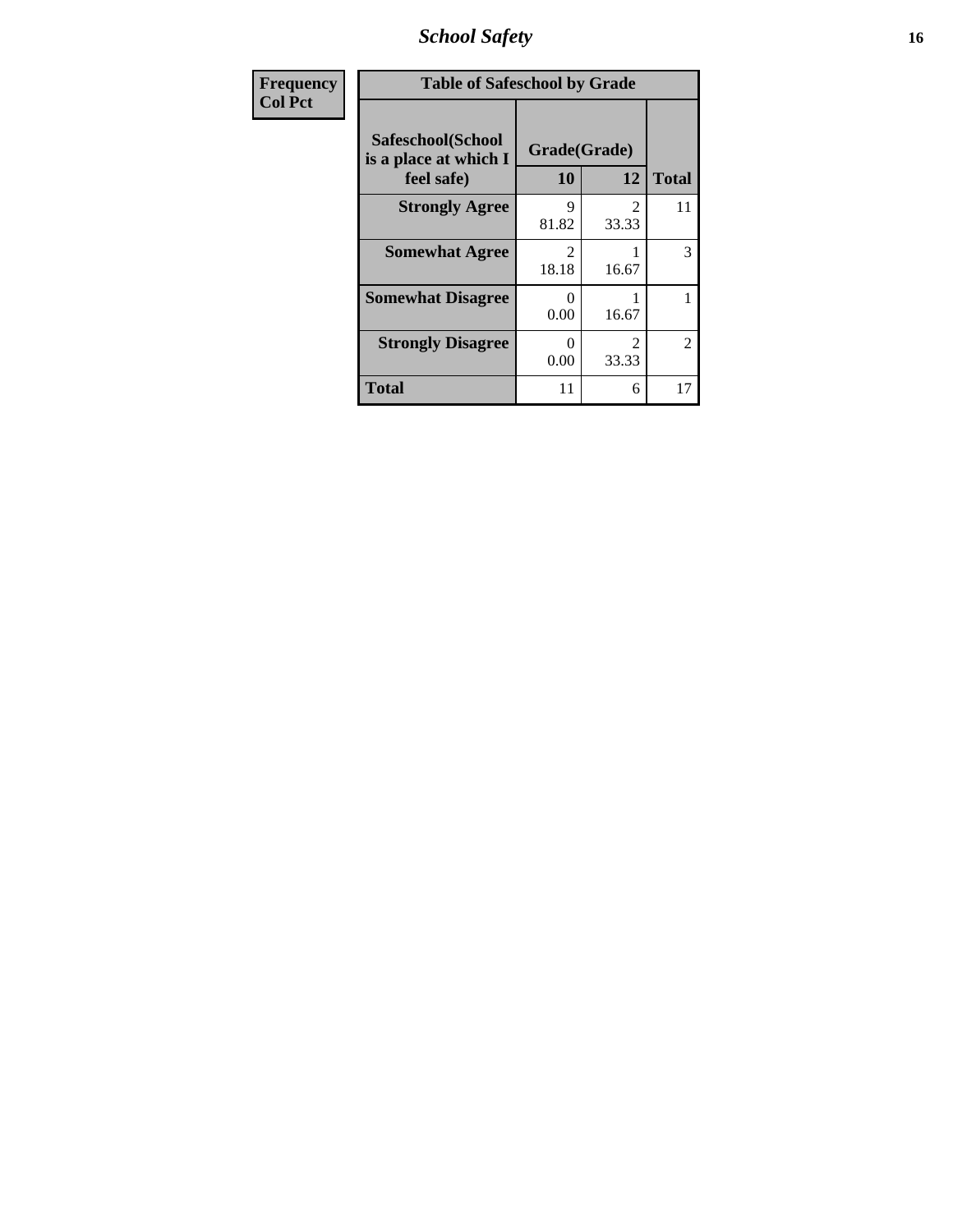*School Safety* **17**

| Frequency      | <b>Table of Grade by Bullied</b> |                                                                                              |                        |              |  |  |  |
|----------------|----------------------------------|----------------------------------------------------------------------------------------------|------------------------|--------------|--|--|--|
| <b>Row Pct</b> |                                  | <b>Bullied(I)</b><br>have been<br>bullied by<br>other<br>students in<br>the past 30<br>days) |                        |              |  |  |  |
|                | Grade(Grade)                     | $\bf{0}$<br><b>Days</b>                                                                      | 10<br>to<br>19<br>days | <b>Total</b> |  |  |  |
|                | 10                               | 11<br>100.00                                                                                 | 0<br>0.00              | 11           |  |  |  |
|                | 12                               | 4<br>66.67                                                                                   | 2<br>33.33             | 6            |  |  |  |
|                | <b>Total</b>                     | 15                                                                                           | 2                      | 17           |  |  |  |

| Frequency      | <b>Table of Grade by Bulliedothers</b> |                         |                                                                   |                     |              |  |  |  |  |
|----------------|----------------------------------------|-------------------------|-------------------------------------------------------------------|---------------------|--------------|--|--|--|--|
| <b>Row Pct</b> |                                        |                         | <b>Bulliedothers</b> (I<br>bullied others in<br>the past 30 days) |                     |              |  |  |  |  |
|                | Grade(Grade)                           | $\bf{0}$<br><b>Days</b> | 3 to<br>days                                                      | 10 to<br>19<br>days | <b>Total</b> |  |  |  |  |
|                | 10                                     | 11<br>100.00            | 0.00                                                              | 0<br>0.00           | 11           |  |  |  |  |
|                | 12                                     | 3<br>50.00              | 16.67                                                             | 2<br>33.33          | 6            |  |  |  |  |
|                | <b>Total</b>                           | 14                      |                                                                   | $\overline{2}$      | 17           |  |  |  |  |

| Frequency      | <b>Table of Grade by Weaponschool</b> |                                                                                 |                       |              |  |  |  |  |  |
|----------------|---------------------------------------|---------------------------------------------------------------------------------|-----------------------|--------------|--|--|--|--|--|
| <b>Row Pct</b> |                                       | <b>Weaponschool</b> (I<br>brought a weapon<br>to school in the<br>past 30 days) |                       |              |  |  |  |  |  |
|                | Grade(Grade)                          | 0 Days                                                                          | <b>6 to 9</b><br>days | <b>Total</b> |  |  |  |  |  |
|                | 10                                    | 11<br>100.00                                                                    | ∩<br>0.00             | 11           |  |  |  |  |  |
|                | 12                                    | 5<br>83.33                                                                      | 16.67                 | 6            |  |  |  |  |  |
|                | <b>Total</b>                          | 16                                                                              |                       | 17           |  |  |  |  |  |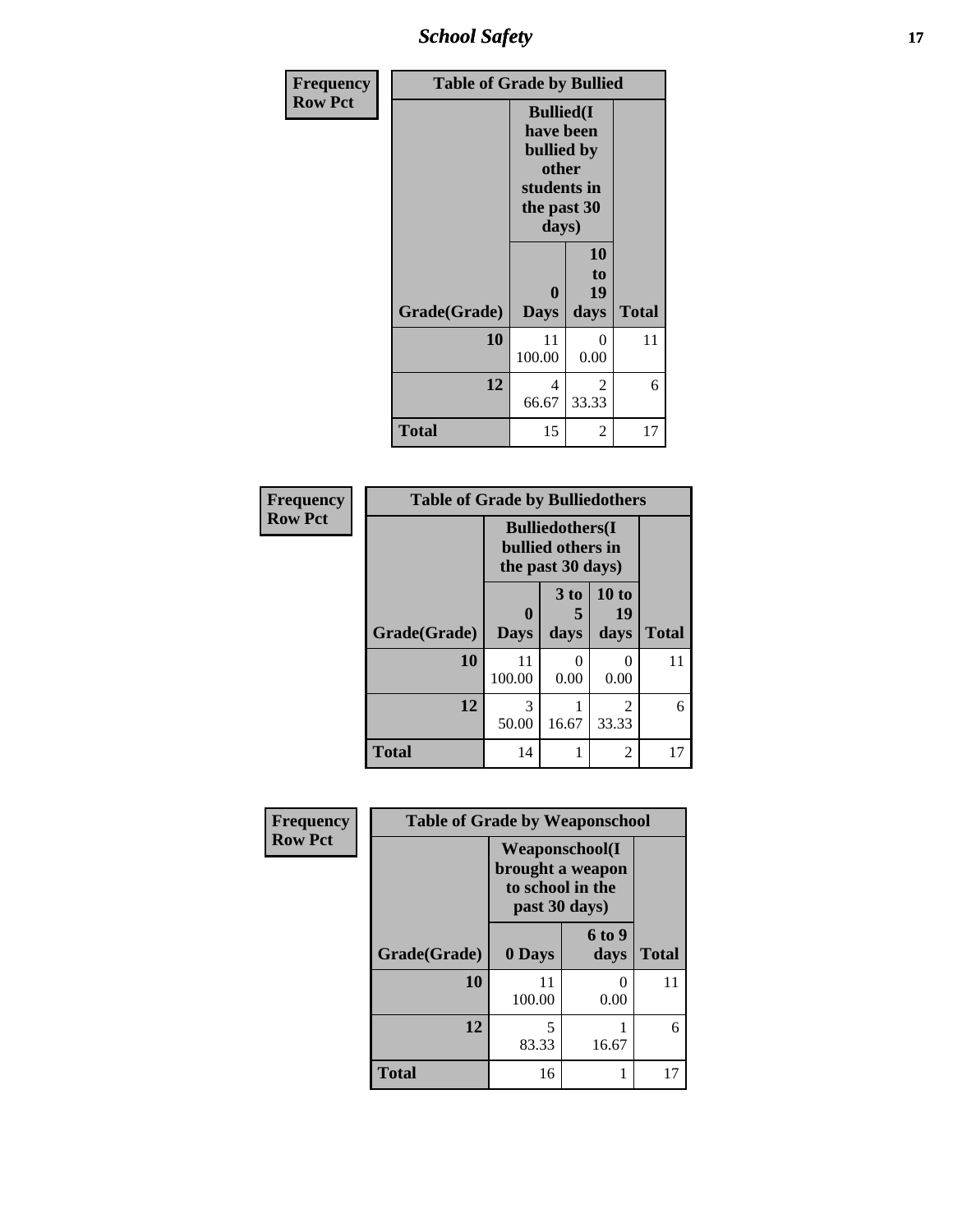*School Safety* **18**

| <b>Frequency</b> | <b>Table of Grade by Absentunsafe</b> |                         |                                                                                                    |              |              |  |  |  |
|------------------|---------------------------------------|-------------------------|----------------------------------------------------------------------------------------------------|--------------|--------------|--|--|--|
| <b>Row Pct</b>   |                                       |                         | Absentunsafe(I)<br>have missed school<br>because I felt<br>unsafe in the past<br>$30 \text{ days}$ |              |              |  |  |  |
|                  | Grade(Grade)                          | $\bf{0}$<br><b>Days</b> | 3 to<br>5<br>days                                                                                  | 6 to<br>days | <b>Total</b> |  |  |  |
|                  | 10                                    | 11<br>100.00            | 0<br>0.00                                                                                          | 0<br>0.00    | 11           |  |  |  |
|                  | 12                                    | 4<br>66.67              | 1<br>16.67                                                                                         | 16.67        | 6            |  |  |  |
|                  | <b>Total</b>                          | 15                      |                                                                                                    |              | 17           |  |  |  |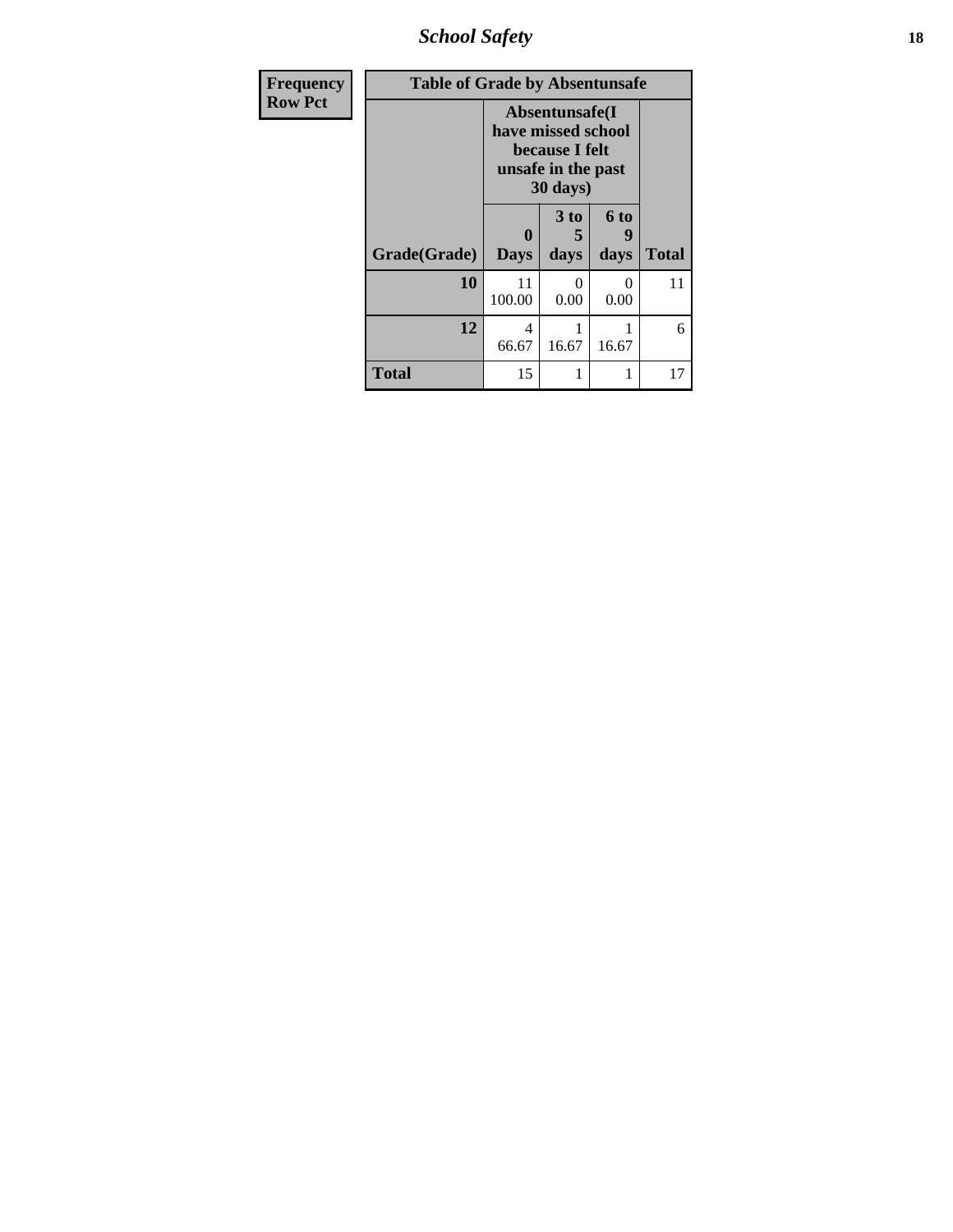### *Drug Use During Last 30 Days* **19**

| <b>Frequency</b> | <b>Table of Grade by Alcohol</b> |                                 |                 |                  |                      |                     |              |  |  |
|------------------|----------------------------------|---------------------------------|-----------------|------------------|----------------------|---------------------|--------------|--|--|
| <b>Row Pct</b>   |                                  |                                 |                 | past 30 days)    | Alcohol(Alcohol use, |                     |              |  |  |
|                  | Grade(Grade)                     | <b>Did</b><br>not<br><b>use</b> | $1 - 2$<br>days | $6-9$<br>days    | 10-19<br>days        | <b>Every</b><br>day | <b>Total</b> |  |  |
|                  | 10                               | 5<br>45.45                      | 3<br>27.27      | 9.09             | 9.09                 | 9.09                | 11           |  |  |
|                  | 12                               | $\overline{2}$<br>33.33         | 0<br>0.00       | $\Omega$<br>0.00 | 4<br>66.67           | 0<br>0.00           | 6            |  |  |
|                  | <b>Total</b>                     | 7                               | 3               |                  | 5                    |                     | 17           |  |  |

| Frequency      | <b>Table of Grade by Cigarettes</b> |                                 |                 |                         |                  |                                  |              |              |  |
|----------------|-------------------------------------|---------------------------------|-----------------|-------------------------|------------------|----------------------------------|--------------|--------------|--|
| <b>Row Pct</b> |                                     |                                 |                 |                         | past 30 days)    | Cigarettes (Smoking tobacco use, |              |              |  |
|                | Grade(Grade)                        | <b>Did</b><br>not<br><b>use</b> | $1 - 2$<br>days | $3 - 5$<br>days         | $6-9$<br>days    | $10-19$<br>days                  | Every<br>day | <b>Total</b> |  |
|                | 10                                  | 6<br>54.55                      | ↑<br>18.18      | 0<br>0.00               | 9.09             | $\Omega$<br>0.00                 | 2<br>18.18   | 11           |  |
|                | 12                                  | $\mathfrak{D}$<br>33.33         | 0<br>0.00       | $\overline{2}$<br>33.33 | $\Omega$<br>0.00 | 16.67                            | 16.67        | 6            |  |
|                | <b>Total</b>                        | 8                               | $\overline{2}$  | $\overline{2}$          |                  |                                  | 3            | 17           |  |

| Frequency      | <b>Table of Grade by Smokeless</b> |                                 |                                                            |               |              |  |  |  |
|----------------|------------------------------------|---------------------------------|------------------------------------------------------------|---------------|--------------|--|--|--|
| <b>Row Pct</b> |                                    |                                 | <b>Smokeless</b> (Chewing<br>tobacco use,<br>past 30 days) |               |              |  |  |  |
|                | Grade(Grade)                       | <b>Did</b><br>not<br><b>use</b> | $6-9$<br>days                                              | 10-19<br>days | <b>Total</b> |  |  |  |
|                | 10                                 | 11<br>100.00                    | 0<br>0.00                                                  | 0<br>0.00     | 11           |  |  |  |
|                | 12                                 | 3<br>50.00                      | $\mathfrak{D}$<br>33.33                                    | 16.67         | 6            |  |  |  |
|                | <b>Total</b>                       | 14                              | 2                                                          |               | 17           |  |  |  |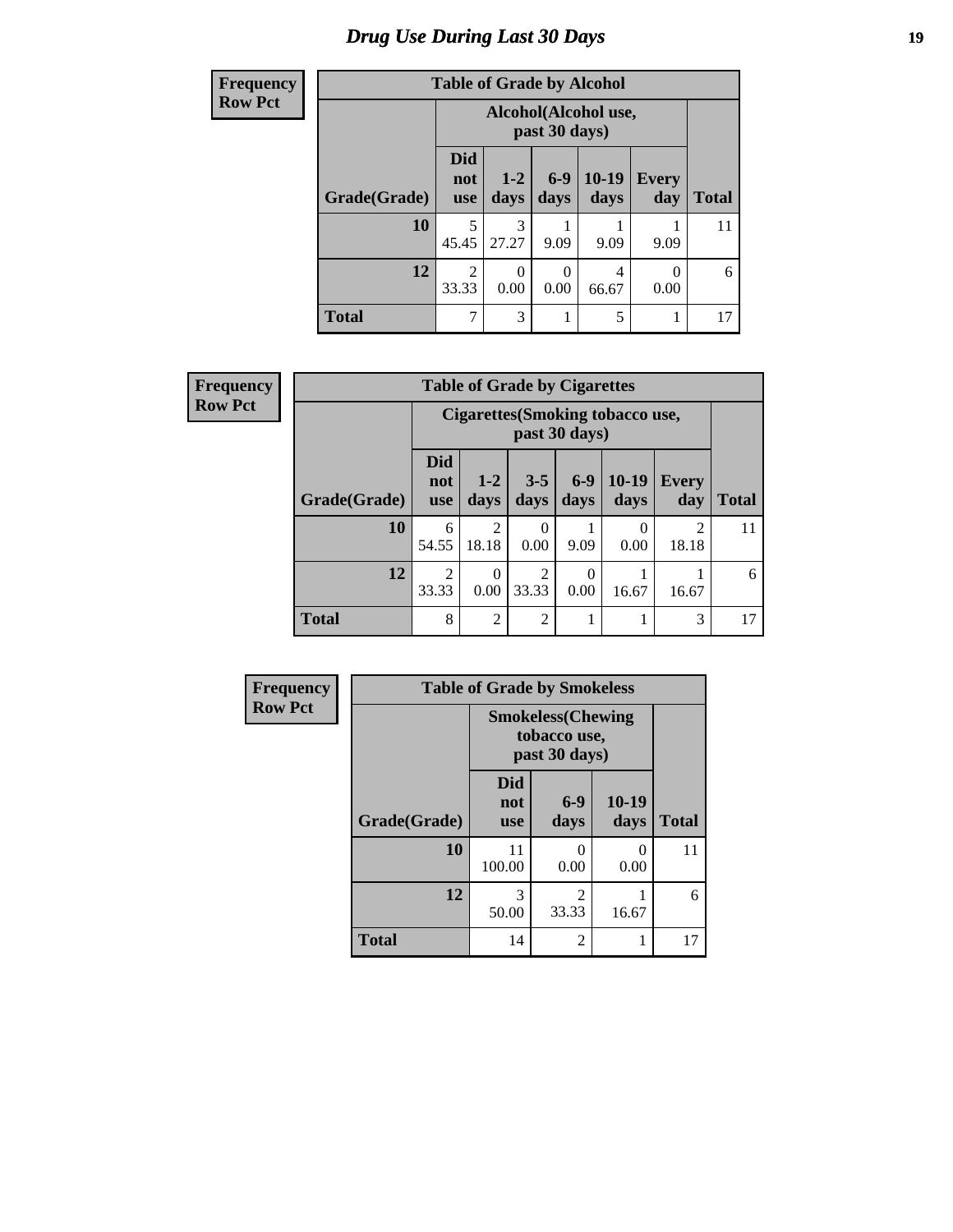# *Drug Use During Last 30 Days* 20

| <b>Frequency</b> | <b>Table of Grade by Marijuana</b> |                                 |                  |                         |                           |                   |              |  |  |  |
|------------------|------------------------------------|---------------------------------|------------------|-------------------------|---------------------------|-------------------|--------------|--|--|--|
| <b>Row Pct</b>   |                                    |                                 |                  | past 30 days)           | Marijuana (Marijuana use, |                   |              |  |  |  |
|                  | Grade(Grade)                       | <b>Did</b><br>not<br><b>use</b> | $1-2$<br>days    | $3 - 5$<br>days         | $10-19$<br>days           | $20 - 29$<br>days | <b>Total</b> |  |  |  |
|                  | 10                                 | 8<br>72.73                      | 2<br>18.18       | 0<br>0.00               | 0<br>0.00                 | 9.09              | 11           |  |  |  |
|                  | 12                                 | 3<br>50.00                      | $\Omega$<br>0.00 | $\overline{2}$<br>33.33 | 16.67                     | 0<br>0.00         | 6            |  |  |  |
|                  | <b>Total</b>                       | 11                              | $\overline{2}$   | $\overline{2}$          | 1                         |                   | 17           |  |  |  |

| <b>Frequency</b> | <b>Table of Grade by Cocaine</b> |                                              |               |              |  |  |  |  |
|------------------|----------------------------------|----------------------------------------------|---------------|--------------|--|--|--|--|
| <b>Row Pct</b>   |                                  | <b>Cocaine(Cocaine</b><br>use, past 30 days) |               |              |  |  |  |  |
|                  | Grade(Grade)                     | Did not<br><b>use</b>                        | 10-19<br>days | <b>Total</b> |  |  |  |  |
|                  | 10                               | 11<br>100.00                                 | 0.00          | 11           |  |  |  |  |
|                  | 12                               | 5<br>83.33                                   | 16.67         | 6            |  |  |  |  |
|                  | <b>Total</b>                     | 16                                           | 17            |              |  |  |  |  |

| Frequency      |              | <b>Table of Grade by Inhalants</b> |                            |              |  |  |  |  |
|----------------|--------------|------------------------------------|----------------------------|--------------|--|--|--|--|
| <b>Row Pct</b> |              | use, past 30 days)                 | <b>Inhalants</b> (Inhalant |              |  |  |  |  |
|                | Grade(Grade) | Did not<br><b>use</b>              | $10-19$<br>days            | <b>Total</b> |  |  |  |  |
|                | 10           | 11<br>100.00                       | 0.00                       | 11           |  |  |  |  |
|                | 12           | 83.33                              | 16.67                      | 6            |  |  |  |  |
|                | <b>Total</b> | 16                                 |                            | 17           |  |  |  |  |

| Frequency      | <b>Table of Grade by Steroids</b> |                                                |               |              |
|----------------|-----------------------------------|------------------------------------------------|---------------|--------------|
| <b>Row Pct</b> |                                   | <b>Steroids</b> (Steroid<br>use, past 30 days) |               |              |
|                | Grade(Grade)                      | Did not<br><b>use</b>                          | 10-19<br>days | <b>Total</b> |
|                | 10                                | 11<br>100.00                                   | 0.00          | 11           |
|                | 12                                | 5<br>83.33                                     | 16.67         | 6            |
|                | <b>Total</b>                      | 16                                             |               | 17           |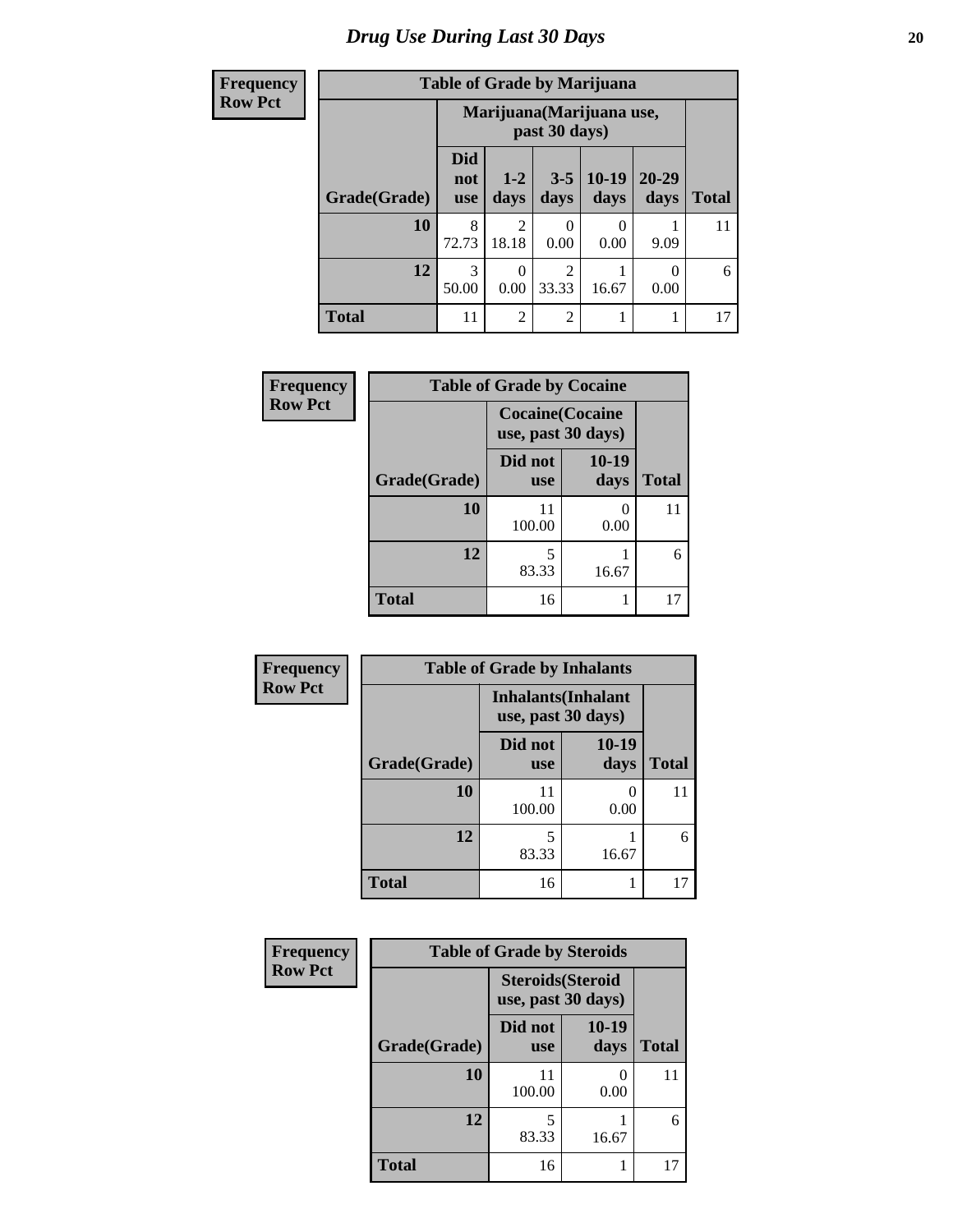# *Drug Use During Last 30 Days* **21**

| <b>Frequency</b> | <b>Table of Grade by Ecstasy</b> |                                               |               |              |
|------------------|----------------------------------|-----------------------------------------------|---------------|--------------|
| <b>Row Pct</b>   |                                  | <b>Ecstasy</b> (Ecstasy<br>use, past 30 days) |               |              |
|                  | Grade(Grade)                     | Did not<br><b>use</b>                         | 10-19<br>days | <b>Total</b> |
|                  | 10                               | 11<br>100.00                                  | 0.00          | 11           |
|                  | 12                               | 5<br>83.33                                    | 16.67         | 6            |
|                  | <b>Total</b>                     | 16                                            |               | 17           |

| <b>Frequency</b> |              | <b>Table of Grade by Meth</b> |                              |              |
|------------------|--------------|-------------------------------|------------------------------|--------------|
| <b>Row Pct</b>   |              | use, past 30 days)            | <b>Meth</b> (Methamphetamine |              |
|                  | Grade(Grade) | Did not use                   | <b>10-19 days</b>            | <b>Total</b> |
|                  | 10           | 11<br>100.00                  | 0.00                         | 11           |
|                  | 12           | 83.33                         | 16.67                        | 6            |
|                  | <b>Total</b> | 16                            |                              |              |

| <b>Frequency</b> | <b>Table of Grade by Hallucinogens</b> |                                                   |            |       |  |
|------------------|----------------------------------------|---------------------------------------------------|------------|-------|--|
| <b>Row Pct</b>   |                                        | Hallucinogens (Hallucinogen<br>use, past 30 days) |            |       |  |
|                  | Grade(Grade)                           | Did not use                                       | 10-19 days | Total |  |
|                  | 10                                     | 100.00                                            | 0.00       |       |  |
|                  | 12                                     | 83.33                                             | 16.67      | 6     |  |
|                  | <b>Total</b>                           | 16                                                |            |       |  |

| Frequency      | <b>Table of Grade by Prescription</b> |                                                                                   |                   |              |
|----------------|---------------------------------------|-----------------------------------------------------------------------------------|-------------------|--------------|
| <b>Row Pct</b> |                                       | <b>Prescription</b> (Prescription<br>drugs not prescribed to<br>me, past 30 days) |                   |              |
|                | Grade(Grade)                          | Did not use                                                                       | <b>10-19 days</b> | <b>Total</b> |
|                | 10                                    | 11<br>100.00                                                                      | 0.00              | 11           |
|                | 12                                    | 83.33                                                                             | 16.67             | 6            |
|                | <b>Total</b>                          | 16                                                                                |                   |              |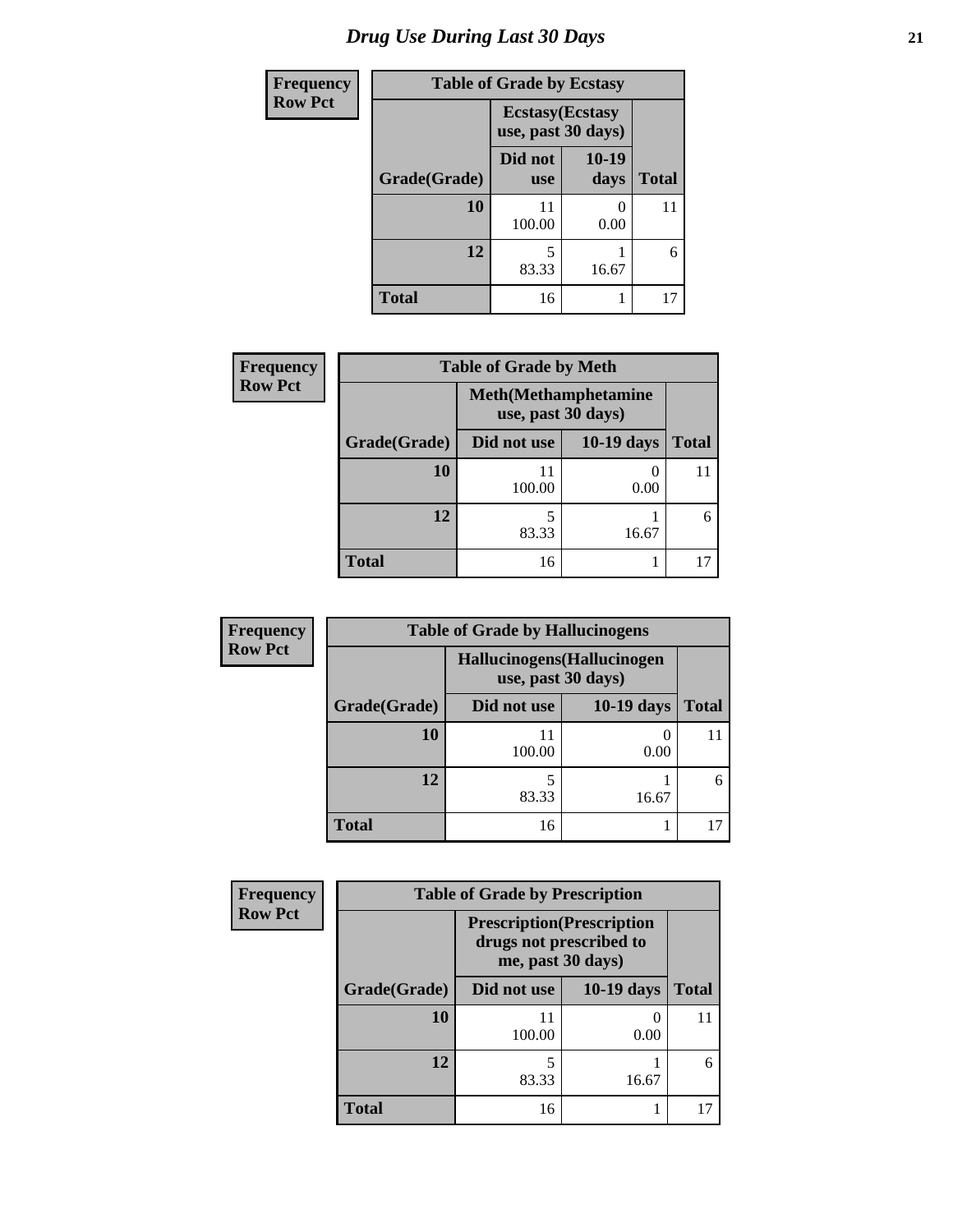| <b>Frequency</b> | <b>Table of Alcoholease by Grade</b>     |                         |            |                |
|------------------|------------------------------------------|-------------------------|------------|----------------|
| <b>Col Pct</b>   | <b>Alcoholease</b> (It is<br>easy to get | Grade(Grade)            |            |                |
|                  | alcohol)                                 | 10                      | 12         | <b>Total</b>   |
|                  | <b>Strongly Agree</b>                    | 5<br>45.45              | 3<br>50.00 | 8              |
|                  | <b>Somewhat Agree</b>                    | $\mathfrak{D}$<br>18.18 | 0.00       | $\overline{2}$ |
|                  | <b>Strongly Disagree</b>                 | 4<br>36.36              | 3<br>50.00 | 7              |
|                  | <b>Total</b>                             | 11                      | 6          | 17             |

| Frequency      | <b>Table of Cigarettesease by Grade</b>                 |                                      |                                      |              |
|----------------|---------------------------------------------------------|--------------------------------------|--------------------------------------|--------------|
| <b>Col Pct</b> | Cigarettesease(It is<br>easy to get smoking<br>tobacco) | Grade(Grade)<br>10                   | 12                                   | <b>Total</b> |
|                | <b>Strongly Agree</b>                                   | 6<br>54.55                           | 3<br>50.00                           | 9            |
|                | <b>Somewhat Agree</b>                                   | $\mathcal{D}_{\mathcal{L}}$<br>18.18 | 16.67                                | 3            |
|                | <b>Somewhat Disagree</b>                                | 9.09                                 | $\mathbf{\Omega}$<br>0.00            |              |
|                | <b>Strongly Disagree</b>                                | $\mathcal{D}_{\mathcal{L}}$<br>18.18 | $\mathcal{D}_{\mathcal{L}}$<br>33.33 | 4            |
|                | <b>Total</b>                                            | 11                                   | 6                                    | 17           |

| Frequency      | <b>Table of Smokelessease by Grade</b>                         |                        |                  |              |
|----------------|----------------------------------------------------------------|------------------------|------------------|--------------|
| <b>Col Pct</b> | <b>Smokelessease</b> (It is<br>easy to get chewing<br>tobacco) | Grade(Grade)<br>10     | 12               | <b>Total</b> |
|                | <b>Strongly Agree</b>                                          | 5<br>45.45             | 3<br>50.00       | 8            |
|                | <b>Somewhat Agree</b>                                          | 9.09                   | 0<br>0.00        |              |
|                | <b>Somewhat Disagree</b>                                       | $\mathcal{L}$<br>18.18 | $\Omega$<br>0.00 | 2            |
|                | <b>Strongly Disagree</b>                                       | 3<br>27.27             | 3<br>50.00       | 6            |
|                | <b>Total</b>                                                   | 11                     | 6                | 17           |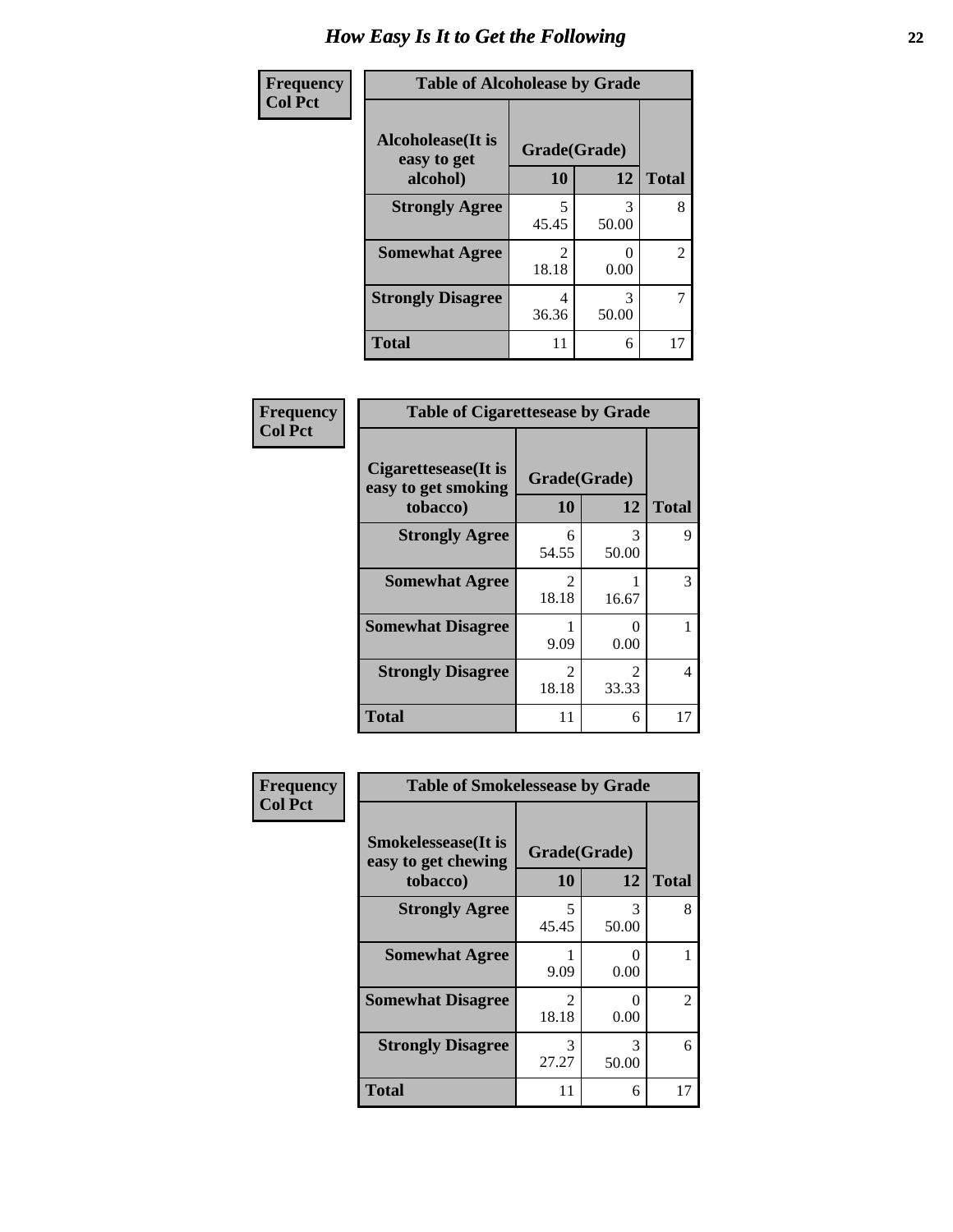| Frequency      | <b>Table of Marijuanaease by Grade</b>           |                           |                           |              |
|----------------|--------------------------------------------------|---------------------------|---------------------------|--------------|
| <b>Col Pct</b> | Marijuanaease(It is<br>easy to get<br>marijuana) | Grade(Grade)<br><b>10</b> | 12                        | <b>Total</b> |
|                | <b>Strongly Agree</b>                            | 5<br>45.45                | 3<br>50.00                | 8            |
|                | <b>Somewhat Agree</b>                            | 4<br>36.36                | $\mathbf{\Omega}$<br>0.00 | 4            |
|                | <b>Somewhat Disagree</b>                         | 9.09                      | $\mathbf{0}$<br>0.00      |              |
|                | <b>Strongly Disagree</b>                         | 9.09                      | 3<br>50.00                | 4            |
|                | <b>Total</b>                                     | 11                        | 6                         | 17           |

#### **Frequency Col Pct**

| <b>Table of Cocaineease by Grade</b>              |                         |            |                |  |
|---------------------------------------------------|-------------------------|------------|----------------|--|
| <b>Cocaineease</b> (It is<br>easy to get cocaine) | Grade(Grade)<br>10      | 12         | <b>Total</b>   |  |
| <b>Strongly Agree</b>                             | $\mathfrak{D}$<br>18.18 | 3<br>50.00 | 5              |  |
| <b>Somewhat Agree</b>                             | 9.09                    | 0.00       |                |  |
| <b>Somewhat Disagree</b>                          | $\mathfrak{D}$<br>18.18 | 0.00       | $\mathfrak{D}$ |  |
| <b>Strongly Disagree</b>                          | 6<br>54.55              | 3<br>50.00 | 9              |  |
| <b>Total</b>                                      | 11                      | 6          |                |  |

| Frequency      | <b>Table of Inhalantsease by Grade</b> |              |            |              |
|----------------|----------------------------------------|--------------|------------|--------------|
| <b>Col Pct</b> | Inhalantsease(It is<br>easy to get     | Grade(Grade) |            |              |
|                | inhalants)                             | 10           | 12         | <b>Total</b> |
|                | <b>Strongly Agree</b>                  | 3<br>27.27   | 3<br>50.00 | 6            |
|                | <b>Somewhat Disagree</b>               | 18.18        | 0.00       | 2            |
|                | <b>Strongly Disagree</b>               | 54.55        | 3<br>50.00 | 9            |
|                | <b>Total</b>                           | 11           | 6          |              |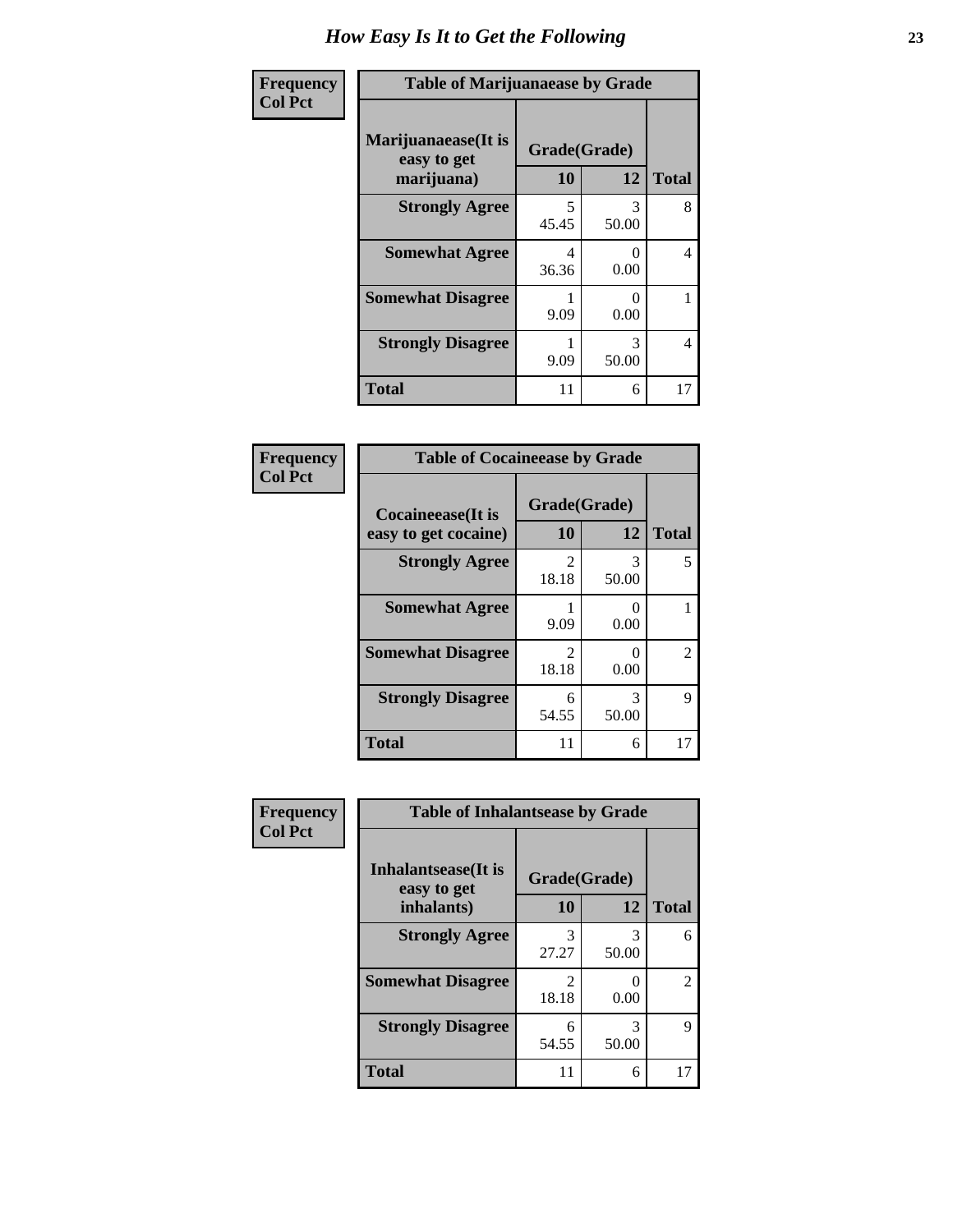| Frequency      | <b>Table of Steroidsease by Grade</b> |                         |            |                |
|----------------|---------------------------------------|-------------------------|------------|----------------|
| <b>Col Pct</b> | Steroidsease(It is<br>easy to get     | Grade(Grade)            |            |                |
|                | steroids)                             | 10                      | 12         | <b>Total</b>   |
|                | <b>Strongly Agree</b>                 | $\mathfrak{D}$<br>18.18 | 3<br>50.00 | 5              |
|                | <b>Somewhat Agree</b>                 | 2<br>18.18              | 0.00       | $\overline{2}$ |
|                | <b>Strongly Disagree</b>              | 63.64                   | 3<br>50.00 | 10             |
|                | <b>Total</b>                          | 11                      | 6          | 17             |

| Frequency      | <b>Table of Ecstasyease by Grade</b>              |                         |                           |                |
|----------------|---------------------------------------------------|-------------------------|---------------------------|----------------|
| <b>Col Pct</b> | <b>Ecstasyease</b> (It is<br>easy to get ecstasy) | Grade(Grade)<br>10      | 12                        | <b>Total</b>   |
|                | <b>Strongly Agree</b>                             | 2<br>18.18              | 3<br>50.00                | 5              |
|                | <b>Somewhat Agree</b>                             | $\mathfrak{D}$<br>18.18 | 0<br>0.00                 | $\mathfrak{D}$ |
|                | <b>Somewhat Disagree</b>                          | 9.09                    | $\mathbf{\Omega}$<br>0.00 |                |
|                | <b>Strongly Disagree</b>                          | 6<br>54.55              | 3<br>50.00                | 9              |
|                | <b>Total</b>                                      | 11                      | 6                         | 17             |

| Frequency      | <b>Table of Methease by Grade</b>                          |                         |            |              |  |
|----------------|------------------------------------------------------------|-------------------------|------------|--------------|--|
| <b>Col Pct</b> | <b>Methease</b> (It is easy<br>to get<br>methamphetamines) | Grade(Grade)<br>10      | 12         | <b>Total</b> |  |
|                | <b>Strongly Agree</b>                                      | $\mathfrak{D}$<br>18.18 | 16.67      | 3            |  |
|                | <b>Somewhat Agree</b>                                      | 9.09                    | 0<br>0.00  |              |  |
|                | <b>Somewhat Disagree</b>                                   | 9.09                    | 0<br>0.00  |              |  |
|                | <b>Strongly Disagree</b>                                   | 63.64                   | 5<br>83.33 | 12           |  |
|                | Total                                                      | 11                      | 6          | 17           |  |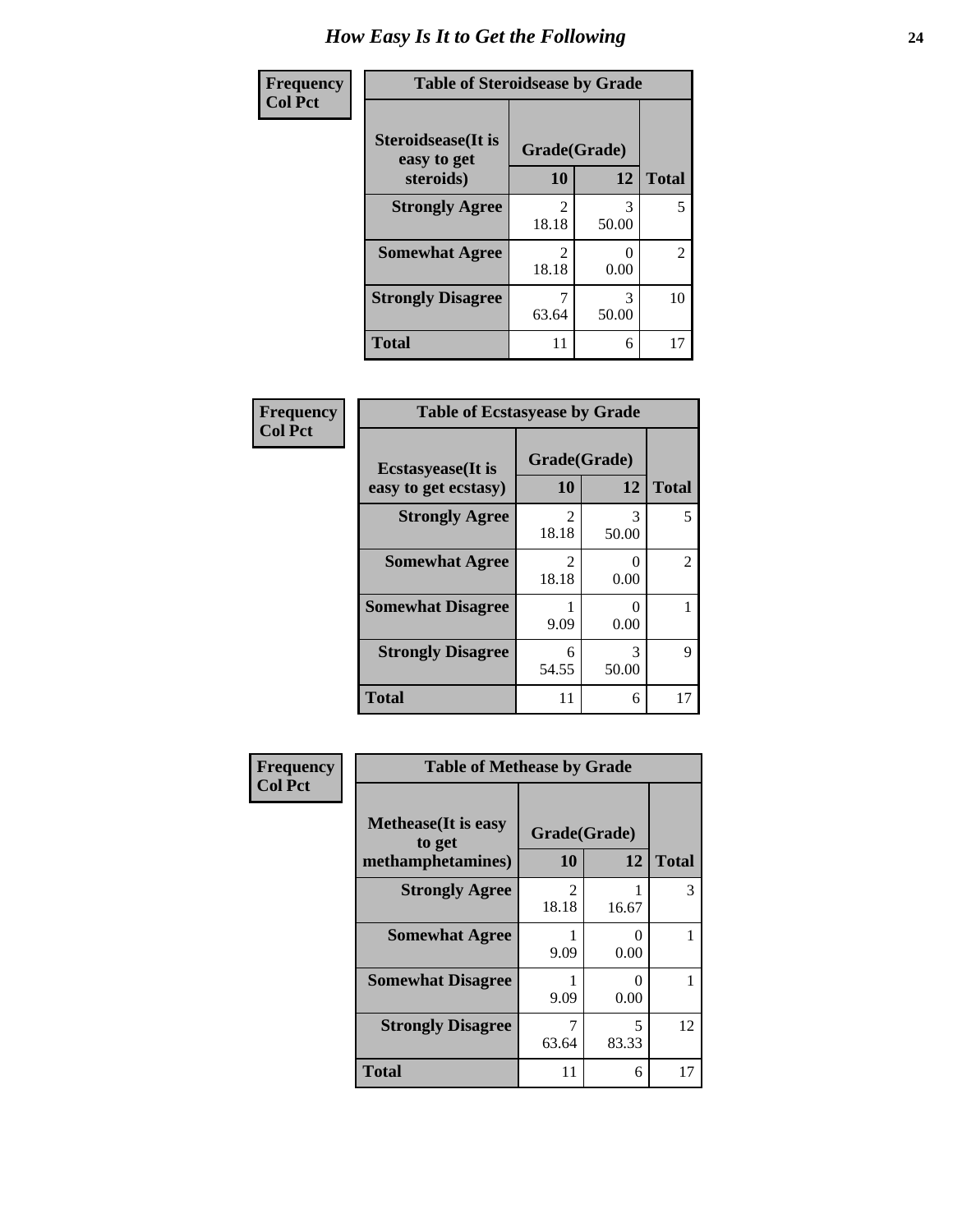| <b>Frequency</b> | <b>Table of Hallucinogensease by Grade</b> |                                      |                           |                |  |
|------------------|--------------------------------------------|--------------------------------------|---------------------------|----------------|--|
| <b>Col Pct</b>   | Hallucinogensease(It<br>is easy to get     | Grade(Grade)                         |                           |                |  |
|                  | hallucinogens)                             | 10                                   | 12                        | <b>Total</b>   |  |
|                  | <b>Strongly Agree</b>                      | $\mathfrak{D}$<br>18.18              | 16.67                     | 3              |  |
|                  | <b>Somewhat Disagree</b>                   | $\mathcal{D}_{\mathcal{A}}$<br>18.18 | $\mathbf{\Omega}$<br>0.00 | $\mathfrak{D}$ |  |
|                  | <b>Strongly Disagree</b>                   | 63.64                                | 5<br>83.33                | 12             |  |
|                  | <b>Total</b>                               | 11                                   | 6                         | 17             |  |

| Frequency      | <b>Table of Prescriptionease by Grade</b>                                                |              |            |              |  |  |
|----------------|------------------------------------------------------------------------------------------|--------------|------------|--------------|--|--|
| <b>Col Pct</b> | <b>Prescriptionease</b> (It<br>is easy to get<br>prescription drugs<br>not prescribed to | Grade(Grade) |            |              |  |  |
|                | me)                                                                                      | 10           | 12         | <b>Total</b> |  |  |
|                | <b>Strongly Agree</b>                                                                    | 3<br>27.27   | 3<br>50.00 | 6            |  |  |
|                | <b>Somewhat Agree</b>                                                                    | 9.09         | 0<br>0.00  | 1            |  |  |
|                | <b>Somewhat Disagree</b>                                                                 | 9.09         | 0<br>0.00  |              |  |  |
|                | <b>Strongly Disagree</b>                                                                 | 6<br>54.55   | 3<br>50.00 | 9            |  |  |
|                | Total                                                                                    | 11           | 6          | 17           |  |  |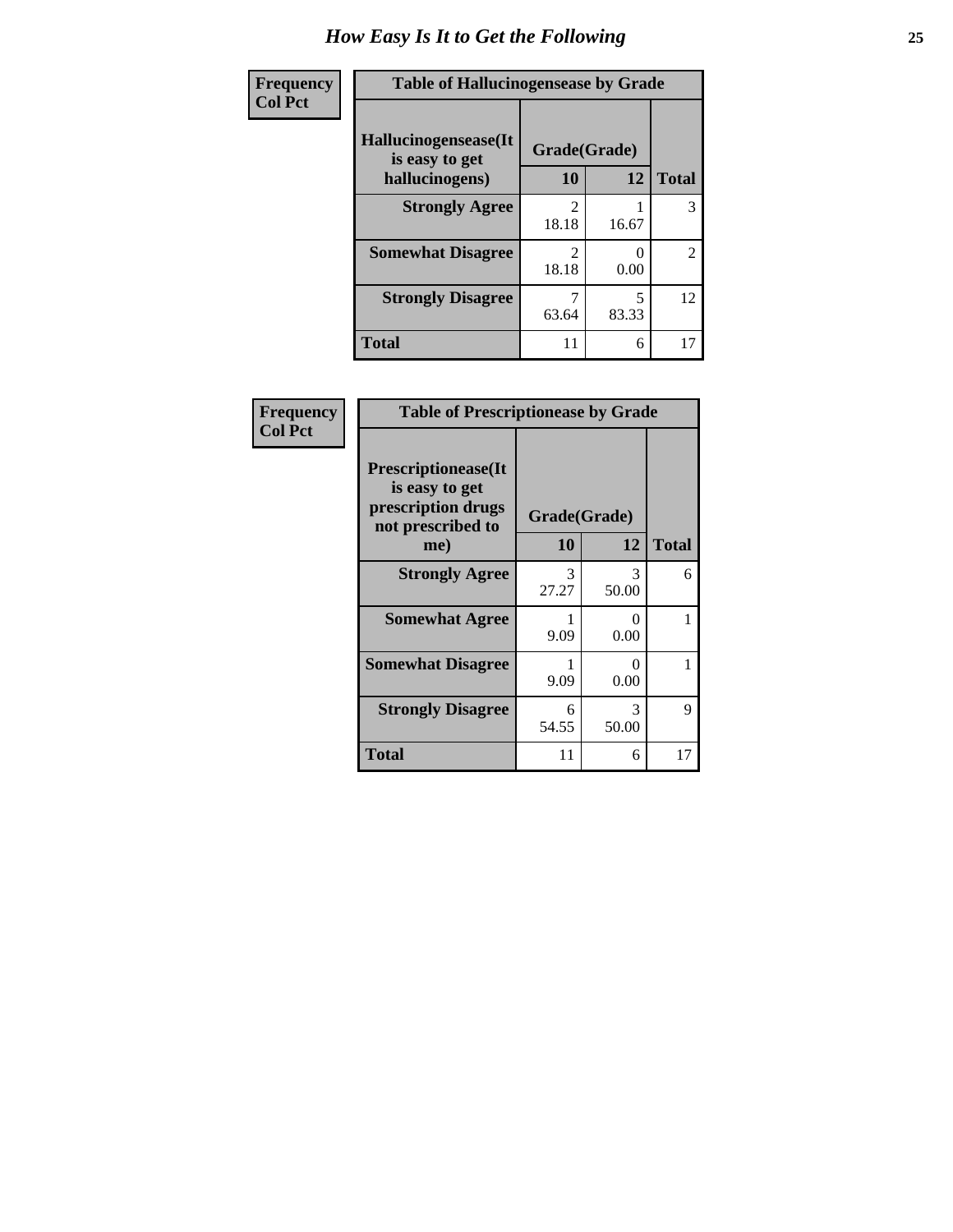#### *Age at Onset of Use* **26** *Results for "Age at Onset of Use" questions exclude students who said they did not use that substance*

| <b>Frequency</b> | <b>Table of Grade by Alcoholinit</b> |                         |                                                     |                  |           |            |       |  |
|------------------|--------------------------------------|-------------------------|-----------------------------------------------------|------------------|-----------|------------|-------|--|
| <b>Row Pct</b>   |                                      |                         | Alcoholinit (I started using<br>alcohol when I was) |                  |           |            |       |  |
|                  | Grade(Grade)                         | 12                      | 13                                                  | 14               | 15        | <b>16</b>  | Total |  |
|                  | 10                                   | $\mathfrak{D}$<br>40.00 | 20.00                                               | 20.00            | 20.00     | 0.00       |       |  |
|                  | 12                                   | 25.00                   | 0<br>0.00                                           | $\theta$<br>0.00 | 0<br>0.00 | 3<br>75.00 | 4     |  |
|                  | <b>Total</b>                         | 3                       |                                                     |                  |           | 3          | Q     |  |
|                  |                                      |                         | <b>Frequency Missing = 8</b>                        |                  |           |            |       |  |

| Frequency      | <b>Table of Grade by Cigarettesinit</b> |                         |                                                         |                  |                  |                  |                       |                |
|----------------|-----------------------------------------|-------------------------|---------------------------------------------------------|------------------|------------------|------------------|-----------------------|----------------|
| <b>Row Pct</b> |                                         |                         | Cigarettesinit(I started smoking<br>tobacco when I was) |                  |                  |                  |                       |                |
|                | Grade(Grade)                            | 10                      | 12                                                      | 13               | 14               | <b>16</b>        | <b>18 or</b><br>older | <b>Total</b>   |
|                | 10                                      | $\overline{2}$<br>28.57 | 14.29                                                   | 14.29            | 14.29            | $\theta$<br>0.00 | 2<br>28.57            |                |
|                | 12                                      | 0<br>0.00               | 25.00                                                   | $\Omega$<br>0.00 | $\Omega$<br>0.00 | 3<br>75.00       | 0<br>0.00             | $\overline{4}$ |
|                | <b>Total</b>                            | $\overline{2}$          | $\overline{2}$                                          |                  |                  | 3                | $\overline{2}$        | 11             |
|                |                                         |                         | <b>Frequency Missing = 6</b>                            |                  |                  |                  |                       |                |

| Frequency      | <b>Table of Grade by Smokelessinit</b> |                                                              |                         |              |
|----------------|----------------------------------------|--------------------------------------------------------------|-------------------------|--------------|
| <b>Row Pct</b> |                                        | Smokelessinit(I<br>started chewing<br>tobacco when I<br>was) |                         |              |
|                | Grade(Grade)                           | 12                                                           | 16                      | <b>Total</b> |
|                | 10                                     | 0                                                            | 0                       | 0            |
|                | 12                                     | 33.33                                                        | $\mathfrak{D}$<br>66.67 | 3            |
|                | <b>Total</b>                           |                                                              | 2                       | 3            |
|                |                                        | <b>Frequency Missing <math>= 14</math></b>                   |                         |              |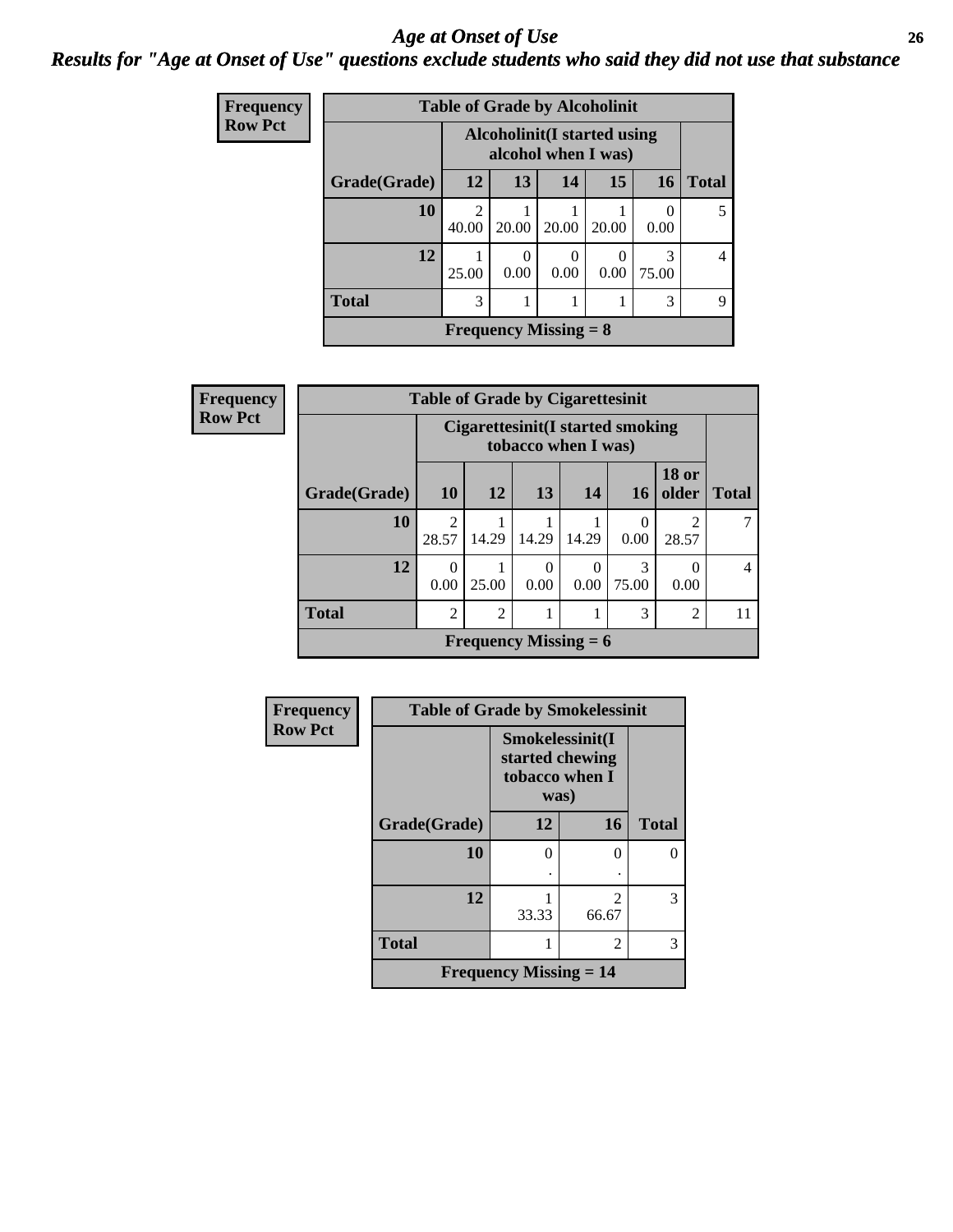#### *Age at Onset of Use* **27**

*Results for "Age at Onset of Use" questions exclude students who said they did not use that substance*

| Frequency      | <b>Table of Grade by Marijuanainit</b> |                                                         |                              |       |       |            |              |
|----------------|----------------------------------------|---------------------------------------------------------|------------------------------|-------|-------|------------|--------------|
| <b>Row Pct</b> |                                        | Marijuanainit (I started using<br>marijuana when I was) |                              |       |       |            |              |
|                | Grade(Grade)                           | 9                                                       | 11                           | 12    | 14    | <b>16</b>  | <b>Total</b> |
|                | 10                                     | $\mathfrak{D}$<br>40.00                                 | $\theta$<br>0.00             | 20.00 | 20.00 | 20.00      | 5            |
|                | 12                                     | $\theta$<br>0.00                                        | 33.33                        | 0.00  | 0.00  | 2<br>66.67 | 3            |
|                | <b>Total</b>                           | $\overline{2}$                                          |                              |       |       | 3          | 8            |
|                |                                        |                                                         | <b>Frequency Missing = 9</b> |       |       |            |              |

| Frequency      | <b>Table of Grade by Cocaineinit</b> |                                                          |              |  |  |
|----------------|--------------------------------------|----------------------------------------------------------|--------------|--|--|
| <b>Row Pct</b> |                                      | Cocaineinit(I<br>started using<br>cocaine<br>when I was) |              |  |  |
|                | Grade(Grade)                         | 15                                                       | <b>Total</b> |  |  |
|                | 10                                   | $\mathcal{L}$                                            |              |  |  |
|                | 12                                   | 100.00                                                   |              |  |  |
|                | <b>Total</b>                         |                                                          |              |  |  |
|                |                                      | <b>Frequency Missing = 16</b>                            |              |  |  |

| Frequency      |              | <b>Table of Grade by Inhalantsinit</b>                              |              |
|----------------|--------------|---------------------------------------------------------------------|--------------|
| <b>Row Pct</b> |              | Inhalantsinit(I<br>started using<br><i>inhalants</i><br>when I was) |              |
|                | Grade(Grade) | 12                                                                  | <b>Total</b> |
|                | 10           |                                                                     | 0            |
|                | 12           | 100.00                                                              |              |
|                | <b>Total</b> |                                                                     |              |
|                |              | <b>Frequency Missing = 16</b>                                       |              |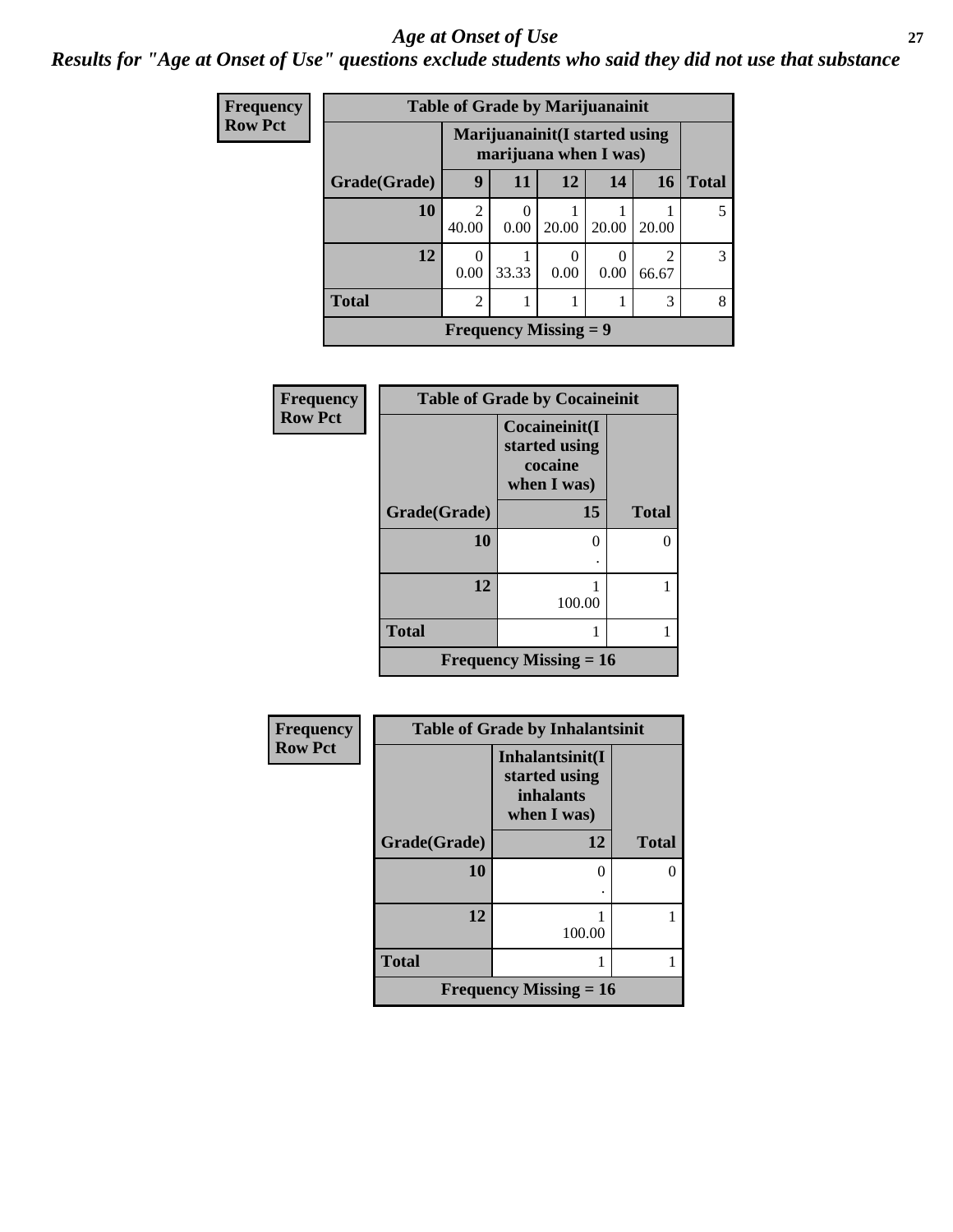#### *Age at Onset of Use* **28**

*Results for "Age at Onset of Use" questions exclude students who said they did not use that substance*

| Frequency      | <b>Table of Grade by Steroidsinit</b> |                                                            |              |  |  |  |
|----------------|---------------------------------------|------------------------------------------------------------|--------------|--|--|--|
| <b>Row Pct</b> |                                       | Steroidsinit(I<br>started using<br>steroids<br>when I was) |              |  |  |  |
|                | Grade(Grade)                          | 14                                                         | <b>Total</b> |  |  |  |
|                | 10                                    | 0                                                          | 0            |  |  |  |
|                | 12                                    | 100.00                                                     |              |  |  |  |
|                | <b>Total</b>                          |                                                            | 1            |  |  |  |
|                |                                       | <b>Frequency Missing = 16</b>                              |              |  |  |  |

| <b>Frequency</b> | <b>Table of Grade by Ecstasyinit</b> |                                                          |       |           |                |  |  |
|------------------|--------------------------------------|----------------------------------------------------------|-------|-----------|----------------|--|--|
| <b>Row Pct</b>   |                                      | Ecstasyinit(I<br>started using<br>ecstasy when I<br>was) |       |           |                |  |  |
|                  | Grade(Grade)                         | 11                                                       | 15    | 16        | <b>Total</b>   |  |  |
|                  | 10                                   | 0<br>0.00                                                | 50.00 | 50.00     | $\overline{2}$ |  |  |
|                  | 12                                   | 100.00                                                   | 0.00  | 0<br>0.00 |                |  |  |
|                  | <b>Total</b>                         |                                                          |       |           | 3              |  |  |
|                  |                                      | <b>Frequency Missing <math>= 14</math></b>               |       |           |                |  |  |

| Frequency      | <b>Table of Grade by Methinit</b> |                                                                        |              |  |
|----------------|-----------------------------------|------------------------------------------------------------------------|--------------|--|
| <b>Row Pct</b> |                                   | <b>Methinit</b> (I started<br>using<br>methamphetamines<br>when I was) |              |  |
|                | Grade(Grade)                      | 10                                                                     | <b>Total</b> |  |
|                | 10                                |                                                                        |              |  |
|                | 12                                | 100.00                                                                 |              |  |
|                | <b>Total</b>                      |                                                                        |              |  |
|                |                                   | Frequency Missing $= 16$                                               |              |  |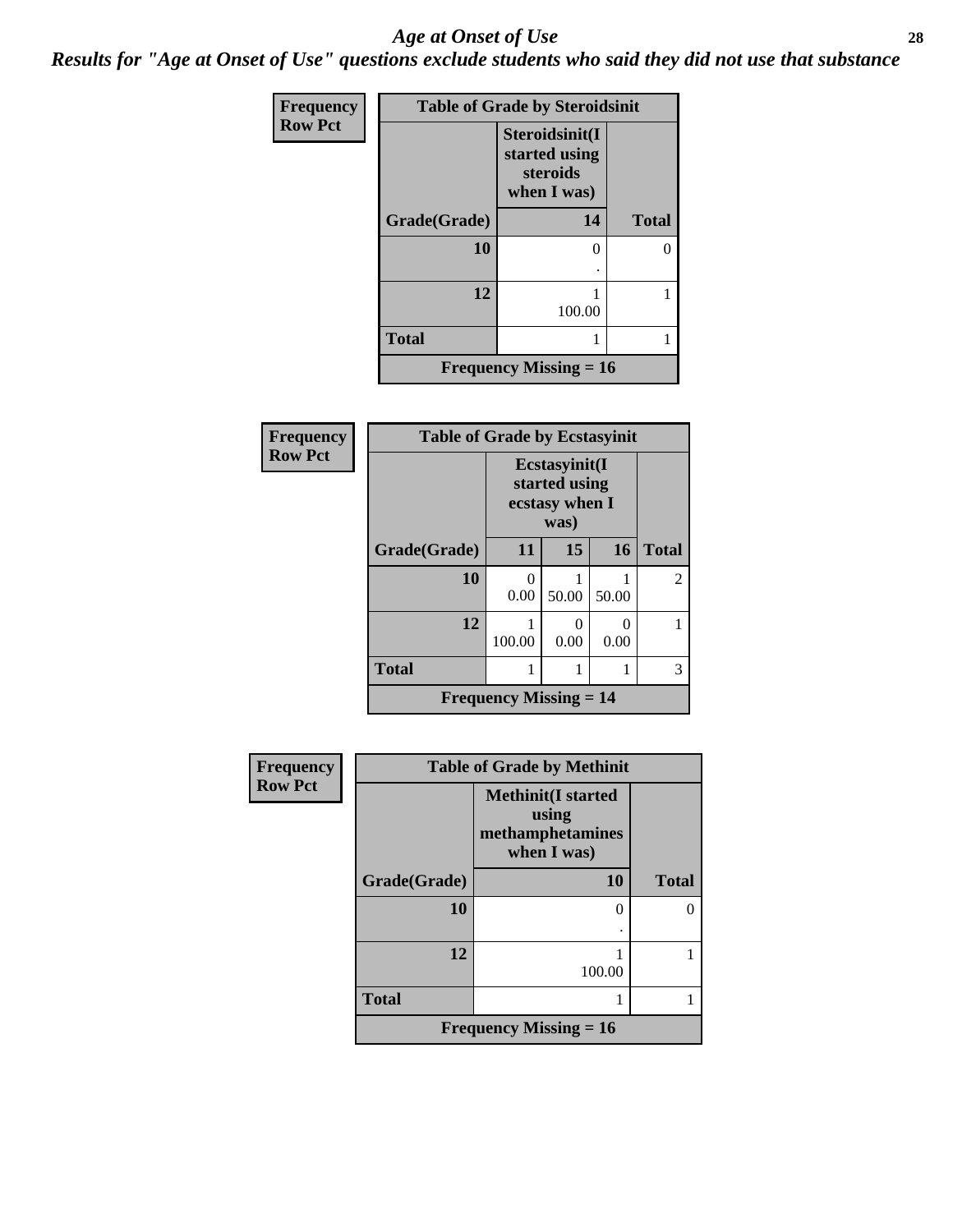#### *Age at Onset of Use* **29**

*Results for "Age at Onset of Use" questions exclude students who said they did not use that substance*

| <b>Frequency</b> | <b>Table of Grade by Hallucinogensinit</b> |                                                                      |              |  |
|------------------|--------------------------------------------|----------------------------------------------------------------------|--------------|--|
| <b>Row Pct</b>   |                                            | Hallucinogensinit(I<br>started using<br>hallucinogens<br>when I was) |              |  |
|                  | Grade(Grade)                               | 11                                                                   | <b>Total</b> |  |
|                  | 10                                         | 0                                                                    | 0            |  |
|                  |                                            |                                                                      |              |  |
|                  | 12                                         | 100.00                                                               |              |  |
|                  |                                            |                                                                      |              |  |
|                  | <b>Total</b>                               |                                                                      |              |  |
|                  |                                            | <b>Frequency Missing = 16</b>                                        |              |  |

| <b>Frequency</b> | <b>Table of Grade by Prescriptioninit</b> |                                                                                                     |              |  |
|------------------|-------------------------------------------|-----------------------------------------------------------------------------------------------------|--------------|--|
| <b>Row Pct</b>   |                                           | Prescriptioninit(I<br>started using<br>prescription<br>drugs not<br>prescribed to me<br>when I was) |              |  |
|                  | Grade(Grade)                              | 15                                                                                                  | <b>Total</b> |  |
|                  | 10                                        | 100.00                                                                                              |              |  |
|                  | 12                                        | 100.00                                                                                              |              |  |
|                  | <b>Total</b>                              | $\mathfrak{D}$                                                                                      | 2            |  |
|                  |                                           | Frequency Missing $= 15$                                                                            |              |  |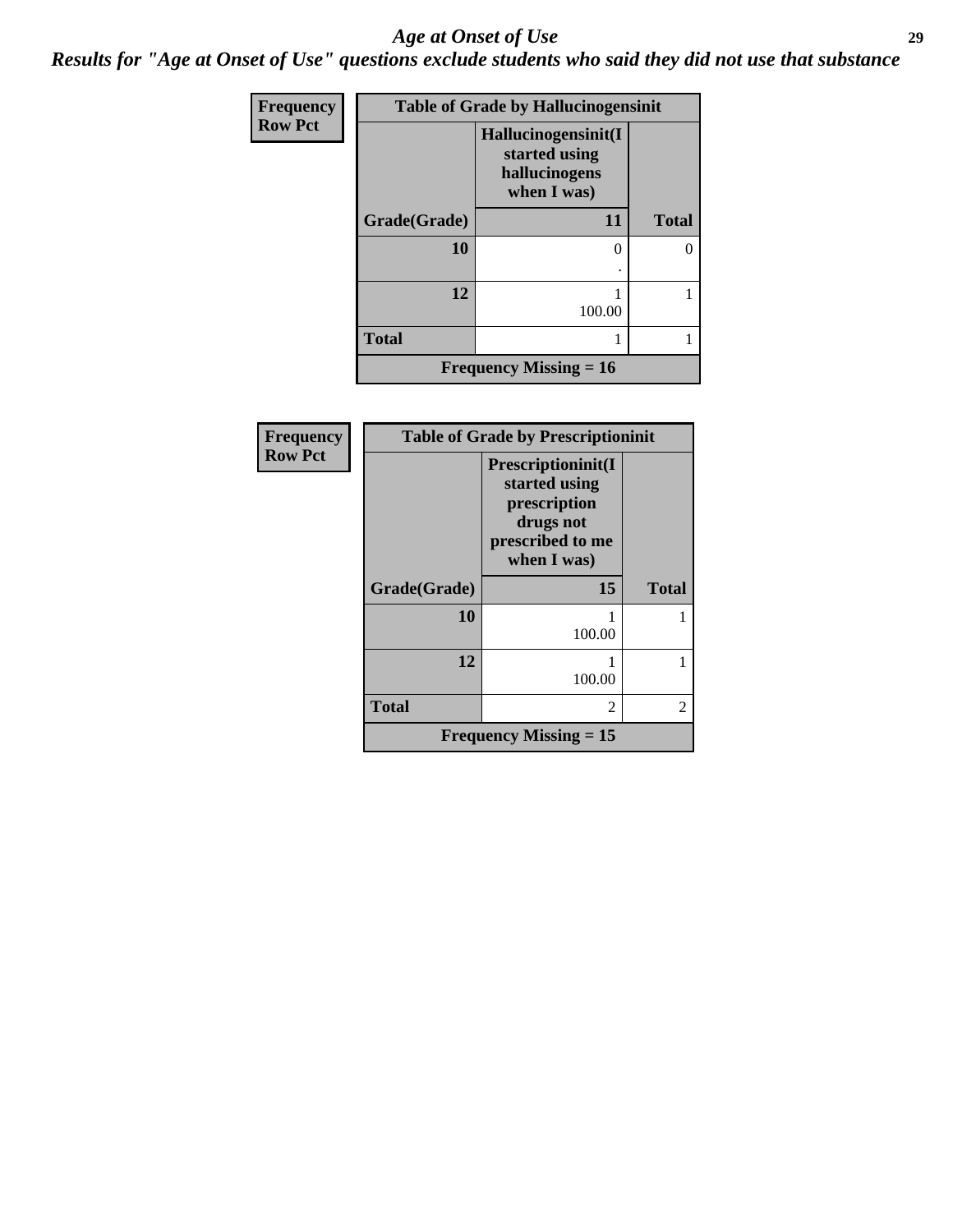| Frequency      | <b>Table of Alcoholharm by Grade</b> |              |             |              |
|----------------|--------------------------------------|--------------|-------------|--------------|
| <b>Col Pct</b> | Alcoholharm(I<br>think alcohol is    | Grade(Grade) |             |              |
|                | harmful)                             | 10           | 12          | <b>Total</b> |
|                | <b>Strongly Agree</b>                | 6<br>54.55   | 6<br>100.00 | 12           |
|                | <b>Somewhat Agree</b>                | 45.45        | 0.00        | 5            |
|                | Total                                | 11           | 6           | 17           |

| Frequency      | <b>Table of Cigarettesharm by Grade</b>           |            |             |              |
|----------------|---------------------------------------------------|------------|-------------|--------------|
| <b>Col Pct</b> | Cigarettesharm(I<br>Grade(Grade)<br>think smoking |            |             |              |
|                | tobacco is harmful)                               | 10         | 12          | <b>Total</b> |
|                | <b>Strongly Agree</b>                             | 6<br>54.55 | 6<br>100.00 | 12           |
|                | <b>Somewhat Agree</b>                             | 4<br>36.36 | 0.00        | 4            |
|                | <b>Somewhat Disagree</b>                          | 9.09       | 0<br>0.00   |              |
|                | <b>Total</b>                                      | 11         | 6           | 17           |

| Frequency      | <b>Table of Smokelessharm by Grade</b>                  |                    |             |              |
|----------------|---------------------------------------------------------|--------------------|-------------|--------------|
| <b>Col Pct</b> | Smokelessharm(I<br>think chewing<br>tobacco is harmful) | Grade(Grade)<br>10 | 12          | <b>Total</b> |
|                | <b>Strongly Agree</b>                                   | 63.64              | 6<br>100.00 | 13           |
|                | <b>Somewhat Agree</b>                                   | 3<br>27.27         | 0.00        | 3            |
|                | <b>Somewhat Disagree</b>                                | 9.09               | 0.00        |              |
|                | <b>Total</b>                                            | 11                 | 6           | 17           |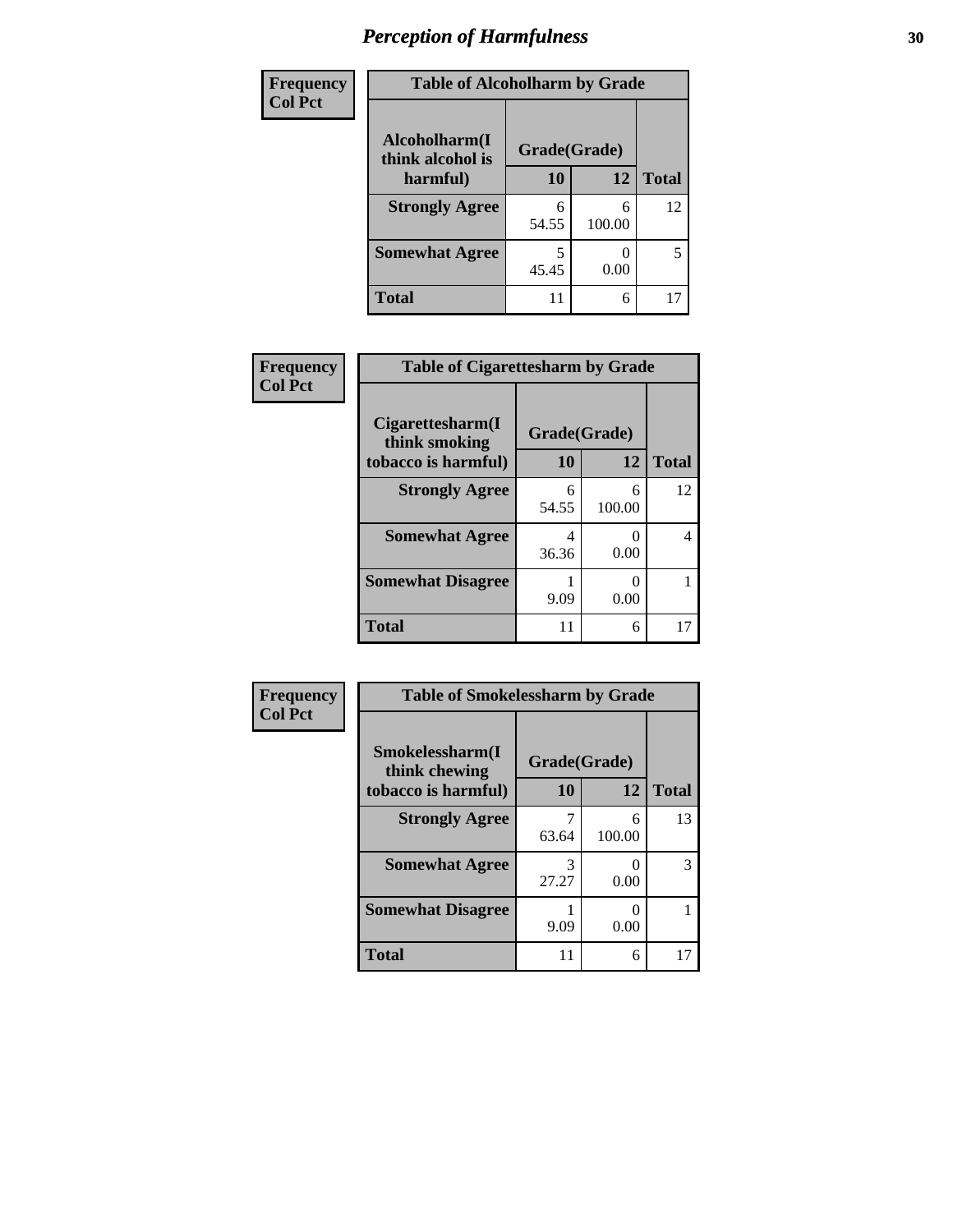| Frequency      | <b>Table of Marijuanaharm by Grade</b> |                    |        |                    |
|----------------|----------------------------------------|--------------------|--------|--------------------|
| <b>Col Pct</b> | Marijuanaharm(I<br>think marijuana is  | Grade(Grade)<br>10 | 12     |                    |
|                | harmful)<br><b>Strongly Agree</b>      | 5                  | 6      | <b>Total</b><br>11 |
|                |                                        | 45.45              | 100.00 |                    |
|                | <b>Somewhat Disagree</b>               | 9.09               | 0.00   |                    |
|                | <b>Strongly Disagree</b>               | 5<br>45.45         | 0.00   | 5                  |
|                | <b>Total</b>                           | 11                 | 6      | 17                 |

| Frequency      | <b>Table of Cocaineharm by Grade</b> |              |             |              |
|----------------|--------------------------------------|--------------|-------------|--------------|
| <b>Col Pct</b> | Cocaineharm(I<br>think cocaine is    | Grade(Grade) |             |              |
|                | harmful)                             | <b>10</b>    | 12          | <b>Total</b> |
|                | <b>Strongly Agree</b>                | 9<br>81.82   | 6<br>100.00 | 15           |
|                | <b>Somewhat Agree</b>                | 9.09         | 0.00        |              |
|                | <b>Somewhat Disagree</b>             | 9.09         | 0<br>0.00   |              |
|                | <b>Total</b>                         | 11           | 6           | 17           |

| Frequency      | <b>Table of Inhalantsharm by Grade</b> |                    |           |              |
|----------------|----------------------------------------|--------------------|-----------|--------------|
| <b>Col Pct</b> | Inhalantsharm(I<br>think inhalants     | Grade(Grade)<br>10 | 12        | <b>Total</b> |
|                | are harmful)<br><b>Strongly Agree</b>  | 9                  | 6         | 15           |
|                |                                        | 81.82              | 100.00    |              |
|                | <b>Somewhat Agree</b>                  | 9.09               | 0<br>0.00 |              |
|                | <b>Strongly Disagree</b>               | 9.09               | 0<br>0.00 |              |
|                | <b>Total</b>                           | 11                 | 6         | 17           |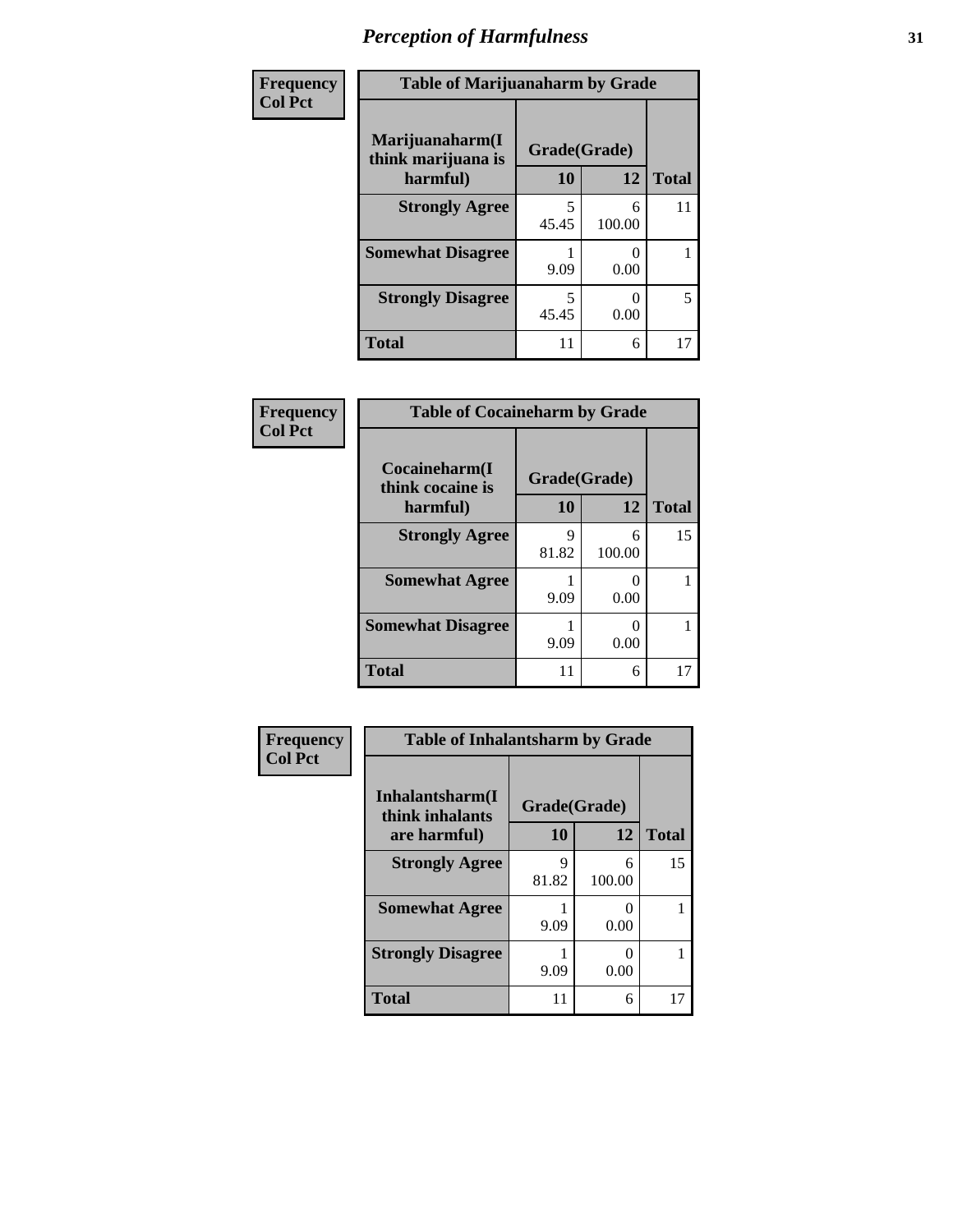| Frequency      |                                      | <b>Table of Steroidsharm by Grade</b> |             |              |  |
|----------------|--------------------------------------|---------------------------------------|-------------|--------------|--|
| <b>Col Pct</b> | Steroidsharm(I<br>think steroids are | Grade(Grade)                          |             |              |  |
|                | harmful)                             | 10                                    | 12          | <b>Total</b> |  |
|                | <b>Strongly Agree</b>                | 9<br>81.82                            | 6<br>100.00 | 15           |  |
|                | <b>Somewhat Agree</b>                | 9.09                                  | 0.00        |              |  |
|                | <b>Strongly Disagree</b>             | 9.09                                  | 0.00        |              |  |
|                | <b>Total</b>                         | 11                                    | 6           | 17           |  |

| Frequency<br><b>Col Pct</b> | <b>Table of Ecstasyharm by Grade</b> |              |             |              |
|-----------------------------|--------------------------------------|--------------|-------------|--------------|
|                             | Ecstasyharm(I<br>think ecstasy is    | Grade(Grade) |             |              |
|                             | harmful)                             | 10           | 12          | <b>Total</b> |
|                             | <b>Strongly Agree</b>                | 63.64        | 6<br>100.00 | 13           |
|                             | <b>Somewhat Agree</b>                | 4<br>36.36   | 0.00        | 4            |
|                             | <b>Total</b>                         | 11           | 6           | 17           |

| <b>Frequency</b> | <b>Table of Methharm by Grade</b>            |             |              |              |
|------------------|----------------------------------------------|-------------|--------------|--------------|
| <b>Col Pct</b>   | <b>Methharm</b> (I think<br>methamphetamines |             | Grade(Grade) |              |
|                  | are harmful)                                 | 10          | 12           | <b>Total</b> |
|                  | <b>Strongly Agree</b>                        | 10<br>90.91 | 6<br>100.00  | 16           |
|                  | <b>Strongly Disagree</b>                     | 9.09        | 0.00         |              |
|                  | <b>Total</b>                                 | 11          | 6            | 17           |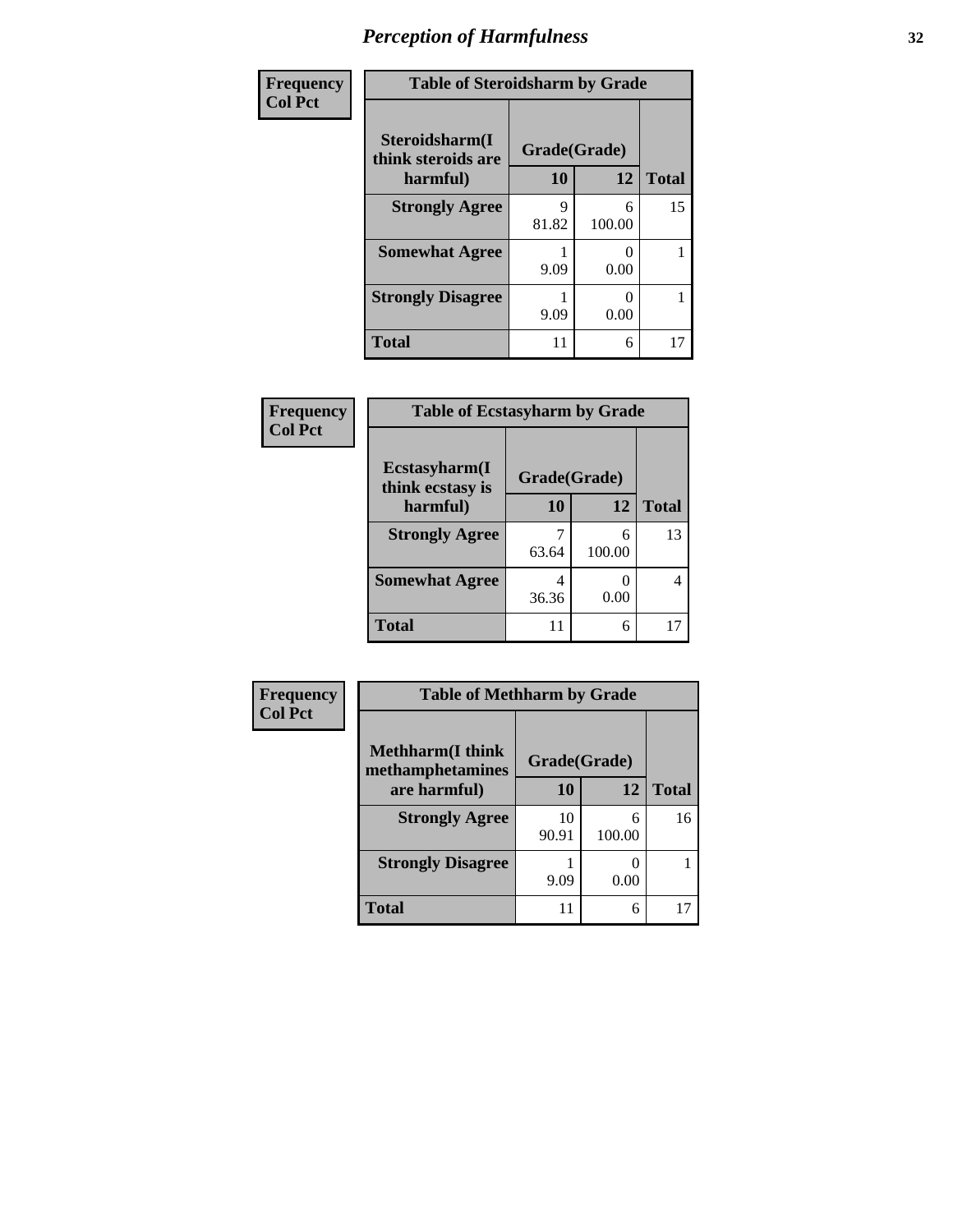| Frequency      | <b>Table of Hallucinogensharm by Grade</b> |              |             |              |
|----------------|--------------------------------------------|--------------|-------------|--------------|
| <b>Col Pct</b> | Hallucinogensharm(I<br>think hallucinogens | Grade(Grade) |             |              |
|                | are harmful)                               | 10           | 12          | <b>Total</b> |
|                | <b>Strongly Agree</b>                      | 10<br>90.91  | 6<br>100.00 | 16           |
|                | <b>Strongly Disagree</b>                   | 9.09         | 0.00        |              |
|                | <b>Total</b>                               | 11           | 6           | 17           |

| Frequency      | <b>Table of Prescriptionharm by Grade</b>             |                         |             |               |
|----------------|-------------------------------------------------------|-------------------------|-------------|---------------|
| <b>Col Pct</b> | Prescriptionharm(I<br>think prescription<br>drugs not |                         |             |               |
|                | prescribed to me<br>are harmful)                      | Grade(Grade)            |             |               |
|                |                                                       | 10                      | 12          | <b>Total</b>  |
|                | <b>Strongly Agree</b>                                 | q<br>81.82              | 6<br>100.00 | 15            |
|                |                                                       |                         |             |               |
|                | <b>Somewhat Agree</b>                                 | $\mathfrak{D}$<br>18.18 | 0<br>0.00   | $\mathcal{L}$ |
|                | <b>Total</b>                                          | 11                      | 6           |               |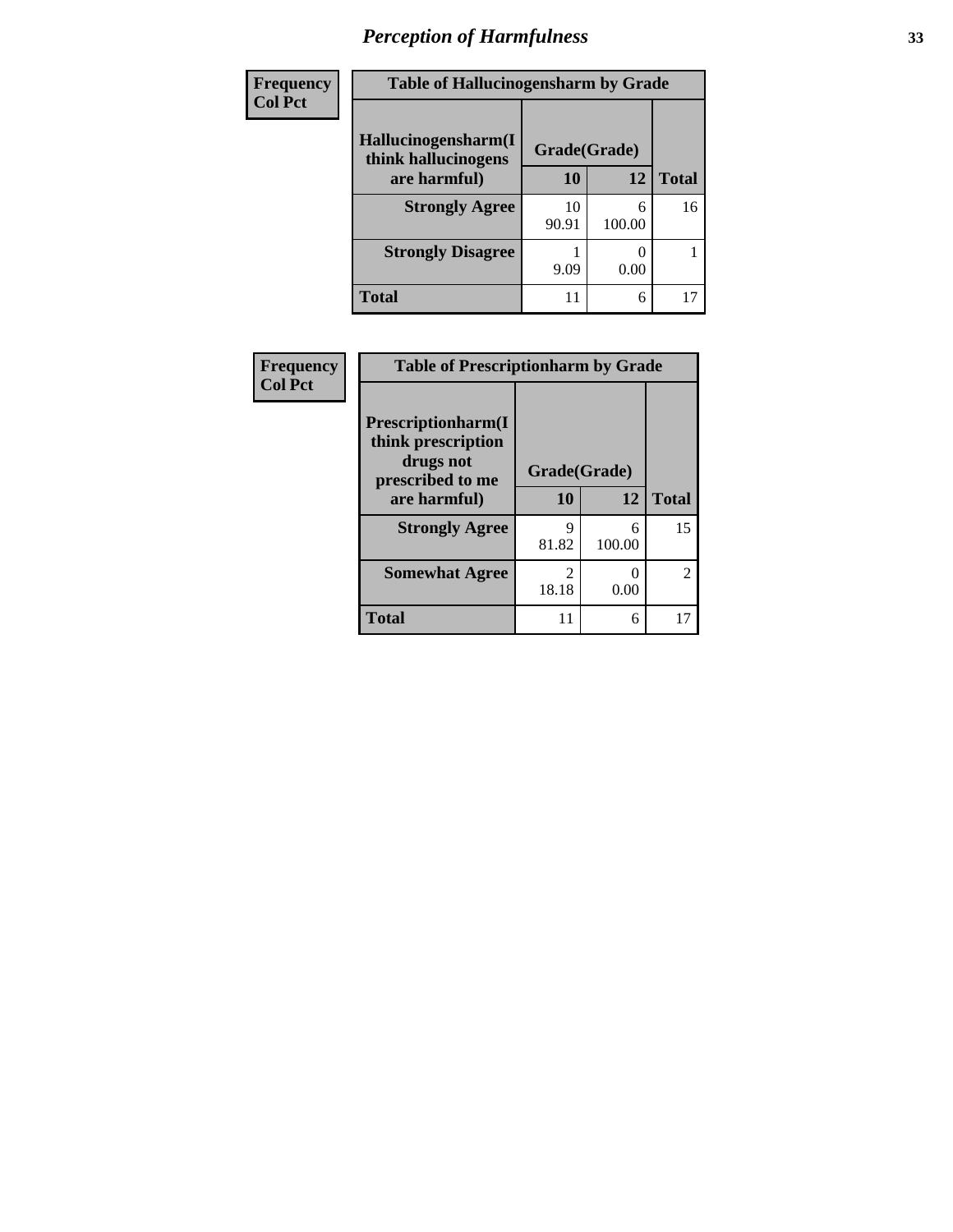### *Disapproval by Adults* **34**

| Frequency      |                                                                       | <b>Table of Alcoholadult by Grade</b> |                           |              |  |
|----------------|-----------------------------------------------------------------------|---------------------------------------|---------------------------|--------------|--|
| <b>Col Pct</b> | <b>Alcoholadult</b> (Adults<br>would disapprove if<br>I used alcohol) | Grade(Grade)<br>10                    | 12                        | <b>Total</b> |  |
|                | <b>Strongly Agree</b>                                                 | 5<br>45.45                            | 6<br>100.00               | 11           |  |
|                | <b>Somewhat Agree</b>                                                 | $\mathfrak{D}$<br>18.18               | $\mathbf{\Omega}$<br>0.00 | 2            |  |
|                | <b>Somewhat Disagree</b>                                              | 3<br>27.27                            | $\mathbf{\Omega}$<br>0.00 | 3            |  |
|                | <b>Strongly Disagree</b>                                              | 9.09                                  | 0<br>0.00                 |              |  |
|                | <b>Total</b>                                                          | 11                                    | 6                         | 17           |  |

#### **Frequency Col Pct**

| <b>Table of Tobaccoadult by Grade</b>              |                        |             |              |  |  |
|----------------------------------------------------|------------------------|-------------|--------------|--|--|
| <b>Tobaccoadult</b> (Adults<br>would disapprove if | Grade(Grade)           |             |              |  |  |
| I used tobacco)                                    | 10                     | 12          | <b>Total</b> |  |  |
| <b>Strongly Agree</b>                              | 6<br>54.55             | 6<br>100.00 | 12           |  |  |
| <b>Somewhat Agree</b>                              | 3<br>27.27             | 0.00        | 3            |  |  |
| <b>Strongly Disagree</b>                           | $\mathcal{L}$<br>18.18 | 0.00        | 2            |  |  |
| <b>Total</b>                                       | 11                     | 6           |              |  |  |

| <b>Frequency</b> | <b>Table of Marijuanaadult by Grade</b>                           |                                      |                  |              |
|------------------|-------------------------------------------------------------------|--------------------------------------|------------------|--------------|
| <b>Col Pct</b>   | Marijuanaadult(Adults<br>would disapprove if I<br>used marijuana) | Grade(Grade)<br>10                   | 12               | <b>Total</b> |
|                  | <b>Strongly Agree</b>                                             | 7<br>63.64                           | 6<br>100.00      | 13           |
|                  | <b>Somewhat Agree</b>                                             | $\mathcal{D}_{\mathcal{L}}$<br>18.18 | 0<br>0.00        | 2            |
|                  | <b>Somewhat Disagree</b>                                          | 9.09                                 | 0<br>0.00        |              |
|                  | <b>Strongly Disagree</b>                                          | 9.09                                 | $\Omega$<br>0.00 |              |
|                  | <b>Total</b>                                                      | 11                                   | 6                | 17           |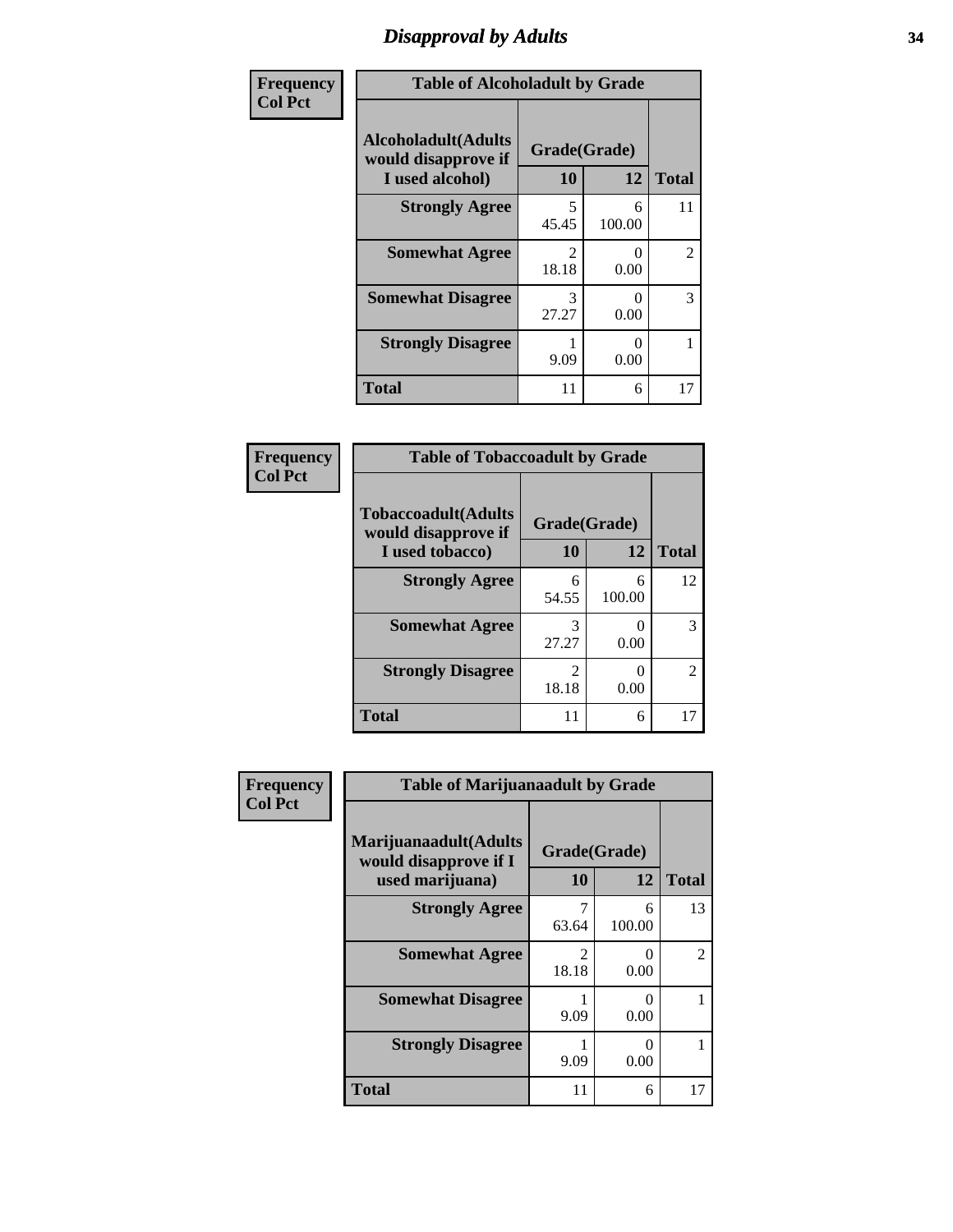### *Disapproval by Adults* **35**

| Frequency      | <b>Table of Otherdrugadult by Grade</b>                                     |                    |             |              |
|----------------|-----------------------------------------------------------------------------|--------------------|-------------|--------------|
| <b>Col Pct</b> | <b>Otherdrugadult</b> (Adults<br>would disapprove if I<br>used other drugs) | Grade(Grade)<br>10 | 12          | <b>Total</b> |
|                | <b>Strongly Agree</b>                                                       | Q<br>81.82         | 6<br>100.00 | 15           |
|                | <b>Somewhat Disagree</b>                                                    | 9.09               | 0.00        |              |
|                | <b>Strongly Disagree</b>                                                    | 9.09               | 0.00        |              |
|                | <b>Total</b>                                                                | 11                 | 6           | 17           |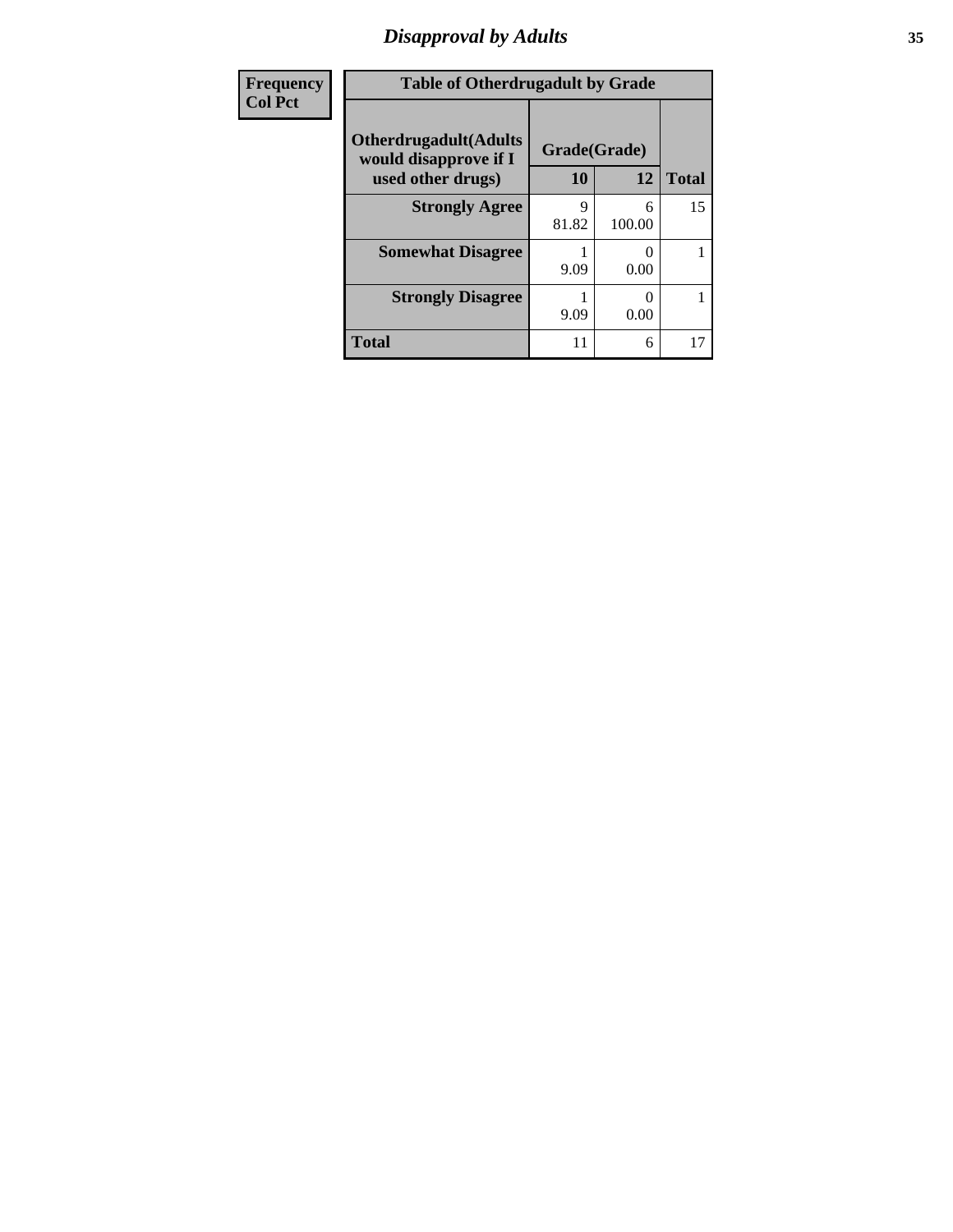### *Disapproval by Peers* **36**

| Frequency      | <b>Table of Alcoholpeer by Grade</b>                    |                         |                  |              |
|----------------|---------------------------------------------------------|-------------------------|------------------|--------------|
| <b>Col Pct</b> | Alcoholpeer(My<br>friends would<br>disapprove if I used | Grade(Grade)            |                  |              |
|                | alcohol)                                                | 10                      | 12               | <b>Total</b> |
|                | <b>Strongly Agree</b>                                   | $\mathfrak{D}$<br>18.18 | 3<br>50.00       | 5            |
|                | <b>Somewhat Agree</b>                                   | $\mathfrak{D}$<br>18.18 | $\Omega$<br>0.00 | 2            |
|                | <b>Somewhat Disagree</b>                                | 3<br>27.27              | 0.00             | 3            |
|                | <b>Strongly Disagree</b>                                | 4<br>36.36              | 3<br>50.00       | 7            |
|                | <b>Total</b>                                            | 11                      | 6                | 17           |

| Frequency      | <b>Table of Tobaccopeer by Grade</b>                    |                                      |                  |                |
|----------------|---------------------------------------------------------|--------------------------------------|------------------|----------------|
| <b>Col Pct</b> | Tobaccopeer(My<br>friends would<br>disapprove if I used | Grade(Grade)                         |                  |                |
|                | tobacco)                                                | 10                                   | 12               | <b>Total</b>   |
|                | <b>Strongly Agree</b>                                   | $\mathcal{D}_{\mathcal{L}}$<br>18.18 | 3<br>50.00       | 5              |
|                | <b>Somewhat Agree</b>                                   | $\mathfrak{D}$<br>18.18              | 0<br>0.00        | $\overline{c}$ |
|                | <b>Somewhat Disagree</b>                                | 4<br>36.36                           | $\Omega$<br>0.00 | $\overline{4}$ |
|                | <b>Strongly Disagree</b>                                | 3<br>27.27                           | 3<br>50.00       | 6              |
|                | <b>Total</b>                                            | 11                                   | 6                | 17             |

| Frequency      | <b>Table of Marijuanapeer by Grade</b>                    |                         |            |              |
|----------------|-----------------------------------------------------------|-------------------------|------------|--------------|
| <b>Col Pct</b> | Marijuanapeer(My<br>friends would<br>disapprove if I used | Grade(Grade)            |            |              |
|                | marijuana)                                                | 10                      | 12         | <b>Total</b> |
|                | <b>Strongly Agree</b>                                     | $\mathfrak{D}$<br>18.18 | 3<br>50.00 | 5            |
|                | <b>Somewhat Agree</b>                                     | 3<br>27.27              | 0<br>0.00  | 3            |
|                | <b>Somewhat Disagree</b>                                  | 9.09                    | 0.00       |              |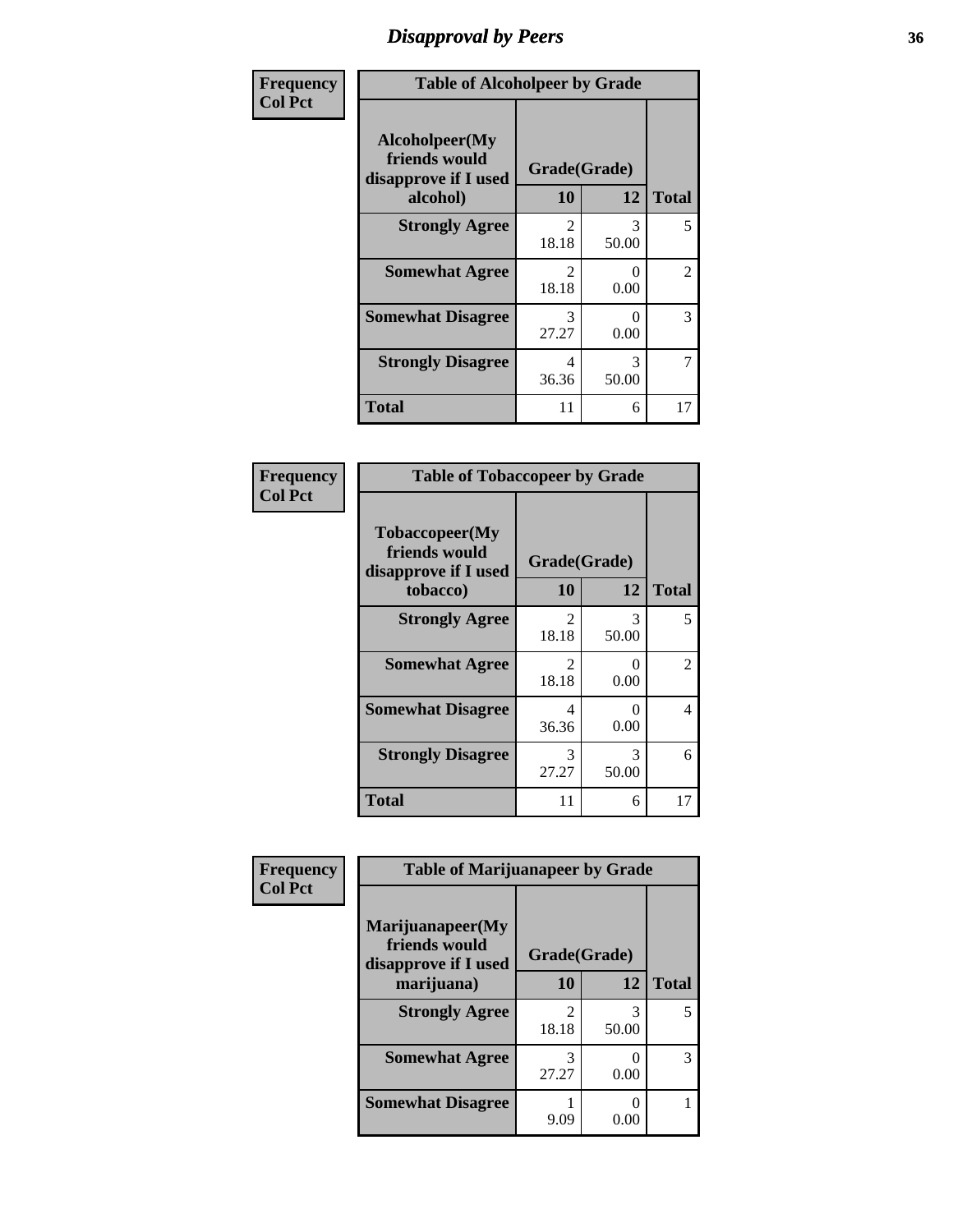# *Disapproval by Peers* **37**

| <b>Frequency</b> | <b>Table of Marijuanapeer by Grade</b>                                  |                    |       |              |  |
|------------------|-------------------------------------------------------------------------|--------------------|-------|--------------|--|
| <b>Col Pct</b>   | Marijuanapeer(My<br>friends would<br>disapprove if I used<br>marijuana) | Grade(Grade)<br>10 | 12    | <b>Total</b> |  |
|                  | <b>Strongly Disagree</b>                                                | 45.45              | 50.00 | 8            |  |
|                  | <b>Total</b>                                                            | 11                 | 6     |              |  |

| <b>Frequency</b> | <b>Table of Otherdrugpeer by Grade</b>               |                        |            |                |  |
|------------------|------------------------------------------------------|------------------------|------------|----------------|--|
| <b>Col Pct</b>   | Otherdrugpeer(My<br>friends would<br>disapprove if I | Grade(Grade)           |            |                |  |
|                  | used other drugs)                                    | 10                     | 12         | <b>Total</b>   |  |
|                  | <b>Strongly Agree</b>                                | 6<br>54.55             | 3<br>50.00 | 9              |  |
|                  | <b>Somewhat Agree</b>                                | $\mathcal{D}$<br>18.18 | 0<br>0.00  | $\overline{c}$ |  |
|                  | <b>Strongly Disagree</b>                             | 3<br>27.27             | 3<br>50.00 | 6              |  |
|                  | Total                                                | 11                     | 6          | 17             |  |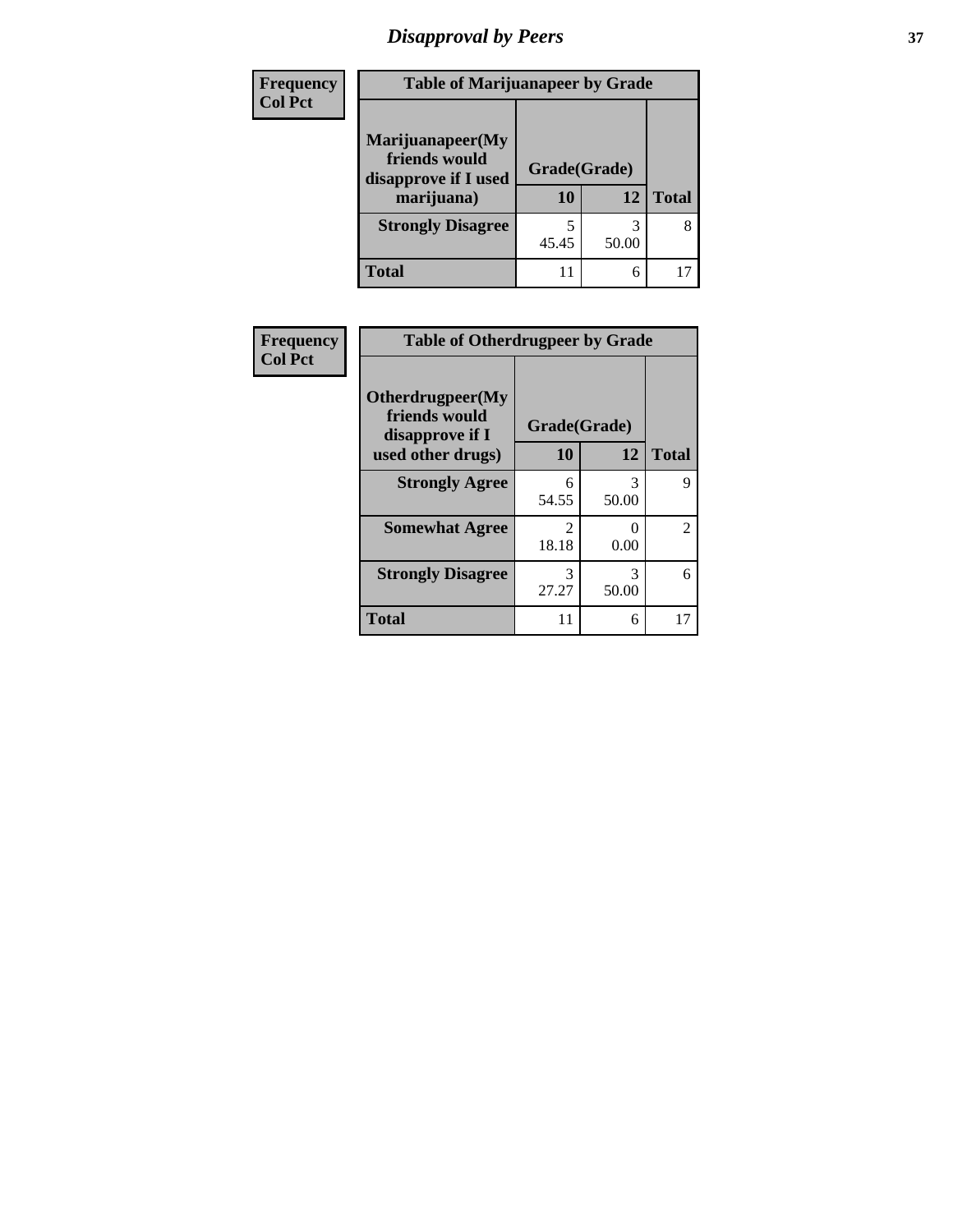| Frequency      | <b>Table of Alcohollocation1 by Grade</b> |              |                         |              |
|----------------|-------------------------------------------|--------------|-------------------------|--------------|
| <b>Col Pct</b> | <b>Alcohollocation1(Places</b>            | Grade(Grade) |                         |              |
|                | <b>Friends Use Alcohol)</b>               | 10           | 12                      | <b>Total</b> |
|                |                                           | 8<br>72.73   | 4<br>66.67              | 12           |
|                | Do Not Use                                | 3<br>27.27   | $\mathfrak{D}$<br>33.33 | 5            |
|                | <b>Total</b>                              | 11           | 6                       |              |

| Frequency      | <b>Table of Alcohollocation2 by Grade</b> |              |                                      |              |
|----------------|-------------------------------------------|--------------|--------------------------------------|--------------|
| <b>Col Pct</b> | <b>Alcohollocation2(Places</b>            | Grade(Grade) |                                      |              |
|                | <b>Friends Use Alcohol)</b>               | 10           | 12                                   | <b>Total</b> |
|                |                                           | 54.55        | 4<br>66.67                           | 10           |
|                | Home                                      | 45.45        | $\mathcal{D}_{\mathcal{A}}$<br>33.33 |              |
|                | <b>Total</b>                              | 11           | 6                                    |              |

| Frequency      | <b>Table of Alcohollocation3 by Grade</b> |              |        |              |  |
|----------------|-------------------------------------------|--------------|--------|--------------|--|
| <b>Col Pct</b> | <b>Alcohollocation3(Places</b>            | Grade(Grade) |        |              |  |
|                | <b>Friends Use Alcohol)</b>               | 10           | 12     | <b>Total</b> |  |
|                |                                           | 100.00       | 100.00 | 17           |  |
|                | <b>Total</b>                              |              |        |              |  |

| Frequency      | <b>Table of Alcohollocation4 by Grade</b> |              |            |              |
|----------------|-------------------------------------------|--------------|------------|--------------|
| <b>Col Pct</b> | <b>Alcohollocation4(Places</b>            | Grade(Grade) |            |              |
|                | <b>Friends Use Alcohol)</b>               | 10           | 12         | <b>Total</b> |
|                |                                           | q<br>81.82   | 3<br>50.00 | 12           |
|                | Car                                       | 2<br>18.18   | 3<br>50.00 |              |
|                | <b>Total</b>                              | 11           | 6          |              |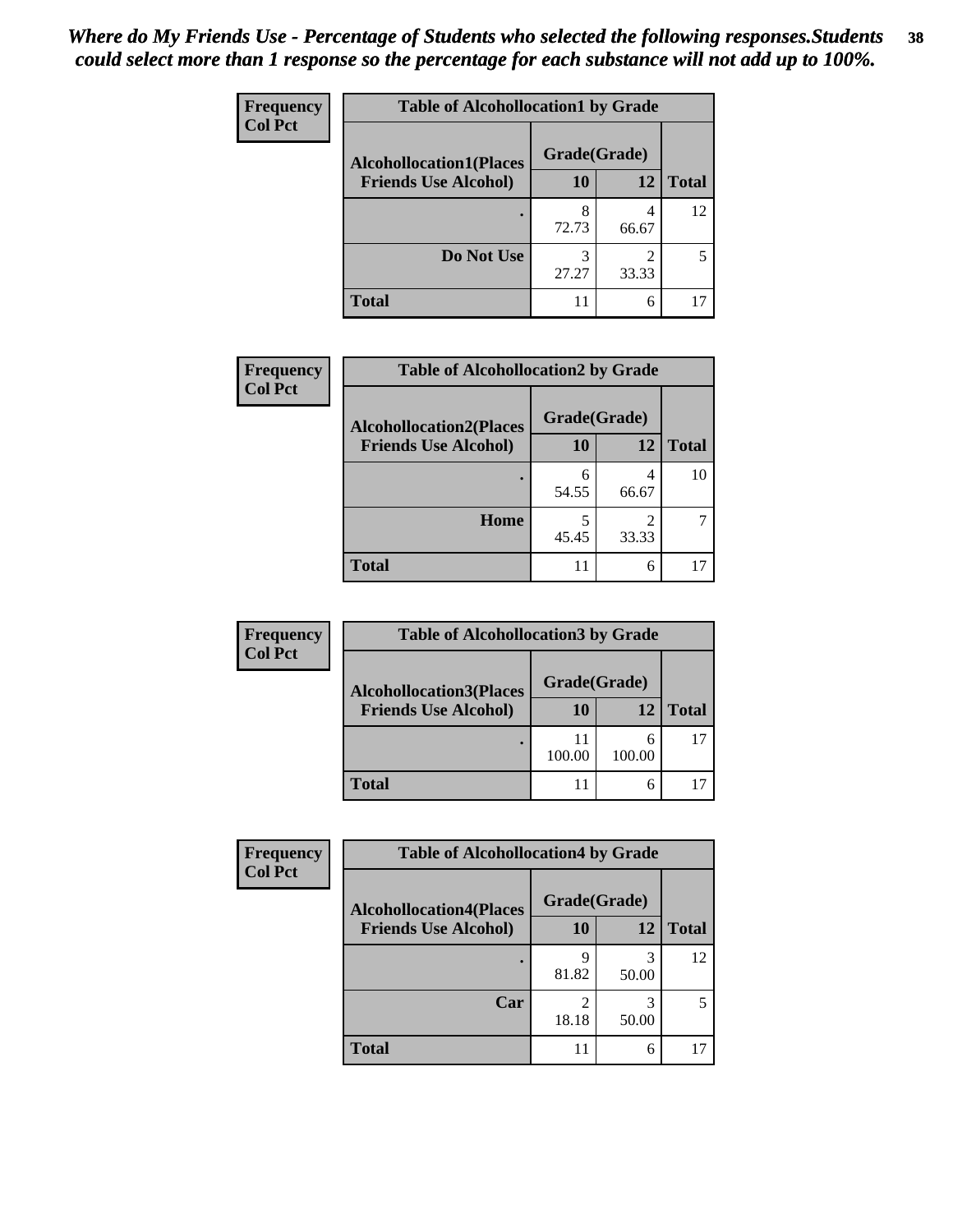| <b>Frequency</b> | <b>Table of Alcohollocation5 by Grade</b> |              |            |              |
|------------------|-------------------------------------------|--------------|------------|--------------|
| <b>Col Pct</b>   | <b>Alcohollocation5(Places</b>            | Grade(Grade) |            |              |
|                  | <b>Friends Use Alcohol)</b>               | 10           | 12         | <b>Total</b> |
|                  |                                           | 8<br>72.73   | 3<br>50.00 | 11           |
|                  | <b>Friend's House</b>                     | 3<br>27.27   | 3<br>50.00 | 6            |
|                  | <b>Total</b>                              | 11           | 6          |              |

| Frequency      | <b>Table of Alcohollocation6 by Grade</b>                     |                    |            |              |
|----------------|---------------------------------------------------------------|--------------------|------------|--------------|
| <b>Col Pct</b> | <b>Alcohollocation6(Places</b><br><b>Friends Use Alcohol)</b> | Grade(Grade)<br>10 | 12         | <b>Total</b> |
|                |                                                               | 63.64              | 4<br>66.67 | 11           |
|                | <b>Other</b>                                                  | 36.36              | 33.33      |              |
|                | <b>Total</b>                                                  | 11                 | 6          |              |

| Frequency      | <b>Table of Tobaccolocation1 by Grade</b>                     |                           |                |              |
|----------------|---------------------------------------------------------------|---------------------------|----------------|--------------|
| <b>Col Pct</b> | <b>Tobaccolocation1(Places</b><br><b>Friends Use Tobacco)</b> | Grade(Grade)<br><b>10</b> | 12             | <b>Total</b> |
|                |                                                               |                           |                |              |
|                |                                                               |                           | 4              |              |
|                |                                                               | 63.64                     | 66.67          |              |
|                | Do Not Use                                                    | 4                         | $\mathfrak{D}$ |              |
|                |                                                               | 36.36                     | 33.33          |              |
|                | <b>Total</b>                                                  |                           | 6              |              |

| <b>Frequency</b> | <b>Table of Tobaccolocation2 by Grade</b> |              |            |              |  |
|------------------|-------------------------------------------|--------------|------------|--------------|--|
| <b>Col Pct</b>   | <b>Tobaccolocation2(Places</b>            | Grade(Grade) |            |              |  |
|                  | <b>Friends Use Tobacco)</b>               | 10           | 12         | <b>Total</b> |  |
|                  |                                           | 63.64        | 3<br>50.00 | 10           |  |
|                  | Home                                      | 36.36        | 50.00      |              |  |
|                  | <b>Total</b>                              | 11           | 6          |              |  |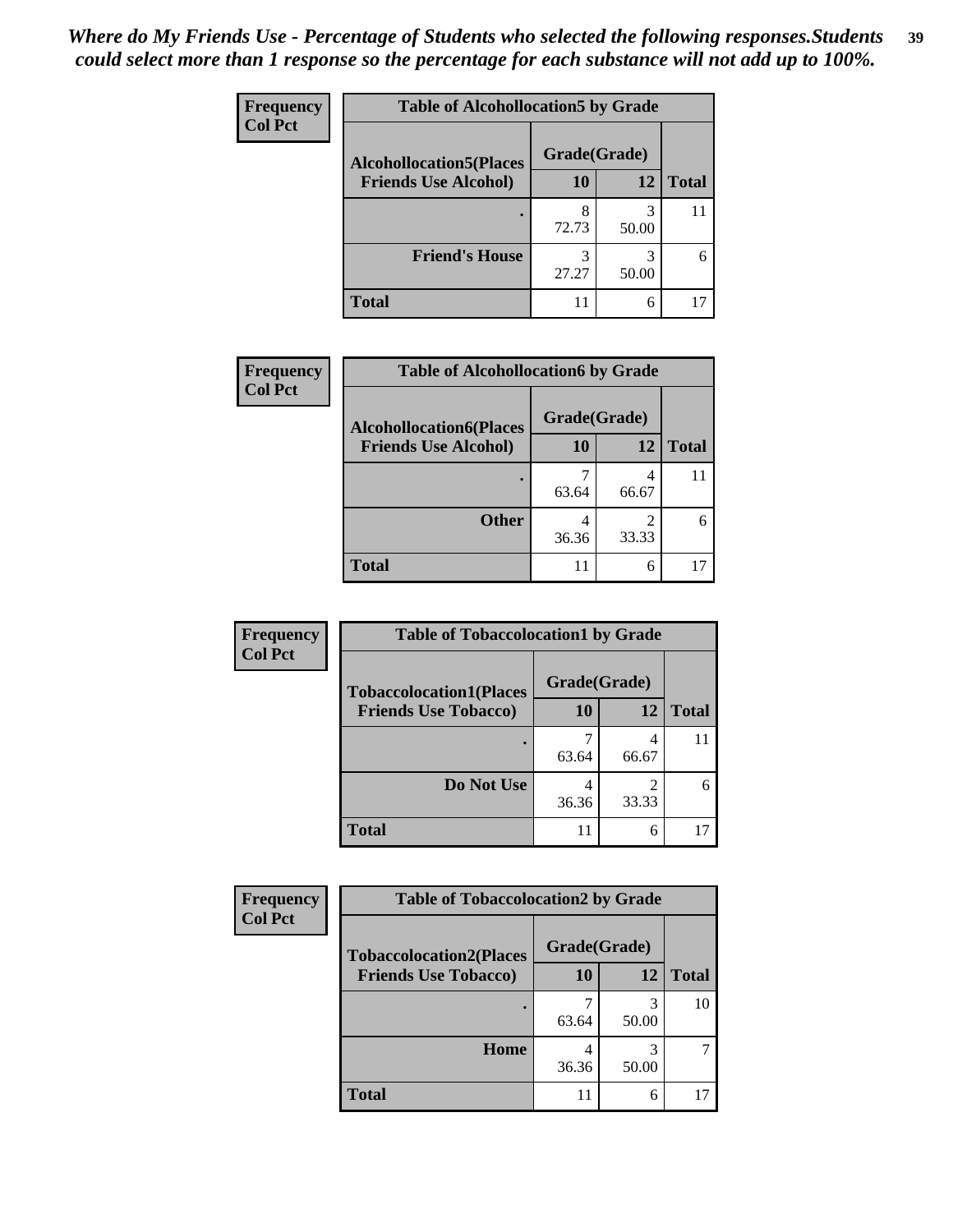| <b>Frequency</b> | <b>Table of Tobaccolocation 3 by Grade</b> |              |             |              |
|------------------|--------------------------------------------|--------------|-------------|--------------|
| <b>Col Pct</b>   | <b>Tobaccolocation3(Places</b>             | Grade(Grade) |             |              |
|                  | <b>Friends Use Tobacco)</b>                | 10           | 12          | <b>Total</b> |
|                  |                                            | 8<br>72.73   | 6<br>100.00 | 14           |
|                  | <b>School</b>                              | 27.27        | 0.00        | 3            |
|                  | <b>Total</b>                               |              | 6           |              |

| Frequency      | <b>Table of Tobaccolocation4 by Grade</b> |              |            |              |
|----------------|-------------------------------------------|--------------|------------|--------------|
| <b>Col Pct</b> | <b>Tobaccolocation4(Places</b>            | Grade(Grade) |            |              |
|                | <b>Friends Use Tobacco)</b>               | 10           | 12         | <b>Total</b> |
|                |                                           | 8<br>72.73   | 3<br>50.00 |              |
|                | Car                                       | 3<br>27.27   | 50.00      | 6            |
|                | <b>Total</b>                              | 11           | 6          |              |

| Frequency      | <b>Table of Tobaccolocation5 by Grade</b> |              |       |              |
|----------------|-------------------------------------------|--------------|-------|--------------|
| <b>Col Pct</b> | <b>Tobaccolocation5(Places</b>            | Grade(Grade) |       |              |
|                | <b>Friends Use Tobacco)</b>               | 10           | 12    | <b>Total</b> |
|                |                                           | 8<br>72.73   | 50.00 |              |
|                | <b>Friend's House</b>                     | 3<br>27.27   | 50.00 | 6            |
|                | <b>Total</b>                              |              | 6     |              |

| Frequency      | <b>Table of Tobaccolocation6 by Grade</b> |              |            |              |
|----------------|-------------------------------------------|--------------|------------|--------------|
| <b>Col Pct</b> | <b>Tobaccolocation6(Places</b>            | Grade(Grade) |            |              |
|                | <b>Friends Use Tobacco)</b>               | 10           | 12         | <b>Total</b> |
|                |                                           | 45.45        | 66.67      |              |
|                | <b>Other</b>                              | 6<br>54.55   | 2<br>33.33 |              |
|                | <b>Total</b>                              | 11           | 6          |              |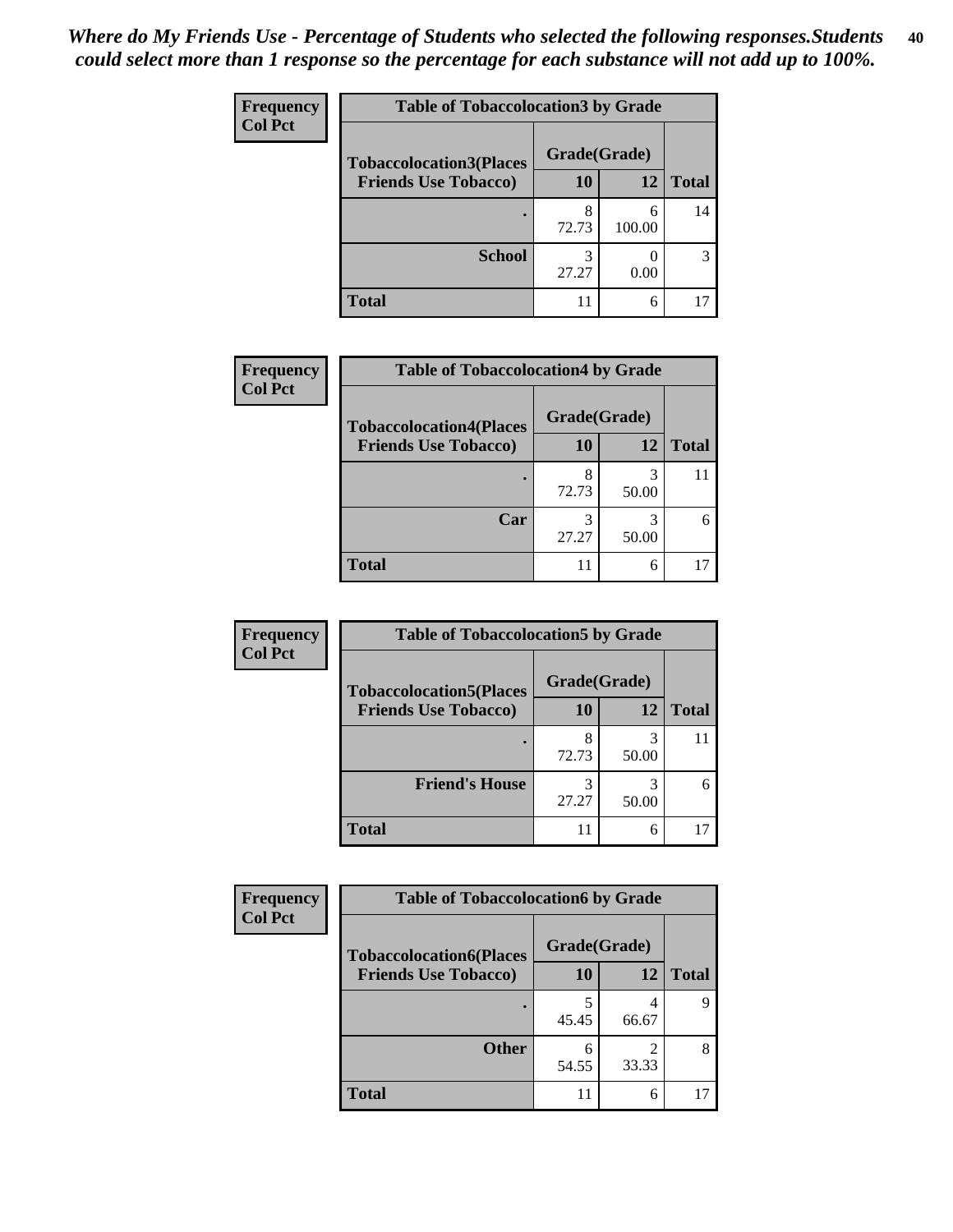| <b>Frequency</b> | <b>Table of Marijuanalocation1 by Grade</b> |              |            |              |
|------------------|---------------------------------------------|--------------|------------|--------------|
| <b>Col Pct</b>   | <b>Marijuanalocation1(Places</b>            | Grade(Grade) |            |              |
|                  | <b>Friends Use Marijuana</b> )              | 10           | 12         | <b>Total</b> |
|                  |                                             | 8<br>72.73   | 66.67      | 12           |
|                  | Do Not Use                                  | 3<br>27.27   | ∍<br>33.33 |              |
|                  | <b>Total</b>                                |              | 6          |              |

| <b>Frequency</b> | <b>Table of Marijuanalocation2 by Grade</b> |              |       |              |
|------------------|---------------------------------------------|--------------|-------|--------------|
| <b>Col Pct</b>   | <b>Marijuanalocation2(Places</b>            | Grade(Grade) |       |              |
|                  | <b>Friends Use Marijuana</b> )              | 10           | 12    | <b>Total</b> |
|                  |                                             | 54.55        | 50.00 |              |
|                  | Home                                        | 45.45        | 50.00 |              |
|                  | <b>Total</b>                                | 11           | 6     |              |

| <b>Frequency</b><br><b>Col Pct</b> | <b>Table of Marijuanalocation3 by Grade</b> |              |       |       |
|------------------------------------|---------------------------------------------|--------------|-------|-------|
|                                    | <b>Marijuanalocation3</b> (Places           | Grade(Grade) |       |       |
|                                    | <b>Friends Use Marijuana</b> )              | 10           | 12    | Total |
|                                    |                                             | Q<br>81.82   | 83.33 | 14    |
|                                    | <b>School</b>                               | 18.18        | 16.67 |       |
|                                    | <b>Total</b>                                | 11           | 6     |       |

| Frequency      | <b>Table of Marijuanalocation4 by Grade</b> |              |            |              |  |
|----------------|---------------------------------------------|--------------|------------|--------------|--|
| <b>Col Pct</b> | <b>Marijuanalocation4(Places</b>            | Grade(Grade) |            |              |  |
|                | <b>Friends Use Marijuana</b> )              | 10           | 12         | <b>Total</b> |  |
|                |                                             | 63.64        | 50.00      | 10           |  |
|                | Car                                         | 36.36        | 3<br>50.00 |              |  |
|                | <b>Total</b>                                | 11           | 6          |              |  |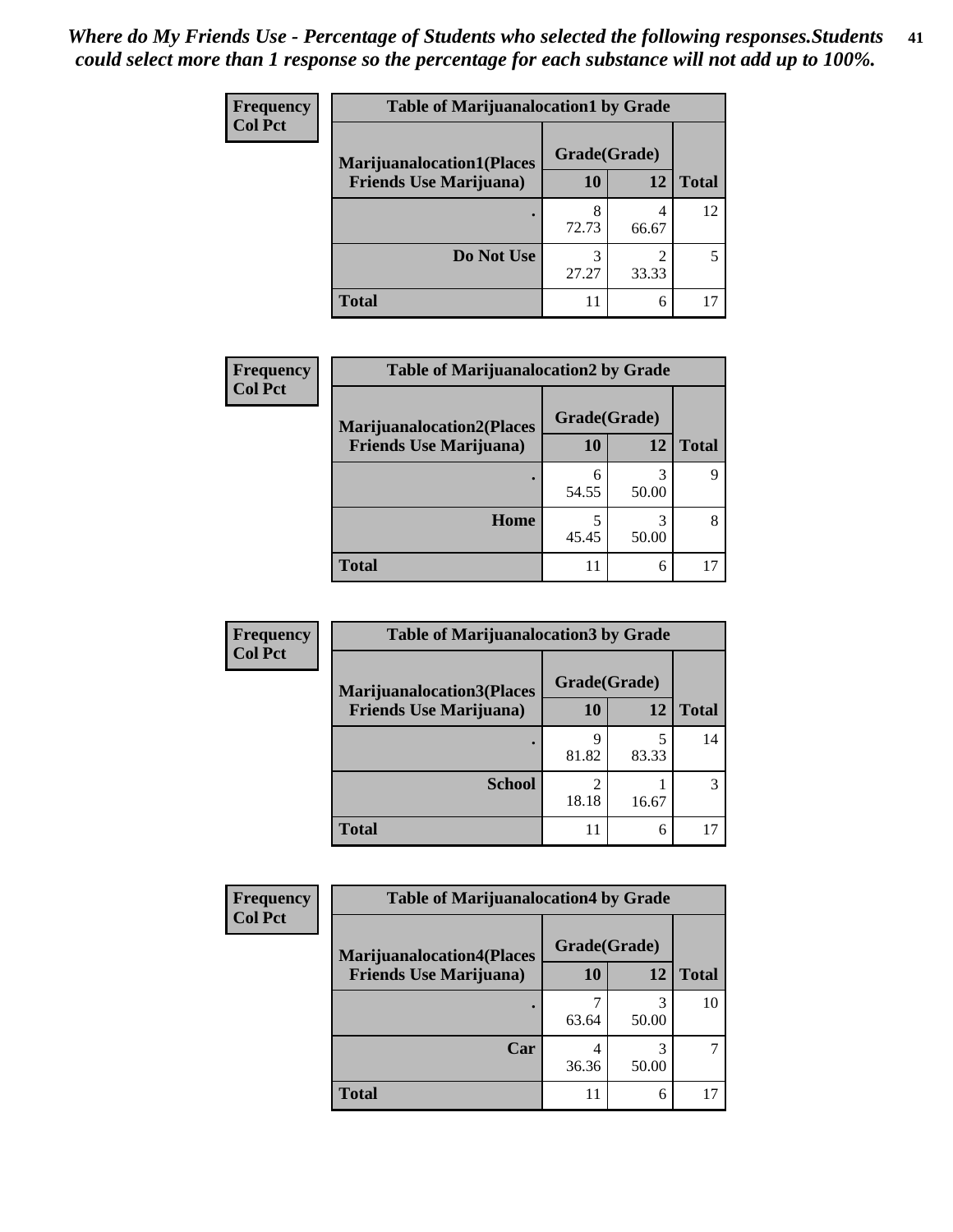| <b>Frequency</b> | <b>Table of Marijuanalocation5 by Grade</b>                         |              |       |              |
|------------------|---------------------------------------------------------------------|--------------|-------|--------------|
| <b>Col Pct</b>   | <b>Marijuanalocation5</b> (Places<br><b>Friends Use Marijuana</b> ) | Grade(Grade) |       |              |
|                  |                                                                     | 10           | 12    | <b>Total</b> |
|                  |                                                                     | 63.64        | 33.33 |              |
|                  | <b>Friend's House</b>                                               | 4<br>36.36   | 66.67 | 8            |
|                  | <b>Total</b>                                                        |              | 6     |              |

| <b>Frequency</b> | <b>Table of Marijuanalocation6 by Grade</b>                        |                           |            |              |
|------------------|--------------------------------------------------------------------|---------------------------|------------|--------------|
| <b>Col Pct</b>   | <b>Marijuanalocation6(Places</b><br><b>Friends Use Marijuana</b> ) | Grade(Grade)<br><b>10</b> | 12         | <b>Total</b> |
|                  |                                                                    | 36.36                     | 3<br>50.00 |              |
|                  | <b>Other</b>                                                       | 63.64                     | 3<br>50.00 | 10           |
|                  | <b>Total</b>                                                       | 11                        | 6          |              |

| <b>Frequency</b> | <b>Table of Otherdruglocation1 by Grade</b>                          |              |                                                                                                                                                                          |              |
|------------------|----------------------------------------------------------------------|--------------|--------------------------------------------------------------------------------------------------------------------------------------------------------------------------|--------------|
| <b>Col Pct</b>   | <b>Otherdruglocation1(Places</b><br><b>Friends Use Other Illegal</b> | Grade(Grade) |                                                                                                                                                                          |              |
|                  | Drugs)                                                               | 10           | 12                                                                                                                                                                       | <b>Total</b> |
|                  |                                                                      | 18.18        | 4<br>66.67                                                                                                                                                               | 6            |
|                  | Do Not Use                                                           | 9<br>81.82   | $\mathcal{D}_{\mathcal{A}}^{\mathcal{A}}(\mathcal{A})=\mathcal{D}_{\mathcal{A}}^{\mathcal{A}}(\mathcal{A})\mathcal{D}_{\mathcal{A}}^{\mathcal{A}}(\mathcal{A})$<br>33.33 |              |
|                  | <b>Total</b>                                                         | 11           | 6                                                                                                                                                                        |              |

| <b>Frequency</b> | <b>Table of Otherdruglocation2 by Grade</b>                          |              |            |              |
|------------------|----------------------------------------------------------------------|--------------|------------|--------------|
| <b>Col Pct</b>   | <b>Otherdruglocation2(Places</b><br><b>Friends Use Other Illegal</b> | Grade(Grade) |            |              |
|                  | Drugs)                                                               | 10           | 12         | <b>Total</b> |
|                  |                                                                      | 11<br>100.00 | 3<br>50.00 | 14           |
|                  | Home                                                                 | 0<br>0.00    | 3<br>50.00 | 3            |
|                  | <b>Total</b>                                                         | 11           | 6          | 17           |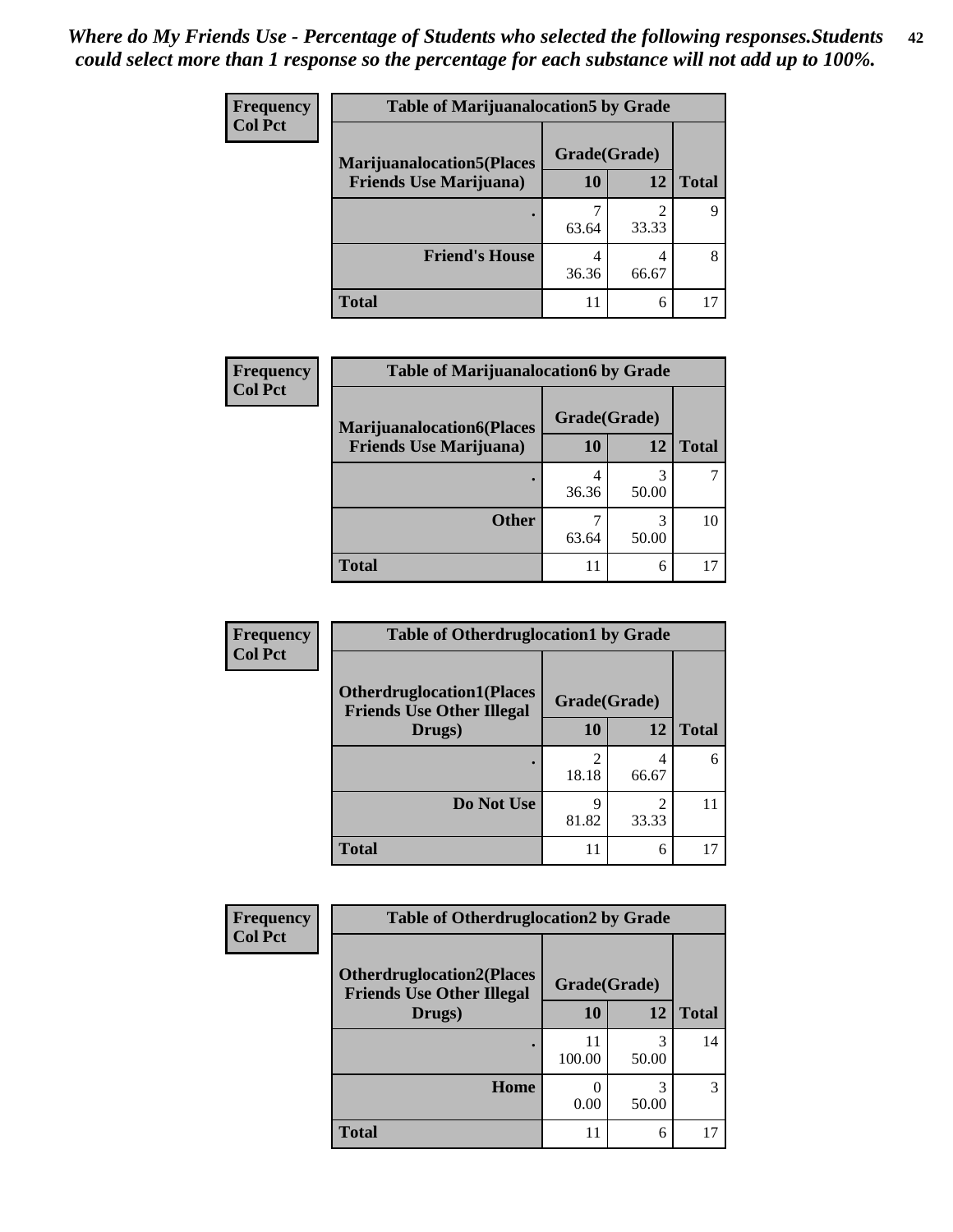| <b>Frequency</b> | <b>Table of Otherdruglocation3 by Grade</b>                          |              |       |              |
|------------------|----------------------------------------------------------------------|--------------|-------|--------------|
| <b>Col Pct</b>   | <b>Otherdruglocation3(Places</b><br><b>Friends Use Other Illegal</b> | Grade(Grade) |       |              |
|                  | Drugs)                                                               | 10           | 12    | <b>Total</b> |
|                  |                                                                      | 11<br>100.00 | 83.33 | 16           |
|                  | <b>School</b>                                                        | 0.00         | 16.67 |              |
|                  | <b>Total</b>                                                         | 11           | 6     |              |

| <b>Frequency</b> | <b>Table of Otherdruglocation4 by Grade</b>                          |              |       |               |
|------------------|----------------------------------------------------------------------|--------------|-------|---------------|
| <b>Col Pct</b>   | <b>Otherdruglocation4(Places</b><br><b>Friends Use Other Illegal</b> | Grade(Grade) |       |               |
|                  | Drugs)                                                               | 10           | 12    | <b>Total</b>  |
|                  |                                                                      | 11<br>100.00 | 66.67 | 15            |
|                  | Car                                                                  | 0.00         | 33.33 | $\mathcal{L}$ |
|                  | <b>Total</b>                                                         | 11           | 6     |               |

| <b>Frequency</b> | <b>Table of Otherdruglocation5 by Grade</b>                          |              |            |              |
|------------------|----------------------------------------------------------------------|--------------|------------|--------------|
| <b>Col Pct</b>   | <b>Otherdruglocation5(Places</b><br><b>Friends Use Other Illegal</b> | Grade(Grade) |            |              |
|                  | Drugs)                                                               | 10           | 12         | <b>Total</b> |
|                  |                                                                      | 10<br>90.91  | 3<br>50.00 | 13           |
|                  | <b>Friend's House</b>                                                | 9.09         | 3<br>50.00 | 4            |
|                  | Total                                                                | 11           | 6          | 17           |

| Frequency      | <b>Table of Otherdruglocation6 by Grade</b>                          |            |                                                                                                                                                                          |              |
|----------------|----------------------------------------------------------------------|------------|--------------------------------------------------------------------------------------------------------------------------------------------------------------------------|--------------|
| <b>Col Pct</b> | <b>Otherdruglocation6(Places</b><br><b>Friends Use Other Illegal</b> |            |                                                                                                                                                                          |              |
|                | Drugs)                                                               | 10         | 12                                                                                                                                                                       | <b>Total</b> |
|                |                                                                      | Q<br>81.82 | 66.67                                                                                                                                                                    | 13           |
|                | <b>Other</b>                                                         | 18.18      | $\mathcal{D}_{\mathcal{A}}^{\mathcal{A}}(\mathcal{A})=\mathcal{D}_{\mathcal{A}}^{\mathcal{A}}(\mathcal{A})\mathcal{D}_{\mathcal{A}}^{\mathcal{A}}(\mathcal{A})$<br>33.33 |              |
|                | <b>Total</b>                                                         | 11         | 6                                                                                                                                                                        |              |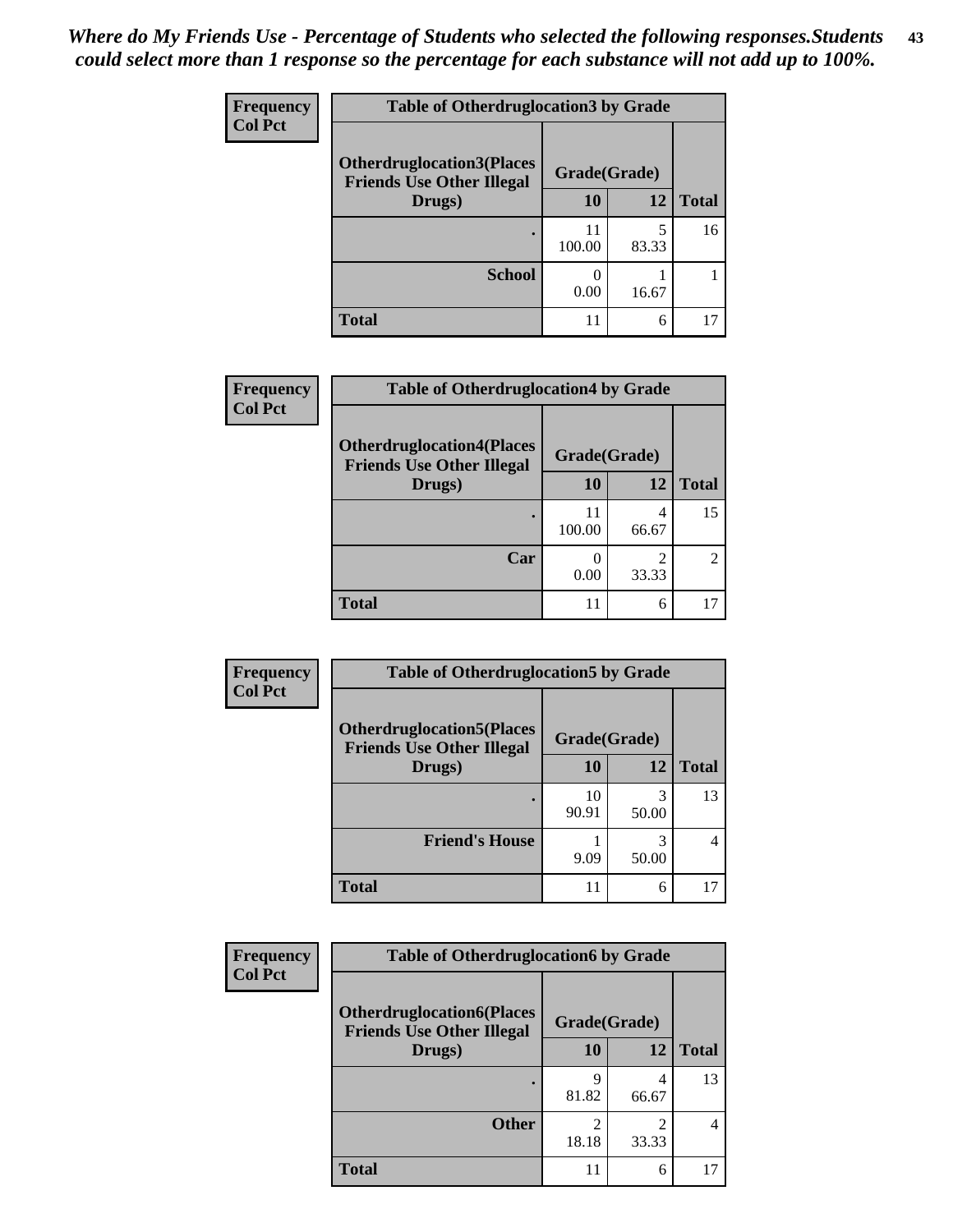| Frequency      | <b>Table of Alcoholtime1 by Grade</b>           |              |            |              |
|----------------|-------------------------------------------------|--------------|------------|--------------|
| <b>Col Pct</b> | <b>Alcoholtime1(Times</b><br><b>Friends Use</b> | Grade(Grade) |            |              |
|                | Alcohol)                                        | 10           | <b>12</b>  | <b>Total</b> |
|                |                                                 | 63.64        | 4<br>66.67 | 11           |
|                | Do Not Use                                      | 4<br>36.36   | 2<br>33.33 | 6            |
|                | <b>Total</b>                                    | 11           | 6          | 17           |

| Frequency      | <b>Table of Alcoholtime2 by Grade</b>           |              |             |              |
|----------------|-------------------------------------------------|--------------|-------------|--------------|
| <b>Col Pct</b> | <b>Alcoholtime2(Times</b><br><b>Friends Use</b> | Grade(Grade) |             |              |
|                | Alcohol)                                        | 10           | 12          | <b>Total</b> |
|                |                                                 | 11<br>100.00 | 6<br>100.00 | 17           |
|                | <b>Total</b>                                    | 11           | 6           |              |

| Frequency<br><b>Col Pct</b> | <b>Table of Alcoholtime3 by Grade</b>           |              |            |              |
|-----------------------------|-------------------------------------------------|--------------|------------|--------------|
|                             | <b>Alcoholtime3(Times</b><br><b>Friends Use</b> | Grade(Grade) |            |              |
|                             | Alcohol)                                        | 10           | 12         | <b>Total</b> |
|                             |                                                 | 11<br>100.00 | 5<br>83.33 | 16           |
|                             | <b>During School</b>                            | 0.00         | 16.67      |              |
|                             | <b>Total</b>                                    | 11           | 6          | 17           |

| <b>Frequency</b><br><b>Col Pct</b> | <b>Table of Alcoholtime4 by Grade</b> |              |       |       |
|------------------------------------|---------------------------------------|--------------|-------|-------|
|                                    | <b>Alcoholtime4(Times</b>             | Grade(Grade) |       |       |
|                                    | <b>Friends Use Alcohol)</b>           | 10           | 12    | Total |
|                                    |                                       | 11<br>100.00 | 83.33 | 16    |
|                                    | <b>On Way Home From School</b>        | 0.00         | 16.67 |       |
|                                    | <b>Total</b>                          | 11           | 6     |       |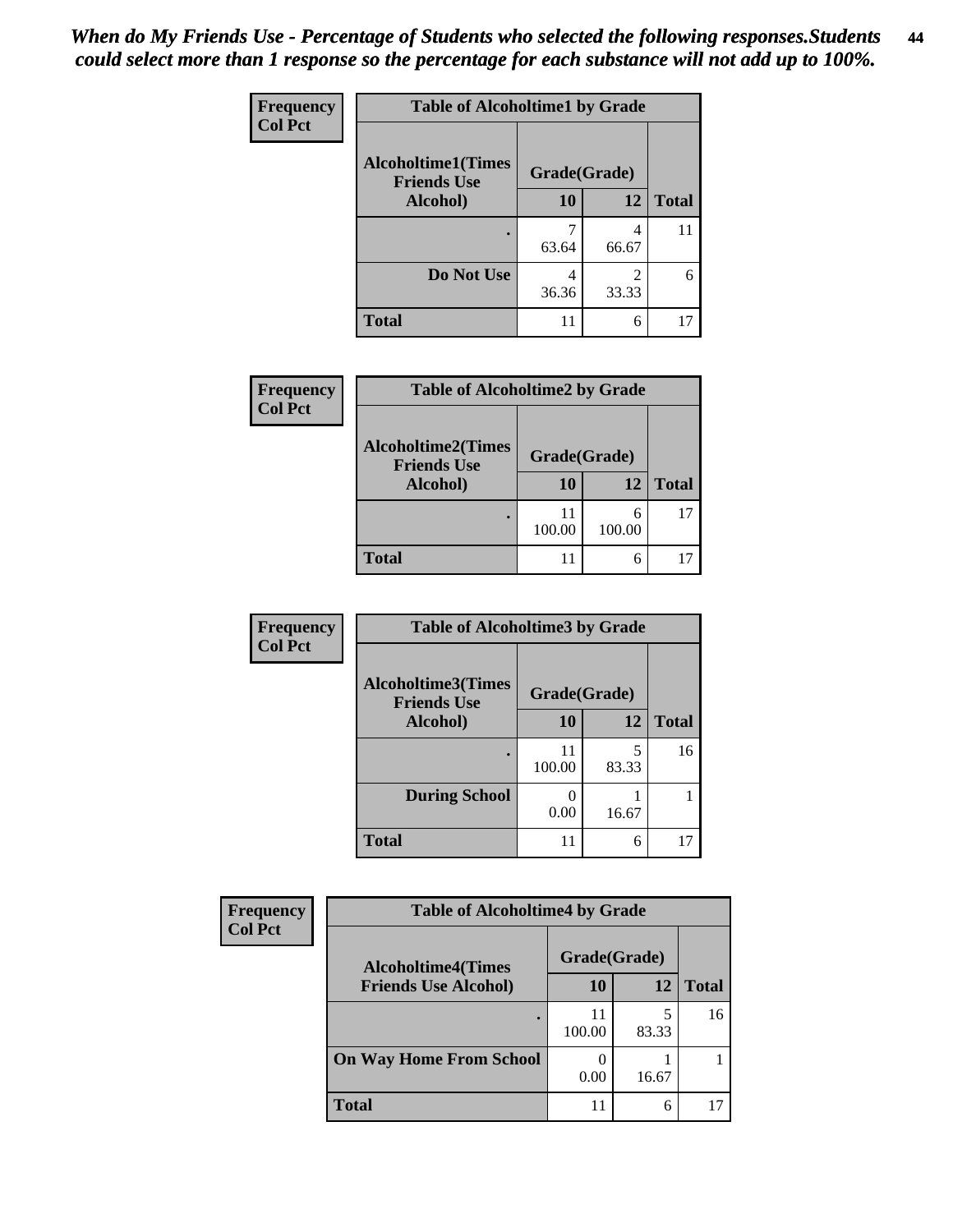*When do My Friends Use - Percentage of Students who selected the following responses.Students could select more than 1 response so the percentage for each substance will not add up to 100%.* **45**

| Frequency      | <b>Table of Alcoholtime5 by Grade</b>           |              |            |              |
|----------------|-------------------------------------------------|--------------|------------|--------------|
| <b>Col Pct</b> | <b>Alcoholtime5(Times</b><br><b>Friends Use</b> | Grade(Grade) |            |              |
|                | Alcohol)                                        | 10           | 12         | <b>Total</b> |
|                |                                                 | 8<br>72.73   | 3<br>50.00 | 11           |
|                | <b>Weeknights</b>                               | 27.27        | 3<br>50.00 | 6            |
|                | <b>Total</b>                                    | 11           | 6          | 17           |

| <b>Frequency</b> | <b>Table of Alcoholtime6 by Grade</b>           |              |            |              |  |
|------------------|-------------------------------------------------|--------------|------------|--------------|--|
| <b>Col Pct</b>   | <b>Alcoholtime6(Times</b><br><b>Friends Use</b> | Grade(Grade) |            |              |  |
|                  | Alcohol)                                        | 10           | 12         | <b>Total</b> |  |
|                  |                                                 | 6<br>54.55   | 2<br>33.33 | 8            |  |
|                  | Weekends                                        | 5<br>45.45   | 4<br>66.67 | Q            |  |
|                  | <b>Total</b>                                    | 11           | 6          | 17           |  |

| <b>Frequency</b> | <b>Table of Tobaccotime1 by Grade</b>           |              |            |              |
|------------------|-------------------------------------------------|--------------|------------|--------------|
| <b>Col Pct</b>   | <b>Tobaccotime1(Times</b><br><b>Friends Use</b> | Grade(Grade) |            |              |
|                  | <b>Tobacco</b> )                                | 10           | 12         | <b>Total</b> |
|                  |                                                 | 63.64        | 4<br>66.67 | 11           |
|                  | Do Not Use                                      | 4<br>36.36   | 2<br>33.33 | 6            |
|                  | <b>Total</b>                                    | 11           | 6          | 17           |

| <b>Frequency</b> | <b>Table of Tobaccotime2 by Grade</b>           |              |       |              |
|------------------|-------------------------------------------------|--------------|-------|--------------|
| <b>Col Pct</b>   | <b>Tobaccotime2(Times</b><br><b>Friends Use</b> | Grade(Grade) |       |              |
|                  | Tobacco)                                        | <b>10</b>    | 12    | <b>Total</b> |
|                  |                                                 | 8<br>72.73   | 83.33 | 13           |
|                  | <b>On Way to School</b>                         | 27.27        | 16.67 | 4            |
|                  | <b>Total</b>                                    | 11           | 6     | 17           |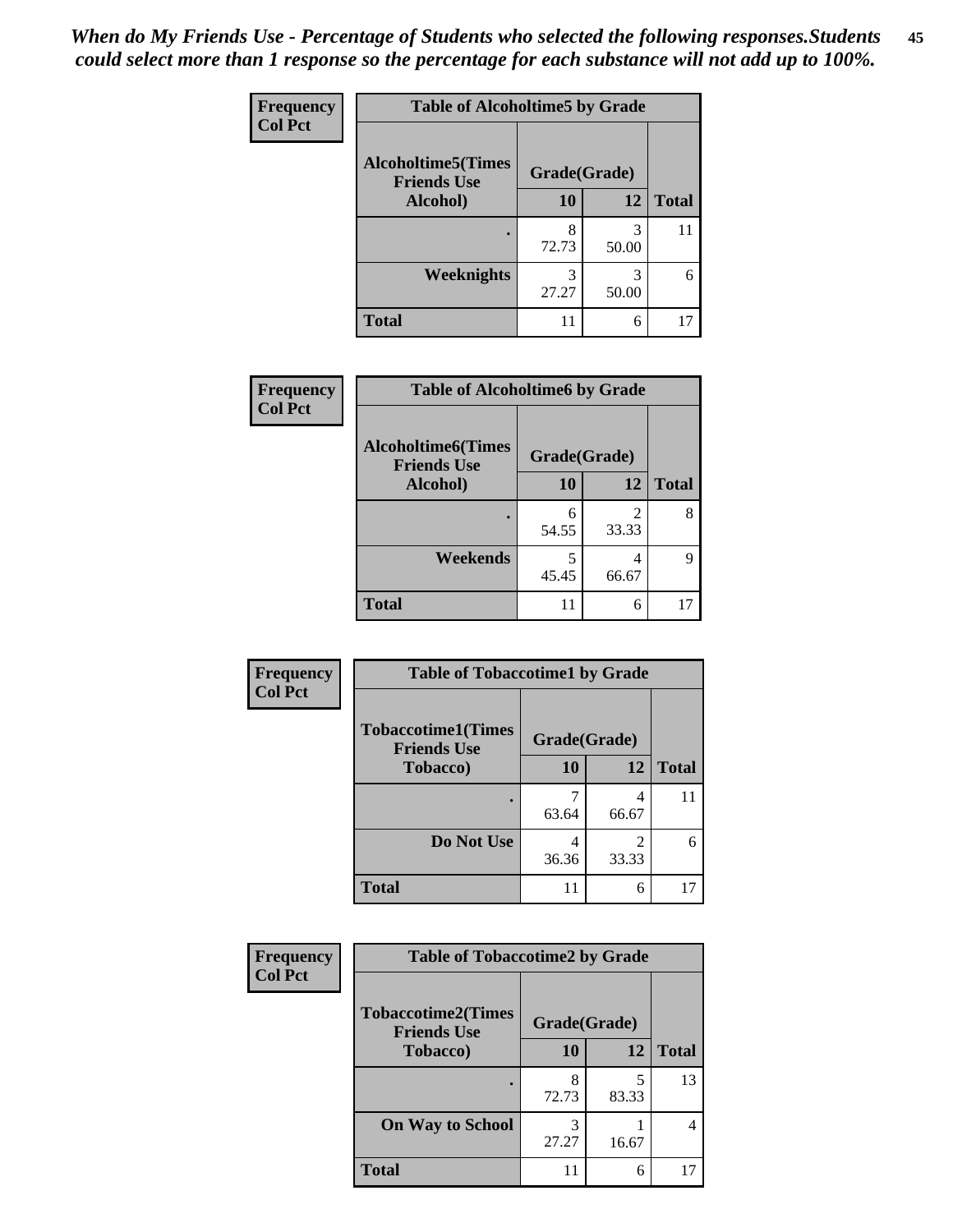| <b>Frequency</b> | <b>Table of Tobaccotime3 by Grade</b>           |              |             |              |  |
|------------------|-------------------------------------------------|--------------|-------------|--------------|--|
| <b>Col Pct</b>   | <b>Tobaccotime3(Times</b><br><b>Friends Use</b> | Grade(Grade) |             |              |  |
|                  | Tobacco)                                        | 10           | 12          | <b>Total</b> |  |
|                  |                                                 | 10<br>90.91  | 6<br>100.00 | 16           |  |
|                  | <b>During School</b>                            | 9.09         | 0.00        |              |  |
|                  | <b>Total</b>                                    | 11           | 6           | 17           |  |

| <b>Frequency</b><br><b>Col Pct</b> | <b>Table of Tobaccotime4 by Grade</b> |              |       |              |  |
|------------------------------------|---------------------------------------|--------------|-------|--------------|--|
|                                    | <b>Tobaccotime4(Times</b>             | Grade(Grade) |       |              |  |
|                                    | <b>Friends Use Tobacco)</b>           | 10           | 12    | <b>Total</b> |  |
|                                    |                                       | 100.00       | 83.33 | 16           |  |
|                                    | <b>On Way Home From School</b>        | 0.00         | 16.67 |              |  |
|                                    | Total                                 | 11           | 6     |              |  |

| Frequency      | <b>Table of Tobaccotime5 by Grade</b>           |              |            |              |
|----------------|-------------------------------------------------|--------------|------------|--------------|
| <b>Col Pct</b> | <b>Tobaccotime5(Times</b><br><b>Friends Use</b> | Grade(Grade) |            |              |
|                | <b>Tobacco</b> )                                | 10           | 12         | <b>Total</b> |
|                |                                                 | 63.64        | 3<br>50.00 | 10           |
|                | <b>Weeknights</b>                               | 4<br>36.36   | 3<br>50.00 | 7            |
|                | <b>Total</b>                                    | 11           | 6          | 17           |

| Frequency      | <b>Table of Tobaccotime6 by Grade</b>           |              |            |              |
|----------------|-------------------------------------------------|--------------|------------|--------------|
| <b>Col Pct</b> | <b>Tobaccotime6(Times</b><br><b>Friends Use</b> | Grade(Grade) |            |              |
|                | <b>Tobacco</b> )                                | <b>10</b>    | <b>12</b>  | <b>Total</b> |
|                |                                                 | 54.55        | 2<br>33.33 | 8            |
|                | Weekends                                        | 45.45        | 4<br>66.67 | 9            |
|                | <b>Total</b>                                    | 11           | 6          | 17           |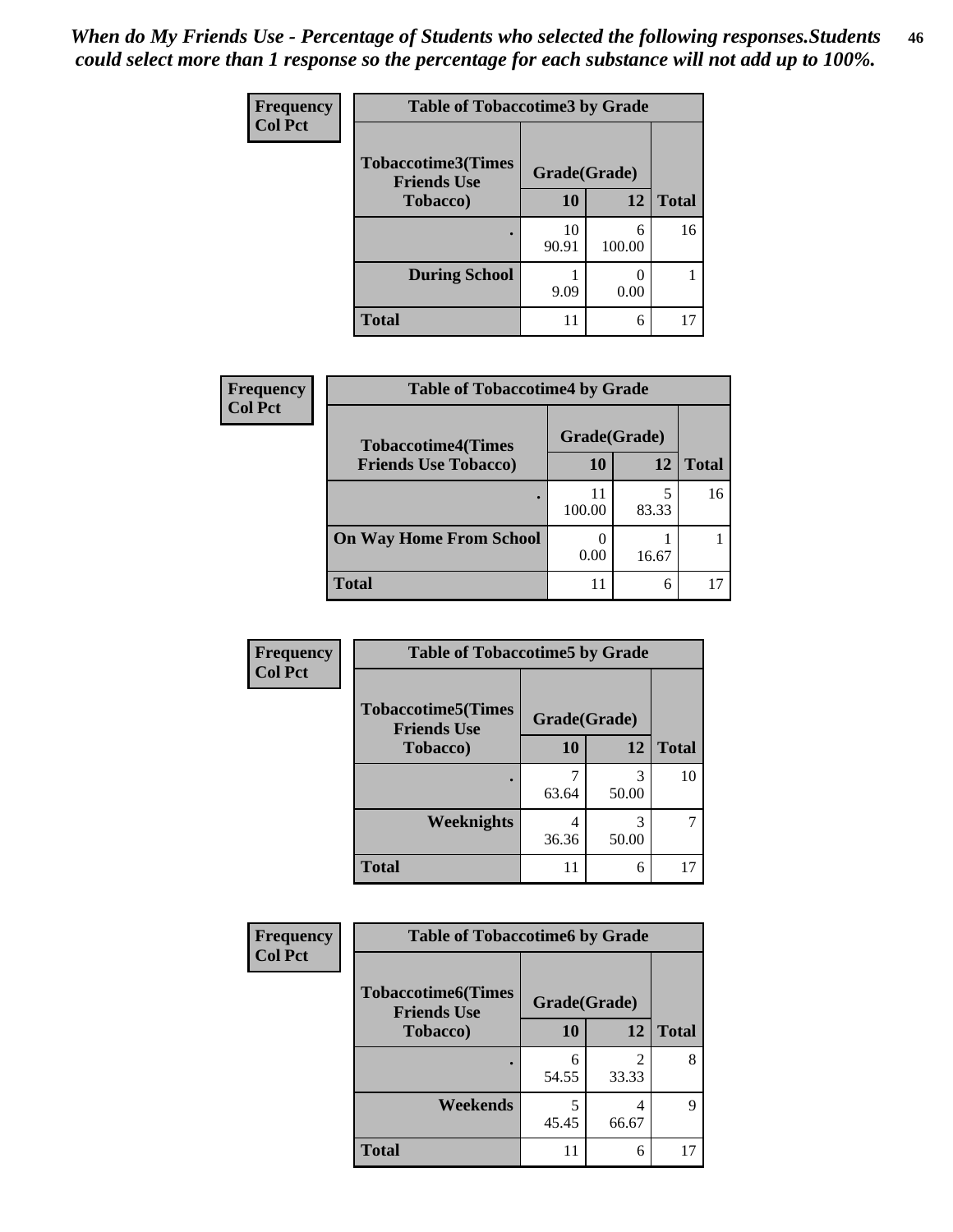| Frequency      | <b>Table of Marijuanatime1 by Grade</b>           |              |                         |              |  |
|----------------|---------------------------------------------------|--------------|-------------------------|--------------|--|
| <b>Col Pct</b> | <b>Marijuanatime1(Times</b><br><b>Friends Use</b> | Grade(Grade) |                         |              |  |
|                | Marijuana)                                        | 10           | 12                      | <b>Total</b> |  |
|                |                                                   | 8<br>72.73   | 4<br>66.67              | 12           |  |
|                | Do Not Use                                        | 3<br>27.27   | $\mathfrak{D}$<br>33.33 | 5            |  |
|                | <b>Total</b>                                      | 11           | 6                       |              |  |

| Frequency      | <b>Table of Marijuanatime2 by Grade</b>           |              |            |              |
|----------------|---------------------------------------------------|--------------|------------|--------------|
| <b>Col Pct</b> | <b>Marijuanatime2(Times</b><br><b>Friends Use</b> | Grade(Grade) |            |              |
|                | Marijuana)                                        | 10           | 12         | <b>Total</b> |
|                |                                                   | 9<br>81.82   | 5<br>83.33 | 14           |
|                | <b>On Way to School</b>                           | 2<br>18.18   | 16.67      | 3            |
|                | <b>Total</b>                                      | 11           | 6          | 17           |

| <b>Frequency</b> | <b>Table of Marijuanatime3 by Grade</b>    |              |            |              |
|------------------|--------------------------------------------|--------------|------------|--------------|
| <b>Col Pct</b>   | Marijuanatime3(Times<br><b>Friends Use</b> | Grade(Grade) |            |              |
|                  | Marijuana)                                 | 10           | 12         | <b>Total</b> |
|                  |                                            | 100.00       | 5<br>83.33 | 16           |
|                  | <b>During School</b>                       | 0.00         | 16.67      |              |
|                  | <b>Total</b>                               | 11           | 6          | 17           |

| <b>Frequency</b> | <b>Table of Marijuanatime4 by Grade</b> |              |       |               |
|------------------|-----------------------------------------|--------------|-------|---------------|
| <b>Col Pct</b>   | <b>Marijuanatime4(Times</b>             | Grade(Grade) |       |               |
|                  | <b>Friends Use Marijuana</b> )          | 10           | 12    | <b>Total</b>  |
|                  |                                         | 9<br>81.82   | 83.33 | 14            |
|                  | <b>On Way Home From School</b>          | 2<br>18.18   | 16.67 | $\mathcal{R}$ |
|                  | <b>Total</b>                            | 11           | 6     |               |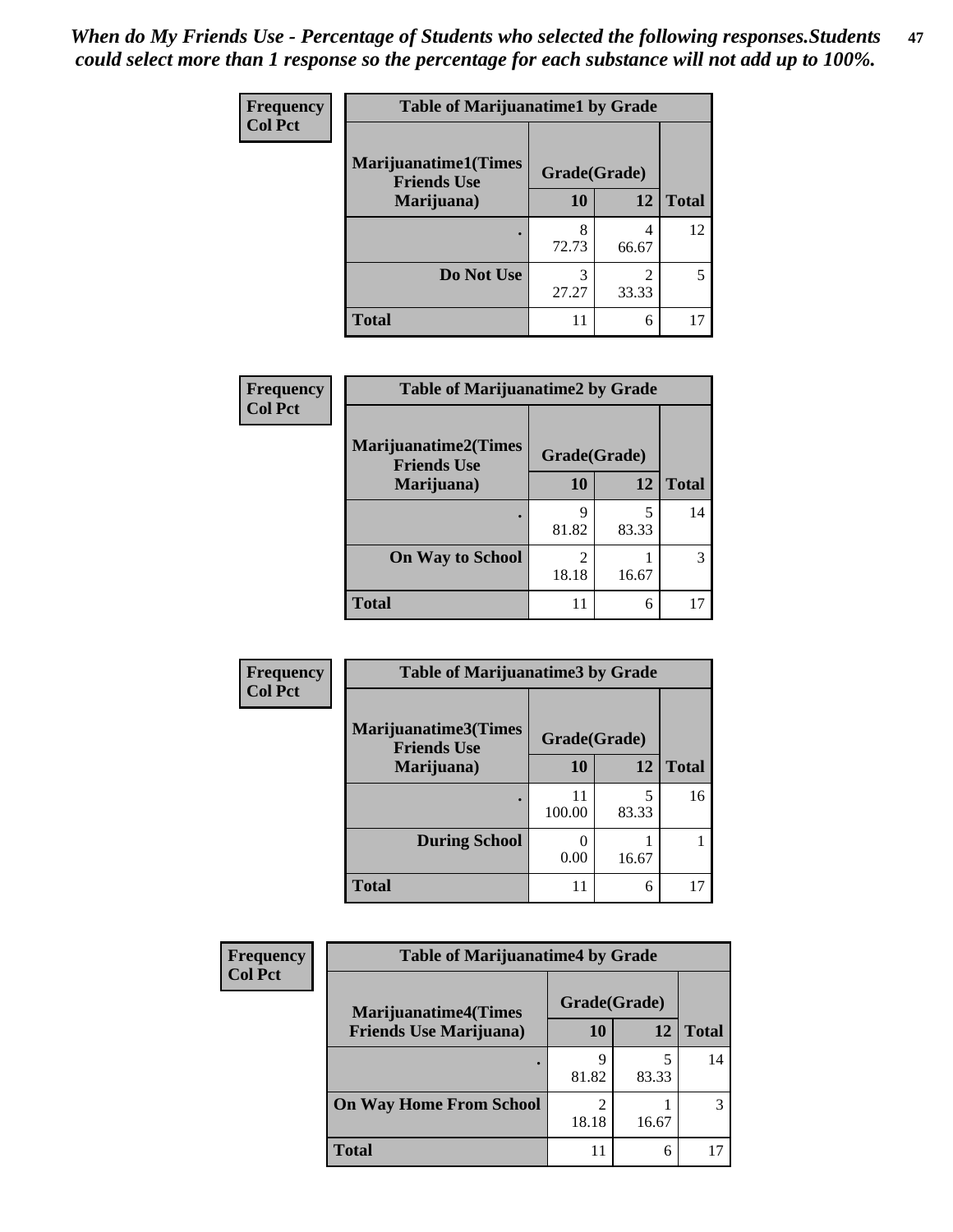| Frequency      | <b>Table of Marijuanatime5 by Grade</b>            |              |            |              |  |
|----------------|----------------------------------------------------|--------------|------------|--------------|--|
| <b>Col Pct</b> | <b>Marijuanatime5</b> (Times<br><b>Friends Use</b> | Grade(Grade) |            |              |  |
|                | Marijuana)                                         | 10           | 12         | <b>Total</b> |  |
|                |                                                    | 5<br>45.45   | 3<br>50.00 | 8            |  |
|                | Weeknights                                         | 6<br>54.55   | 3<br>50.00 | Q            |  |
|                | <b>Total</b>                                       |              | 6          | 17           |  |

| Frequency      | <b>Table of Marijuanatime6 by Grade</b>            |              |                         |              |
|----------------|----------------------------------------------------|--------------|-------------------------|--------------|
| <b>Col Pct</b> | <b>Marijuanatime6</b> (Times<br><b>Friends Use</b> | Grade(Grade) |                         |              |
|                | Marijuana)                                         | 10           | 12                      | <b>Total</b> |
|                |                                                    | 4<br>36.36   | $\mathfrak{D}$<br>33.33 | 6            |
|                | Weekends                                           | 63.64        | 4<br>66.67              | 11           |
|                | <b>Total</b>                                       | 11           | 6                       | 17           |

| <b>Frequency</b> | <b>Table of Otherdrugtime1 by Grade</b>                  |              |                        |              |
|------------------|----------------------------------------------------------|--------------|------------------------|--------------|
| <b>Col Pct</b>   | <b>Otherdrugtime1</b> (Times<br><b>Friends Use Other</b> | Grade(Grade) |                        |              |
|                  | <b>Illegal Drugs</b> )                                   | 10           | 12                     | <b>Total</b> |
|                  |                                                          | 9.09         | 4<br>66.67             |              |
|                  | Do Not Use                                               | 10<br>90.91  | $\mathcal{D}$<br>33.33 | 12           |
|                  | <b>Total</b>                                             | 11           | 6                      |              |

| <b>Frequency</b><br><b>Col Pct</b> | <b>Table of Otherdrugtime2 by Grade</b>                 |              |            |                |  |
|------------------------------------|---------------------------------------------------------|--------------|------------|----------------|--|
|                                    | <b>Otherdrugtime2(Times</b><br><b>Friends Use Other</b> | Grade(Grade) |            |                |  |
|                                    | <b>Illegal Drugs</b> )                                  | 10           | 12         | <b>Total</b>   |  |
|                                    |                                                         | 10<br>90.91  | 5<br>83.33 | 15             |  |
|                                    | <b>On Way to School</b>                                 | 9.09         | 16.67      | $\overline{2}$ |  |
|                                    | <b>Total</b>                                            |              | 6          | 17             |  |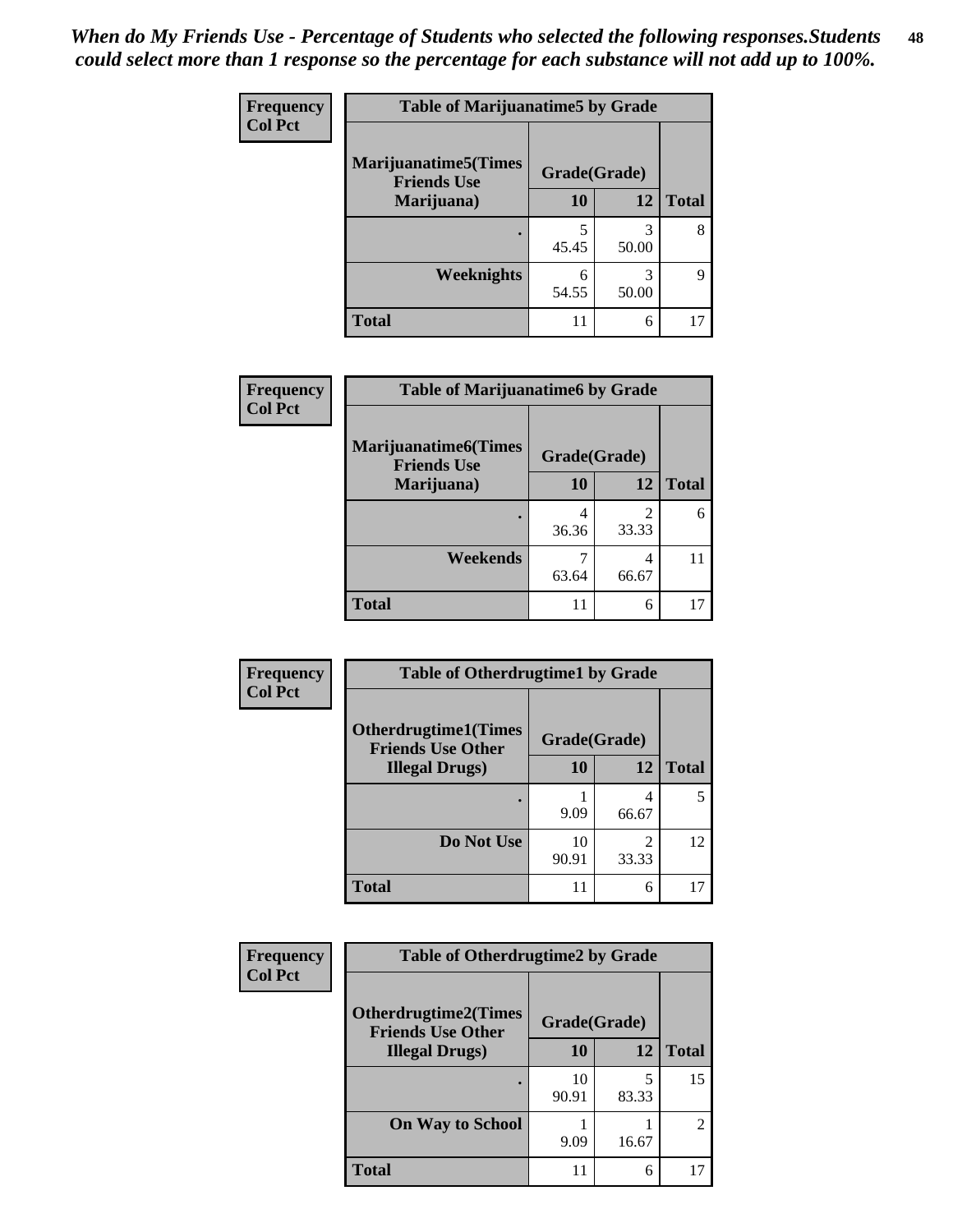| <b>Frequency</b> | <b>Table of Otherdrugtime3 by Grade</b>          |              |            |              |
|------------------|--------------------------------------------------|--------------|------------|--------------|
| <b>Col Pct</b>   | Otherdrugtime3(Times<br><b>Friends Use Other</b> | Grade(Grade) |            |              |
|                  | <b>Illegal Drugs</b> )                           | 10           | 12         | <b>Total</b> |
|                  |                                                  | 11<br>100.00 | 5<br>83.33 | 16           |
|                  | <b>During School</b>                             | 0.00         | 16.67      |              |
|                  | Total                                            | 11           | 6          |              |

| Frequency      | <b>Table of Otherdrugtime4 by Grade</b>                         |                           |       |              |
|----------------|-----------------------------------------------------------------|---------------------------|-------|--------------|
| <b>Col Pct</b> | <b>Otherdrugtime4(Times</b><br><b>Friends Use Other Illegal</b> | Grade(Grade)              |       |              |
|                | Drugs)                                                          | 10                        | 12    | <b>Total</b> |
|                | $\bullet$                                                       | 11<br>100.00              | 83.33 | 16           |
|                | <b>On Way Home From School</b>                                  | $\mathbf{\Omega}$<br>0.00 | 16.67 |              |
|                | <b>Total</b>                                                    | 11                        | 6     |              |

| <b>Frequency</b> | <b>Table of Otherdrugtime5 by Grade</b>                  |              |            |              |  |
|------------------|----------------------------------------------------------|--------------|------------|--------------|--|
| <b>Col Pct</b>   | <b>Otherdrugtime5</b> (Times<br><b>Friends Use Other</b> | Grade(Grade) |            |              |  |
|                  | <b>Illegal Drugs</b> )                                   | 10           | 12         | <b>Total</b> |  |
|                  |                                                          | 11<br>100.00 | 3<br>50.00 | 14           |  |
|                  | Weeknights                                               | 0.00         | 3<br>50.00 | 3            |  |
|                  | <b>Total</b>                                             |              | 6          | 17           |  |

| <b>Frequency</b><br><b>Col Pct</b> | <b>Table of Otherdrugtime6 by Grade</b>                 |              |            |                |
|------------------------------------|---------------------------------------------------------|--------------|------------|----------------|
|                                    | <b>Otherdrugtime6(Times</b><br><b>Friends Use Other</b> | Grade(Grade) |            |                |
|                                    | <b>Illegal Drugs</b> )                                  | 10           | 12         | <b>Total</b>   |
|                                    |                                                         | 100.00       | 2<br>33.33 | 13             |
|                                    | Weekends                                                | 0.00         | 4<br>66.67 | $\overline{4}$ |
|                                    | <b>Total</b>                                            |              | 6          | 17             |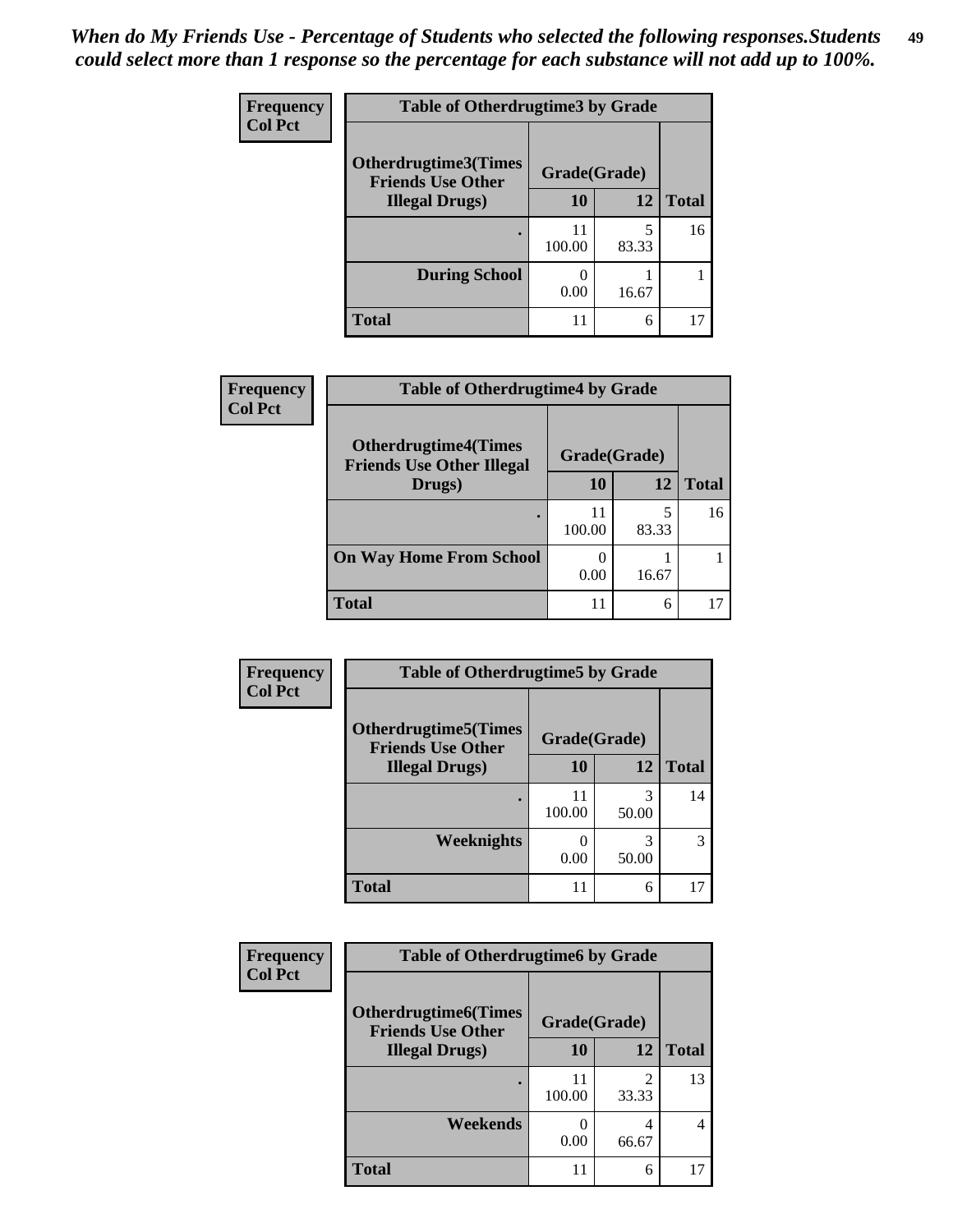| Frequency      | <b>Table of Educationalcohol by Grade</b>                                                                  |              |                        |              |
|----------------|------------------------------------------------------------------------------------------------------------|--------------|------------------------|--------------|
| <b>Col Pct</b> | Educationalcohol(I<br>have been taught<br>about alcohol,<br>tobacco,<br>and other drugs<br>within the last | Grade(Grade) |                        |              |
|                | year at school)                                                                                            | 10           | 12                     | <b>Total</b> |
|                | Yes                                                                                                        | 8<br>72.73   | 4<br>66.67             | 12           |
|                | N <sub>0</sub>                                                                                             | 3<br>27.27   | $\mathcal{D}$<br>33.33 | 5            |
|                | <b>Total</b>                                                                                               | 11           | 6                      | 17           |

| Frequency      | <b>Table of Eversmoked by Grade</b> |              |            |              |  |
|----------------|-------------------------------------|--------------|------------|--------------|--|
| <b>Col Pct</b> | Eversmoked(I<br>have smoked         | Grade(Grade) |            |              |  |
|                | a cigarette)                        | 10           | 12         | <b>Total</b> |  |
|                | Yes                                 | 63.64        | 4<br>66.67 | 11           |  |
|                | N <sub>0</sub>                      | 4<br>36.36   | 2<br>33.33 | 6            |  |
|                | <b>Total</b>                        | 11           | 6          | 17           |  |

| Frequency<br><b>Col Pct</b> | <b>Table of Drovedrinking by Grade</b>                                                                              |                    |            |              |
|-----------------------------|---------------------------------------------------------------------------------------------------------------------|--------------------|------------|--------------|
|                             | Drovedrinking(In<br>the past 30 days I<br>have driven a car<br>or other vehicle<br>while I was<br>drinking alcohol) | Grade(Grade)<br>10 | 12         | <b>Total</b> |
|                             | <b>Yes</b>                                                                                                          | 9.09               | 3<br>50.00 | 4            |
|                             | N <sub>0</sub>                                                                                                      | 10<br>90.91        | 3<br>50.00 | 13           |
|                             | <b>Total</b>                                                                                                        | 11                 | 6          | 17           |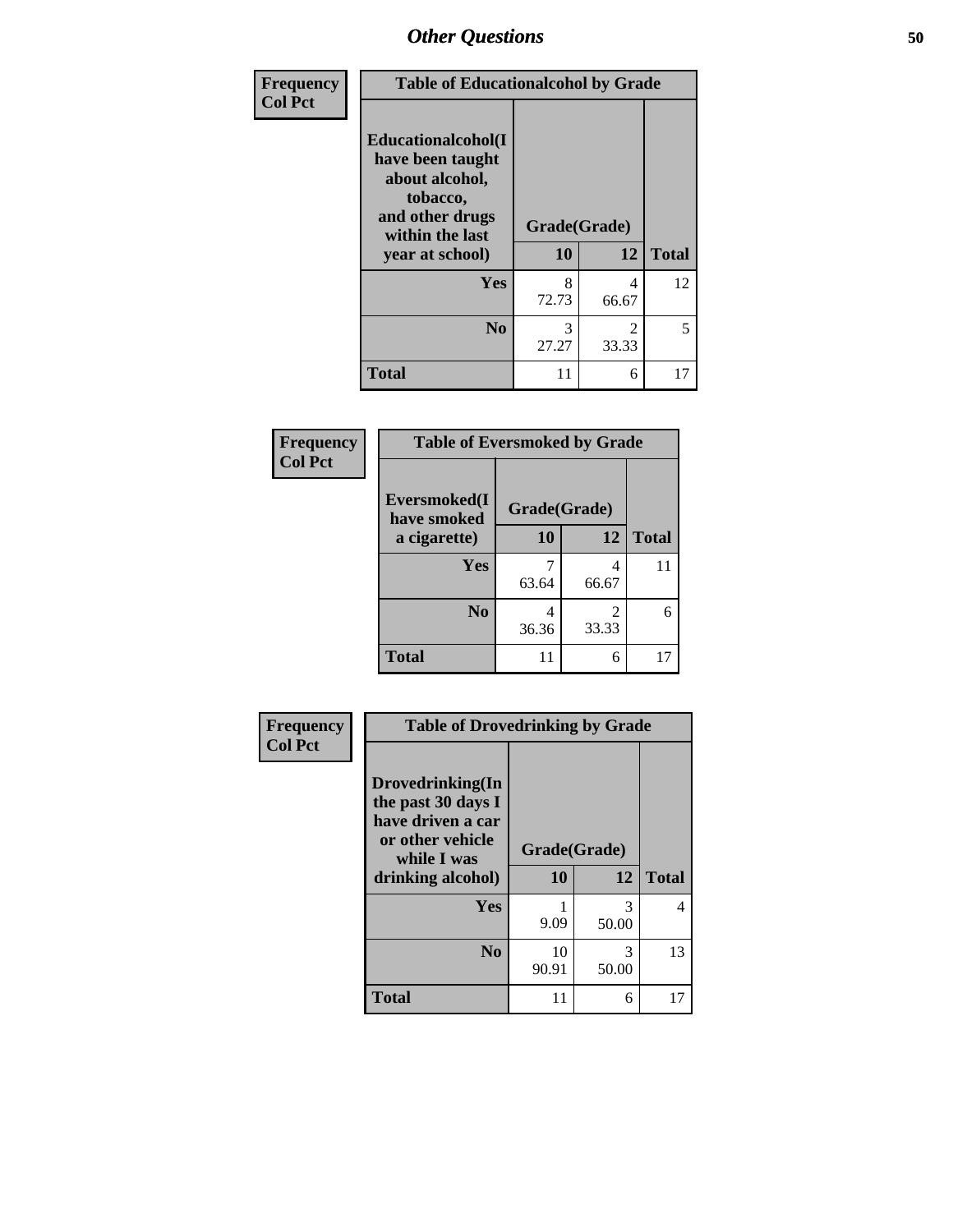| <b>Frequency</b> | <b>Table of Rodedrinking by Grade</b>                                                                                  |                    |                                      |              |  |
|------------------|------------------------------------------------------------------------------------------------------------------------|--------------------|--------------------------------------|--------------|--|
| <b>Col Pct</b>   | Rodedrinking(In<br>the past 30 days<br>I have ridden in<br>a car with a<br>driver who had<br>been drinking<br>alcohol) | Grade(Grade)<br>10 | 12                                   | <b>Total</b> |  |
|                  | <b>Yes</b>                                                                                                             | 2<br>18.18         | 4<br>66.67                           | 6            |  |
|                  | N <sub>0</sub>                                                                                                         | 9<br>81.82         | $\mathcal{D}_{\mathcal{L}}$<br>33.33 | 11           |  |
|                  | <b>Total</b>                                                                                                           | 11                 | 6                                    | 17           |  |

### **Frequency Col Pct**

| <b>Table of Drugsschool by Grade</b>                                                                                      |                |       |              |  |  |
|---------------------------------------------------------------------------------------------------------------------------|----------------|-------|--------------|--|--|
| <b>Drugsschool</b> (During<br>the past 12 months,<br>I have been offered,<br>sold,<br>or given illegal<br>drugs on school | Grade(Grade)   |       |              |  |  |
| property)                                                                                                                 | 10             | 12    | <b>Total</b> |  |  |
|                                                                                                                           |                |       |              |  |  |
| Yes                                                                                                                       | $\mathfrak{D}$ | 3     | 5            |  |  |
|                                                                                                                           | 18.18          | 50.00 |              |  |  |
| N <sub>0</sub>                                                                                                            | 9              | 3     | 12           |  |  |
|                                                                                                                           | 81.82          | 50.00 |              |  |  |

| Frequency      | <b>Table of Helpbullied by Grade</b>                                   |                           |            |              |
|----------------|------------------------------------------------------------------------|---------------------------|------------|--------------|
| <b>Col Pct</b> | $Helpb$ ullied $(I$<br>would help<br>someone who was<br>being bullied) | Grade(Grade)<br><b>10</b> | 12         | <b>Total</b> |
|                | <b>Strongly Agree</b>                                                  | 63.64                     | 4<br>66.67 | 11           |
|                | <b>Somewhat Agree</b>                                                  | 3<br>27.27                | 16.67      | 4            |
|                | <b>Somewhat Disagree</b>                                               | 0<br>0.00                 | 16.67      |              |
|                | <b>Strongly Disagree</b>                                               | 9.09                      | 0<br>0.00  |              |
|                | <b>Total</b>                                                           | 11                        | 6          | 17           |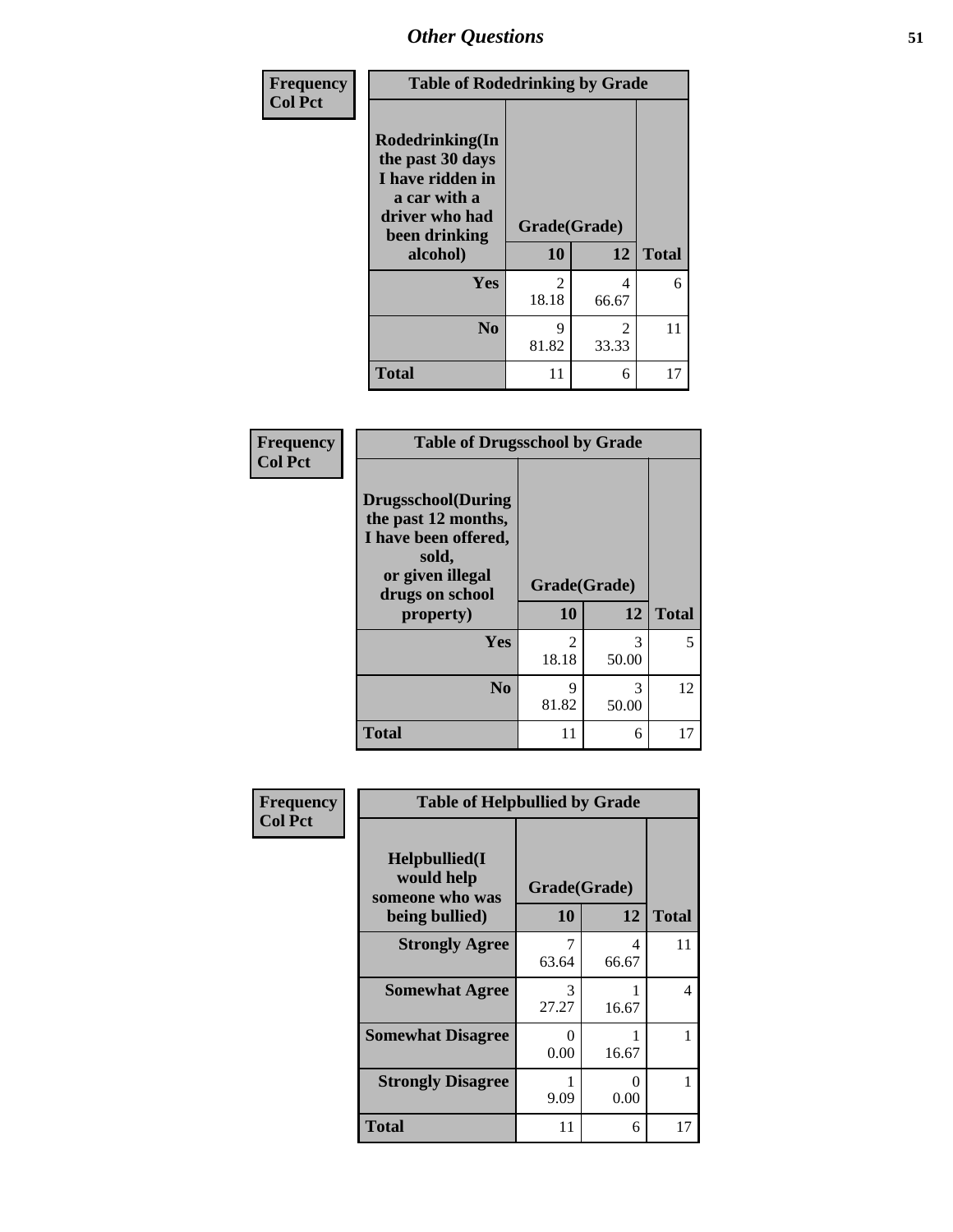*Other Questions* **52**

| <b>Frequency</b> | <b>Table of Grade by Bingedrinking</b> |                                                                                                                          |                         |                           |              |
|------------------|----------------------------------------|--------------------------------------------------------------------------------------------------------------------------|-------------------------|---------------------------|--------------|
| <b>Row Pct</b>   |                                        | <b>Bingedrinking</b> (I<br>have drunk five or<br>more drinks of<br>alcohol at one<br>sitting during the<br>last 30 days) |                         |                           |              |
|                  | Grade(Grade)                           | A<br><b>Days</b>                                                                                                         | 1 or<br>2<br>days       | 6 to<br>days              | <b>Total</b> |
|                  | 10                                     | 10<br>90.91                                                                                                              | 9.09                    | $\mathbf{\Omega}$<br>0.00 | 11           |
|                  | 12                                     | $\overline{2}$<br>33.33                                                                                                  | $\overline{c}$<br>33.33 | $\mathfrak{D}$<br>33.33   | 6            |
|                  | <b>Total</b>                           | 12                                                                                                                       | 3                       | $\overline{2}$            | 17           |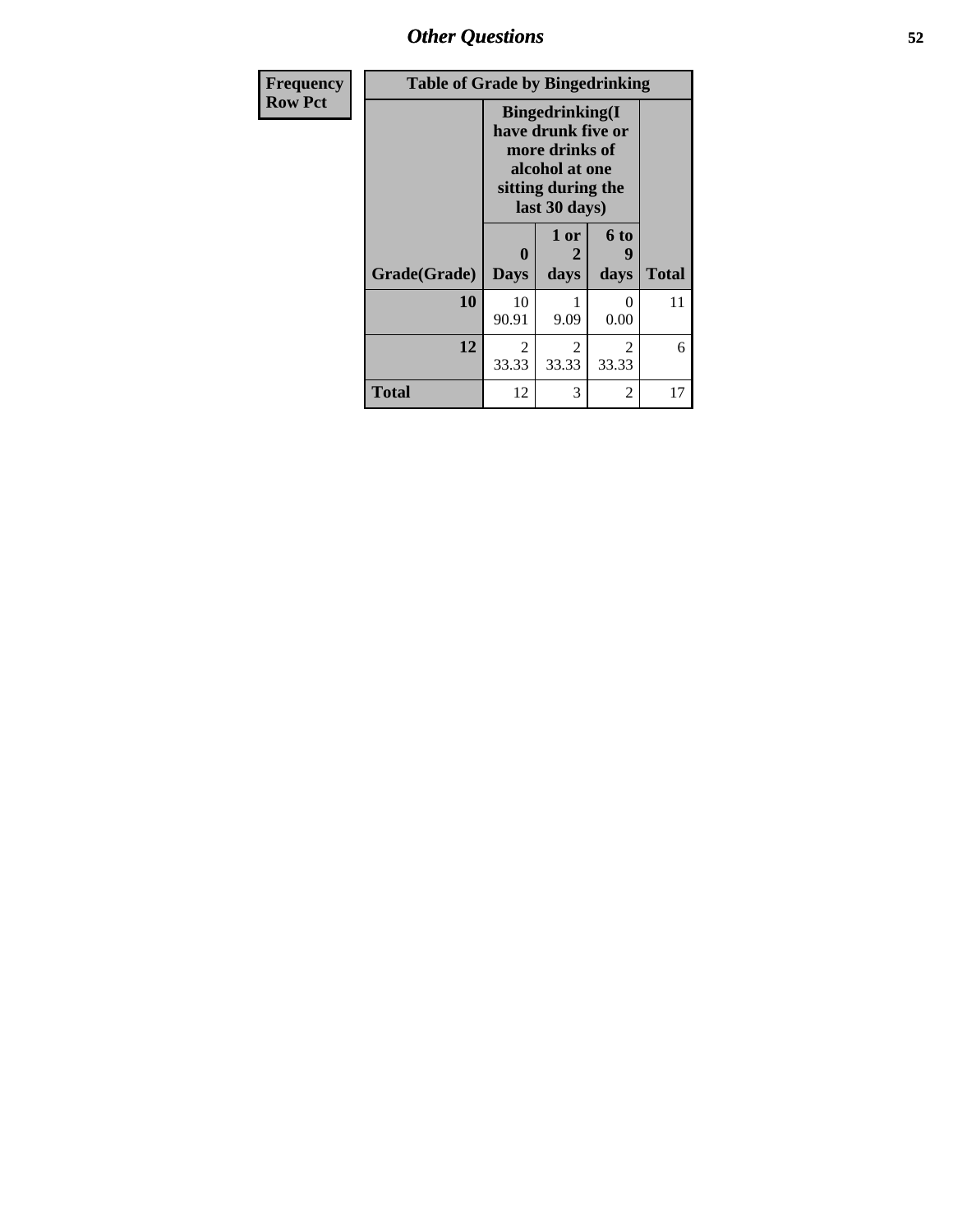### *Nutrition* **53**

| <b>Frequency</b> |
|------------------|
| - Row Pct        |

| <b>Table of Grade by Dairy</b> |                          |                                                                                                  |       |                |  |  |
|--------------------------------|--------------------------|--------------------------------------------------------------------------------------------------|-------|----------------|--|--|
|                                |                          | Dairy (I eat at least 3 servings of dairy<br>products each day)                                  |       |                |  |  |
| Grade(Grade)                   | <b>Strongly</b><br>Agree | Somewhat   Somewhat  <br><b>Strongly</b><br><b>Disagree</b><br><b>Total</b><br>Disagree<br>Agree |       |                |  |  |
| 10                             | 5<br>45.45               | 45.45                                                                                            | 0.00  | 9.09           |  |  |
| 12                             | 16.67                    | 50.00                                                                                            | 16.67 | 16.67          |  |  |
| <b>Total</b>                   | 6                        | 8                                                                                                |       | $\mathfrak{D}$ |  |  |

| <b>Frequency</b> |  |
|------------------|--|
| <b>Row Pct</b>   |  |

| <b>icy</b> | <b>Table of Grade by Fruitveg</b> |                          |                                                                          |                                 |                                    |              |
|------------|-----------------------------------|--------------------------|--------------------------------------------------------------------------|---------------------------------|------------------------------------|--------------|
|            |                                   |                          | Fruitveg(I eat at least 5 servings of fruits<br>and vegetables each day) |                                 |                                    |              |
|            | Grade(Grade)                      | <b>Strongly</b><br>Agree | Agree                                                                    | Somewhat   Somewhat<br>Disagree | <b>Strongly</b><br><b>Disagree</b> | <b>Total</b> |
|            | <b>10</b>                         | 9.09                     | 63.64                                                                    | 18.18                           | 9.09                               |              |
|            | 12                                | 3<br>50.00               | 16.67                                                                    | 16.67                           | 16.67                              | 6            |
|            | <b>Total</b>                      | 4                        | 8                                                                        | 3                               | $\mathfrak{D}$                     |              |

| Frequency      | <b>Table of Grade by Cafeteriahealthy</b> |                                                                     |                          |                                    |              |
|----------------|-------------------------------------------|---------------------------------------------------------------------|--------------------------|------------------------------------|--------------|
| <b>Row Pct</b> |                                           | <b>Cafeteriahealthy</b> (School meals<br>in my school cafeteria are |                          |                                    |              |
|                | Grade(Grade)                              | <b>Strongly</b><br>Agree                                            | <b>Somewhat</b><br>Agree | <b>Strongly</b><br><b>Disagree</b> | <b>Total</b> |
|                | 10                                        | 4<br>36.36                                                          | $\mathfrak{D}$<br>18.18  | 45.45                              | 11           |
|                | 12                                        | 4<br>66.67                                                          | $\overline{2}$<br>33.33  | 0.00                               | 6            |
|                | <b>Total</b>                              | 8                                                                   | 4                        | 5                                  | 17           |

| <b>Frequency</b> |
|------------------|
| <b>Row Pct</b>   |

| <b>Table of Grade by Cafeterianutrition</b> |                          |                                                                                           |                                   |                                    |              |  |  |
|---------------------------------------------|--------------------------|-------------------------------------------------------------------------------------------|-----------------------------------|------------------------------------|--------------|--|--|
|                                             |                          | <b>Cafeterianutrition</b> (Facts about nutrition<br>are available in my school cafeteria) |                                   |                                    |              |  |  |
| Grade(Grade)                                | <b>Strongly</b><br>Agree | Agree                                                                                     | Somewhat   Somewhat  <br>Disagree | <b>Strongly</b><br><b>Disagree</b> | <b>Total</b> |  |  |
| 10                                          | $\overline{2}$<br>18.18  | 63.64                                                                                     | 9.09                              | 9.09                               |              |  |  |
| 12                                          | 4<br>66.67               | ◠<br>33.33                                                                                | 0.00                              | 0.00                               | 6            |  |  |
| <b>Total</b>                                | 6                        | Q                                                                                         |                                   |                                    |              |  |  |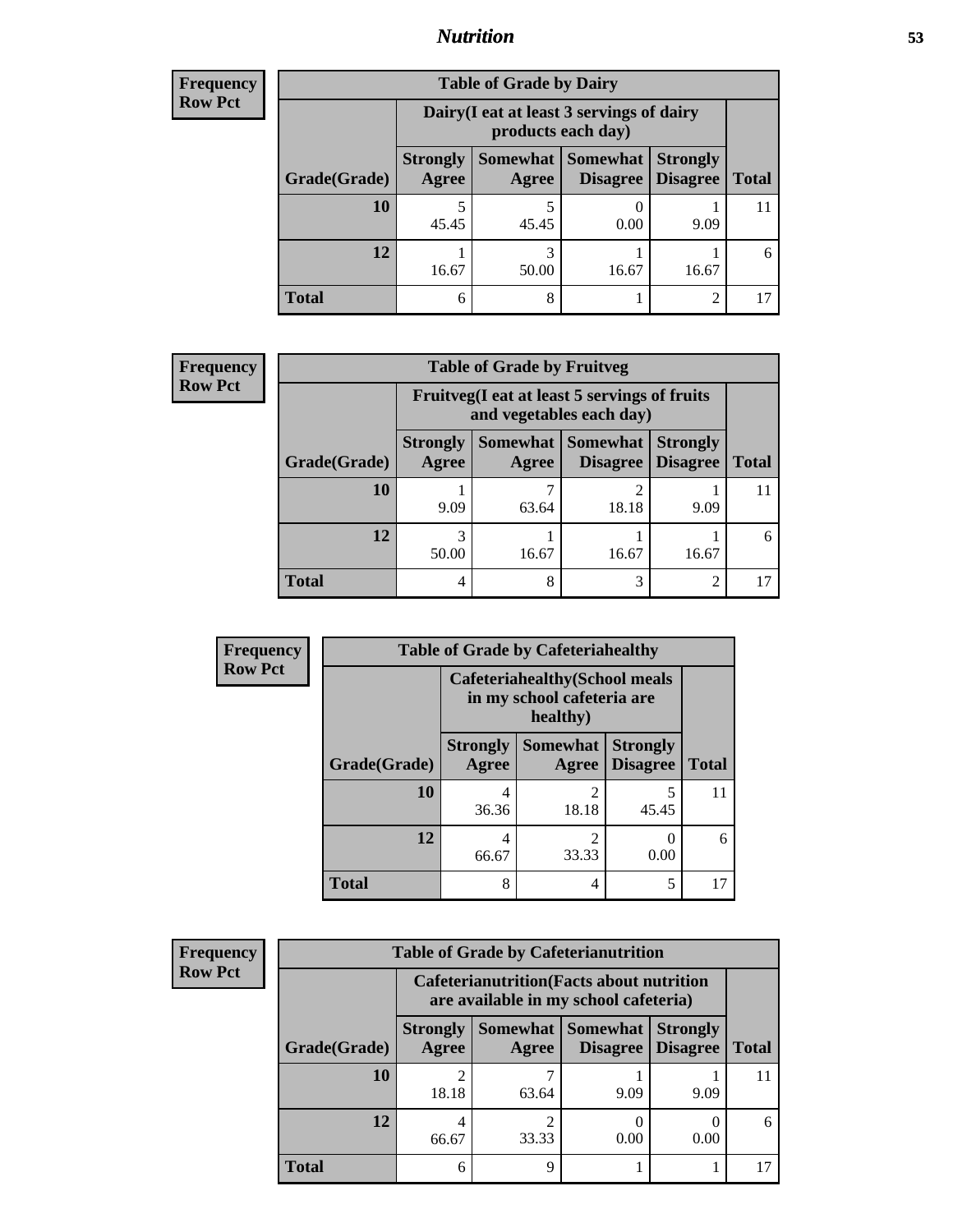# *Nutrition* **54**

| <b>Frequency</b> | <b>Table of Grade by Schoollunch</b> |                          |                                                                 |                                    |              |
|------------------|--------------------------------------|--------------------------|-----------------------------------------------------------------|------------------------------------|--------------|
| <b>Row Pct</b>   |                                      |                          | Schoollunch(I eat school lunch<br>three or more times per week) |                                    |              |
|                  | Grade(Grade)                         | <b>Strongly</b><br>Agree | Somewhat<br>Agree                                               | <b>Strongly</b><br><b>Disagree</b> | <b>Total</b> |
|                  | 10                                   | 6<br>54.55               | $\mathfrak{D}$<br>18.18                                         | 3<br>27.27                         | 11           |
|                  | 12                                   | 3<br>50.00               | $\mathfrak{D}$<br>33.33                                         | 16.67                              | 6            |
|                  | <b>Total</b>                         | 9                        | 4                                                               | 4                                  |              |

| <b>Frequency</b> | <b>Table of Grade by Foodchoices</b>                                          |                          |                          |                                    |              |
|------------------|-------------------------------------------------------------------------------|--------------------------|--------------------------|------------------------------------|--------------|
| <b>Row Pct</b>   | <b>Foodchoices</b> (I make healthy<br>food choices in my school<br>cafeteria) |                          |                          |                                    |              |
|                  | Grade(Grade)                                                                  | <b>Strongly</b><br>Agree | <b>Somewhat</b><br>Agree | <b>Strongly</b><br><b>Disagree</b> | <b>Total</b> |
|                  | 10                                                                            | 36.36                    | 5<br>45.45               | 18.18                              |              |
|                  | 12                                                                            | 50.00                    | $\mathfrak{D}$<br>33.33  | 16.67                              | 6            |
|                  | <b>Total</b>                                                                  |                          |                          | 3                                  |              |

| <b>Frequency</b> | <b>Table of Grade by Wholewheat</b> |                                                                                                                                                                          |                          |                                    |              |  |
|------------------|-------------------------------------|--------------------------------------------------------------------------------------------------------------------------------------------------------------------------|--------------------------|------------------------------------|--------------|--|
| <b>Row Pct</b>   |                                     | <b>Wholewheat</b> (There are whole<br>wheat and multigrain breads<br>and cereals available in my<br>school cafeteria)                                                    |                          |                                    |              |  |
|                  | Grade(Grade)                        | <b>Strongly</b><br><b>Agree</b>                                                                                                                                          | <b>Somewhat</b><br>Agree | <b>Strongly</b><br><b>Disagree</b> | <b>Total</b> |  |
|                  | 10                                  | $\mathcal{D}_{\mathcal{A}}^{\mathcal{A}}(\mathcal{A})=\mathcal{D}_{\mathcal{A}}^{\mathcal{A}}(\mathcal{A})\mathcal{D}_{\mathcal{A}}^{\mathcal{A}}(\mathcal{A})$<br>18.18 | 6<br>54.55               | 3<br>27.27                         | 11           |  |
|                  | 12                                  | 16.67                                                                                                                                                                    | 4<br>66.67               | 16.67                              | 6            |  |
|                  | <b>Total</b>                        | 3                                                                                                                                                                        | 10                       | 4                                  | 17           |  |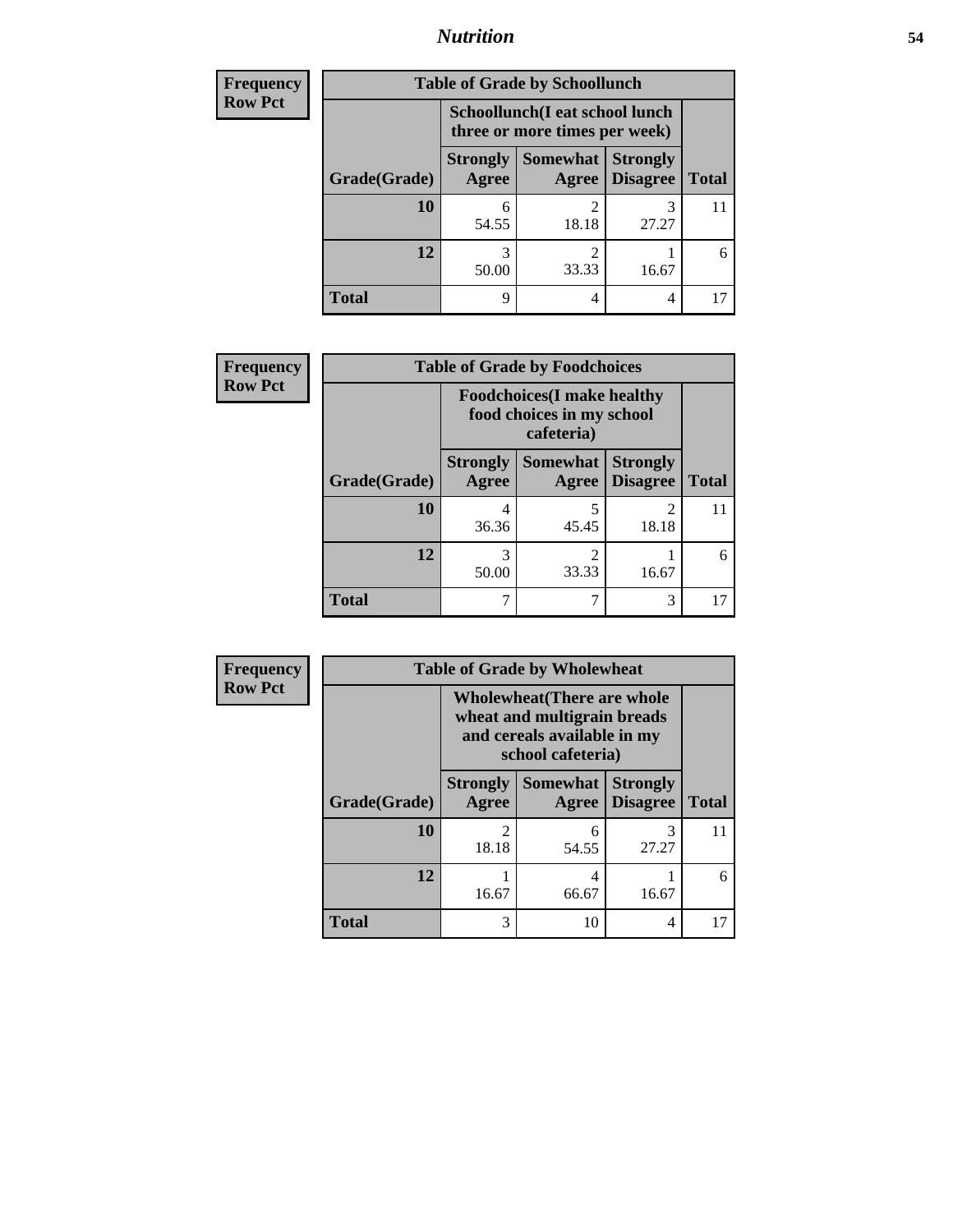*Nutrition* **55**

| <b>Frequency</b> | <b>Table of Grade by Healthyvending</b> |                                                                                   |                                                                    |                                    |              |  |  |
|------------------|-----------------------------------------|-----------------------------------------------------------------------------------|--------------------------------------------------------------------|------------------------------------|--------------|--|--|
| <b>Row Pct</b>   |                                         | snacks and beverages were<br>machines during the school<br>day, I would buy them) | <b>Healthyvending</b> (If only healthy<br>available in the vending |                                    |              |  |  |
|                  | Grade(Grade)                            | <b>Strongly</b><br>Agree                                                          | <b>Somewhat</b><br>Agree                                           | <b>Strongly</b><br><b>Disagree</b> | <b>Total</b> |  |  |
|                  | 10                                      | 4<br>36.36                                                                        | 6<br>54.55                                                         | 9.09                               | 11           |  |  |
|                  | 12                                      | 16.67                                                                             | 4<br>66.67                                                         | 16.67                              | 6            |  |  |
|                  | <b>Total</b>                            | 5                                                                                 | 10                                                                 | 2                                  | 17           |  |  |

| <b>Frequency</b> | <b>Table of Grade by Schoolbreakfast</b> |                                                                                                                                         |            |                                        |                                    |              |  |  |
|------------------|------------------------------------------|-----------------------------------------------------------------------------------------------------------------------------------------|------------|----------------------------------------|------------------------------------|--------------|--|--|
| <b>Row Pct</b>   |                                          | Schoolbreakfast (If breakfast were<br>available at school,<br>but outside the cafeteria,<br>I would eat breakfast at school more often) |            |                                        |                                    |              |  |  |
|                  | Grade(Grade)                             | <b>Strongly</b><br>Agree                                                                                                                | Agree      | Somewhat   Somewhat<br><b>Disagree</b> | <b>Strongly</b><br><b>Disagree</b> | <b>Total</b> |  |  |
|                  | 10                                       | 45.45                                                                                                                                   | 5<br>45.45 | 0.00                                   | 9.09                               | 11           |  |  |
|                  | 12                                       | 16.67                                                                                                                                   | 3<br>50.00 | 16.67                                  | 16.67                              | 6            |  |  |
|                  | <b>Total</b>                             | 6                                                                                                                                       | 8          |                                        | $\mathfrak{D}$                     | 17           |  |  |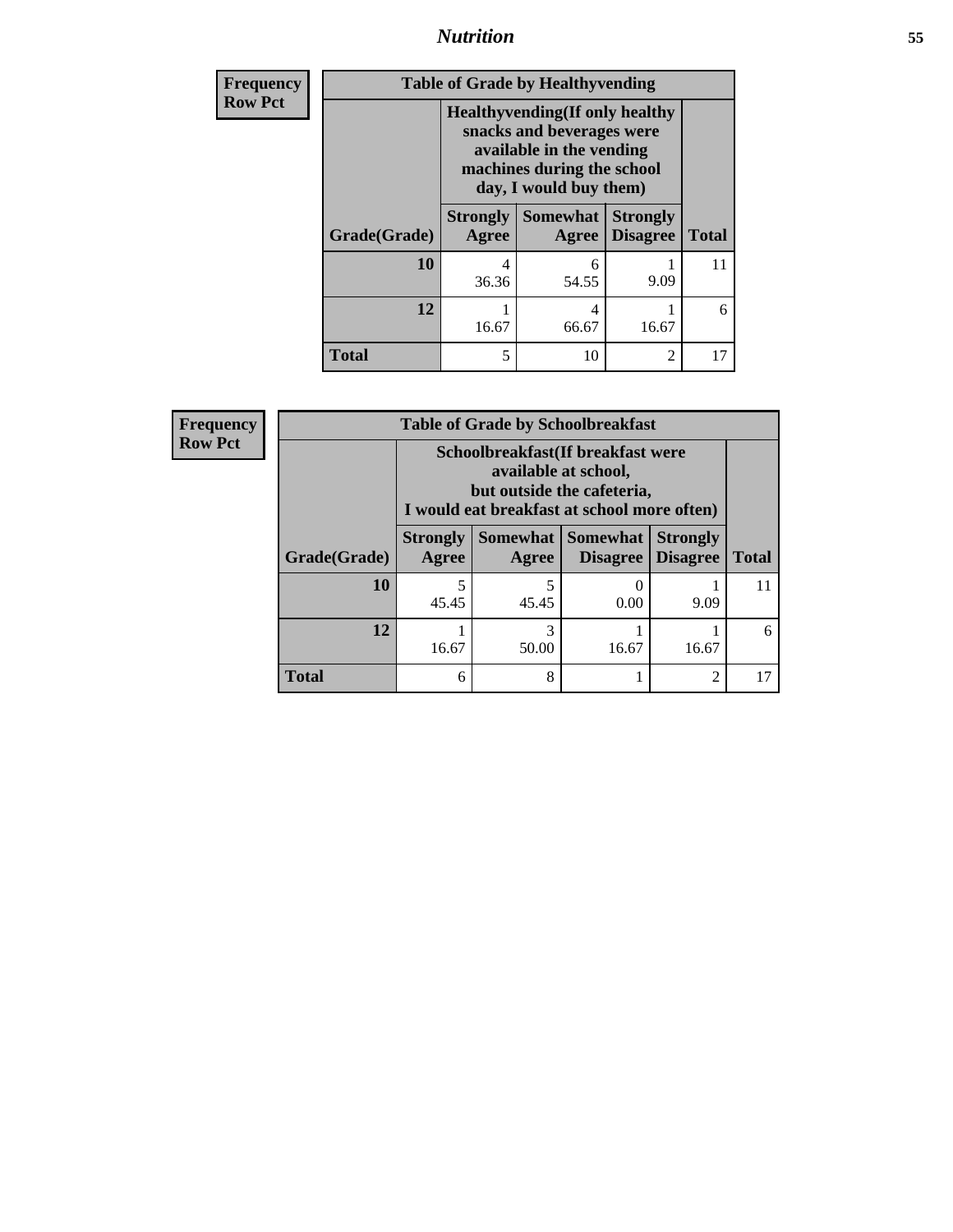| Frequency      | <b>Table of Educationaids by Grade</b>                                                                    |                    |       |              |  |
|----------------|-----------------------------------------------------------------------------------------------------------|--------------------|-------|--------------|--|
| <b>Col Pct</b> | <b>Educationaids</b> (I<br>have been<br>taught about<br><b>HIV/AIDS</b> at<br>school in the<br>past year) | Grade(Grade)<br>10 | 12    | <b>Total</b> |  |
|                | <b>Yes</b>                                                                                                | 8                  | 5     | 13           |  |
|                |                                                                                                           | 72.73              | 83.33 |              |  |
|                | N <sub>0</sub>                                                                                            | 3<br>27.27         | 16.67 | 4            |  |
|                | <b>Total</b>                                                                                              | 11                 | 6     | 17           |  |

| Frequency      |                                                              | <b>Table of Educationcharacter by Grade</b> |             |              |  |
|----------------|--------------------------------------------------------------|---------------------------------------------|-------------|--------------|--|
| <b>Col Pct</b> | <b>Educationcharacter(I)</b>                                 |                                             |             |              |  |
|                | have been taught<br>about character<br>education in the past | Grade(Grade)                                |             |              |  |
|                | year at school)                                              | 10                                          | 12          | <b>Total</b> |  |
|                | Yes                                                          | 10<br>90.91                                 | 6<br>100.00 | 16           |  |
|                | N <sub>0</sub>                                               | 9.09                                        | O<br>0.00   |              |  |
|                | <b>Total</b>                                                 | 11                                          | 6           | 17           |  |

| Frequency      | <b>Table of Gradcoach1 by Grade</b>              |                         |            |              |  |
|----------------|--------------------------------------------------|-------------------------|------------|--------------|--|
| <b>Col Pct</b> | Gradcoach1(I<br>know who my<br><b>Graduation</b> | Grade(Grade)            |            |              |  |
|                | Coach is)                                        | 10                      | 12         | <b>Total</b> |  |
|                | Yes                                              | 9<br>81.82              | 5<br>83.33 | 14           |  |
|                | N <sub>0</sub>                                   | $\overline{2}$<br>18.18 | 16.67      | 3            |  |
|                | <b>Total</b>                                     | 11                      | 6          | 17           |  |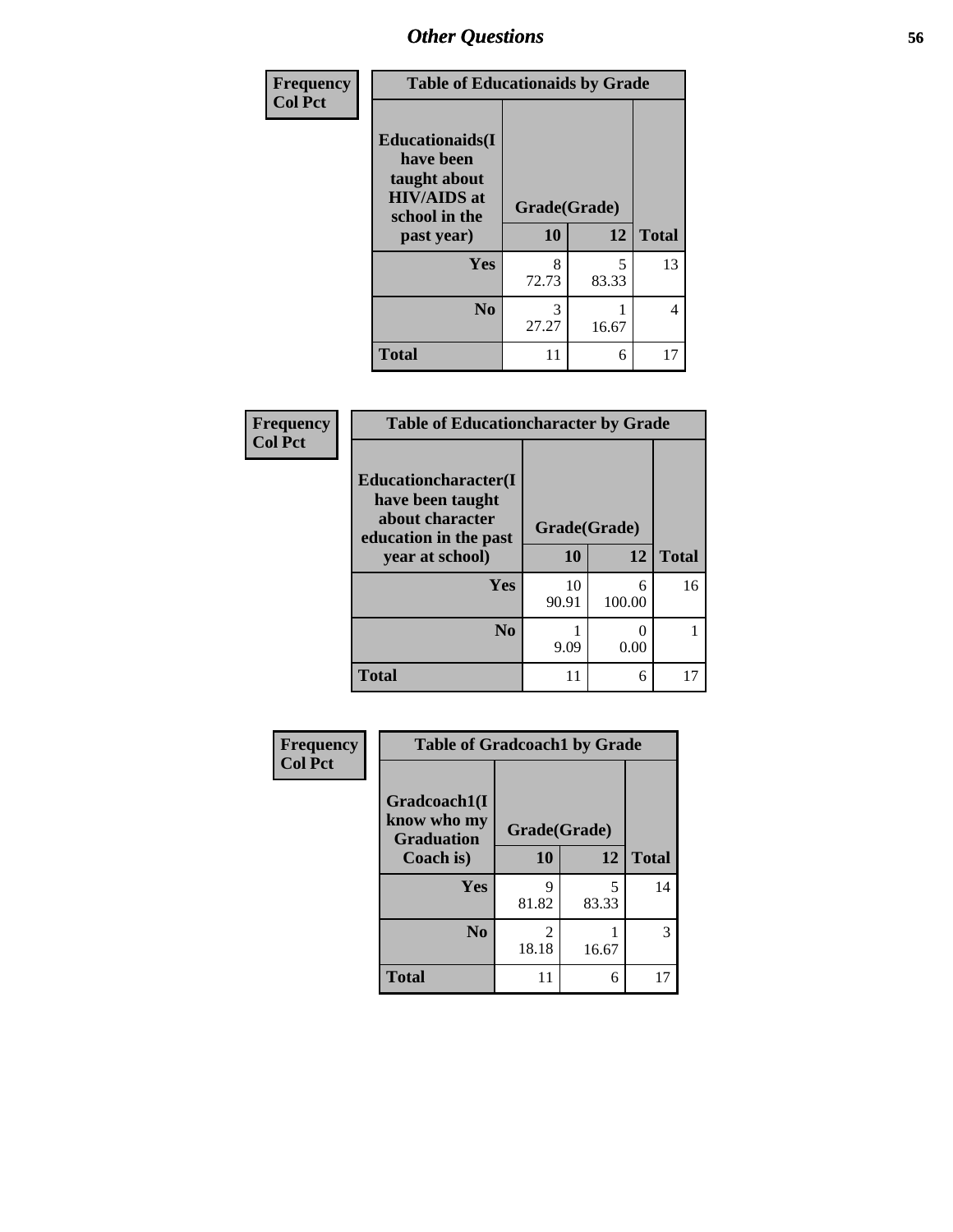| Frequency      | <b>Table of Gradcoach2 by Grade</b>       |              |            |              |  |  |
|----------------|-------------------------------------------|--------------|------------|--------------|--|--|
| <b>Col Pct</b> |                                           |              |            |              |  |  |
|                | Gradcoach2(I                              |              |            |              |  |  |
|                | have<br>contacted my<br><b>Graduation</b> | Grade(Grade) |            |              |  |  |
|                | Coach)                                    | 10           | 12         | <b>Total</b> |  |  |
|                | Yes                                       | 8<br>72.73   | 5<br>83.33 | 13           |  |  |
|                | N <sub>0</sub>                            | 3<br>27.27   | 16.67      | 4            |  |  |
|                | <b>Total</b>                              | 11           | 6          | 17           |  |  |

| Frequency<br><b>Col Pct</b> | <b>Table of Gradcoach3 by Grade</b>                                         |              |            |              |
|-----------------------------|-----------------------------------------------------------------------------|--------------|------------|--------------|
|                             | Gradcoach3(I<br>have received<br>assistance<br>from my<br><b>Graduation</b> | Grade(Grade) |            |              |
|                             | Coach)                                                                      | 10           | 12         | <b>Total</b> |
|                             | Yes                                                                         | 6<br>54.55   | 5<br>83.33 | 11           |
|                             | N <sub>0</sub>                                                              | 2<br>18.18   | 1<br>16.67 | 3            |
|                             | Don't know                                                                  | 3<br>27.27   | 0<br>0.00  | 3            |
|                             | <b>Total</b>                                                                | 11           | 6          | 17           |

| Frequency<br><b>Col Pct</b> | <b>Table of Selfharm by Grade</b>                                                                                                                                                      |                           |                  |              |
|-----------------------------|----------------------------------------------------------------------------------------------------------------------------------------------------------------------------------------|---------------------------|------------------|--------------|
|                             | <b>Selfharm</b> (During<br>the past 12<br>months,<br>I harmed myself<br>on purpose<br><b>Suicideconsider</b><br>During the past<br>12 months,<br>I seriously<br>considered<br>suicide) | Grade(Grade)<br><b>10</b> | 12               | <b>Total</b> |
|                             |                                                                                                                                                                                        |                           |                  |              |
|                             | Yes                                                                                                                                                                                    | 9.09                      | $\Omega$<br>0.00 | 1            |
|                             | N <sub>0</sub>                                                                                                                                                                         | 10<br>90.91               | 6<br>100.00      | 16           |
|                             | Total                                                                                                                                                                                  | 11                        | 6                | 17           |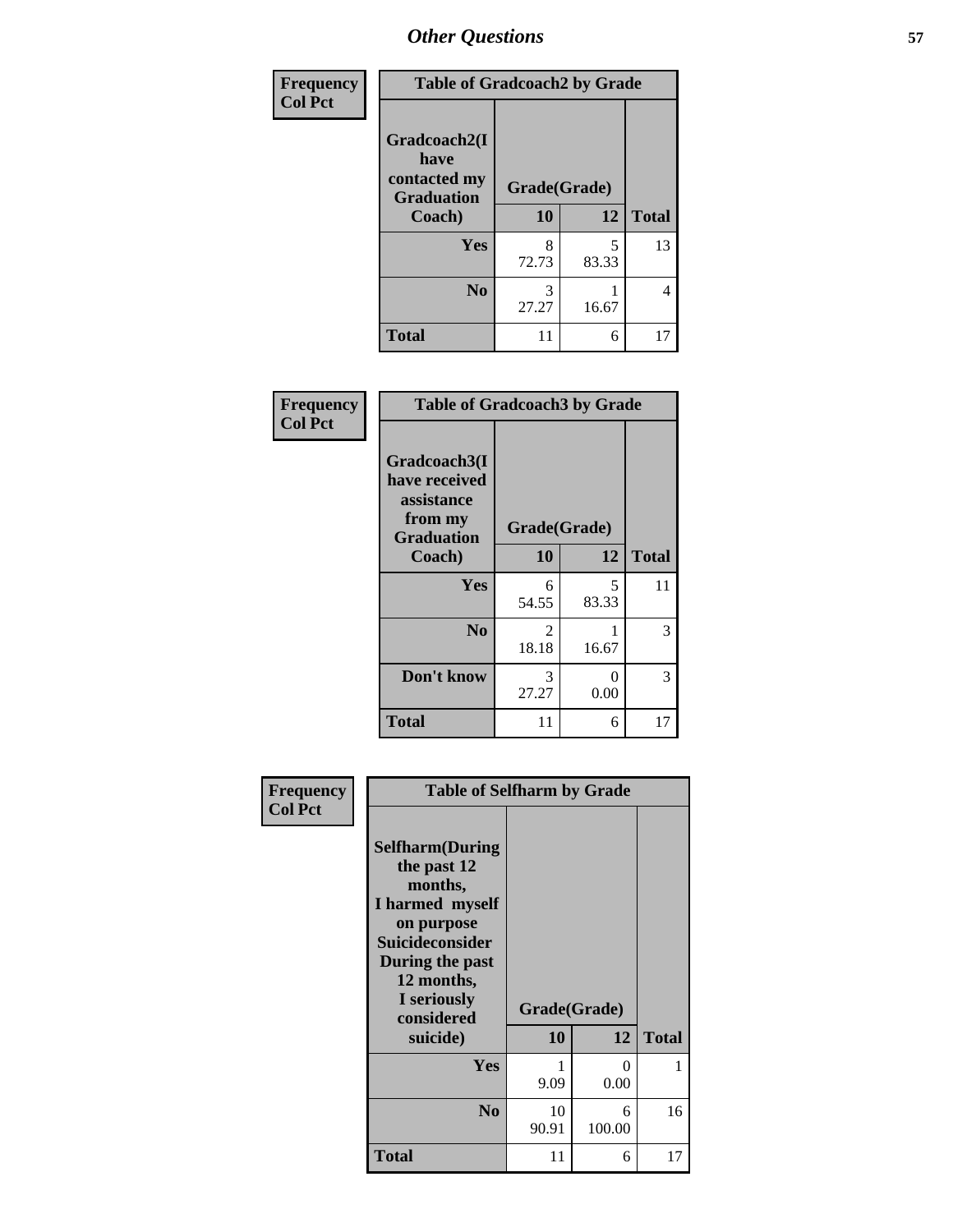| <b>Frequency</b> | <b>Table of Suicideconsider by Grade</b> |              |       |              |
|------------------|------------------------------------------|--------------|-------|--------------|
| <b>Col Pct</b>   |                                          | Grade(Grade) |       |              |
|                  | Suicideconsider                          | <b>10</b>    | 12    | <b>Total</b> |
|                  | <b>Yes</b>                               | 0.00         | 16.67 |              |
|                  | N <sub>0</sub>                           | 11<br>100.00 | 83.33 | 16           |
|                  | <b>Total</b>                             | 11           | 6     |              |

| Frequency      | <b>Table of Suicideattempt by Grade</b>              |              |            |                |
|----------------|------------------------------------------------------|--------------|------------|----------------|
| <b>Col Pct</b> | Suicideattempt(I<br>have attempted<br>suicide in the | Grade(Grade) |            |                |
|                | last year)                                           | 10           | 12         | <b>Total</b>   |
|                | Yes                                                  | 9.09         | 16.67      | $\mathfrak{D}$ |
|                | N <sub>0</sub>                                       | 10<br>90.91  | 5<br>83.33 | 15             |
|                | <b>Total</b>                                         | 11           | 6          | 17             |

| Frequency      | <b>Table of Instantmessaged by Grade</b>               |                         |                         |              |
|----------------|--------------------------------------------------------|-------------------------|-------------------------|--------------|
| <b>Col Pct</b> | Instantmessaged(I<br>have instant<br>messaged people I | Grade(Grade)            |                         |              |
|                | do not even know)                                      | 10                      | 12                      | <b>Total</b> |
|                | Yes                                                    | $\mathfrak{D}$<br>18.18 | $\mathfrak{D}$<br>33.33 |              |
|                | N <sub>0</sub>                                         | 9<br>81.82              | 4<br>66.67              | 13           |
|                | <b>Total</b>                                           | 11                      | 6                       | 17           |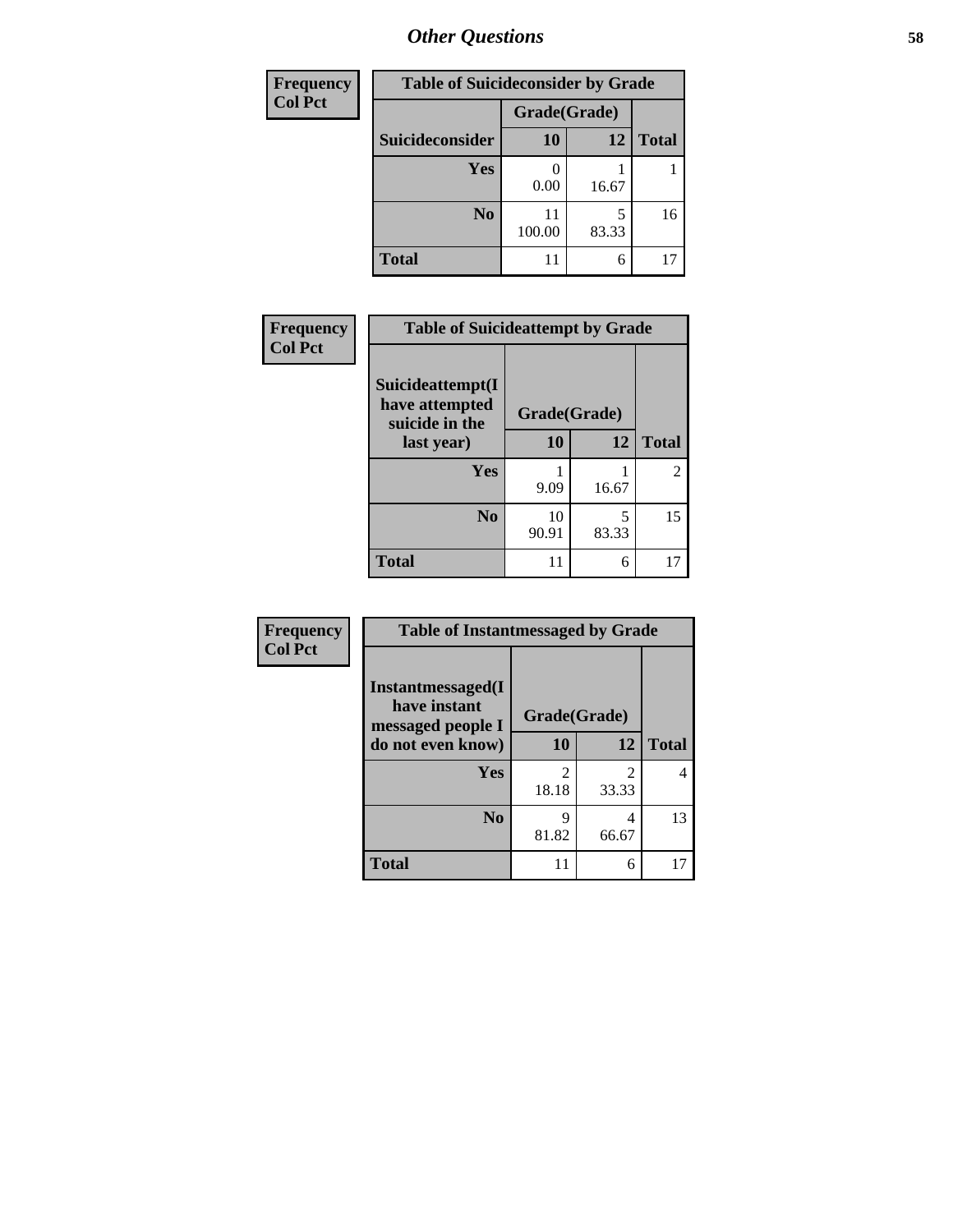| Frequency      | <b>Table of Getsalong by Grade</b>                          |              |            |              |  |  |
|----------------|-------------------------------------------------------------|--------------|------------|--------------|--|--|
| <b>Col Pct</b> | <b>Getsalong</b> (I get<br>along with other<br>students and | Grade(Grade) |            |              |  |  |
|                | adults)                                                     | 10           | 12         | <b>Total</b> |  |  |
|                | <b>Strongly Agree</b>                                       | 10<br>90.91  | 5<br>83.33 | 15           |  |  |
|                | <b>Somewhat Agree</b>                                       | 0<br>0.00    | 16.67      |              |  |  |
|                | <b>Strongly Disagree</b>                                    | 9.09         | 0<br>0.00  |              |  |  |
|                | <b>Total</b>                                                | 11           | 6          | 17           |  |  |

### **Frequency Col Pct**

**Frequency Col Pct**

| <b>Table of Safehome by Grade</b> |                        |            |              |  |  |  |  |
|-----------------------------------|------------------------|------------|--------------|--|--|--|--|
| Safehome(I feel                   | Grade(Grade)           |            |              |  |  |  |  |
| safe at home)                     | 10                     | 12         | <b>Total</b> |  |  |  |  |
| <b>Strongly Agree</b>             | Q<br>81.82             | 5<br>83.33 | 14           |  |  |  |  |
| <b>Somewhat Agree</b>             | 0.00                   | 16.67      |              |  |  |  |  |
| <b>Strongly Disagree</b>          | $\mathcal{L}$<br>18.18 | 0.00       | 2            |  |  |  |  |
| <b>Total</b>                      |                        | 6          |              |  |  |  |  |

| <b>Table of Adulttalk by Grade</b>                                                                |                    |            |              |
|---------------------------------------------------------------------------------------------------|--------------------|------------|--------------|
| <b>Adulttalk(I</b><br>know an<br>adult at<br>school that<br>I can talk<br>with if I<br>need help) | Grade(Grade)<br>10 | 12         | <b>Total</b> |
| Yes                                                                                               | 8<br>72.73         | 5<br>83.33 | 13           |
| N <sub>0</sub>                                                                                    | 3<br>27.27         | 16.67      | 4            |
| Total                                                                                             | 11                 | 6          |              |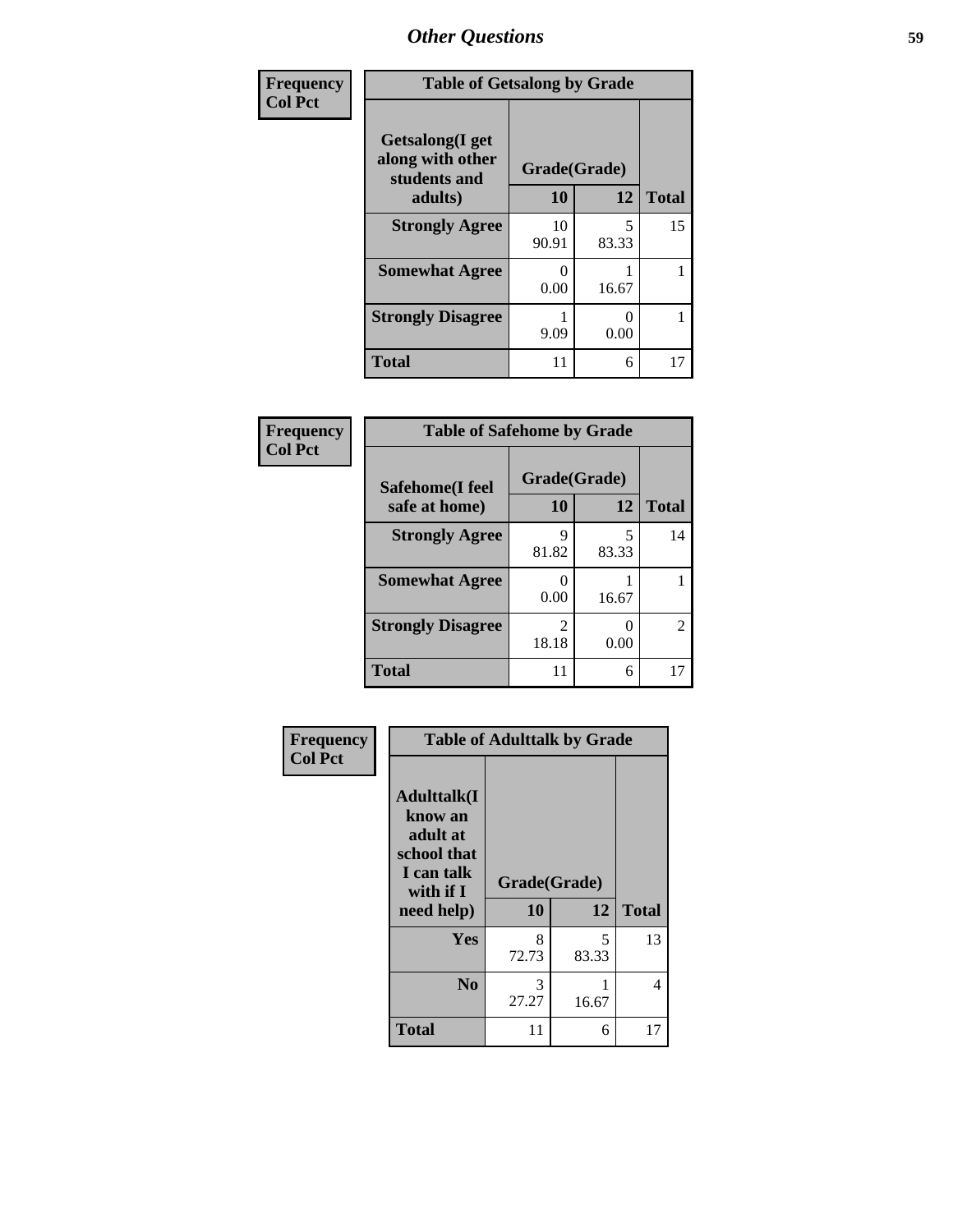**Frequency Row Pct**

| <b>Table of Grade by Tytime</b> |       |                                                                                                                |            |                      |                   |              |  |  |
|---------------------------------|-------|----------------------------------------------------------------------------------------------------------------|------------|----------------------|-------------------|--------------|--|--|
|                                 |       | Tvtime (On an average school day,<br>how much unsupervised time do I spend watching<br>$\mathbf{T} \mathbf{V}$ |            |                      |                   |              |  |  |
| Grade(Grade)                    | None  | <b>Less that</b><br>hour/day                                                                                   | hour/day   | $2 - 3$<br>hours/day | $6+$<br>hours/day | <b>Total</b> |  |  |
| 10                              | 36.36 | 0.00                                                                                                           | ◠<br>18.18 | 36.36                | 9.09              | 11           |  |  |
| 12                              | 16.67 | $\mathfrak{D}$<br>33.33                                                                                        | 16.67      | 33.33                | 0.00              | 6            |  |  |
| <b>Total</b>                    |       | $\mathfrak{D}$                                                                                                 | 3          |                      |                   | 17           |  |  |

**Frequency Row Pct**

| <b>Table of Grade by Computertime</b>                             |            |                                                                                                   |       |         |         |                   |              |  |  |
|-------------------------------------------------------------------|------------|---------------------------------------------------------------------------------------------------|-------|---------|---------|-------------------|--------------|--|--|
|                                                                   |            | Computertime (On an average school day,<br>how much unsupervised time do I spend on the computer) |       |         |         |                   |              |  |  |
| Grade(Grade)   None   hour/day   hour/day   hours/day   hours/day |            | <b>Less that</b>                                                                                  |       | $2 - 3$ | $4 - 5$ | $6+$<br>hours/day | <b>Total</b> |  |  |
| 10                                                                | 4<br>36.36 | 9.09                                                                                              | 0.00  | 18.18   | 27.27   | 9.09              |              |  |  |
| 12                                                                | 16.67      | 16.67                                                                                             | 16.67 | 50.00   | 0.00    | 0.00              | 6            |  |  |
| <b>Total</b>                                                      |            | 2                                                                                                 |       |         |         |                   |              |  |  |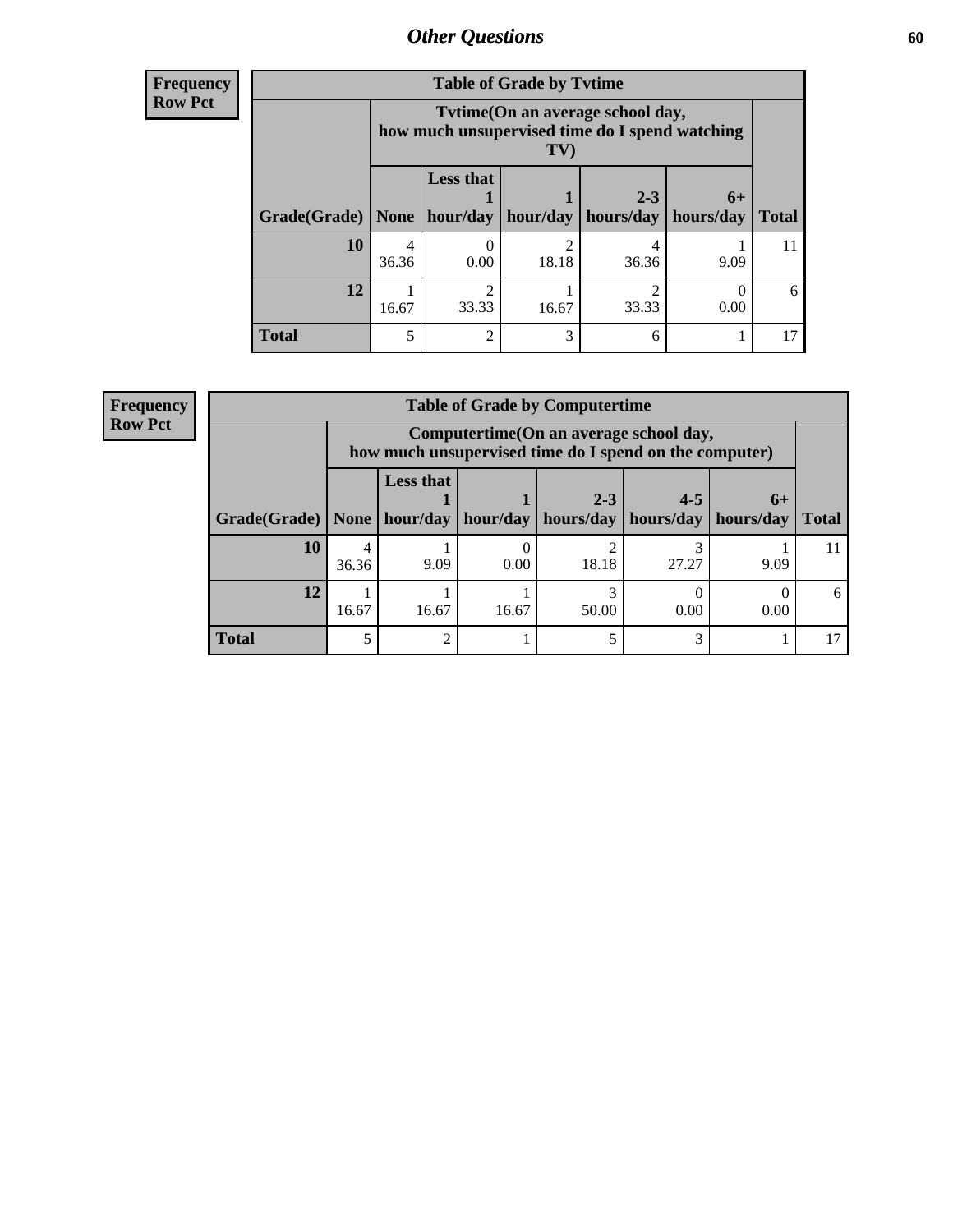### *Questions about Driving Laws* **61** *Driving Questions were asked only of high school students.*

| <b>Frequency</b><br><b>Row Pct</b> |                     | <b>Table of Grade by License1</b><br>License1(During the first 6 months of                       |            |                         |                                      |              |  |  |
|------------------------------------|---------------------|--------------------------------------------------------------------------------------------------|------------|-------------------------|--------------------------------------|--------------|--|--|
|                                    |                     | driving with a provisional license,<br>the only passengers who can ride with<br>the driver are:) |            |                         |                                      |              |  |  |
|                                    | <b>Grade(Grade)</b> | <b>Parent or</b><br><b>Guardian   Members</b>                                                    | Family     | Anyone                  | Don't<br><b>Know</b>                 | <b>Total</b> |  |  |
|                                    | <b>10</b>           | 6<br>54.55                                                                                       | 2<br>18.18 | 9.09                    | $\mathcal{D}_{\mathcal{L}}$<br>18.18 | 11           |  |  |
|                                    | 12                  | 3<br>50.00                                                                                       | 16.67      | $\mathfrak{D}$<br>33.33 | 0.00                                 | 6            |  |  |
|                                    | <b>Total</b>        | 9                                                                                                | 3          | 3                       | $\mathfrak{D}$                       | 17           |  |  |

| <b>Frequency</b> |                     | <b>Table of Grade by License2</b> |                                                                                                          |                         |                                                      |                        |              |  |
|------------------|---------------------|-----------------------------------|----------------------------------------------------------------------------------------------------------|-------------------------|------------------------------------------------------|------------------------|--------------|--|
| Row Pct          |                     |                                   | License2(17 yr old drivers with a<br>provisional driver's license cannot<br>drive between the hours of:) |                         |                                                      |                        |              |  |
|                  | <b>Grade(Grade)</b> | <b>Midnight</b><br>to 6am         | 1am<br>t <sub>0</sub><br>5am                                                                             | 1am<br>to<br>6am        | N <sub>0</sub><br>curfew<br>for $17$<br>year<br>olds | Don't<br><b>Know</b>   | <b>Total</b> |  |
|                  | 10                  | 4<br>36.36                        | 9.09                                                                                                     | $\overline{2}$<br>18.18 | 9.09                                                 | $\mathcal{R}$<br>27.27 | 11           |  |
|                  | 12                  | $\overline{4}$<br>66.67           | $\Omega$<br>0.00                                                                                         | $\Omega$<br>0.00        | 2<br>33.33                                           | 0<br>0.00              | 6            |  |
|                  | <b>Total</b>        | 8                                 | 1                                                                                                        | $\mathfrak{D}$          | 3                                                    | 3                      | 17           |  |

| <b>Frequency</b> | <b>Table of Grade by License3</b>                                                            |                      |            |                |               |              |
|------------------|----------------------------------------------------------------------------------------------|----------------------|------------|----------------|---------------|--------------|
| <b>Row Pct</b>   | License3(For drivers under<br>the age of 21,<br>what level of alcohol is<br>considered DUI?) |                      |            |                |               |              |
|                  | Grade(Grade)                                                                                 | Any<br><b>Amount</b> | 0.02       | 0.04           | Don't<br>know | <b>Total</b> |
|                  | 10                                                                                           | 2<br>18.18           | 4<br>36.36 | 9.09           | 4<br>36.36    | 11           |
|                  | 12                                                                                           | 16.67                | 3<br>50.00 | 16.67          | 16.67         | 6            |
|                  | <b>Total</b>                                                                                 | 3                    | 7          | $\overline{2}$ | 5             | 17           |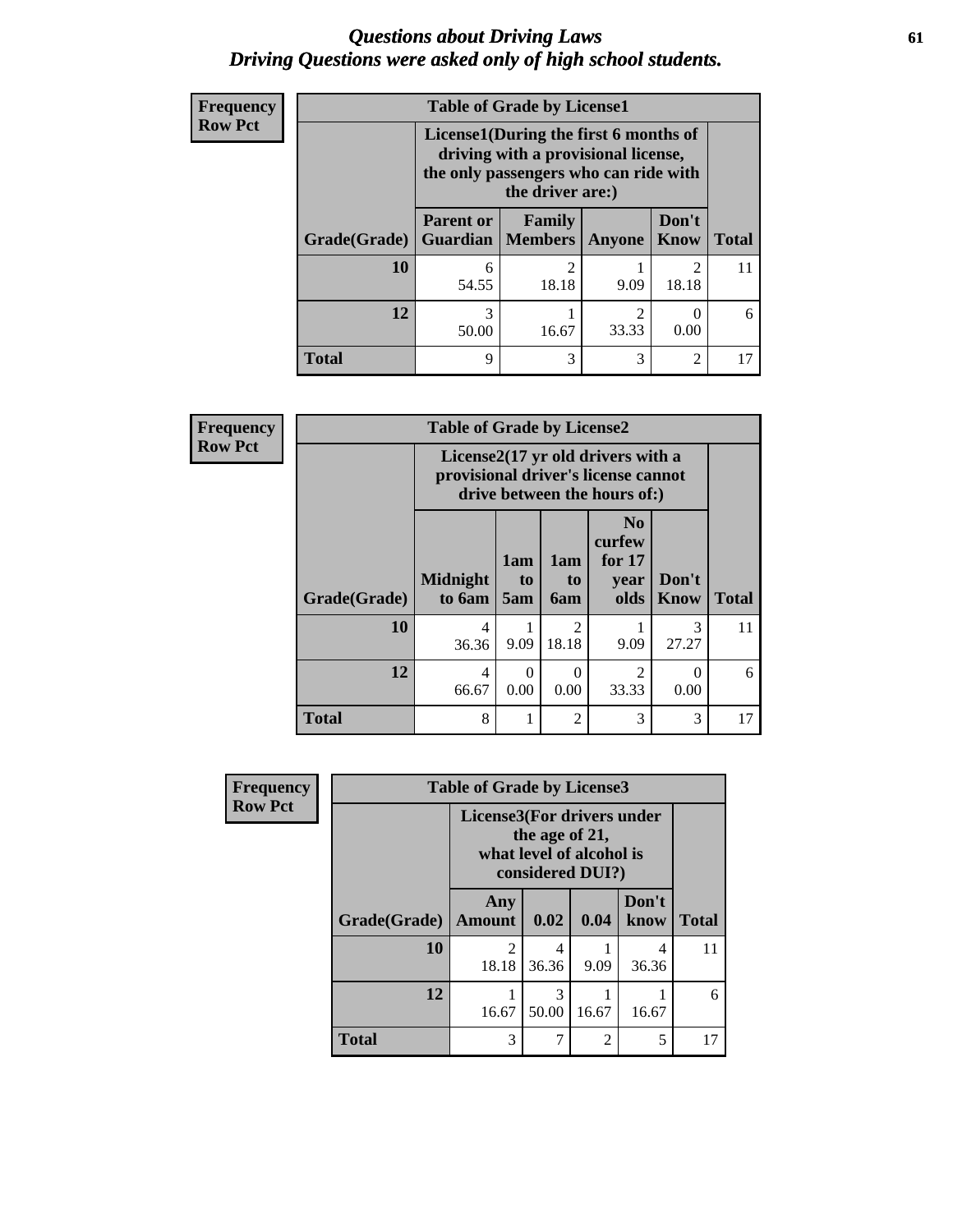### *Questions about Driving Laws* **62** *Driving Questions were asked only of high school students.*

| Frequency      |                     |                         |                                                                                                                        | <b>Table of Grade by License4</b>    |                                             |               |              |  |
|----------------|---------------------|-------------------------|------------------------------------------------------------------------------------------------------------------------|--------------------------------------|---------------------------------------------|---------------|--------------|--|
| <b>Row Pct</b> |                     |                         | License4(A driver under 21<br>automatically loses his/her license if<br>caught exceeding the posted speet limit<br>by: |                                      |                                             |               |              |  |
|                | <b>Grade(Grade)</b> | $25+$<br>mph            | $35+$<br>mph                                                                                                           | <b>Depends</b><br><b>on</b><br>judge | Can't<br>lose<br>license<br>for<br>speeding | Don't<br>know | <b>Total</b> |  |
|                | 10                  | 9.09                    | $\mathfrak{D}$<br>18.18                                                                                                | 4<br>36.36                           | 9.09                                        | 3<br>27.27    | 11           |  |
|                | 12                  | $\overline{2}$<br>33.33 | $\mathcal{R}$<br>50.00                                                                                                 | 0<br>0.00                            | 0.00                                        | 16.67         | 6            |  |
|                | <b>Total</b>        | 3                       | 5                                                                                                                      | 4                                    |                                             | 4             | 17           |  |

| <b>Frequency</b> | <b>Table of Grade by License5</b> |                                                                                                                                                             |                |               |              |  |  |
|------------------|-----------------------------------|-------------------------------------------------------------------------------------------------------------------------------------------------------------|----------------|---------------|--------------|--|--|
| <b>Row Pct</b>   |                                   | License5(A)<br>Georgia teenager<br>with family<br>connections or a<br>good lawyer can<br>break a teen<br>driving law and<br>keep their driver's<br>license) |                |               |              |  |  |
|                  | Grade(Grade)                      | Yes                                                                                                                                                         | N <sub>0</sub> | Don't<br>know | <b>Total</b> |  |  |
|                  | 10                                | 3<br>27.27                                                                                                                                                  | 6<br>54.55     | 2<br>18.18    | 11           |  |  |
|                  | 12                                | 4<br>66.67                                                                                                                                                  | 1<br>16.67     | 1<br>16.67    | 6            |  |  |
|                  | Total                             | 7                                                                                                                                                           | 7              | 3             | 17           |  |  |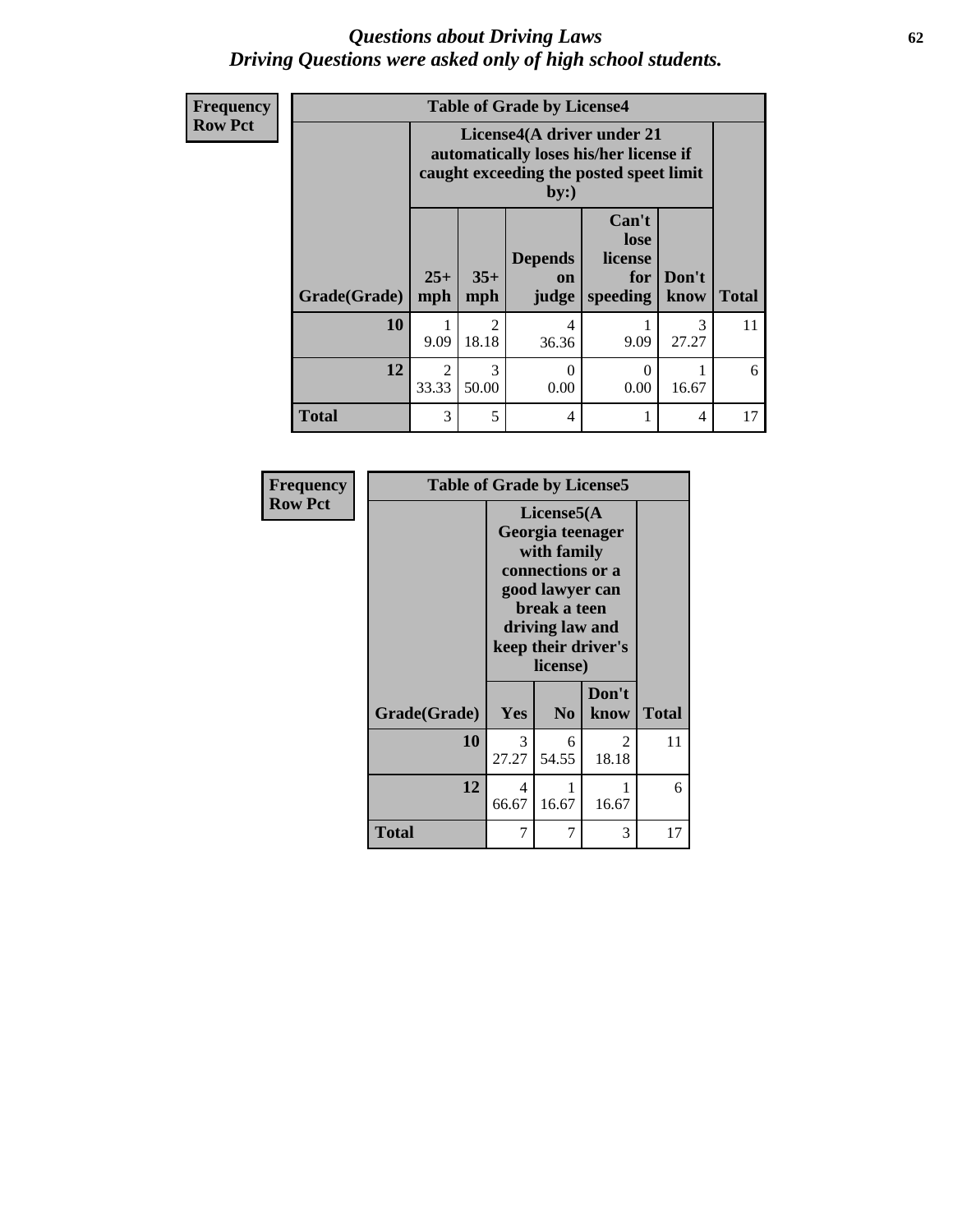### *Questions about Driving Laws* **63** *Driving Questions were asked only of high school students.*

| <b>Frequency</b> | <b>Table of Grade by License6</b> |                                                                                                                                                 |                |                       |              |
|------------------|-----------------------------------|-------------------------------------------------------------------------------------------------------------------------------------------------|----------------|-----------------------|--------------|
| <b>Row Pct</b>   |                                   | License <sub>6</sub> (I know a<br>friend or<br>classmate that<br>broke a teen<br>driving law,<br>but was allowed to<br>keep his/her<br>license) |                |                       |              |
|                  | Grade(Grade)                      | <b>Yes</b>                                                                                                                                      | N <sub>0</sub> | Don't<br>know         | <b>Total</b> |
|                  | 10                                | 7<br>63.64                                                                                                                                      | 2<br>18.18     | 2<br>18.18            | 11           |
|                  | 12                                | 4<br>66.67                                                                                                                                      | 16.67          | $\mathbf{1}$<br>16.67 | 6            |
|                  | <b>Total</b>                      | 11                                                                                                                                              | 3              | 3                     | 17           |

| <b>Frequency</b> | <b>Table of Grade by License7</b> |                                                                             |                                   |                                                                                               |                        |              |  |  |
|------------------|-----------------------------------|-----------------------------------------------------------------------------|-----------------------------------|-----------------------------------------------------------------------------------------------|------------------------|--------------|--|--|
| <b>Row Pct</b>   |                                   |                                                                             |                                   | License7(A student under the age of 18 cam loser<br>his/her driving privileges if he or she:) |                        |              |  |  |
|                  | Grade(Grade)                      | <b>Have</b><br>more than<br>10<br>unexcused<br>absences<br>per school<br>yr | Drop out<br>without<br>graduating | Bring<br>alcohol/drugs/weapon<br>to school                                                    | All of<br>the<br>above | <b>Total</b> |  |  |
|                  | 10                                | 3<br>27.27                                                                  | 9.09                              | 9.09                                                                                          | 6<br>54.55             | 11           |  |  |
|                  | 12                                | 16.67                                                                       | 16.67                             | 16.67                                                                                         | 50.00                  | 6            |  |  |
|                  | <b>Total</b>                      | $\overline{4}$                                                              | $\overline{2}$                    | $\mathfrak{D}$                                                                                | 9                      | 17           |  |  |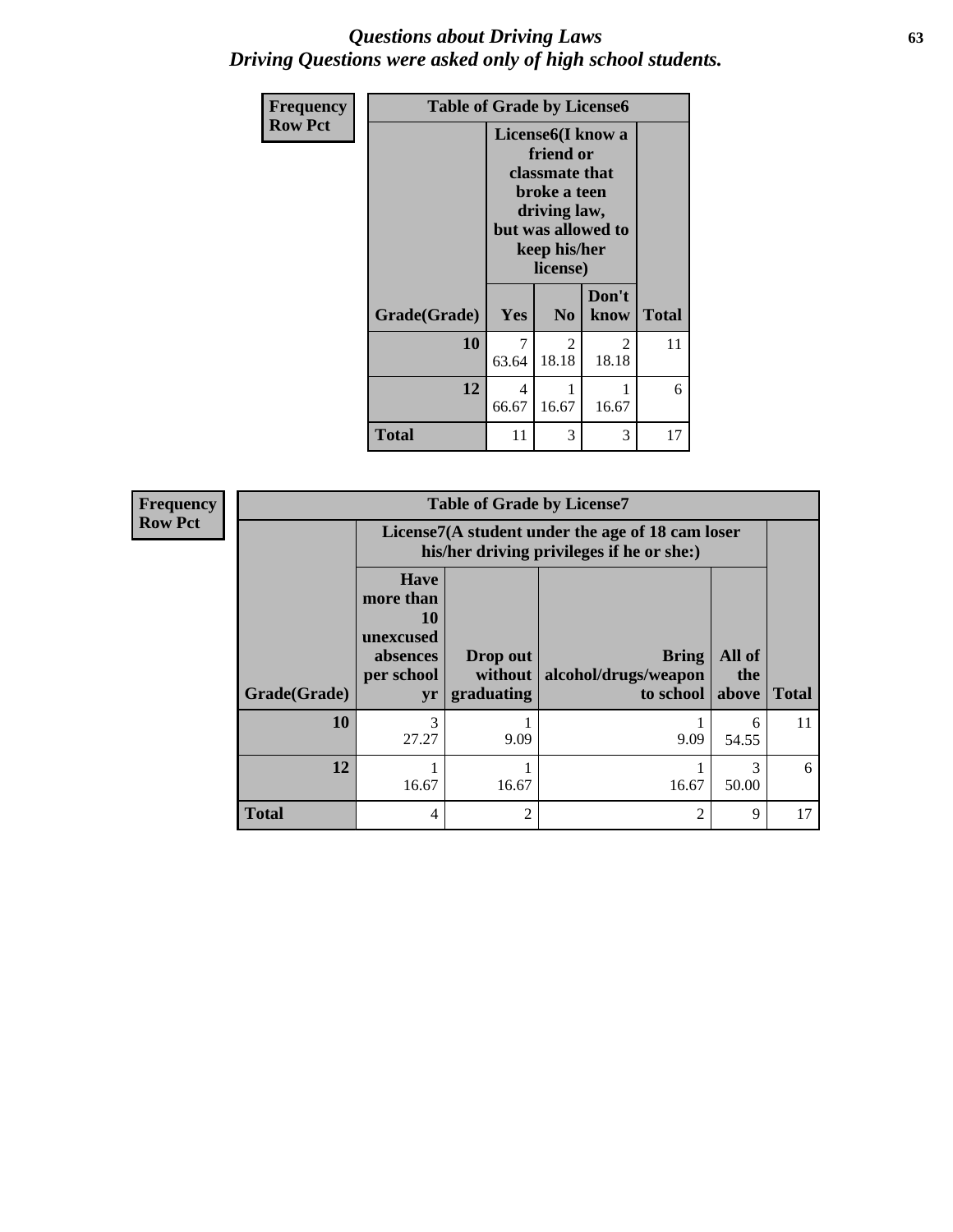# *Select Results by Gender* **64**

| Frequency      | <b>Table of SchoolClimate2 by Gender</b>          |                                 |             |                |  |  |
|----------------|---------------------------------------------------|---------------------------------|-------------|----------------|--|--|
| <b>Col Pct</b> | SchoolClimate2(I<br>feel successful at<br>school) | Gender(Gender)<br><b>Female</b> | <b>Male</b> | <b>Total</b>   |  |  |
|                | <b>Strongly Agree</b>                             | $\Omega$<br>0.00                | 6<br>50.00  | 6              |  |  |
|                | <b>Somewhat Agree</b>                             | 4<br>80.00                      | 4<br>33.33  | 8              |  |  |
|                | <b>Somewhat Disagree</b>                          | $\mathbf{\Omega}$<br>0.00       | 8.33        |                |  |  |
|                | <b>Strongly Disagree</b>                          | 20.00                           | 8.33        | $\overline{2}$ |  |  |
|                | <b>Total</b>                                      | 5                               | 12          | 17             |  |  |

| <b>Frequency</b> | <b>Table of SchoolClimate6 by Gender</b>                 |                |             |                             |
|------------------|----------------------------------------------------------|----------------|-------------|-----------------------------|
| <b>Col Pct</b>   | <b>SchoolClimate6(Teachers</b><br>treat me with respect) | Gender(Gender) |             |                             |
|                  |                                                          | Female         | <b>Male</b> | <b>Total</b>                |
|                  | <b>Strongly Agree</b>                                    | 3<br>60.00     | 5<br>41.67  | 8                           |
|                  | <b>Somewhat Agree</b>                                    | 0<br>0.00      | 3<br>25.00  | 3                           |
|                  | <b>Somewhat Disagree</b>                                 | 20.00          | 3<br>25.00  | 4                           |
|                  | <b>Strongly Disagree</b>                                 | 20.00          | 8.33        | $\mathcal{D}_{\mathcal{L}}$ |
|                  | <b>Total</b>                                             | 5              | 12          | 17                          |

| <b>Frequency</b> | <b>Table of SchoolClimate8 by Gender</b>                                             |                                 |                         |              |  |  |
|------------------|--------------------------------------------------------------------------------------|---------------------------------|-------------------------|--------------|--|--|
| <b>Col Pct</b>   | <b>SchoolClimate8(Students</b><br>are frequently<br>recognized for good<br>behavior) | Gender(Gender)<br><b>Female</b> | <b>Male</b>             | <b>Total</b> |  |  |
|                  | <b>Strongly Agree</b>                                                                | 3<br>60.00                      | 7<br>58.33              | 10           |  |  |
|                  | <b>Somewhat Agree</b>                                                                | 20.00                           | $\mathfrak{D}$<br>16.67 | 3            |  |  |
|                  | <b>Somewhat Disagree</b>                                                             | $\Omega$<br>0.00                | 3<br>25.00              | 3            |  |  |
|                  | <b>Strongly Disagree</b>                                                             | 1<br>20.00                      | ∩<br>0.00               |              |  |  |
|                  | <b>Total</b>                                                                         | 5                               | 12                      | 17           |  |  |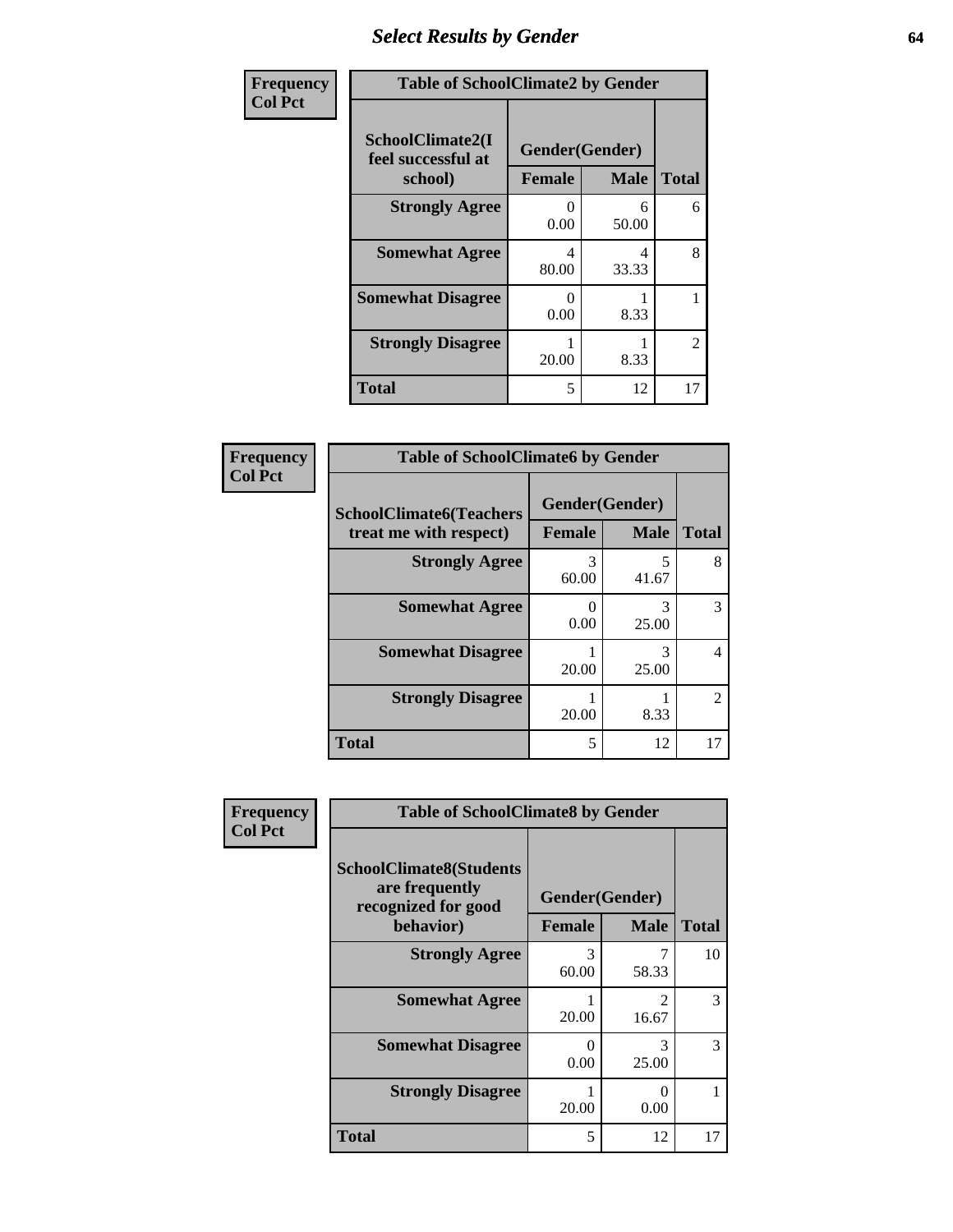# *Select Results by Gender* **65**

| <b>Frequency</b> | <b>Table of Gender by Dropout</b> |            |                                                                        |              |  |
|------------------|-----------------------------------|------------|------------------------------------------------------------------------|--------------|--|
| <b>Row Pct</b>   |                                   |            | Dropout(I<br>have<br>thought<br>about<br>dropping<br>out of<br>school) |              |  |
|                  | Gender(Gender)                    | Yes        | N <sub>0</sub>                                                         | <b>Total</b> |  |
|                  | <b>Female</b>                     | 3<br>60.00 | 2<br>40.00                                                             | 5            |  |
|                  | <b>Male</b>                       | 7<br>58.33 | 5<br>41.67                                                             | 12           |  |
|                  | <b>Total</b>                      | 10         | 7                                                                      | 17           |  |

| Frequency      | <b>Table of Gender by Dropoutreason</b> |                      |                                                                        |                          |              |              |  |  |
|----------------|-----------------------------------------|----------------------|------------------------------------------------------------------------|--------------------------|--------------|--------------|--|--|
| <b>Row Pct</b> |                                         |                      | Dropoutreason (If I dropped out<br>the reason would most likely<br>be) |                          |              |              |  |  |
|                | <b>Gender</b> (Gender)                  | Won't<br>Drop<br>out | <b>Bored</b>                                                           | Family<br><b>Reasons</b> | <b>Other</b> | <b>Total</b> |  |  |
|                | <b>Female</b>                           | 20.00                | 20.00                                                                  | 20.00                    | 40.00        | 5            |  |  |
|                | <b>Male</b>                             | 58.33                | っ<br>16.67                                                             | 0.00                     | 3<br>25.00   | 12           |  |  |
|                | <b>Total</b>                            | 8                    | 3                                                                      |                          | 5            | 17           |  |  |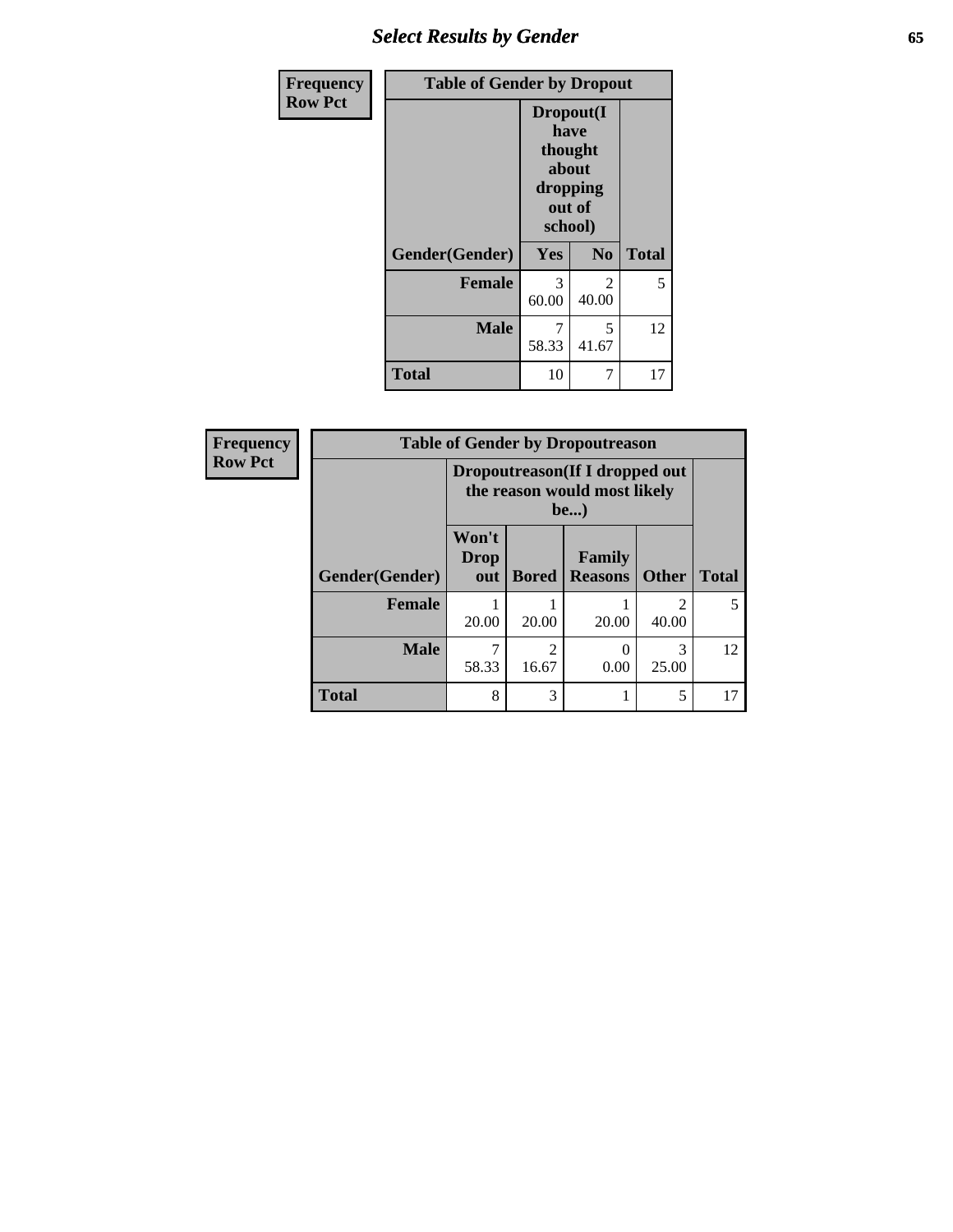# *School Safety* **66**

| Frequency      | <b>Table of Gender by Bullied2</b> |            |                 |              |  |  |  |
|----------------|------------------------------------|------------|-----------------|--------------|--|--|--|
| <b>Row Pct</b> |                                    |            | <b>Bullied2</b> |              |  |  |  |
|                | Gender(Gender)                     | Yes        | N <sub>0</sub>  | <b>Total</b> |  |  |  |
|                | <b>Female</b>                      | 0.00       | 5<br>100.00     |              |  |  |  |
|                | <b>Male</b>                        | 2<br>16.67 | 10<br>83.33     | 12           |  |  |  |
|                | <b>Total</b>                       | 2          | 15              |              |  |  |  |

| Frequency      | <b>Table of Gender by Bulliedothers2</b> |                       |            |              |
|----------------|------------------------------------------|-----------------------|------------|--------------|
| <b>Row Pct</b> |                                          | <b>Bulliedothers2</b> |            |              |
|                | Gender(Gender)                           | <b>Yes</b>            | $\bf N_0$  | <b>Total</b> |
|                | <b>Female</b>                            | 0.00                  | 100.00     |              |
|                | <b>Male</b>                              | 3<br>25.00            | Q<br>75.00 | 12           |
|                | <b>Total</b>                             | 3                     | 14         |              |

| <b>Frequency</b> | <b>Table of Gender by Weaponschool2</b> |            |                |              |  |
|------------------|-----------------------------------------|------------|----------------|--------------|--|
| <b>Row Pct</b>   | Weaponschool2                           |            |                |              |  |
|                  | Gender(Gender)                          | <b>Yes</b> | N <sub>0</sub> | <b>Total</b> |  |
|                  | <b>Female</b>                           | 0.00       | 5<br>100.00    |              |  |
|                  | <b>Male</b>                             | 8.33       | 11<br>91.67    | 12           |  |
|                  | <b>Total</b>                            |            | 16             |              |  |

| Frequency      | <b>Table of Gender by Absentunsafe2</b> |                |                |              |
|----------------|-----------------------------------------|----------------|----------------|--------------|
| <b>Row Pct</b> |                                         | Absentunsafe2  |                |              |
|                | Gender(Gender)                          | Yes            | N <sub>0</sub> | <b>Total</b> |
|                | <b>Female</b>                           | 20.00          | 80.00          | 5            |
|                | <b>Male</b>                             | 8.33           | 11<br>91.67    | 12           |
|                | <b>Total</b>                            | $\overline{2}$ | 15             |              |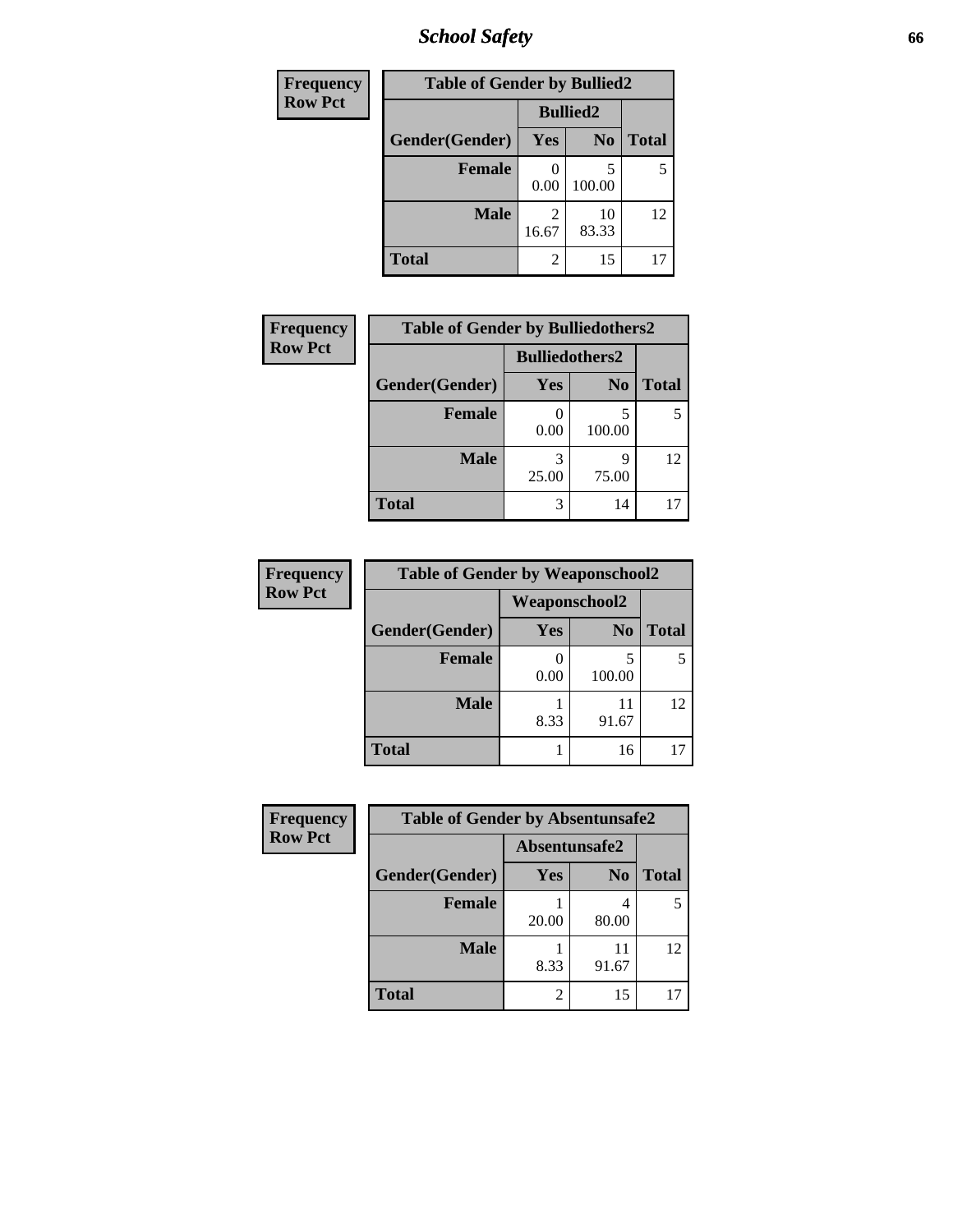*School Safety* **67**

| Frequency      | <b>Table of Gender by Gangself</b> |                                                                                                |                |              |
|----------------|------------------------------------|------------------------------------------------------------------------------------------------|----------------|--------------|
| <b>Row Pct</b> |                                    | Gangself(I<br>have<br>participated<br>in illegal gang<br>activities in<br>the past 30<br>days) |                |              |
|                | Gender(Gender)                     | Yes                                                                                            | N <sub>0</sub> | <b>Total</b> |
|                | <b>Female</b>                      | 0<br>0.00                                                                                      | 5<br>100.00    | 5            |
|                | <b>Male</b>                        | 4<br>33.33                                                                                     | 8<br>66.67     | 12           |
|                | <b>Total</b>                       | 4                                                                                              | 13             | 17           |

| <b>Frequency</b> | <b>Table of Gender by Gangpeers</b> |                                                                                                                             |                |              |
|------------------|-------------------------------------|-----------------------------------------------------------------------------------------------------------------------------|----------------|--------------|
| <b>Row Pct</b>   |                                     | <b>Gangpeers</b> (I<br>have friends<br>who have<br>participated<br>in illegal gang<br>activities in<br>the past 30<br>days) |                |              |
|                  | Gender(Gender)                      | <b>Yes</b>                                                                                                                  | N <sub>0</sub> | <b>Total</b> |
|                  | <b>Female</b>                       | 20.00                                                                                                                       | 4<br>80.00     | 5            |
|                  | <b>Male</b>                         | 4<br>33.33                                                                                                                  | 8<br>66.67     | 12           |
|                  | <b>Total</b>                        | 5                                                                                                                           | 12             | 17           |

| Frequency      | <b>Table of Gender by Pickedon2</b> |            |                |       |
|----------------|-------------------------------------|------------|----------------|-------|
| <b>Row Pct</b> |                                     |            | Pickedon2      |       |
|                | Gender(Gender)                      | Yes        | N <sub>0</sub> | Total |
|                | <b>Female</b>                       | 0.00       | 100.00         |       |
|                | <b>Male</b>                         | 3<br>25.00 | 75.00          | 12    |
|                | <b>Total</b>                        | 3          | 14             |       |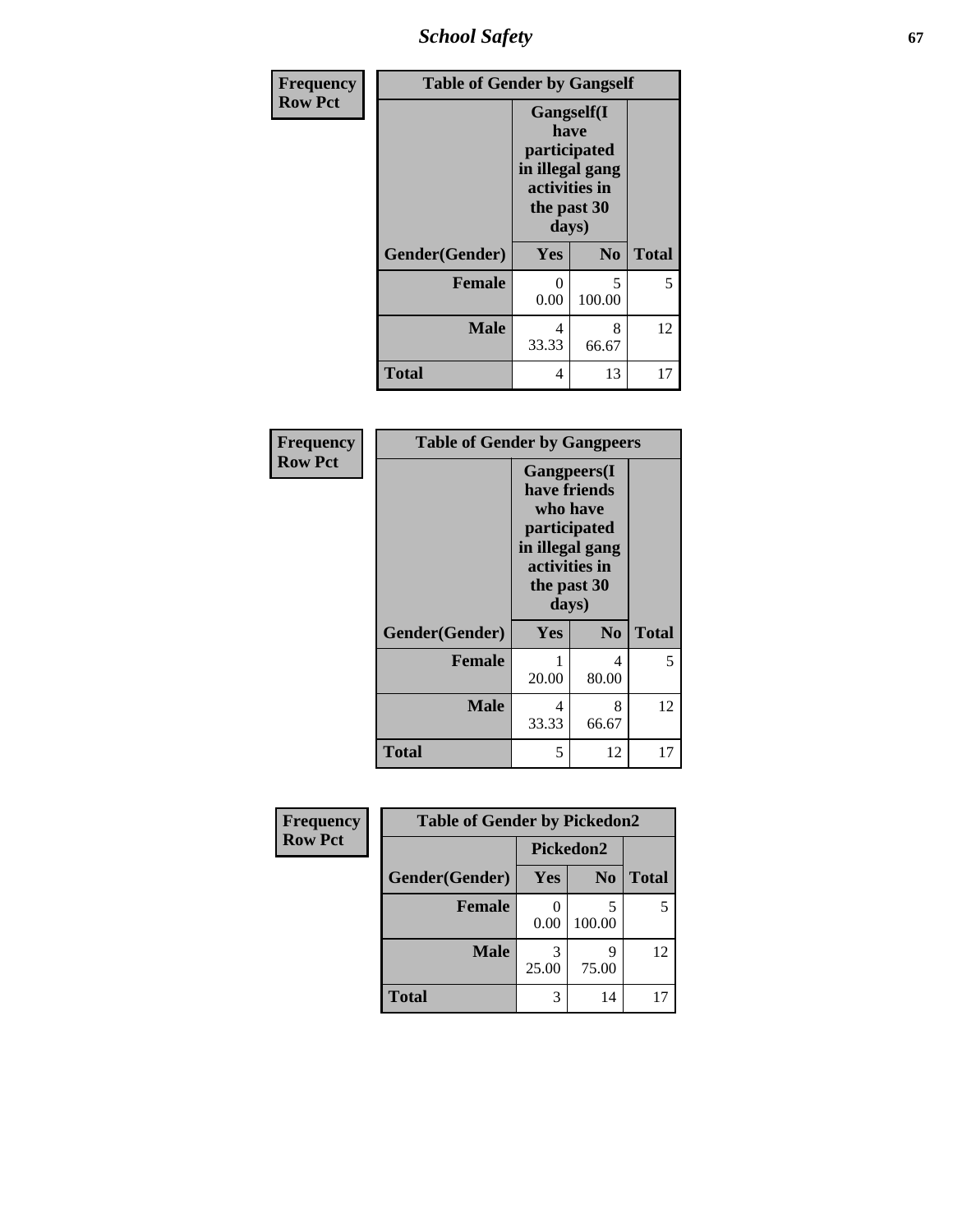*School Safety* **68**

| Frequency      | <b>Table of Gender by Safeschool2</b> |             |                |              |  |
|----------------|---------------------------------------|-------------|----------------|--------------|--|
| <b>Row Pct</b> | Safeschool2                           |             |                |              |  |
|                | Gender(Gender)                        | Yes         | N <sub>0</sub> | <b>Total</b> |  |
|                | <b>Female</b>                         | 80.00       | 20.00          | 5            |  |
|                | <b>Male</b>                           | 10<br>83.33 | 2<br>16.67     | 12           |  |
|                | <b>Total</b>                          | 14          | 3              |              |  |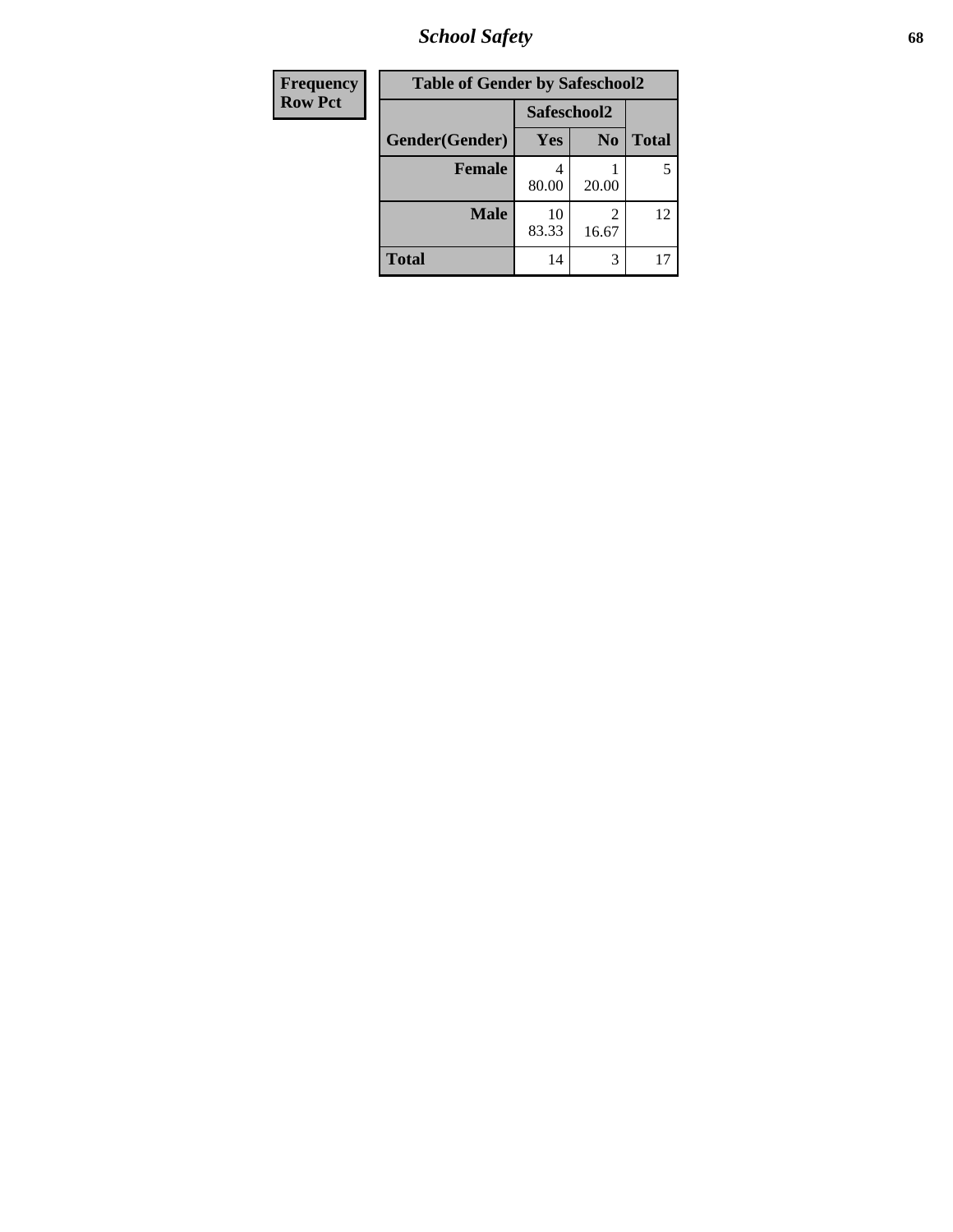# *Incidence of Drug Use* 69

| <b>Frequency</b> | <b>Table of Gender by AlcoholAlt</b>     |            |                |              |
|------------------|------------------------------------------|------------|----------------|--------------|
| <b>Row Pct</b>   | AlcoholAlt(Alcohol<br>use, past 30 days) |            |                |              |
|                  | Gender(Gender)                           | Yes        | N <sub>0</sub> | <b>Total</b> |
|                  | <b>Female</b>                            | 40.00      | 3<br>60.00     | 5            |
|                  | <b>Male</b>                              | 8<br>66.67 | 4<br>33.33     | 12           |
|                  | <b>Total</b>                             | 10         | 7              | 17           |

| <b>Frequency</b> | <b>Table of Gender by TobaccoAny</b> |                    |                    |              |
|------------------|--------------------------------------|--------------------|--------------------|--------------|
| <b>Row Pct</b>   |                                      | use, past 30 days) | TobaccoAny(Tobacco |              |
|                  | Gender(Gender)                       | Yes                | N <sub>0</sub>     | <b>Total</b> |
|                  | Female                               | 40.00              | 60.00              |              |
|                  | <b>Male</b>                          | 58.33              | 5<br>41.67         | 12           |
|                  | <b>Total</b>                         | q                  | 8                  |              |

| <b>Frequency</b> | <b>Table of Gender by MarijuanaAlt</b> |                    |                        |              |
|------------------|----------------------------------------|--------------------|------------------------|--------------|
| <b>Row Pct</b>   |                                        | use, past 30 days) | MarijuanaAlt(Marijuana |              |
|                  | Gender(Gender)                         | Yes                | N <sub>0</sub>         | <b>Total</b> |
|                  | <b>Female</b>                          | 0.00               | 5<br>100.00            |              |
|                  | <b>Male</b>                            | 6<br>50.00         | 6<br>50.00             | 12           |
|                  | <b>Total</b>                           | 6                  |                        |              |

| <b>Frequency</b> | <b>Table of Gender by OtherDrugAny</b> |      |                                                      |              |
|------------------|----------------------------------------|------|------------------------------------------------------|--------------|
| <b>Row Pct</b>   |                                        |      | <b>OtherDrugAny(Other</b><br>drug use, past 30 days) |              |
|                  | Gender(Gender)                         | Yes  | N <sub>0</sub>                                       | <b>Total</b> |
|                  | <b>Female</b>                          | 0.00 | 5<br>100.00                                          |              |
|                  | <b>Male</b>                            | 8.33 | 11<br>91.67                                          | 12           |
|                  | <b>Total</b>                           |      | 16                                                   |              |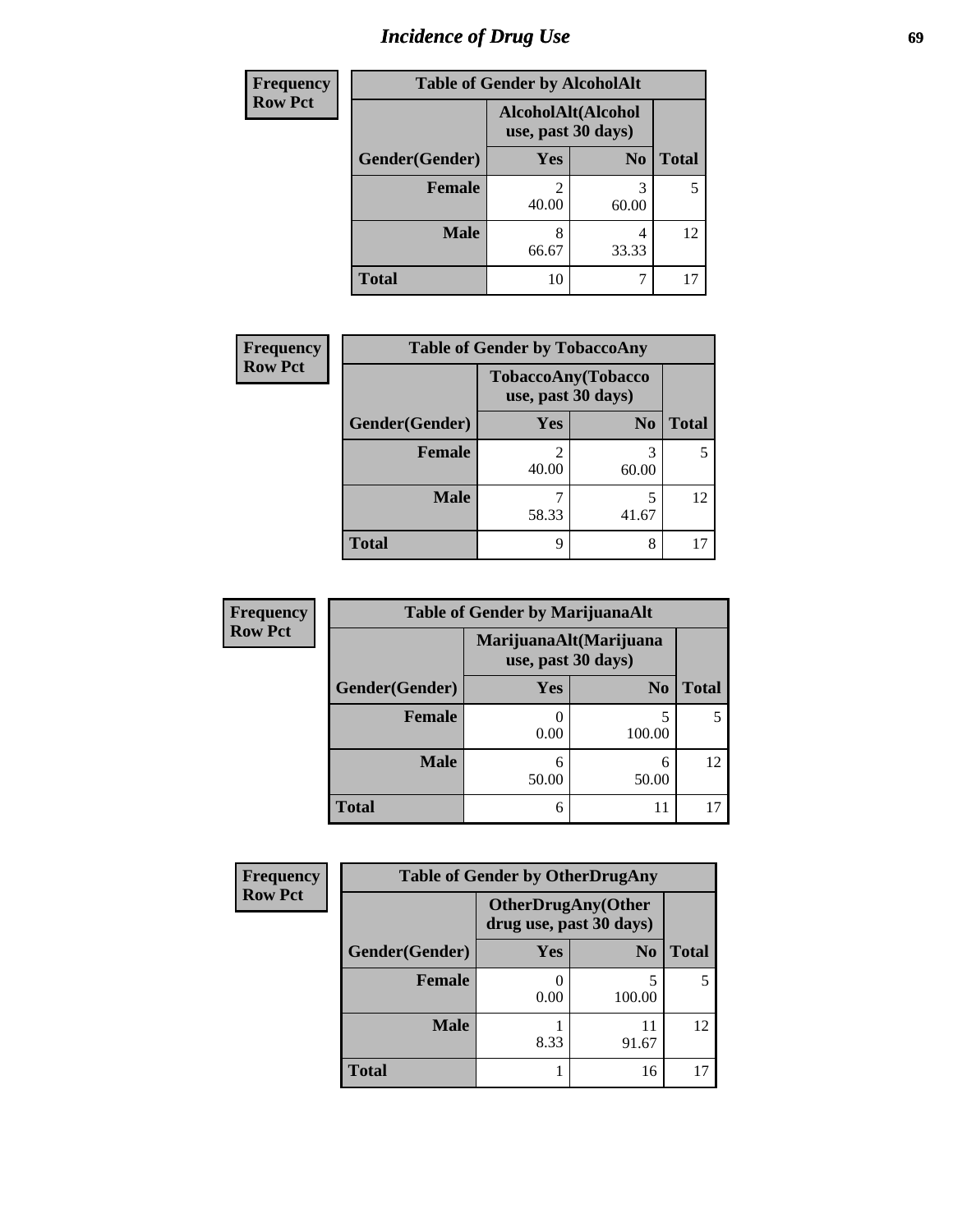### *Average Age at Onset of Use* 70 *Results for "Average Age at Onset of Use" questions exclude students who said they did not use that substance*

### **Gender=Female**

| <b>Variable</b>                 | Label                                                              | <b>Mean</b> |
|---------------------------------|--------------------------------------------------------------------|-------------|
| Alcoholinit2                    | I started using alcohol when I was                                 | 15.00       |
| Cigarettesinit2                 | I started smoking tobacco when I was                               | 15.00       |
| Smokelessinit2                  | I started chewing tobacco when I was                               |             |
| Marijuanainit2                  | I started using marijuana when I was                               | 16.00       |
| Cocaineinit2                    | I started using cocaine when I was                                 |             |
| Inhalantsinit2                  | I started using inhalants when I was                               |             |
| Steroidsinit2                   | I started using steroids when I was                                |             |
| Ecstasyinit2                    | I started using ecstasy when I was                                 |             |
| Methinit2                       | I started using methamphetamines when I was                        |             |
| Hallucinogensinit2              | I started using hallucinogens when I was                           |             |
| Prescription in it <sub>2</sub> | I started using prescription drugs not prescribed to me when I was |             |

### **Gender=Male**

| <b>Variable</b>    | Label                                                              | <b>Mean</b> |
|--------------------|--------------------------------------------------------------------|-------------|
| Alcoholinit2       | I started using alcohol when I was                                 | 13.71       |
| Cigarettesinit2    | I started smoking tobacco when I was                               | 13.89       |
| Smokelessinit2     | I started chewing tobacco when I was                               | 14.67       |
| Marijuanainit2     | I started using marijuana when I was                               | 12.43       |
| Cocaineinit2       | I started using cocaine when I was                                 | 15.00       |
| Inhalantsinit2     | I started using inhalants when I was                               | 12.00       |
| Steroidsinit2      | I started using steroids when I was                                | 14.00       |
| Ecstasyinit2       | I started using ecstasy when I was                                 | 14.00       |
| Methinit2          | I started using methamphetamines when I was                        | 10.00       |
| Hallucinogensinit2 | I started using hallucinogens when I was                           | 11.00       |
| Prescription in t2 | I started using prescription drugs not prescribed to me when I was | 15.00       |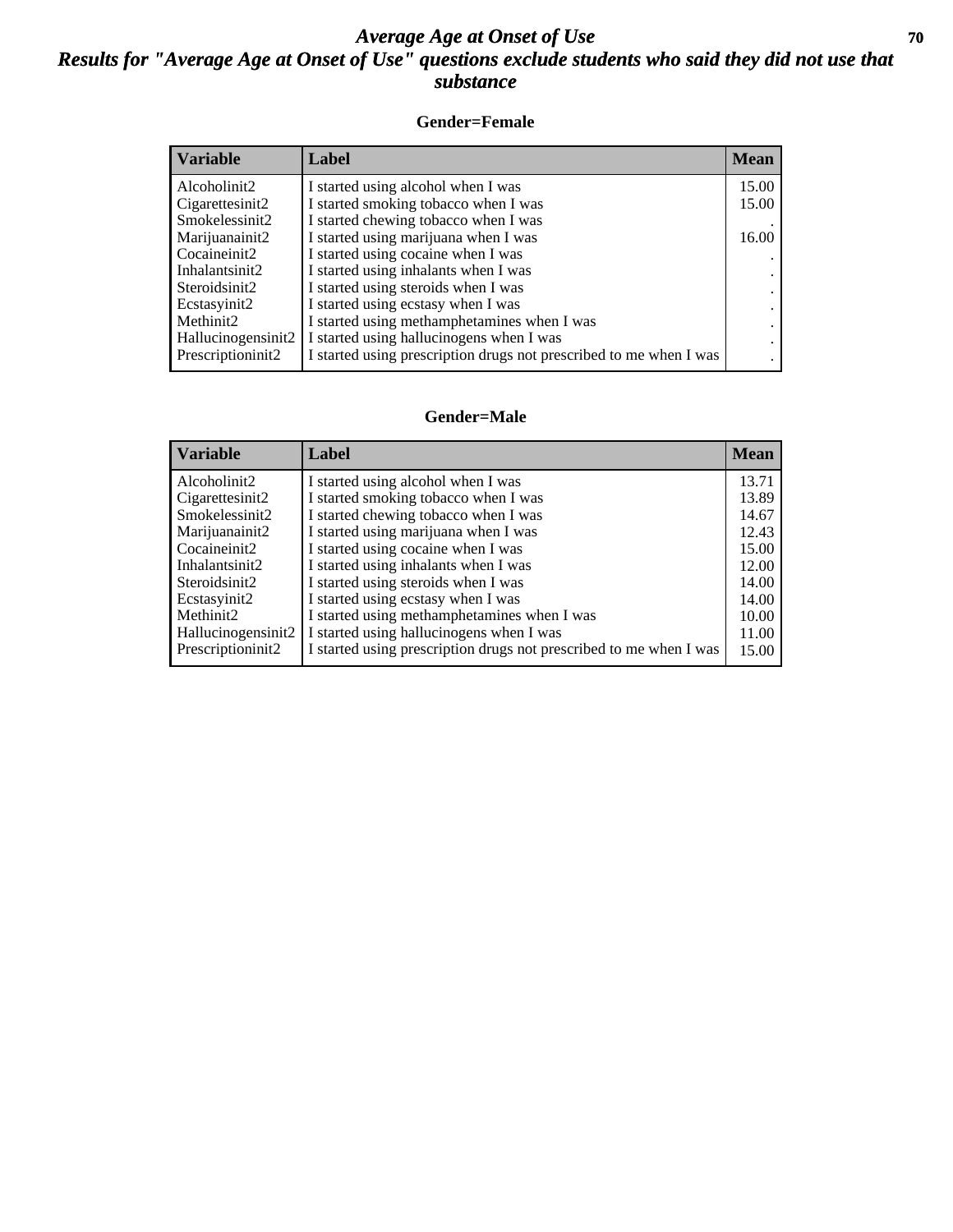# *I Think These Drugs are Harmful* **71**

| Frequency      | <b>Table of Gender by Alcoholharmdich</b> |                                                   |              |
|----------------|-------------------------------------------|---------------------------------------------------|--------------|
| <b>Row Pct</b> |                                           | Alcoholharmdich(I<br>think alcohol is<br>harmful) |              |
|                | Gender(Gender)                            | Yes                                               | <b>Total</b> |
|                | <b>Female</b>                             | 100.00                                            | 5            |
|                | <b>Male</b>                               | 12<br>100.00                                      | 12           |
|                | <b>Total</b>                              | 17                                                | 17           |

| Frequency      | <b>Table of Gender by Tobaccoharmdich</b> |                                                   |                |              |
|----------------|-------------------------------------------|---------------------------------------------------|----------------|--------------|
| <b>Row Pct</b> |                                           | Tobaccoharmdich(I<br>think tobacco is<br>harmful) |                |              |
|                | Gender(Gender)                            | Yes                                               | N <sub>0</sub> | <b>Total</b> |
|                | <b>Female</b>                             | 4<br>80.00                                        | 20.00          |              |
|                | <b>Male</b>                               | 12<br>100.00                                      | 0<br>0.00      | 12           |
|                | <b>Total</b>                              | 16                                                |                |              |

| Frequency      | <b>Table of Gender by Marijuanaharmdich</b> |                                                       |                         |              |
|----------------|---------------------------------------------|-------------------------------------------------------|-------------------------|--------------|
| <b>Row Pct</b> |                                             | Marijuanaharmdich(I<br>think marijuana is<br>harmful) |                         |              |
|                | Gender(Gender)                              | <b>Yes</b>                                            | N <sub>0</sub>          | <b>Total</b> |
|                | <b>Female</b>                               | 3<br>60.00                                            | $\mathfrak{D}$<br>40.00 | 5            |
|                | <b>Male</b>                                 | 8<br>66.67                                            | 4<br>33.33              | 12           |
|                | <b>Total</b>                                | 11                                                    | 6                       | 17           |

| <b>Frequency</b> | <b>Table of Gender by Otherdrugharmdich</b> |                                                          |              |  |
|------------------|---------------------------------------------|----------------------------------------------------------|--------------|--|
| <b>Row Pct</b>   |                                             | Otherdrugharmdich(I<br>think other drugs are<br>harmful) |              |  |
|                  | Gender(Gender)                              | <b>Yes</b>                                               | <b>Total</b> |  |
|                  | <b>Female</b>                               | 5<br>100.00                                              | 5            |  |
|                  | <b>Male</b>                                 | 12<br>100.00                                             | 12           |  |
|                  | <b>Total</b>                                | 17                                                       | 17           |  |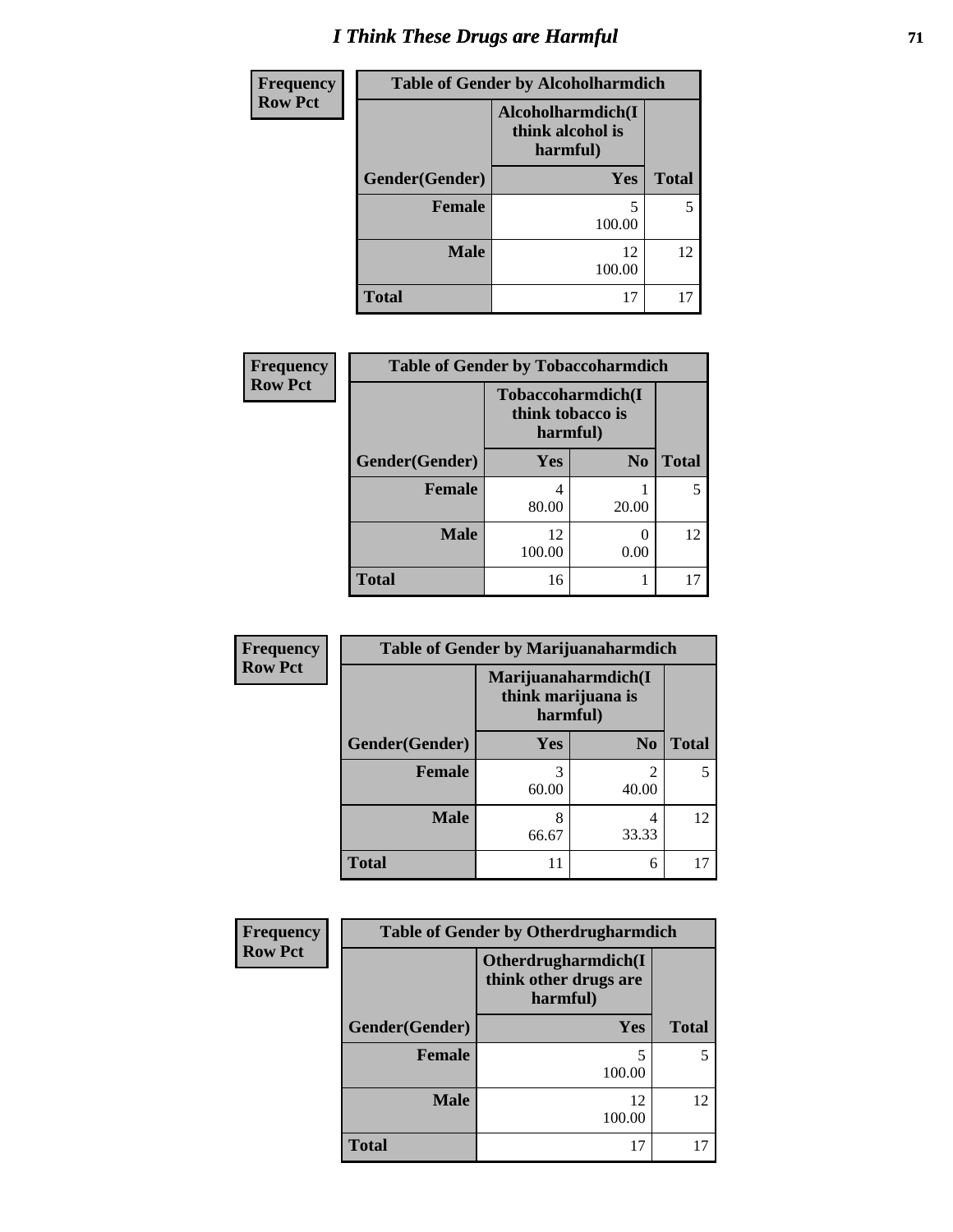| <b>Frequency</b> | <b>Table of Gender by Alcohollocation1</b> |                                                               |            |              |
|------------------|--------------------------------------------|---------------------------------------------------------------|------------|--------------|
| <b>Row Pct</b>   |                                            | <b>Alcohollocation1(Places</b><br><b>Friends Use Alcohol)</b> |            |              |
|                  | Gender(Gender)                             |                                                               | Do Not Use | <b>Total</b> |
|                  | <b>Female</b>                              | 80.00                                                         | 20.00      |              |
|                  | <b>Male</b>                                | 8<br>66.67                                                    | 33.33      | 12           |
|                  | <b>Total</b>                               | 12                                                            | 5          |              |

| <b>Frequency</b> | <b>Table of Gender by Alcohollocation2</b> |                                                               |             |              |
|------------------|--------------------------------------------|---------------------------------------------------------------|-------------|--------------|
| <b>Row Pct</b>   |                                            | <b>Alcohollocation2(Places</b><br><b>Friends Use Alcohol)</b> |             |              |
|                  | Gender(Gender)                             |                                                               | <b>Home</b> | <b>Total</b> |
|                  | Female                                     | 80.00                                                         | 20.00       |              |
|                  | <b>Male</b>                                | 6<br>50.00                                                    | 6<br>50.00  | 12           |
|                  | <b>Total</b>                               | 10                                                            |             |              |

| <b>Frequency</b> | <b>Table of Gender by Alcohollocation3</b> |                                                               |              |
|------------------|--------------------------------------------|---------------------------------------------------------------|--------------|
| <b>Row Pct</b>   |                                            | <b>Alcohollocation3(Places</b><br><b>Friends Use Alcohol)</b> |              |
|                  | Gender(Gender)                             |                                                               | <b>Total</b> |
|                  | <b>Female</b>                              | 5<br>100.00                                                   |              |
|                  | <b>Male</b>                                | 12<br>100.00                                                  | 12           |
|                  | <b>Total</b>                               | 17                                                            |              |

| Frequency      | <b>Table of Gender by Alcohollocation4</b> |                                                               |            |              |
|----------------|--------------------------------------------|---------------------------------------------------------------|------------|--------------|
| <b>Row Pct</b> |                                            | <b>Alcohollocation4(Places</b><br><b>Friends Use Alcohol)</b> |            |              |
|                | Gender(Gender)                             |                                                               | Car        | <b>Total</b> |
|                | <b>Female</b>                              | 60.00                                                         | 40.00      |              |
|                | <b>Male</b>                                | 75.00                                                         | 3<br>25.00 | 12           |
|                | <b>Total</b>                               | 12                                                            |            |              |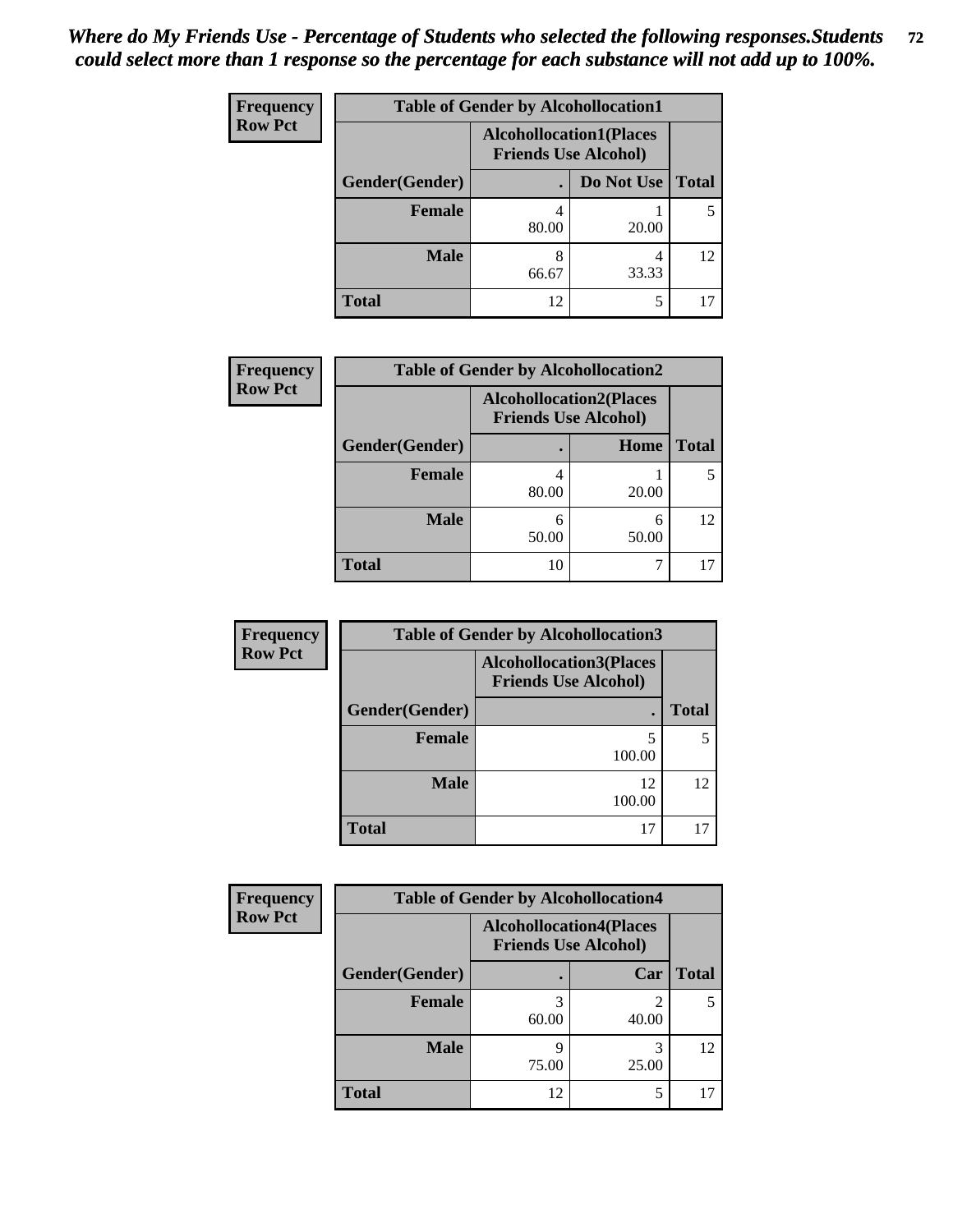| <b>Frequency</b> | <b>Table of Gender by Alcohollocation5</b> |                                                               |                          |              |
|------------------|--------------------------------------------|---------------------------------------------------------------|--------------------------|--------------|
| <b>Row Pct</b>   |                                            | <b>Alcohollocation5(Places</b><br><b>Friends Use Alcohol)</b> |                          |              |
|                  | Gender(Gender)                             |                                                               | <b>Friend's</b><br>House | <b>Total</b> |
|                  | <b>Female</b>                              | 3<br>60.00                                                    | 40.00                    | 5            |
|                  | <b>Male</b>                                | 8<br>66.67                                                    | 4<br>33.33               | 12           |
|                  | <b>Total</b>                               | 11                                                            | 6                        | 17           |

| <b>Frequency</b> | <b>Table of Gender by Alcohollocation6</b> |                                                               |              |              |  |
|------------------|--------------------------------------------|---------------------------------------------------------------|--------------|--------------|--|
| <b>Row Pct</b>   |                                            | <b>Alcohollocation6(Places</b><br><b>Friends Use Alcohol)</b> |              |              |  |
|                  | Gender(Gender)                             |                                                               | <b>Other</b> | <b>Total</b> |  |
|                  | <b>Female</b>                              | 80.00                                                         | 20.00        |              |  |
|                  | <b>Male</b>                                | 58.33                                                         | 41.67        | 12           |  |
|                  | <b>Total</b>                               | 11                                                            | 6            |              |  |

| Frequency      | <b>Table of Gender by Tobaccolocation1</b> |                                                               |            |              |  |
|----------------|--------------------------------------------|---------------------------------------------------------------|------------|--------------|--|
| <b>Row Pct</b> |                                            | <b>Tobaccolocation1(Places</b><br><b>Friends Use Tobacco)</b> |            |              |  |
|                | Gender(Gender)                             |                                                               | Do Not Use | <b>Total</b> |  |
|                | Female                                     | 60.00                                                         | 40.00      |              |  |
|                | <b>Male</b>                                | 66.67                                                         | 33.33      | 12           |  |
|                | <b>Total</b>                               | 11                                                            | 6          |              |  |

| <b>Frequency</b> | <b>Table of Gender by Tobaccolocation2</b> |                                                               |            |              |
|------------------|--------------------------------------------|---------------------------------------------------------------|------------|--------------|
| <b>Row Pct</b>   |                                            | <b>Tobaccolocation2(Places</b><br><b>Friends Use Tobacco)</b> |            |              |
|                  | Gender(Gender)                             |                                                               | Home       | <b>Total</b> |
|                  | Female                                     | 80.00                                                         | 20.00      |              |
|                  | <b>Male</b>                                | 50.00                                                         | 6<br>50.00 | 12           |
|                  | <b>Total</b>                               | 10                                                            |            |              |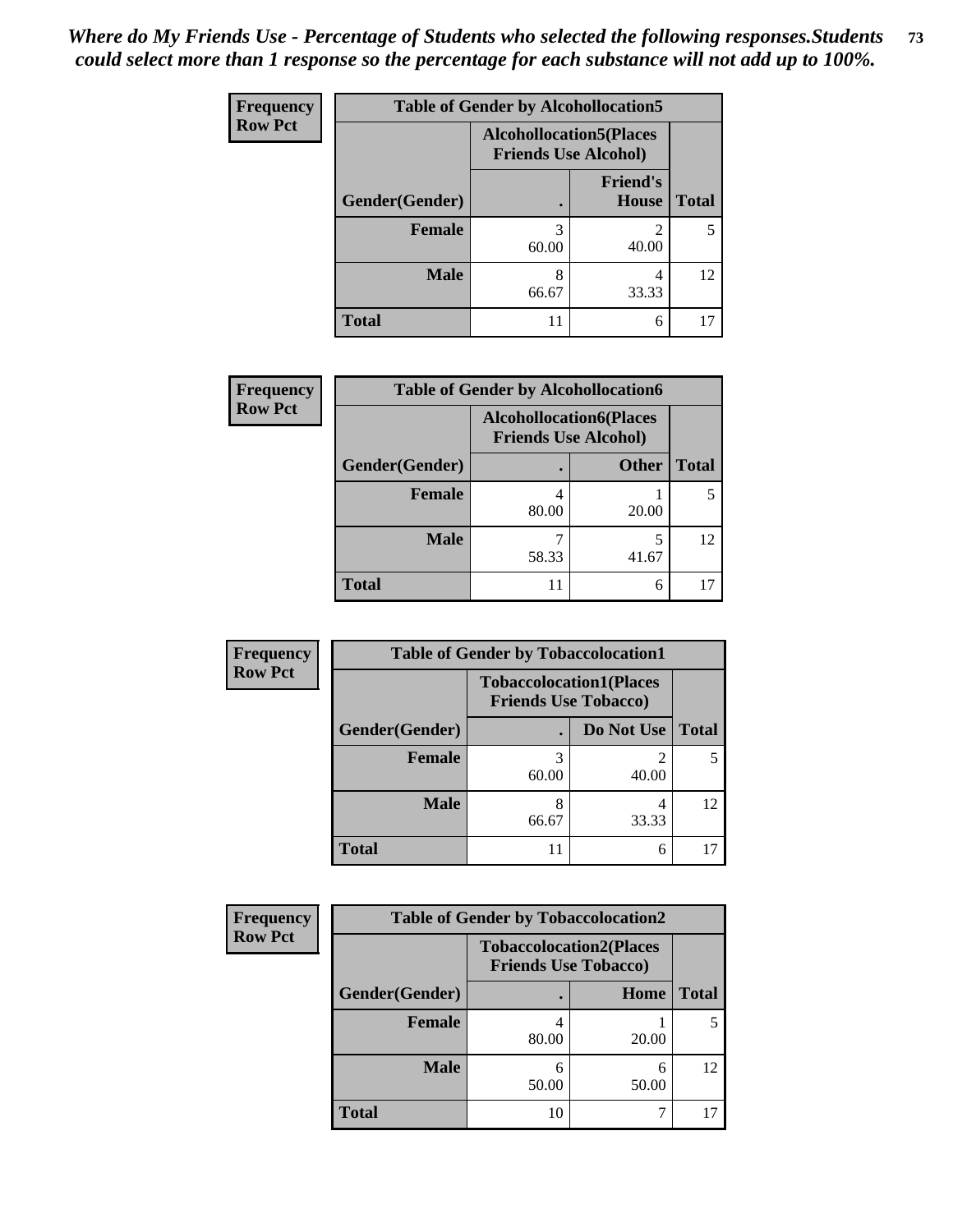| <b>Frequency</b> | <b>Table of Gender by Tobaccolocation3</b> |                             |                                |              |  |
|------------------|--------------------------------------------|-----------------------------|--------------------------------|--------------|--|
| <b>Row Pct</b>   |                                            | <b>Friends Use Tobacco)</b> | <b>Tobaccolocation3(Places</b> |              |  |
|                  | Gender(Gender)                             |                             | <b>School</b>                  | <b>Total</b> |  |
|                  | Female                                     | 80.00                       | 20.00                          |              |  |
|                  | <b>Male</b>                                | 10<br>83.33                 | 16.67                          | 12           |  |
|                  | <b>Total</b>                               | 14                          | 3                              |              |  |

| <b>Frequency</b> | <b>Table of Gender by Tobaccolocation4</b> |                                                               |       |              |  |
|------------------|--------------------------------------------|---------------------------------------------------------------|-------|--------------|--|
| <b>Row Pct</b>   |                                            | <b>Tobaccolocation4(Places</b><br><b>Friends Use Tobacco)</b> |       |              |  |
|                  | Gender(Gender)                             |                                                               | Car   | <b>Total</b> |  |
|                  | <b>Female</b>                              | 80.00                                                         | 20.00 |              |  |
|                  | <b>Male</b>                                | 58.33                                                         | 41.67 | 12           |  |
|                  | <b>Total</b>                               | 11                                                            | 6     |              |  |

| <b>Frequency</b> | <b>Table of Gender by Tobaccolocation5</b> |                                                               |                                 |              |
|------------------|--------------------------------------------|---------------------------------------------------------------|---------------------------------|--------------|
| <b>Row Pct</b>   |                                            | <b>Tobaccolocation5(Places</b><br><b>Friends Use Tobacco)</b> |                                 |              |
|                  | Gender(Gender)                             |                                                               | <b>Friend's</b><br><b>House</b> | <b>Total</b> |
|                  | Female                                     | 60.00                                                         | 2<br>40.00                      | 5            |
|                  | <b>Male</b>                                | 66.67                                                         | 4<br>33.33                      | 12           |
|                  | <b>Total</b>                               | 11                                                            | 6                               | 17           |

| <b>Frequency</b> | <b>Table of Gender by Tobaccolocation6</b> |                                                               |              |              |  |
|------------------|--------------------------------------------|---------------------------------------------------------------|--------------|--------------|--|
| <b>Row Pct</b>   |                                            | <b>Tobaccolocation6(Places</b><br><b>Friends Use Tobacco)</b> |              |              |  |
|                  | Gender(Gender)                             |                                                               | <b>Other</b> | <b>Total</b> |  |
|                  | <b>Female</b>                              | 60.00                                                         | 40.00        |              |  |
|                  | <b>Male</b>                                | 50.00                                                         | 6<br>50.00   | 12           |  |
|                  | <b>Total</b>                               | O                                                             | 8            |              |  |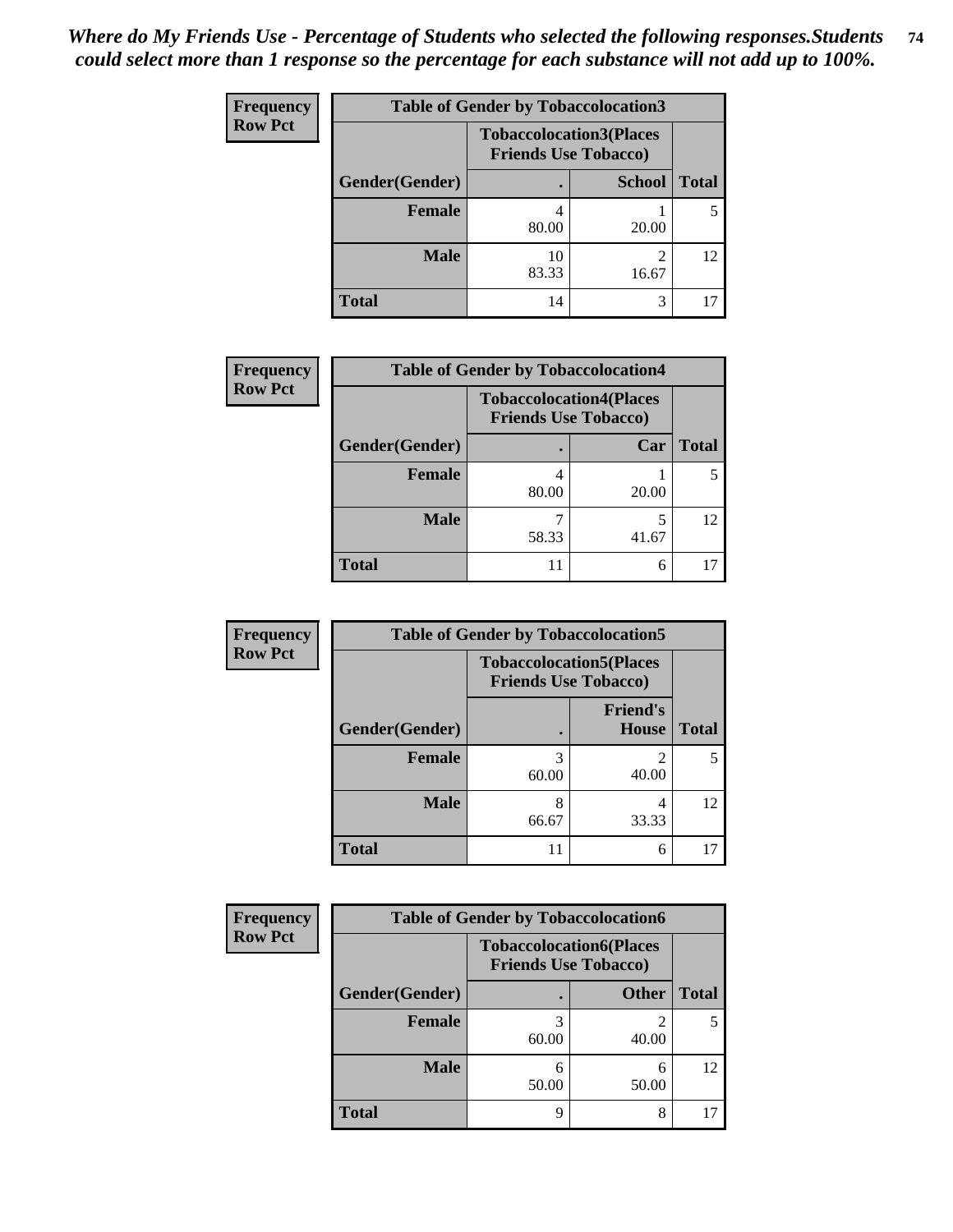| <b>Frequency</b> | <b>Table of Gender by Marijuanalocation1</b> |                                                                    |            |              |
|------------------|----------------------------------------------|--------------------------------------------------------------------|------------|--------------|
| <b>Row Pct</b>   |                                              | <b>Marijuanalocation1(Places</b><br><b>Friends Use Marijuana</b> ) |            |              |
|                  | Gender(Gender)                               |                                                                    | Do Not Use | <b>Total</b> |
|                  | <b>Female</b>                                | 80.00                                                              | 20.00      |              |
|                  | <b>Male</b>                                  | 8<br>66.67                                                         | 33.33      | 12           |
|                  | <b>Total</b>                                 | 12                                                                 | 5          |              |

| <b>Frequency</b> | <b>Table of Gender by Marijuanalocation2</b> |                                                                    |            |              |  |
|------------------|----------------------------------------------|--------------------------------------------------------------------|------------|--------------|--|
| <b>Row Pct</b>   |                                              | <b>Marijuanalocation2(Places</b><br><b>Friends Use Marijuana</b> ) |            |              |  |
|                  | Gender(Gender)                               |                                                                    | Home       | <b>Total</b> |  |
|                  | <b>Female</b>                                | 60.00                                                              | 40.00      |              |  |
|                  | <b>Male</b>                                  | 6<br>50.00                                                         | 6<br>50.00 | 12           |  |
|                  | <b>Total</b>                                 | q                                                                  | 8          |              |  |

| <b>Frequency</b> | <b>Table of Gender by Marijuanalocation3</b> |                                                                    |               |              |
|------------------|----------------------------------------------|--------------------------------------------------------------------|---------------|--------------|
| <b>Row Pct</b>   |                                              | <b>Marijuanalocation3(Places</b><br><b>Friends Use Marijuana</b> ) |               |              |
|                  | Gender(Gender)                               |                                                                    | <b>School</b> | <b>Total</b> |
|                  | Female                                       | 100.00                                                             | 0.00          |              |
|                  | <b>Male</b>                                  | 9<br>75.00                                                         | 25.00         | 12           |
|                  | <b>Total</b>                                 | 14                                                                 | 3             |              |

| <b>Frequency</b> |                | <b>Table of Gender by Marijuanalocation4</b> |                                                                    |              |
|------------------|----------------|----------------------------------------------|--------------------------------------------------------------------|--------------|
| <b>Row Pct</b>   |                |                                              | <b>Marijuanalocation4(Places</b><br><b>Friends Use Marijuana</b> ) |              |
|                  | Gender(Gender) |                                              | Car                                                                | <b>Total</b> |
|                  | Female         | 60.00                                        | 40.00                                                              |              |
|                  | <b>Male</b>    | 58.33                                        | 41.67                                                              | 12           |
|                  | <b>Total</b>   | 10                                           |                                                                    |              |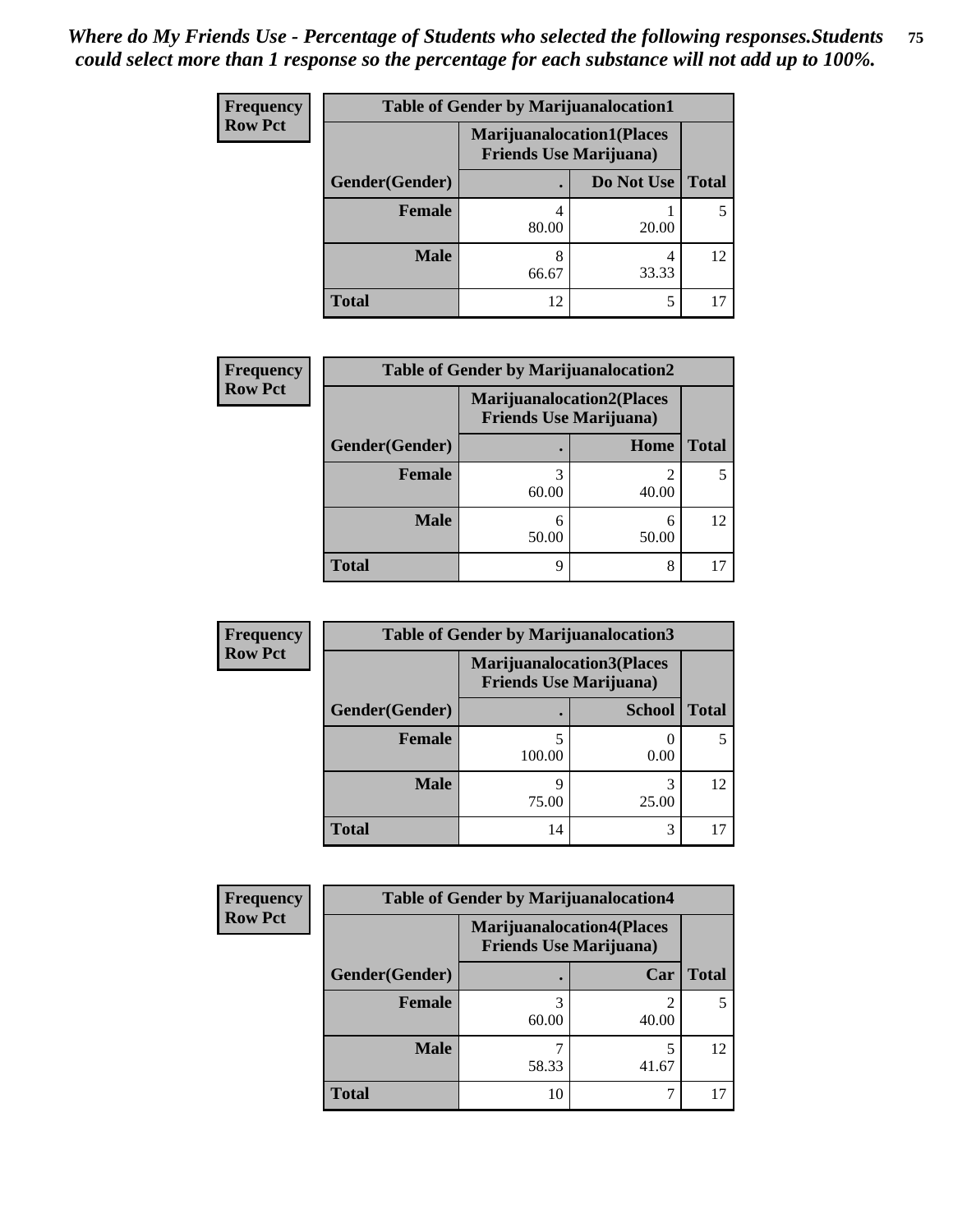| <b>Frequency</b> | <b>Table of Gender by Marijuanalocation5</b> |       |                                                                    |              |
|------------------|----------------------------------------------|-------|--------------------------------------------------------------------|--------------|
| <b>Row Pct</b>   |                                              |       | <b>Marijuanalocation5(Places</b><br><b>Friends Use Marijuana</b> ) |              |
|                  | Gender(Gender)                               |       | <b>Friend's</b><br>House                                           | <b>Total</b> |
|                  | <b>Female</b>                                | 40.00 | 3<br>60.00                                                         | 5            |
|                  | <b>Male</b>                                  | 58.33 | 5<br>41.67                                                         | 12           |
|                  | <b>Total</b>                                 | 9     | 8                                                                  |              |

| <b>Frequency</b> | <b>Table of Gender by Marijuanalocation6</b> |                                |                                  |              |  |
|------------------|----------------------------------------------|--------------------------------|----------------------------------|--------------|--|
| <b>Row Pct</b>   |                                              | <b>Friends Use Marijuana</b> ) | <b>Marijuanalocation6(Places</b> |              |  |
|                  | Gender(Gender)                               |                                | <b>Other</b>                     | <b>Total</b> |  |
|                  | <b>Female</b>                                | 40.00                          | 60.00                            |              |  |
|                  | <b>Male</b>                                  | 41.67                          | 58.33                            | 12           |  |
|                  | <b>Total</b>                                 |                                | 10                               |              |  |

| Frequency      | <b>Table of Gender by Otherdruglocation1</b> |        |                                                                      |              |
|----------------|----------------------------------------------|--------|----------------------------------------------------------------------|--------------|
| <b>Row Pct</b> |                                              | Drugs) | <b>Otherdruglocation1(Places</b><br><b>Friends Use Other Illegal</b> |              |
|                | Gender(Gender)                               |        | Do Not Use                                                           | <b>Total</b> |
|                | Female                                       | 20.00  | 80.00                                                                |              |
|                | <b>Male</b>                                  | 41.67  | 58.33                                                                | 12           |
|                | <b>Total</b>                                 | 6      | 11                                                                   |              |

| Frequency      | <b>Table of Gender by Otherdruglocation2</b> |            |                                                                      |              |
|----------------|----------------------------------------------|------------|----------------------------------------------------------------------|--------------|
| <b>Row Pct</b> |                                              | Drugs)     | <b>Otherdruglocation2(Places</b><br><b>Friends Use Other Illegal</b> |              |
|                | Gender(Gender)                               |            | Home                                                                 | <b>Total</b> |
|                | Female                                       | 100.00     | 0.00                                                                 | 5            |
|                | <b>Male</b>                                  | q<br>75.00 | 25.00                                                                | 12           |
|                | <b>Total</b>                                 | 14         | 3                                                                    | 17           |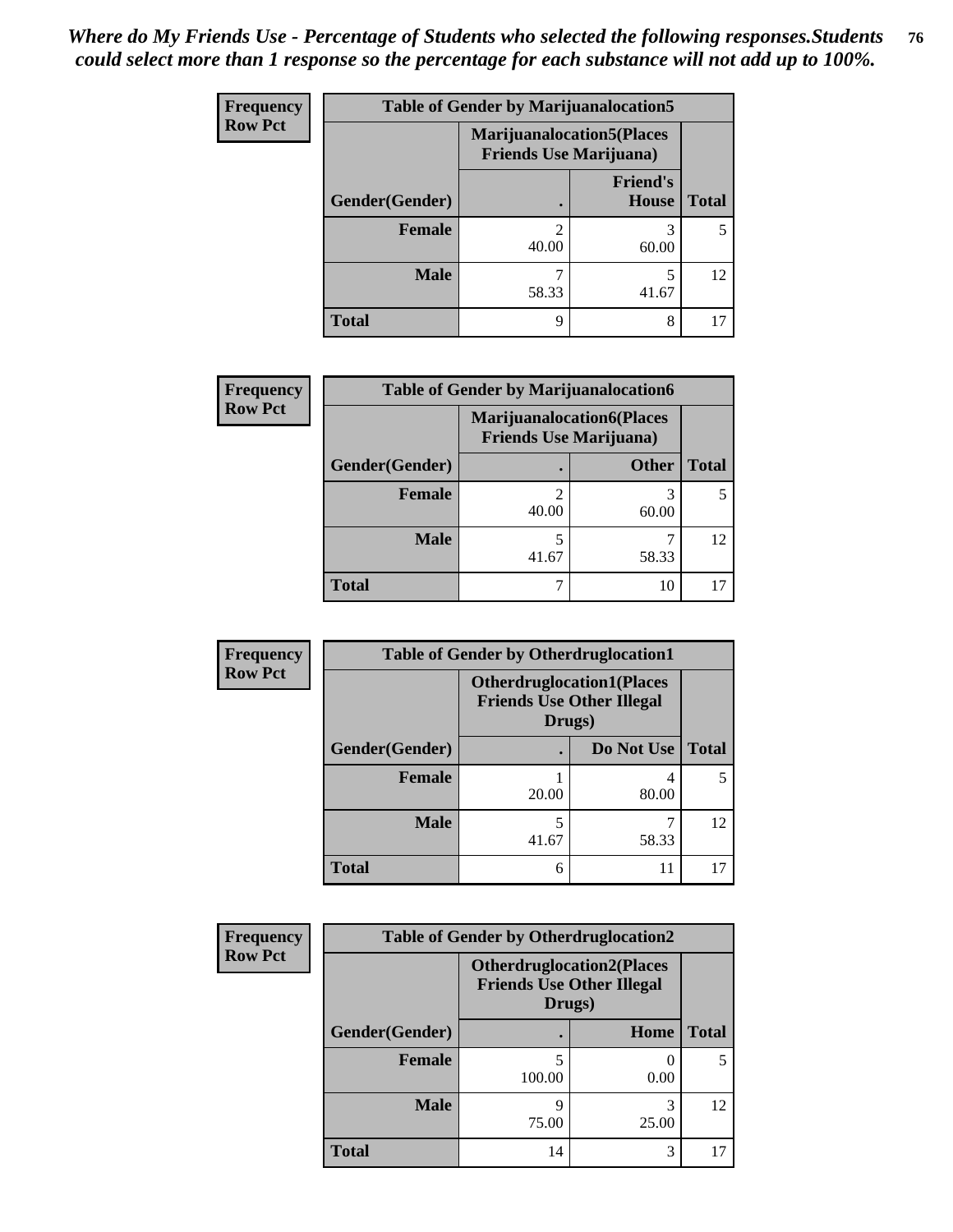| <b>Frequency</b> | <b>Table of Gender by Otherdruglocation3</b> |                                                                                |               |              |
|------------------|----------------------------------------------|--------------------------------------------------------------------------------|---------------|--------------|
| <b>Row Pct</b>   |                                              | <b>Otherdruglocation3(Places</b><br><b>Friends Use Other Illegal</b><br>Drugs) |               |              |
|                  | Gender(Gender)                               |                                                                                | <b>School</b> | <b>Total</b> |
|                  | Female                                       | 100.00                                                                         | 0.00          |              |
|                  | <b>Male</b>                                  | 11<br>91.67                                                                    | 8.33          | 12           |
|                  | <b>Total</b>                                 | 16                                                                             |               |              |

| Frequency      | <b>Table of Gender by Otherdruglocation4</b> |                                                                                |                         |              |
|----------------|----------------------------------------------|--------------------------------------------------------------------------------|-------------------------|--------------|
| <b>Row Pct</b> |                                              | <b>Otherdruglocation4(Places</b><br><b>Friends Use Other Illegal</b><br>Drugs) |                         |              |
|                | Gender(Gender)                               |                                                                                | Car                     | <b>Total</b> |
|                | <b>Female</b>                                | 100.00                                                                         | 0.00                    | 5            |
|                | <b>Male</b>                                  | 10<br>83.33                                                                    | $\mathfrak{D}$<br>16.67 | 12           |
|                | <b>Total</b>                                 | 15                                                                             | 2                       |              |

| <b>Frequency</b> | <b>Table of Gender by Otherdruglocation5</b> |             |                                                                      |              |
|------------------|----------------------------------------------|-------------|----------------------------------------------------------------------|--------------|
| <b>Row Pct</b>   |                                              | Drugs)      | <b>Otherdruglocation5(Places</b><br><b>Friends Use Other Illegal</b> |              |
|                  | Gender(Gender)                               |             | <b>Friend's</b><br>House                                             | <b>Total</b> |
|                  | <b>Female</b>                                | 60.00       | 40.00                                                                | 5            |
|                  | <b>Male</b>                                  | 10<br>83.33 | ◠<br>16.67                                                           | 12           |
|                  | <b>Total</b>                                 | 13          | 4                                                                    | 17           |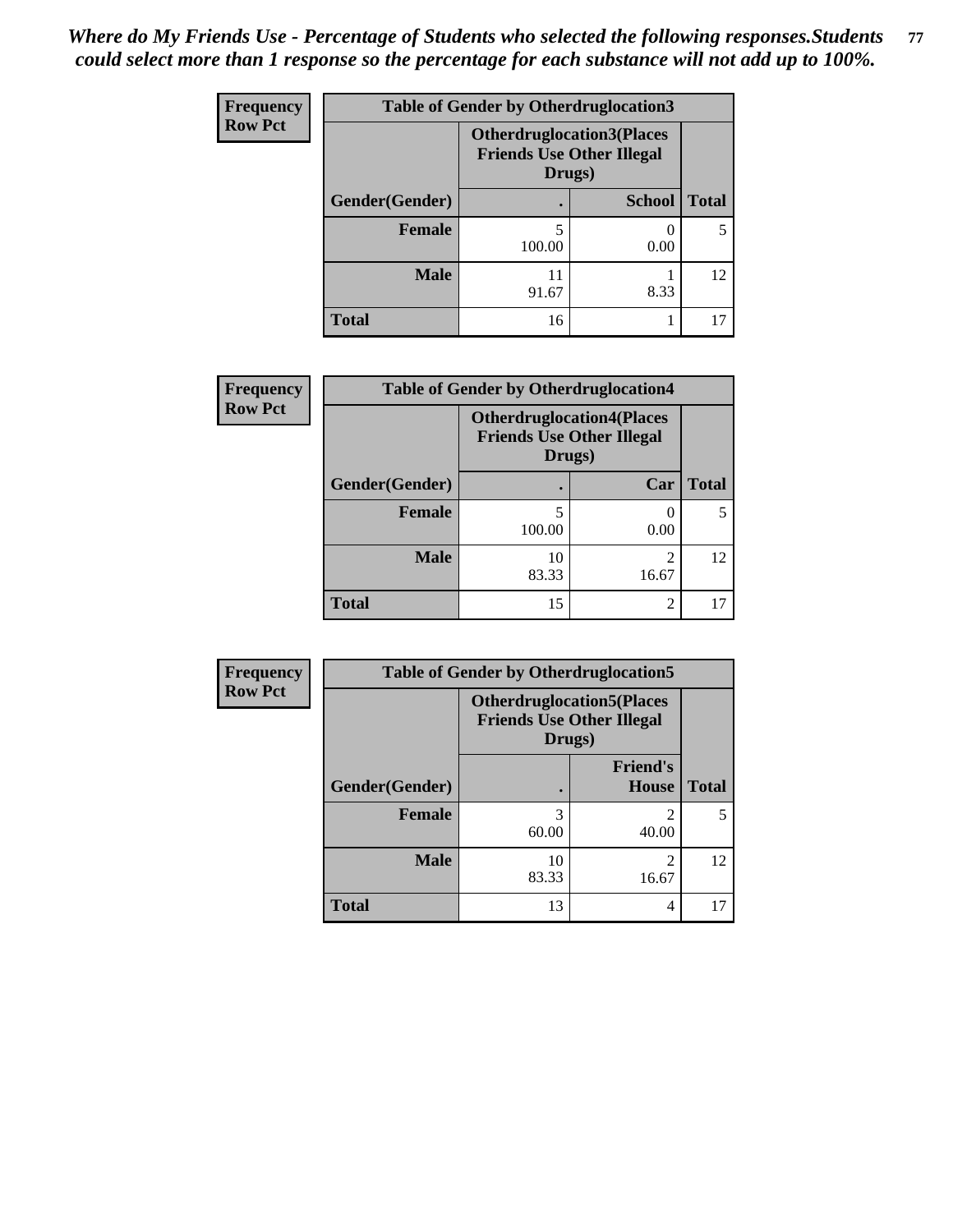| <b>Frequency</b> | <b>Table of Gender by Otherdruglocation6</b> |                                                                                |              |              |
|------------------|----------------------------------------------|--------------------------------------------------------------------------------|--------------|--------------|
| <b>Row Pct</b>   |                                              | <b>Otherdruglocation6(Places</b><br><b>Friends Use Other Illegal</b><br>Drugs) |              |              |
|                  | Gender(Gender)                               |                                                                                | <b>Other</b> | <b>Total</b> |
|                  | Female                                       | 100.00                                                                         | 0.00         |              |
|                  | <b>Male</b>                                  | 8<br>66.67                                                                     | 33.33        | 12           |
|                  | <b>Total</b>                                 | 13                                                                             | 4            |              |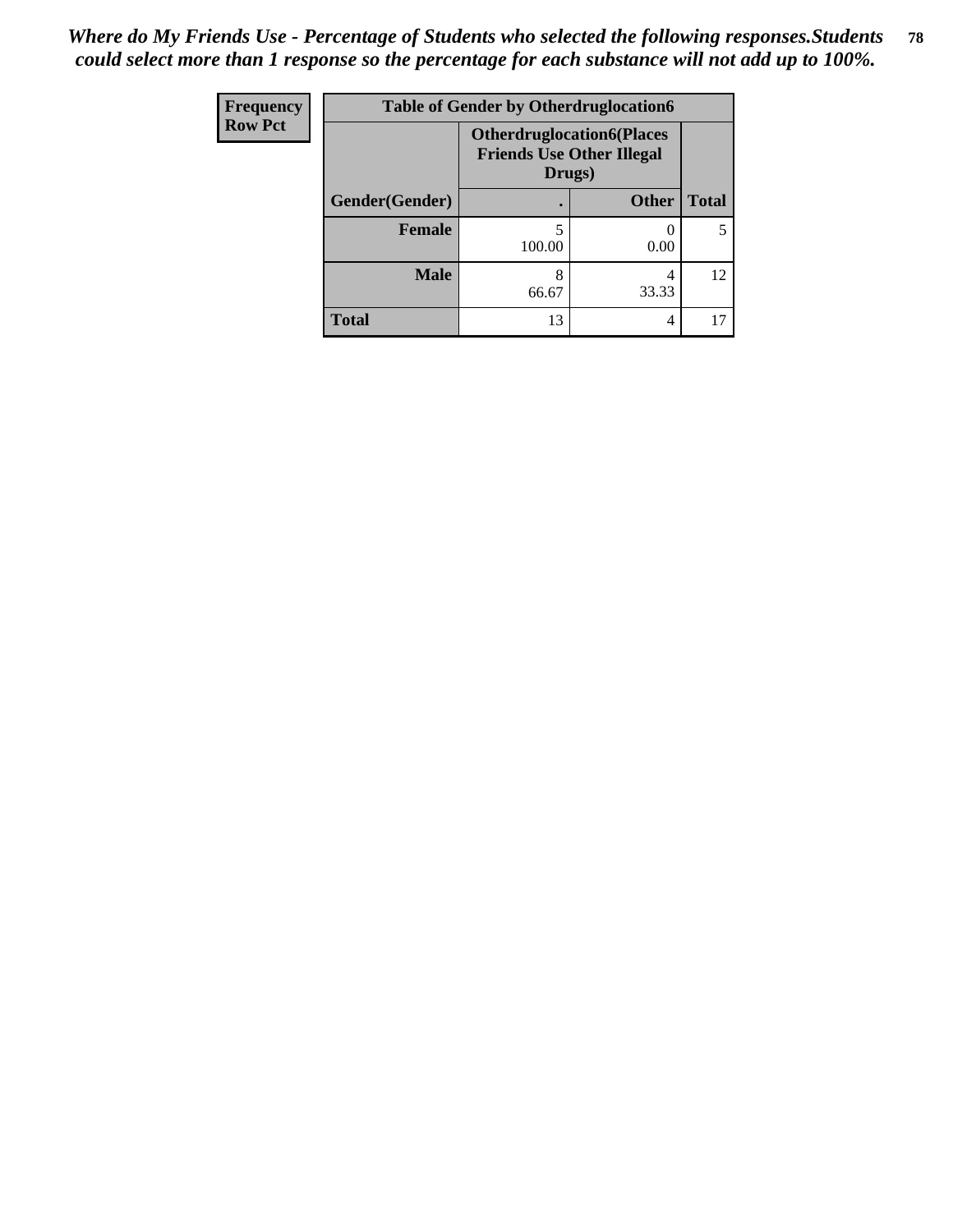| Frequency      | <b>Table of Gender by Alcoholtime1</b> |                                                          |                      |              |
|----------------|----------------------------------------|----------------------------------------------------------|----------------------|--------------|
| <b>Row Pct</b> |                                        | <b>Alcoholtime1(Times</b><br><b>Friends Use Alcohol)</b> |                      |              |
|                | Gender(Gender)                         |                                                          | Do Not<br><b>Use</b> | <b>Total</b> |
|                | <b>Female</b>                          | 4<br>80.00                                               | 20.00                | 5            |
|                | <b>Male</b>                            | 58.33                                                    | 5<br>41.67           | 12           |
|                | <b>Total</b>                           | 11                                                       | 6                    | 17           |

| Frequency      | <b>Table of Gender by Alcoholtime2</b> |                                                             |                 |  |
|----------------|----------------------------------------|-------------------------------------------------------------|-----------------|--|
| <b>Row Pct</b> |                                        | <b>Alcoholtime2(Times</b><br><b>Friends Use</b><br>Alcohol) |                 |  |
|                | Gender(Gender)                         |                                                             | <b>Total</b>    |  |
|                | <b>Female</b>                          | 5<br>100.00                                                 |                 |  |
|                | <b>Male</b>                            | 12<br>100.00                                                | 12 <sub>1</sub> |  |
|                | <b>Total</b>                           | 17                                                          |                 |  |

| <b>Frequency</b> | <b>Table of Gender by Alcoholtime3</b> |                                                          |                                |              |
|------------------|----------------------------------------|----------------------------------------------------------|--------------------------------|--------------|
| <b>Row Pct</b>   |                                        | <b>Alcoholtime3(Times</b><br><b>Friends Use Alcohol)</b> |                                |              |
|                  | Gender(Gender)                         |                                                          | <b>During</b><br><b>School</b> | <b>Total</b> |
|                  | Female                                 | 5<br>100.00                                              | 0.00                           | 5            |
|                  | <b>Male</b>                            | 91.67                                                    | 8.33                           | 12           |
|                  | <b>Total</b>                           | 16                                                       |                                | 17           |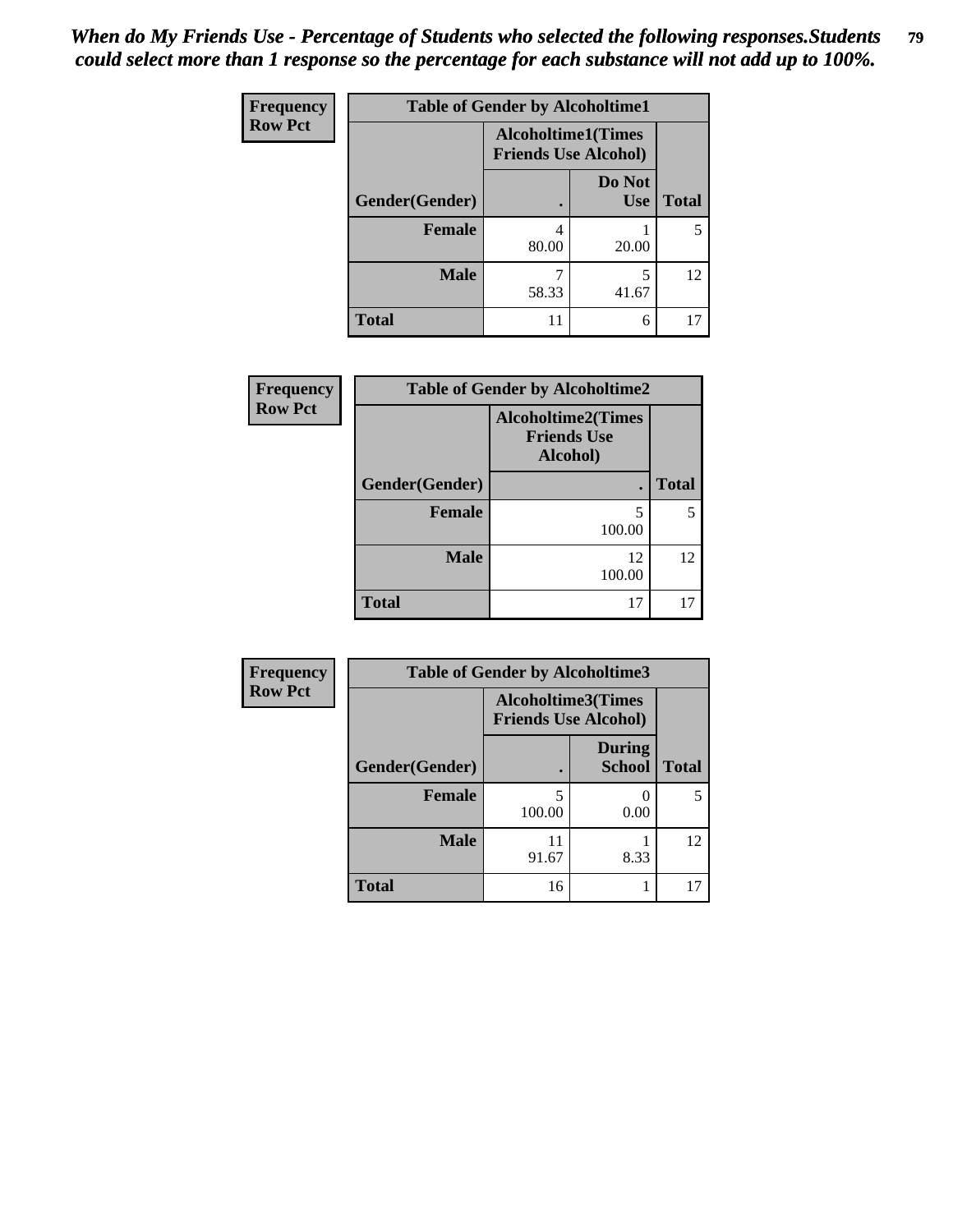*When do My Friends Use - Percentage of Students who selected the following responses.Students could select more than 1 response so the percentage for each substance will not add up to 100%.* **80**

| <b>Frequency</b> | <b>Table of Gender by Alcoholtime4</b> |                                                          |                                                       |              |
|------------------|----------------------------------------|----------------------------------------------------------|-------------------------------------------------------|--------------|
| <b>Row Pct</b>   |                                        | <b>Alcoholtime4(Times</b><br><b>Friends Use Alcohol)</b> |                                                       |              |
|                  | Gender(Gender)                         |                                                          | <b>On Way</b><br>Home<br><b>From</b><br><b>School</b> | <b>Total</b> |
|                  | <b>Female</b>                          | 5<br>100.00                                              | 0.00                                                  | 5            |
|                  | <b>Male</b>                            | 11<br>91.67                                              | 8.33                                                  | 12           |
|                  | <b>Total</b>                           | 16                                                       | 1                                                     | 17           |

| <b>Frequency</b> | <b>Table of Gender by Alcoholtime5</b> |                                                          |            |              |
|------------------|----------------------------------------|----------------------------------------------------------|------------|--------------|
| <b>Row Pct</b>   |                                        | <b>Alcoholtime5(Times</b><br><b>Friends Use Alcohol)</b> |            |              |
|                  | Gender(Gender)                         |                                                          | Weeknights | <b>Total</b> |
|                  | <b>Female</b>                          | 3<br>60.00                                               | 2<br>40.00 | 5            |
|                  | <b>Male</b>                            | 8<br>66.67                                               | 4<br>33.33 | 12           |
|                  | <b>Total</b>                           | 11                                                       | 6          |              |

| <b>Frequency</b> |                | <b>Table of Gender by Alcoholtime6</b> |                                                          |              |
|------------------|----------------|----------------------------------------|----------------------------------------------------------|--------------|
| <b>Row Pct</b>   |                |                                        | <b>Alcoholtime6(Times</b><br><b>Friends Use Alcohol)</b> |              |
|                  | Gender(Gender) |                                        | <b>Weekends</b>                                          | <b>Total</b> |
|                  | Female         | 40.00                                  | 60.00                                                    | 5            |
|                  | <b>Male</b>    | 6<br>50.00                             | 6<br>50.00                                               | 12           |
|                  | <b>Total</b>   | 8                                      | 9                                                        | 17           |

| <b>Frequency</b> | <b>Table of Gender by Tobaccotime1</b> |                                                          |                      |              |
|------------------|----------------------------------------|----------------------------------------------------------|----------------------|--------------|
| <b>Row Pct</b>   |                                        | <b>Tobaccotime1(Times</b><br><b>Friends Use Tobacco)</b> |                      |              |
|                  | Gender(Gender)                         |                                                          | Do Not<br><b>Use</b> | <b>Total</b> |
|                  | Female                                 | 3<br>60.00                                               | 2<br>40.00           | 5            |
|                  | <b>Male</b>                            | 8<br>66.67                                               | 4<br>33.33           | 12           |
|                  | <b>Total</b>                           |                                                          | 6                    | 17           |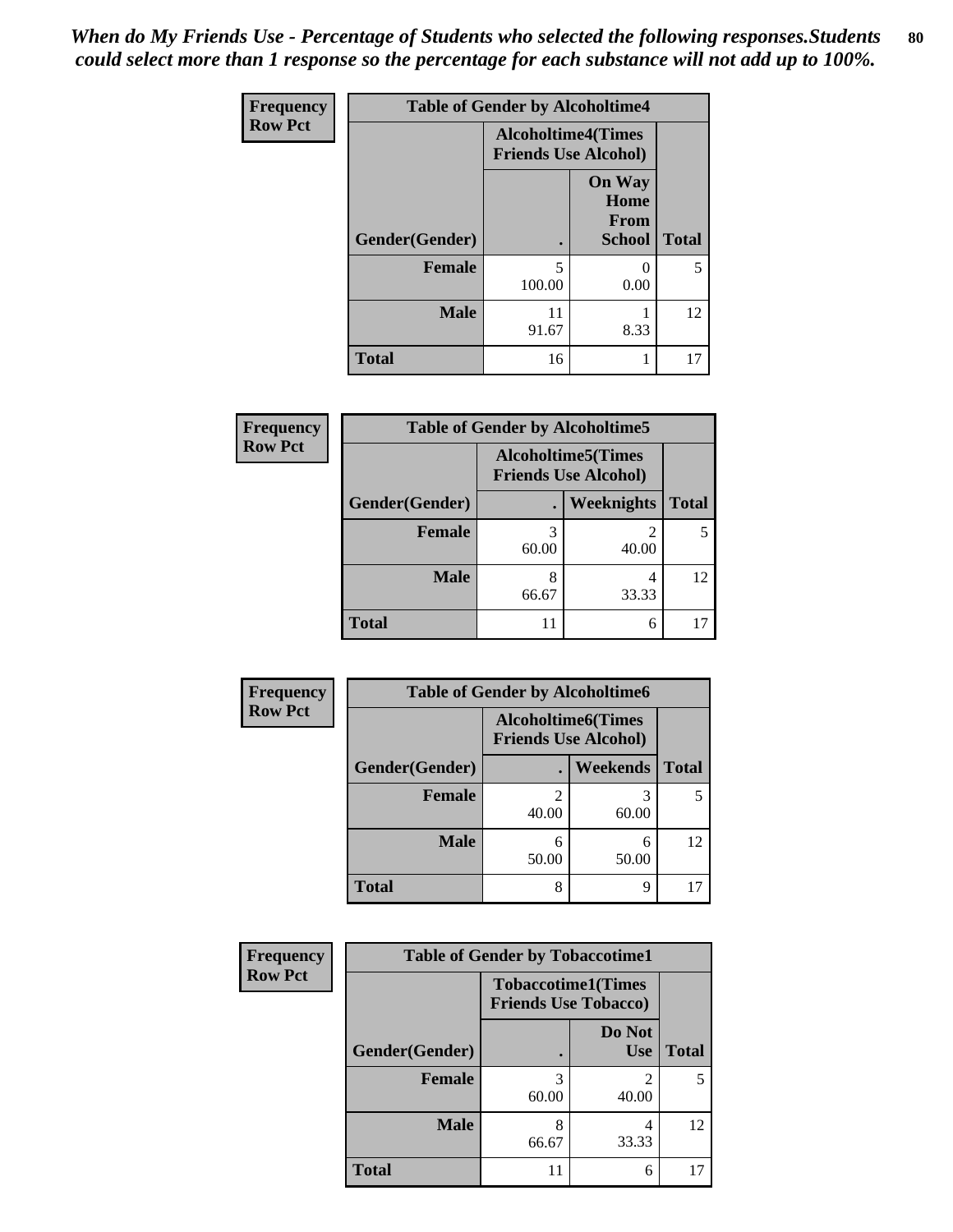| Frequency      | <b>Table of Gender by Tobaccotime2</b> |                                                          |                            |              |
|----------------|----------------------------------------|----------------------------------------------------------|----------------------------|--------------|
| <b>Row Pct</b> |                                        | <b>Tobaccotime2(Times</b><br><b>Friends Use Tobacco)</b> |                            |              |
|                | Gender(Gender)                         | $\bullet$                                                | <b>On Way</b><br>to School | <b>Total</b> |
|                | Female                                 | 5<br>100.00                                              | 0.00                       | 5            |
|                | <b>Male</b>                            | 8<br>66.67                                               | 4<br>33.33                 | 12           |
|                | <b>Total</b>                           | 13                                                       | 4                          | 17           |

| <b>Frequency</b> | <b>Table of Gender by Tobaccotime3</b> |                                                          |                                |              |
|------------------|----------------------------------------|----------------------------------------------------------|--------------------------------|--------------|
| <b>Row Pct</b>   |                                        | <b>Tobaccotime3(Times</b><br><b>Friends Use Tobacco)</b> |                                |              |
|                  | Gender(Gender)                         |                                                          | <b>During</b><br><b>School</b> | <b>Total</b> |
|                  | <b>Female</b>                          | 4<br>80.00                                               | 20.00                          | 5            |
|                  | <b>Male</b>                            | 12<br>100.00                                             | 0.00                           | 12           |
|                  | <b>Total</b>                           | 16                                                       |                                | 17           |

| Frequency      | <b>Table of Gender by Tobaccotime4</b> |                                                          |                                                |              |
|----------------|----------------------------------------|----------------------------------------------------------|------------------------------------------------|--------------|
| <b>Row Pct</b> |                                        | <b>Tobaccotime4(Times</b><br><b>Friends Use Tobacco)</b> |                                                |              |
|                | Gender(Gender)                         |                                                          | <b>On Way</b><br>Home<br>From<br><b>School</b> | <b>Total</b> |
|                | <b>Female</b>                          | 5<br>100.00                                              | 0<br>0.00                                      | 5            |
|                | <b>Male</b>                            | 11<br>91.67                                              | 8.33                                           | 12           |
|                | <b>Total</b>                           | 16                                                       | 1                                              | 17           |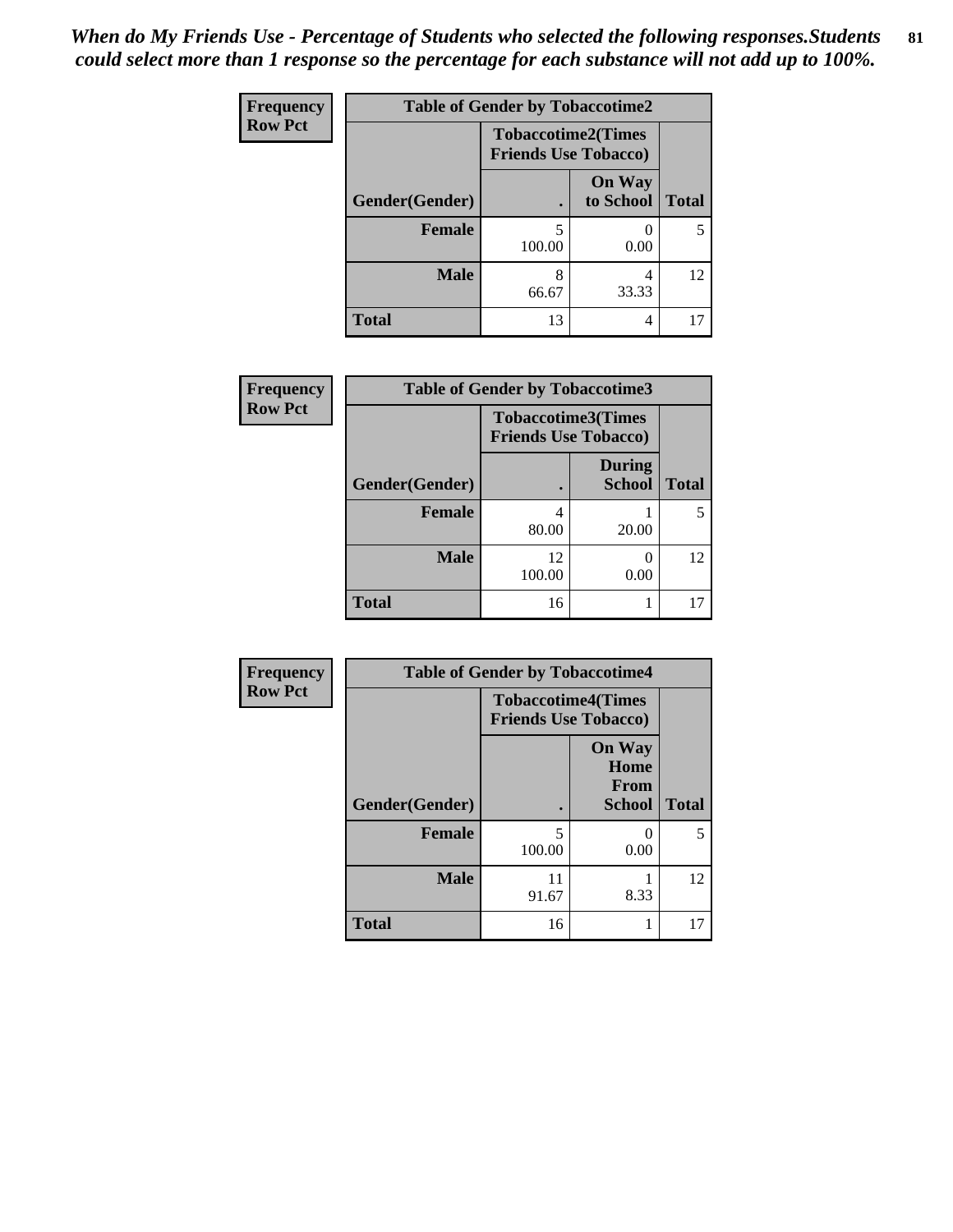| <b>Frequency</b> | <b>Table of Gender by Tobaccotime5</b> |            |                                                           |              |  |
|------------------|----------------------------------------|------------|-----------------------------------------------------------|--------------|--|
| <b>Row Pct</b>   |                                        |            | <b>Tobaccotime5</b> (Times<br><b>Friends Use Tobacco)</b> |              |  |
|                  | Gender(Gender)                         |            | Weeknights                                                | <b>Total</b> |  |
|                  | <b>Female</b>                          | 80.00      | 20.00                                                     | 5            |  |
|                  | <b>Male</b>                            | 6<br>50.00 | 6<br>50.00                                                | 12           |  |
|                  | Total                                  | 10         | ┑                                                         | 17           |  |

| <b>Frequency</b> | <b>Table of Gender by Tobaccotime6</b> |                                                          |                 |              |
|------------------|----------------------------------------|----------------------------------------------------------|-----------------|--------------|
| <b>Row Pct</b>   |                                        | <b>Tobaccotime6(Times</b><br><b>Friends Use Tobacco)</b> |                 |              |
|                  | Gender(Gender)                         |                                                          | <b>Weekends</b> | <b>Total</b> |
|                  | Female                                 | 3<br>60.00                                               | 2<br>40.00      |              |
|                  | <b>Male</b>                            | 41.67                                                    | 58.33           | 12           |
|                  | <b>Total</b>                           | 8                                                        | 9               |              |

| <b>Frequency</b> | <b>Table of Gender by Marijuanatime1</b> |       |                                                               |              |  |
|------------------|------------------------------------------|-------|---------------------------------------------------------------|--------------|--|
| <b>Row Pct</b>   |                                          |       | <b>Marijuanatime1(Times</b><br><b>Friends Use Marijuana</b> ) |              |  |
|                  | Gender(Gender)                           |       | Do Not Use                                                    | <b>Total</b> |  |
|                  | <b>Female</b>                            | 80.00 | 20.00                                                         |              |  |
|                  | <b>Male</b>                              | 66.67 | 4<br>33.33                                                    | 12           |  |
|                  | <b>Total</b>                             | 12    | 5                                                             |              |  |

| Frequency      | <b>Table of Gender by Marijuanatime2</b> |                                |                             |              |
|----------------|------------------------------------------|--------------------------------|-----------------------------|--------------|
| <b>Row Pct</b> |                                          | <b>Friends Use Marijuana</b> ) | <b>Marijuanatime2(Times</b> |              |
|                | Gender(Gender)                           |                                | On Way to<br><b>School</b>  | <b>Total</b> |
|                | <b>Female</b>                            | 5<br>100.00                    | 0.00                        |              |
|                | <b>Male</b>                              | q<br>75.00                     | 3<br>25.00                  | 12           |
|                | <b>Total</b>                             | 14                             | 3                           |              |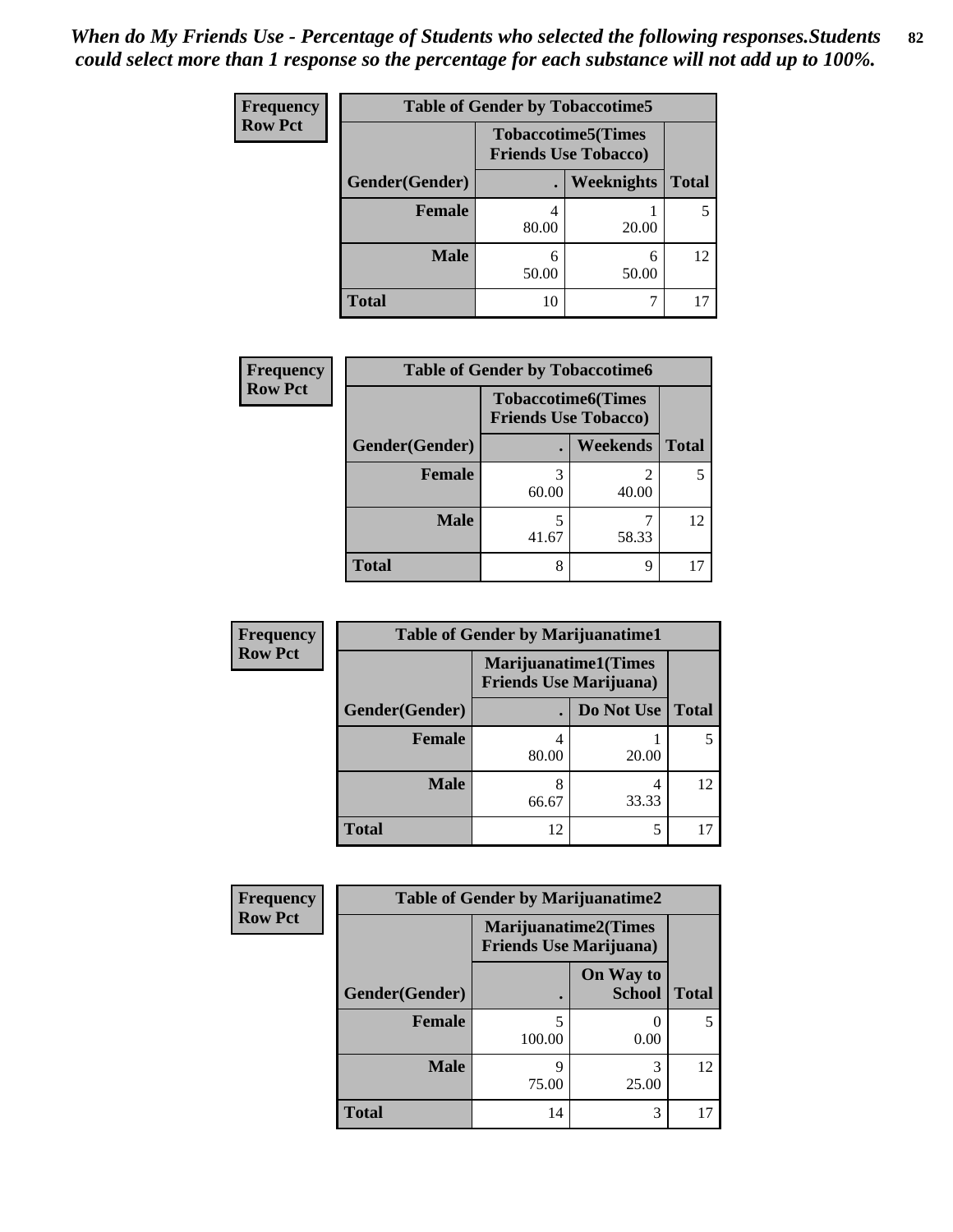| <b>Frequency</b> | <b>Table of Gender by Marijuanatime3</b> |                                |                                |              |
|------------------|------------------------------------------|--------------------------------|--------------------------------|--------------|
| <b>Row Pct</b>   |                                          | <b>Friends Use Marijuana</b> ) | Marijuanatime3(Times           |              |
|                  | Gender(Gender)                           |                                | <b>During</b><br><b>School</b> | <b>Total</b> |
|                  | <b>Female</b>                            | 5<br>100.00                    | 0.00                           |              |
|                  | <b>Male</b>                              | 11<br>91.67                    | 8.33                           | 12           |
|                  | <b>Total</b>                             | 16                             |                                |              |

| Frequency      | <b>Table of Gender by Marijuanatime4</b> |                             |                                                |              |
|----------------|------------------------------------------|-----------------------------|------------------------------------------------|--------------|
| <b>Row Pct</b> |                                          | <b>Marijuanatime4(Times</b> | <b>Friends Use Marijuana</b> )                 |              |
|                | Gender(Gender)                           |                             | <b>On Way</b><br>Home<br>From<br><b>School</b> | <b>Total</b> |
|                | <b>Female</b>                            | 5<br>100.00                 | 0.00                                           | 5            |
|                | <b>Male</b>                              | 9<br>75.00                  | 3<br>25.00                                     | 12           |
|                | <b>Total</b>                             | 14                          | 3                                              | 17           |

| Frequency      | <b>Table of Gender by Marijuanatime5</b> |       |                                                                |              |  |
|----------------|------------------------------------------|-------|----------------------------------------------------------------|--------------|--|
| <b>Row Pct</b> |                                          |       | <b>Marijuanatime5</b> (Times<br><b>Friends Use Marijuana</b> ) |              |  |
|                | Gender(Gender)                           | ٠     | Weeknights                                                     | <b>Total</b> |  |
|                | <b>Female</b>                            | 40.00 | 3<br>60.00                                                     | 5            |  |
|                | <b>Male</b>                              | 50.00 | 6<br>50.00                                                     | 12           |  |
|                | <b>Total</b>                             | 8     | 9                                                              |              |  |

| Frequency      | <b>Table of Gender by Marijuanatime6</b> |                                                               |            |              |  |
|----------------|------------------------------------------|---------------------------------------------------------------|------------|--------------|--|
| <b>Row Pct</b> |                                          | <b>Marijuanatime6(Times</b><br><b>Friends Use Marijuana</b> ) |            |              |  |
|                | Gender(Gender)                           |                                                               | Weekends   | <b>Total</b> |  |
|                | <b>Female</b>                            | ↑<br>40.00                                                    | 60.00      | 5            |  |
|                | <b>Male</b>                              | 4<br>33.33                                                    | 8<br>66.67 | 12           |  |
|                | <b>Total</b>                             | 6                                                             | 11         |              |  |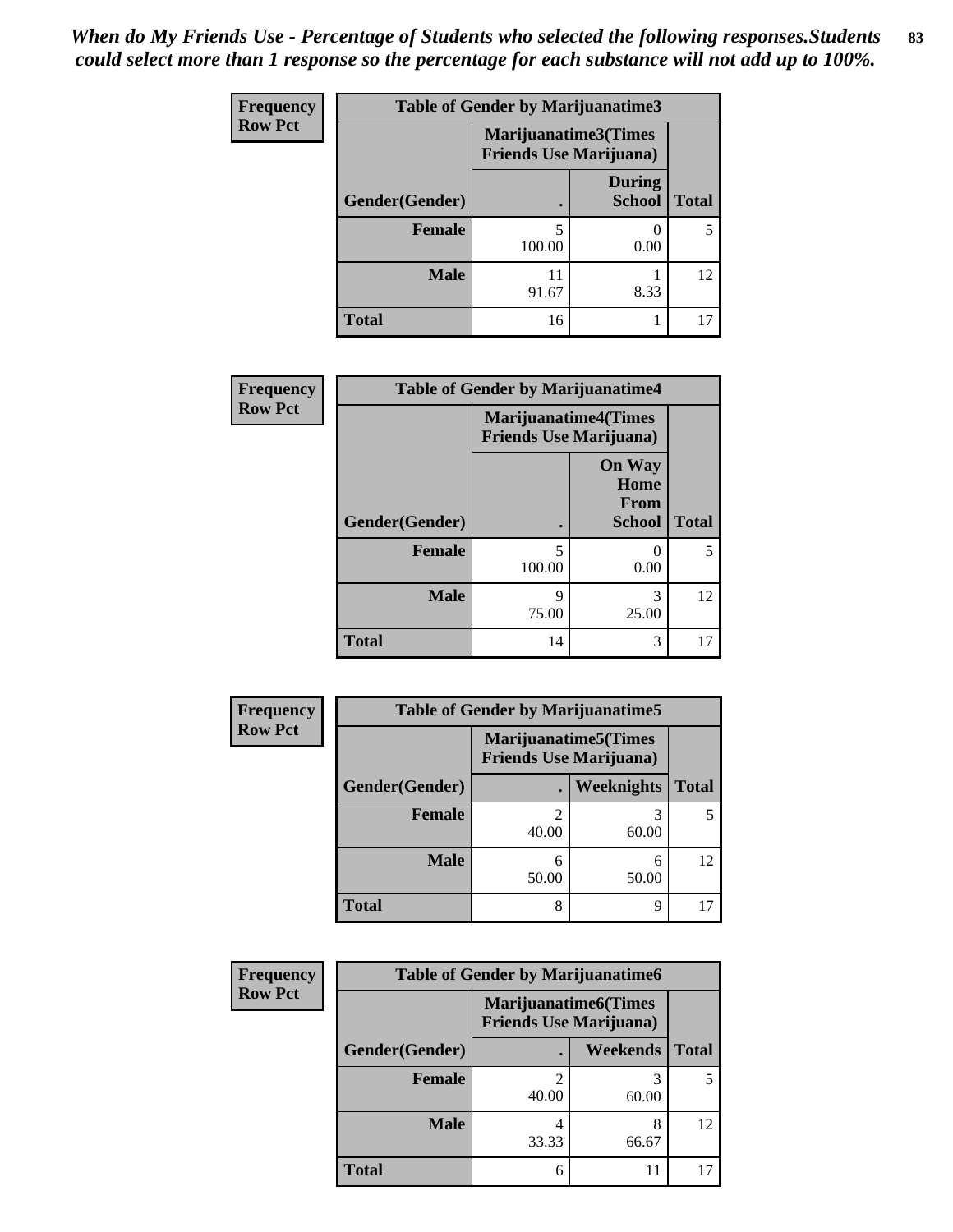| <b>Frequency</b>                                                                                    | <b>Table of Gender by Otherdrugtime1</b> |            |            |              |  |
|-----------------------------------------------------------------------------------------------------|------------------------------------------|------------|------------|--------------|--|
| <b>Row Pct</b><br><b>Otherdrugtime1(Times</b><br><b>Friends Use Other</b><br><b>Illegal Drugs</b> ) |                                          |            |            |              |  |
|                                                                                                     | Gender(Gender)                           |            | Do Not Use | <b>Total</b> |  |
|                                                                                                     | <b>Female</b>                            | 2<br>40.00 | 3<br>60.00 | 5            |  |
|                                                                                                     | <b>Male</b>                              | 3<br>25.00 | Q<br>75.00 | 12           |  |
|                                                                                                     | <b>Total</b>                             | 5          | 12         |              |  |

| Frequency      | <b>Table of Gender by Otherdrugtime2</b> |                                                                                   |                            |              |  |
|----------------|------------------------------------------|-----------------------------------------------------------------------------------|----------------------------|--------------|--|
| <b>Row Pct</b> |                                          | <b>Otherdrugtime2(Times</b><br><b>Friends Use Other</b><br><b>Illegal Drugs</b> ) |                            |              |  |
|                | Gender(Gender)                           |                                                                                   | On Way to<br><b>School</b> | <b>Total</b> |  |
|                | <b>Female</b>                            | 4<br>80.00                                                                        | 20.00                      |              |  |
|                | <b>Male</b>                              | 11<br>91.67                                                                       | 8.33                       | 12           |  |
|                | <b>Total</b>                             | 15                                                                                | $\mathfrak{D}$             | 17           |  |

| <b>Frequency</b> | <b>Table of Gender by Otherdrugtime3</b> |                        |                                                  |              |  |
|------------------|------------------------------------------|------------------------|--------------------------------------------------|--------------|--|
| <b>Row Pct</b>   |                                          | <b>Illegal Drugs</b> ) | Otherdrugtime3(Times<br><b>Friends Use Other</b> |              |  |
|                  | Gender(Gender)                           |                        | <b>During</b><br><b>School</b>                   | <b>Total</b> |  |
|                  | <b>Female</b>                            | 5<br>100.00            | 0<br>0.00                                        | 5            |  |
|                  | <b>Male</b>                              | 11<br>91.67            | 8.33                                             | 12           |  |
|                  | <b>Total</b>                             | 16                     |                                                  | 17           |  |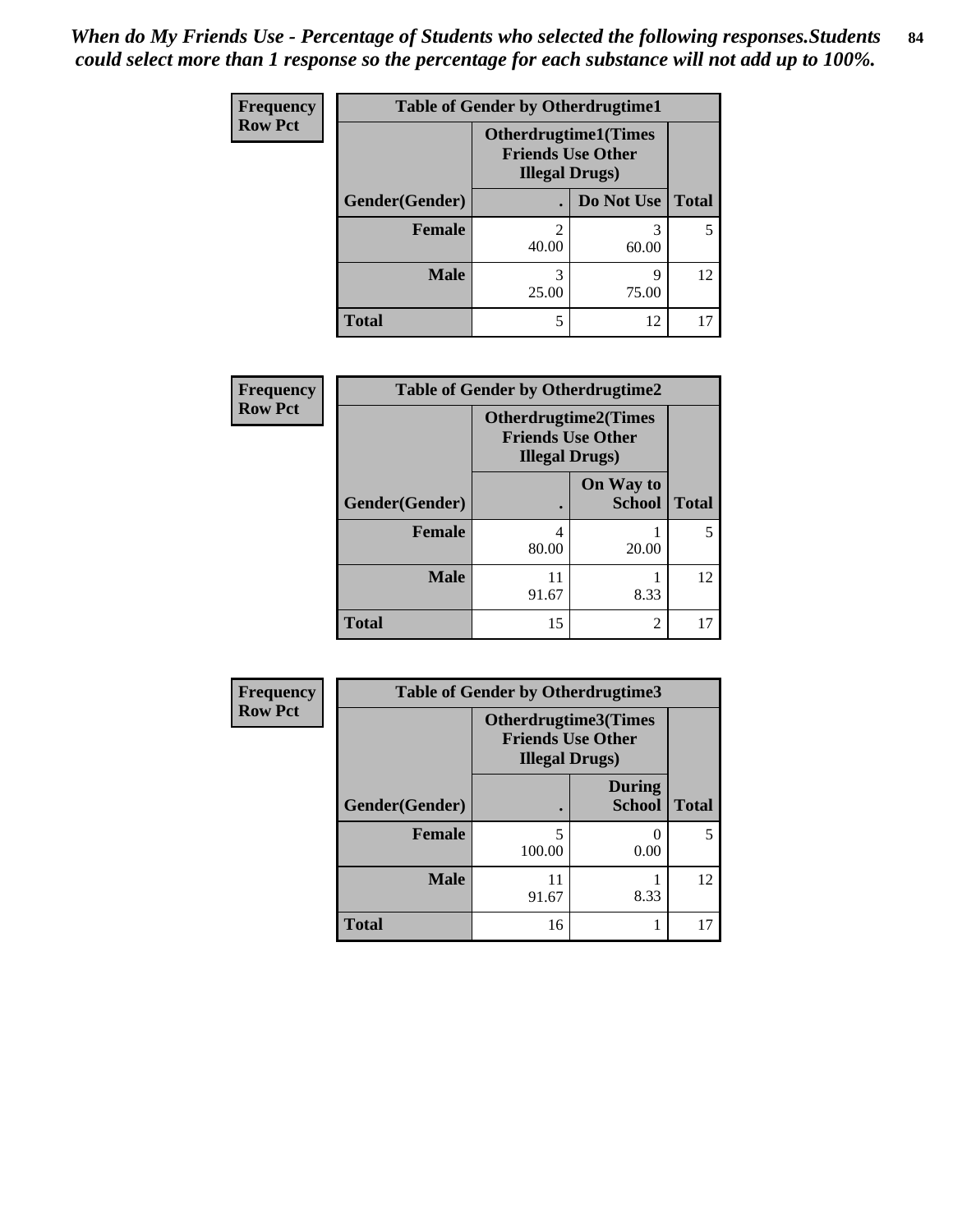*When do My Friends Use - Percentage of Students who selected the following responses.Students could select more than 1 response so the percentage for each substance will not add up to 100%.* **85**

| Frequency      |                | <b>Table of Gender by Otherdrugtime4</b>                                          |                                         |                          |
|----------------|----------------|-----------------------------------------------------------------------------------|-----------------------------------------|--------------------------|
| <b>Row Pct</b> |                | <b>Otherdrugtime4(Times</b><br><b>Friends Use Other</b><br><b>Illegal Drugs</b> ) |                                         |                          |
|                | Gender(Gender) |                                                                                   | <b>On Way</b><br>Home<br>From<br>School | <b>Total</b>             |
|                | <b>Female</b>  | 5<br>100.00                                                                       | $\mathbf{\Omega}$<br>0.00               | $\overline{\phantom{0}}$ |
|                | <b>Male</b>    | 11<br>91.67                                                                       | 8.33                                    | 12                       |
|                | <b>Total</b>   | 16                                                                                |                                         | 17                       |

| Frequency      | <b>Table of Gender by Otherdrugtime5</b> |                                                                                    |                   |              |  |
|----------------|------------------------------------------|------------------------------------------------------------------------------------|-------------------|--------------|--|
| <b>Row Pct</b> |                                          | <b>Otherdrugtime5</b> (Times<br><b>Friends Use Other</b><br><b>Illegal Drugs</b> ) |                   |              |  |
|                | Gender(Gender)                           |                                                                                    | <b>Weeknights</b> | <b>Total</b> |  |
|                | <b>Female</b>                            | 5<br>100.00                                                                        | 0.00              |              |  |
|                | <b>Male</b>                              | 9<br>75.00                                                                         | 25.00             | 12           |  |
|                | <b>Total</b>                             | 14                                                                                 | 3                 |              |  |

| <b>Frequency</b> | <b>Table of Gender by Otherdrugtime6</b> |                                                                                   |            |              |  |
|------------------|------------------------------------------|-----------------------------------------------------------------------------------|------------|--------------|--|
| <b>Row Pct</b>   |                                          | <b>Otherdrugtime6(Times</b><br><b>Friends Use Other</b><br><b>Illegal Drugs</b> ) |            |              |  |
|                  | Gender(Gender)                           |                                                                                   | Weekends   | <b>Total</b> |  |
|                  | <b>Female</b>                            | 4<br>80.00                                                                        | 20.00      | 5            |  |
|                  | <b>Male</b>                              | q<br>75.00                                                                        | 3<br>25.00 | 12           |  |
|                  | <b>Total</b>                             | 13                                                                                | 4          | 17           |  |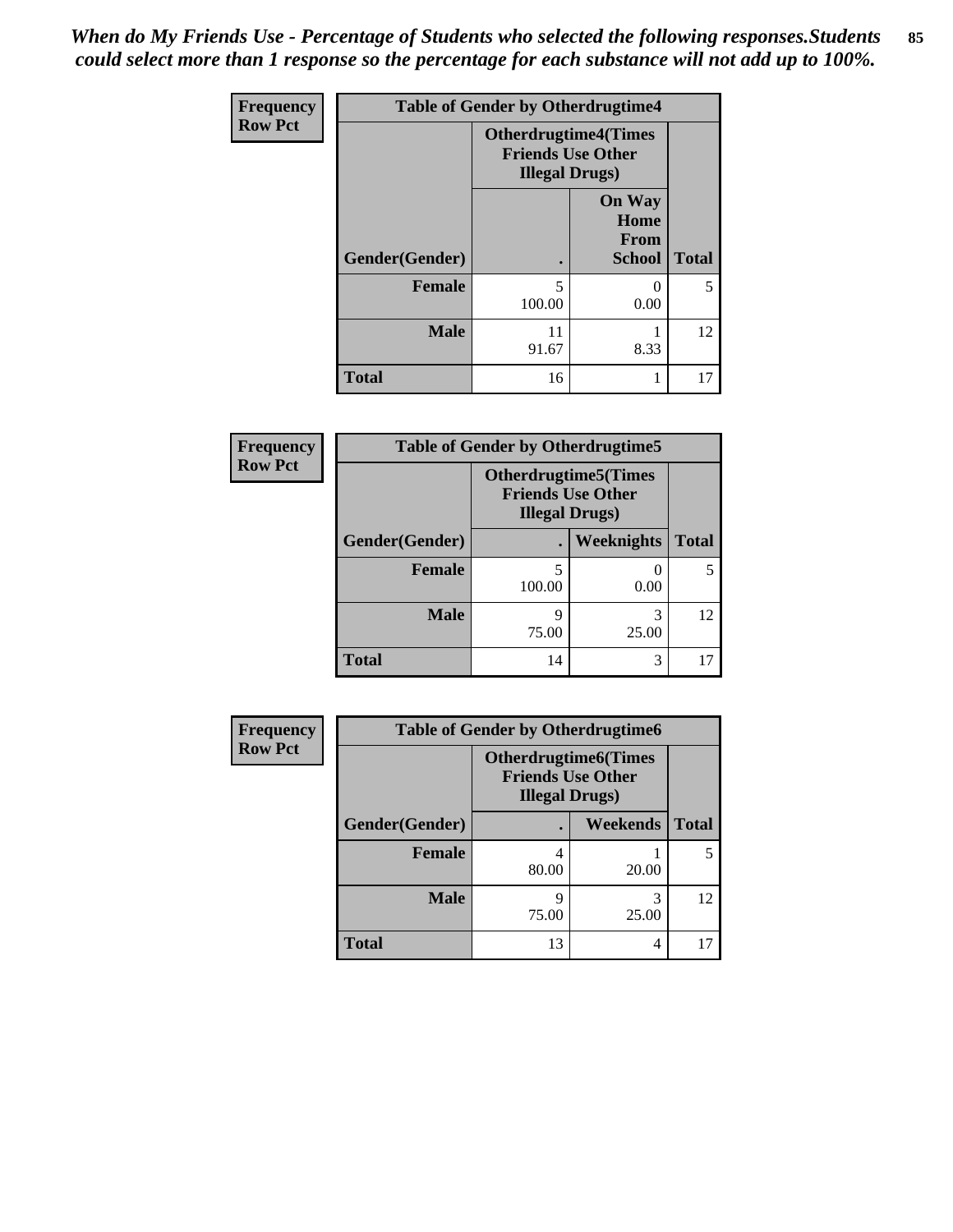## *Other Questions* **86**

| Frequency      | <b>Table of Gender by Educationalcohol</b> |                                                                                                                                       |                |              |
|----------------|--------------------------------------------|---------------------------------------------------------------------------------------------------------------------------------------|----------------|--------------|
| <b>Row Pct</b> |                                            | <b>Educationalcohol</b> (I<br>have been taught<br>about alcohol,<br>tobacco,<br>and other drugs<br>within the last year<br>at school) |                |              |
|                | Gender(Gender)                             | Yes                                                                                                                                   | N <sub>0</sub> | <b>Total</b> |
|                | <b>Female</b>                              | 3<br>60.00                                                                                                                            | 2<br>40.00     | 5            |
|                | <b>Male</b>                                | 9<br>75.00                                                                                                                            | 3<br>25.00     | 12           |
|                | <b>Total</b>                               | 12                                                                                                                                    | 5              | 17           |

| Frequency      | <b>Table of Gender by Rodedrinking</b> |                                                                                                                     |                |              |
|----------------|----------------------------------------|---------------------------------------------------------------------------------------------------------------------|----------------|--------------|
| <b>Row Pct</b> |                                        | Rodedrinking(In<br>the past 30 days I<br>have ridden in a<br>car with a driver<br>who had been<br>drinking alcohol) |                |              |
|                | Gender(Gender)                         | Yes                                                                                                                 | N <sub>0</sub> | <b>Total</b> |
|                | <b>Female</b>                          | 20.00                                                                                                               | 4<br>80.00     | 5            |
|                | <b>Male</b>                            | 5<br>41.67                                                                                                          | 7<br>58.33     | 12           |
|                | <b>Total</b>                           | 6                                                                                                                   | 11             | 17           |

| Frequency      | <b>Table of Gender by Drugsschool</b> |                                                                                                                                     |                |              |
|----------------|---------------------------------------|-------------------------------------------------------------------------------------------------------------------------------------|----------------|--------------|
| <b>Row Pct</b> |                                       | <b>Drugsschool</b> (During<br>the past 12 months,<br>I have been offered,<br>sold,<br>or given illegal drugs<br>on school property) |                |              |
|                | Gender(Gender)                        | <b>Yes</b>                                                                                                                          | N <sub>0</sub> | <b>Total</b> |
|                | <b>Female</b>                         | 20.00                                                                                                                               | 4<br>80.00     | 5.           |
|                | <b>Male</b>                           | 4<br>33.33                                                                                                                          | 8<br>66.67     | 12           |
|                | <b>Total</b>                          | 5                                                                                                                                   | 12             |              |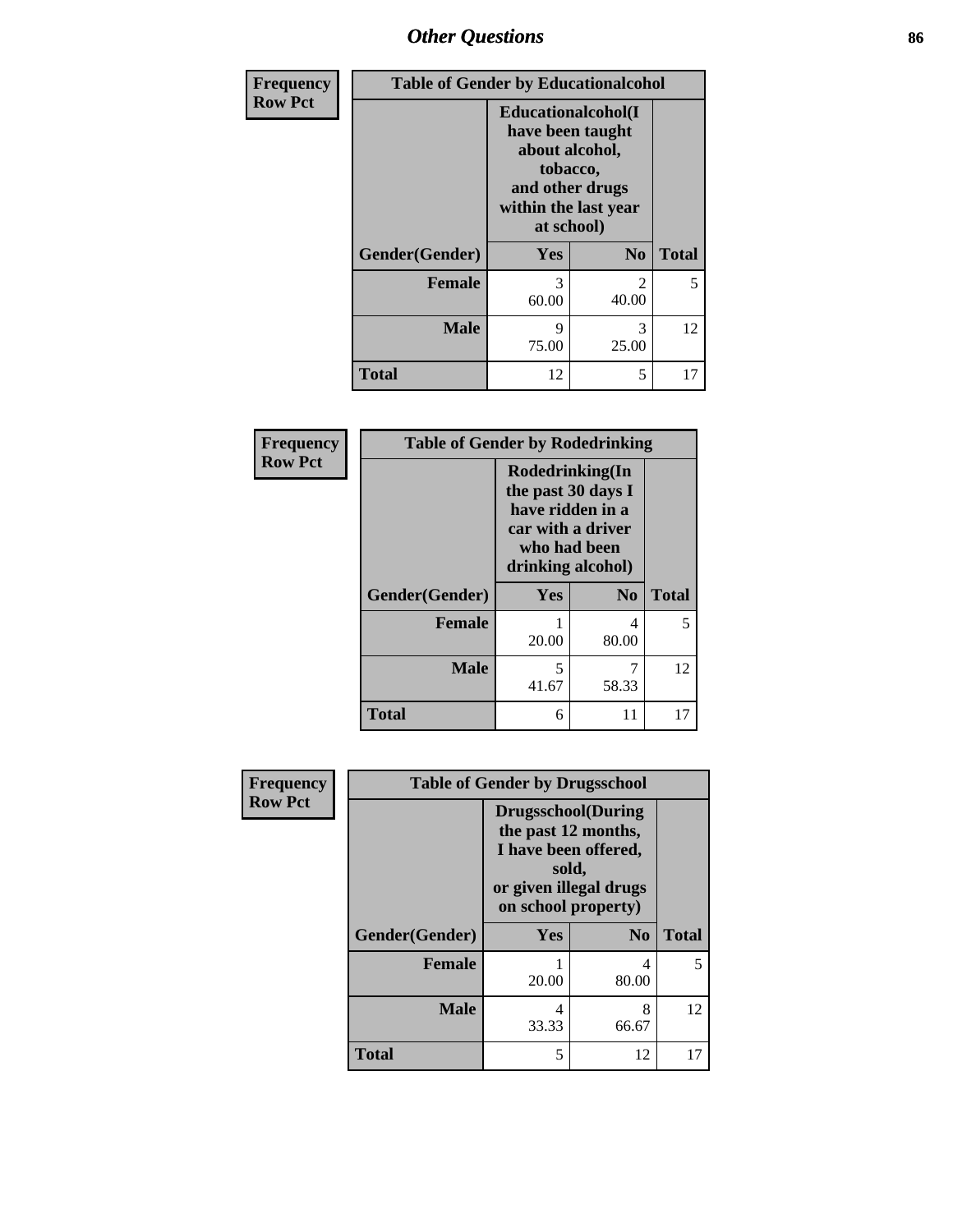# *Other Questions* **87**

| Frequency      | <b>Table of Gender by Bingedrinking</b> |                                                                                                                          |                   |                   |              |
|----------------|-----------------------------------------|--------------------------------------------------------------------------------------------------------------------------|-------------------|-------------------|--------------|
| <b>Row Pct</b> |                                         | <b>Bingedrinking</b> (I<br>have drunk five or<br>more drinks of<br>alcohol at one<br>sitting during the<br>last 30 days) |                   |                   |              |
|                | Gender(Gender)                          | 0<br><b>Days</b>                                                                                                         | 1 or<br>2<br>days | 6 to<br>9<br>days | <b>Total</b> |
|                | <b>Female</b>                           | 4<br>80.00                                                                                                               | $\Omega$<br>0.00  | 20.00             | 5            |
|                | <b>Male</b>                             | 8<br>66.67                                                                                                               | 3<br>25.00        | 8.33              | 12           |
|                | <b>Total</b>                            | 12                                                                                                                       | 3                 | 2                 | 17           |

| Frequency      | <b>Table of Gender by Educationaids</b> |                                                                                                 |                         |              |
|----------------|-----------------------------------------|-------------------------------------------------------------------------------------------------|-------------------------|--------------|
| <b>Row Pct</b> |                                         | <b>Educationaids</b> (I<br>have been taught<br>about HIV/AIDS<br>at school in the<br>past year) |                         |              |
|                | Gender(Gender)                          | Yes                                                                                             | N <sub>0</sub>          | <b>Total</b> |
|                | <b>Female</b>                           | $\mathcal{R}$<br>60.00                                                                          | 2<br>40.00              | 5.           |
|                | <b>Male</b>                             | 10<br>83.33                                                                                     | $\mathfrak{D}$<br>16.67 | 12           |
|                | <b>Total</b>                            | 13                                                                                              | 4                       | 17           |

| Frequency      | <b>Table of Gender by Suicideconsider</b> |                 |                |              |
|----------------|-------------------------------------------|-----------------|----------------|--------------|
| <b>Row Pct</b> |                                           | Suicideconsider |                |              |
|                | Gender(Gender)                            | Yes             | N <sub>0</sub> | <b>Total</b> |
|                | <b>Female</b>                             | 0.00            | 100.00         | 5            |
|                | <b>Male</b>                               | 8.33            | 11<br>91.67    | 12           |
|                | <b>Total</b>                              |                 | 16             | 17           |